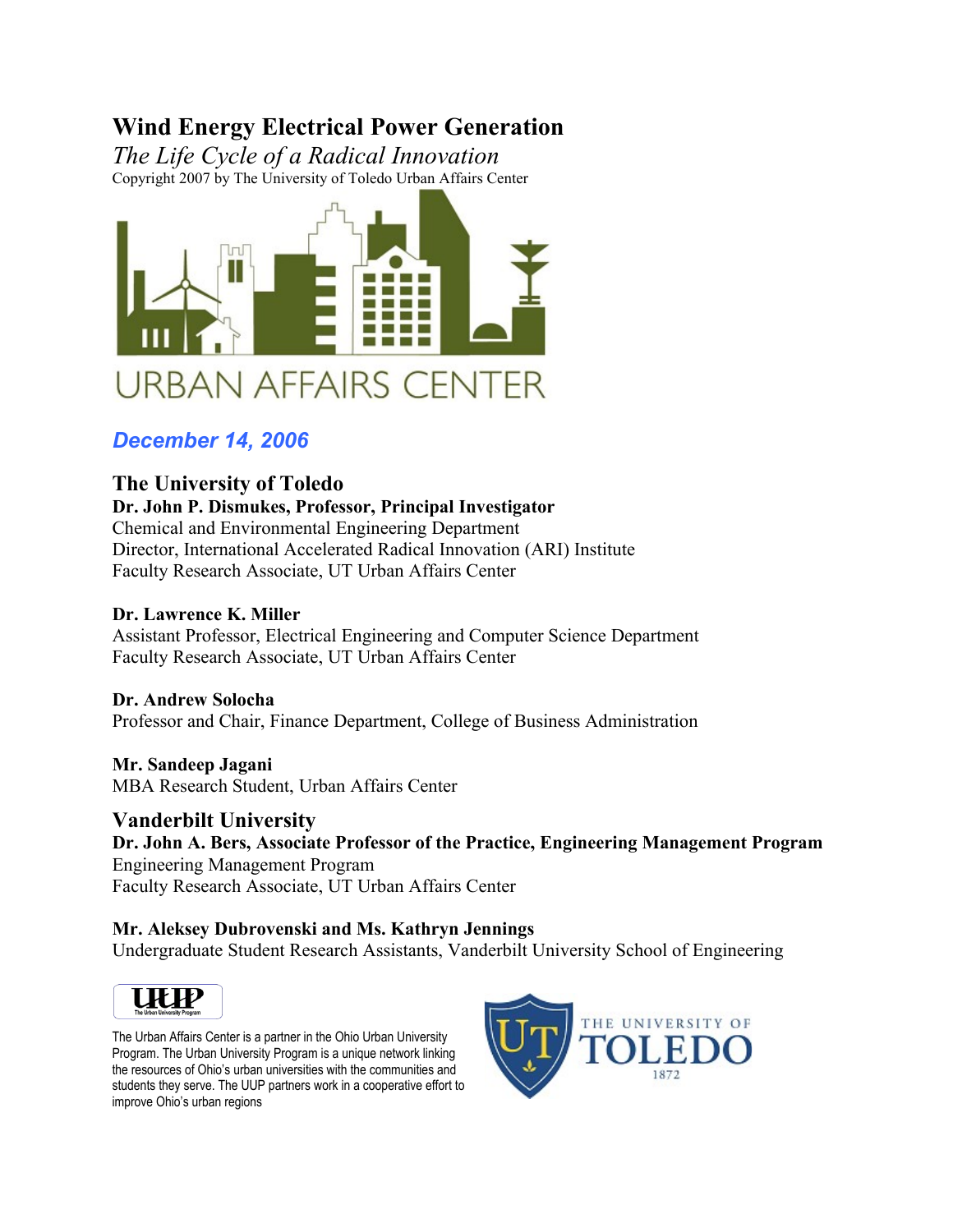# **Wind Energy Electrical Power Generation: The Life Cycle of a Radical Innovation**

# **Table of Contents**

| BACKGROUND, OBJECTIVE, APPROACH AND DESIRED OUTCOME 3                                                                                                                                                               |  |
|---------------------------------------------------------------------------------------------------------------------------------------------------------------------------------------------------------------------|--|
|                                                                                                                                                                                                                     |  |
| 1.2 Wind Electrical Power Generation Since The 1 <sup>st</sup> Energy Crisis12<br>1.3 Wind Electrical Power Generation as a Technological Innovation 14                                                             |  |
| 2. Role of Communities of Practice in Wind Electricity Radical Innovation 21                                                                                                                                        |  |
|                                                                                                                                                                                                                     |  |
| 4.1 Modeling Wind Turbine System Cost and Cost of Electricity (COE)31<br>4.2 Technical Cost Modeling Template For 50MW Wind Turbine System35<br>4.3 Learning Curve Modeling of Future Wind Energy Market Dynamics37 |  |
| 5. Web-Based Model For Cost of Onshore Wind Generated Electricity 41                                                                                                                                                |  |
|                                                                                                                                                                                                                     |  |
|                                                                                                                                                                                                                     |  |
|                                                                                                                                                                                                                     |  |
|                                                                                                                                                                                                                     |  |
|                                                                                                                                                                                                                     |  |

Published Separately As: "**Economics of Wind Energy Electricity",** FINA: 6750, Research in Finance, a Project Report, by Sandeep Jagani, Urban Affairs Center and College of Business Administration, The University of Toledo, Toledo, OH, August 2006.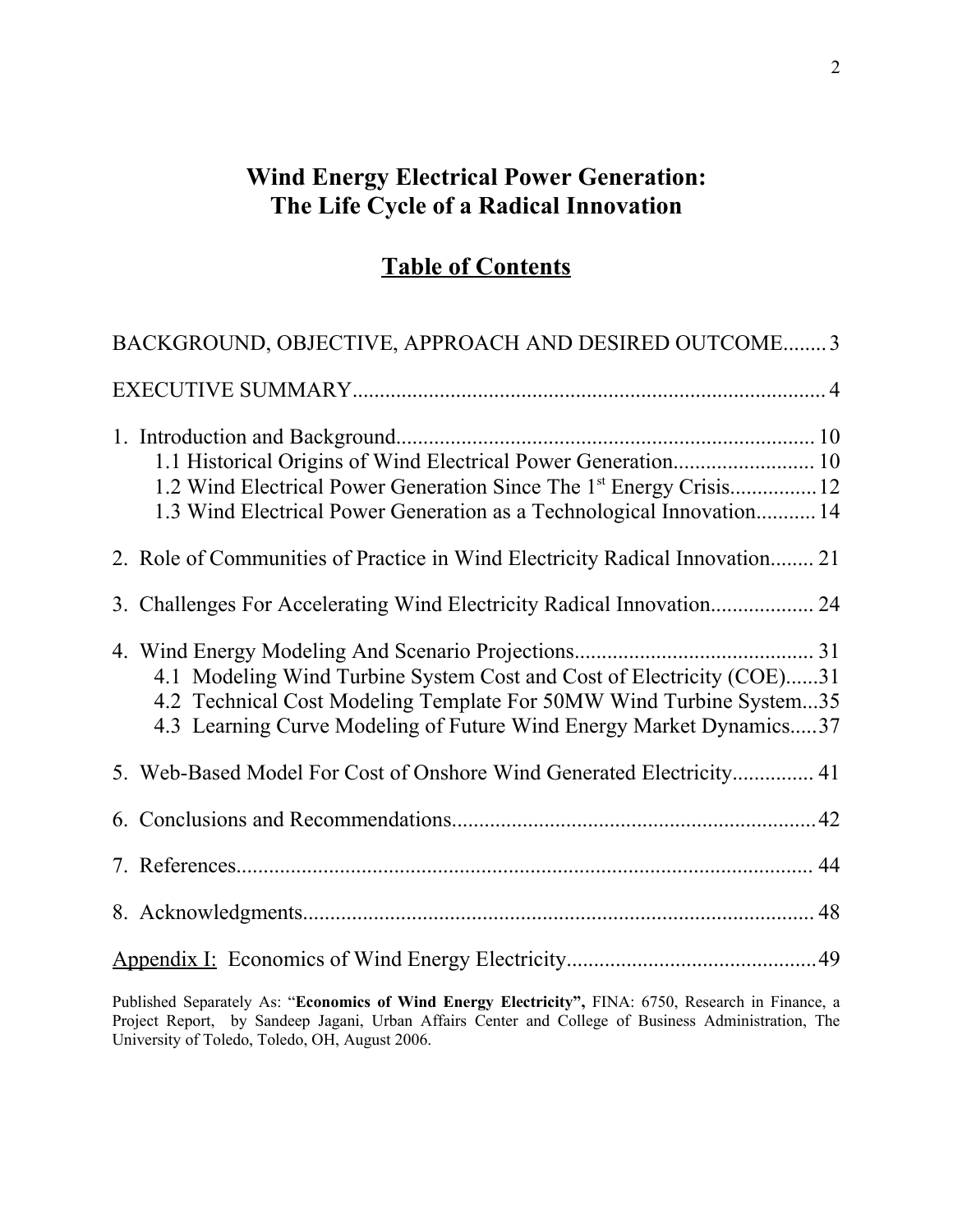# **BACKGROUND, OBJECTIVE, APPROACH AND DESIRED OUTCOME**

## **Background**

Large scale electric power generation from wind is a rapidly emerging and potentially profitable radical innovation opportunity with historical roots dating to Ohio's pioneering role in the electrical power generation industry since the late 19<sup>th</sup> Century, including Charles Brush's 12kW prototype wind turbine in Cleveland, Ohio in 1888, and the 100kW developmental wind turbines in the NASA Plum Brook, Ohio 1974-1981 developmental program. Strong growth in installed wind turbine electric generating capacity in the US and Worldwide has occurred between 1995- 2005, stimulated by development of large scale commercial wind turbines (>1MW) with support of Federal tax credits.

## **Objective**

The overall goal of this study was to assess historical, current and future scientific, technological, business, economic and societal factors influencing the industrial life cycle of wind energy electricity generation as a radical innovation, *so as to understand whether electricity from wind can be stand alone cost competitive with electricity generated by established power generation technologies such as those based on fossil and nuclear fuels*. A complementary objective was to assess what opportunities there are in Northwest Ohio and Ohio for development of new knowledge, and for commercial application of electric power generation from wind, both onshore in Ohio and offshore in Lake Erie.

## Approach

The study involved three related tasks:

- 1. Assessment of academic, industrial, governmental and societal stakeholder roles in generation and application of wind energy electricity
- 2. Assessment of the roles of regional, national and international Wind Energy Communities of Practice in development and application of wind energy electricity
- 3. Development of methodologies to model the Cost of Electricity (COE) from wind turbines, and to project future market dynamics of wind energy electricity generation

### Desired Outcome

The desired outcome is to complete a thorough assessment of the industrial technology lifecycle for wind electrical power generation as a radical innovation, so as to:

- Understand the factors influencing its development since the late  $19<sup>th</sup>$  Century
- Forecast the future course of this radical innovation, including the potential for accelerating its future development
- Determine how Northwest Ohio might participate in further technological, societal and economic development.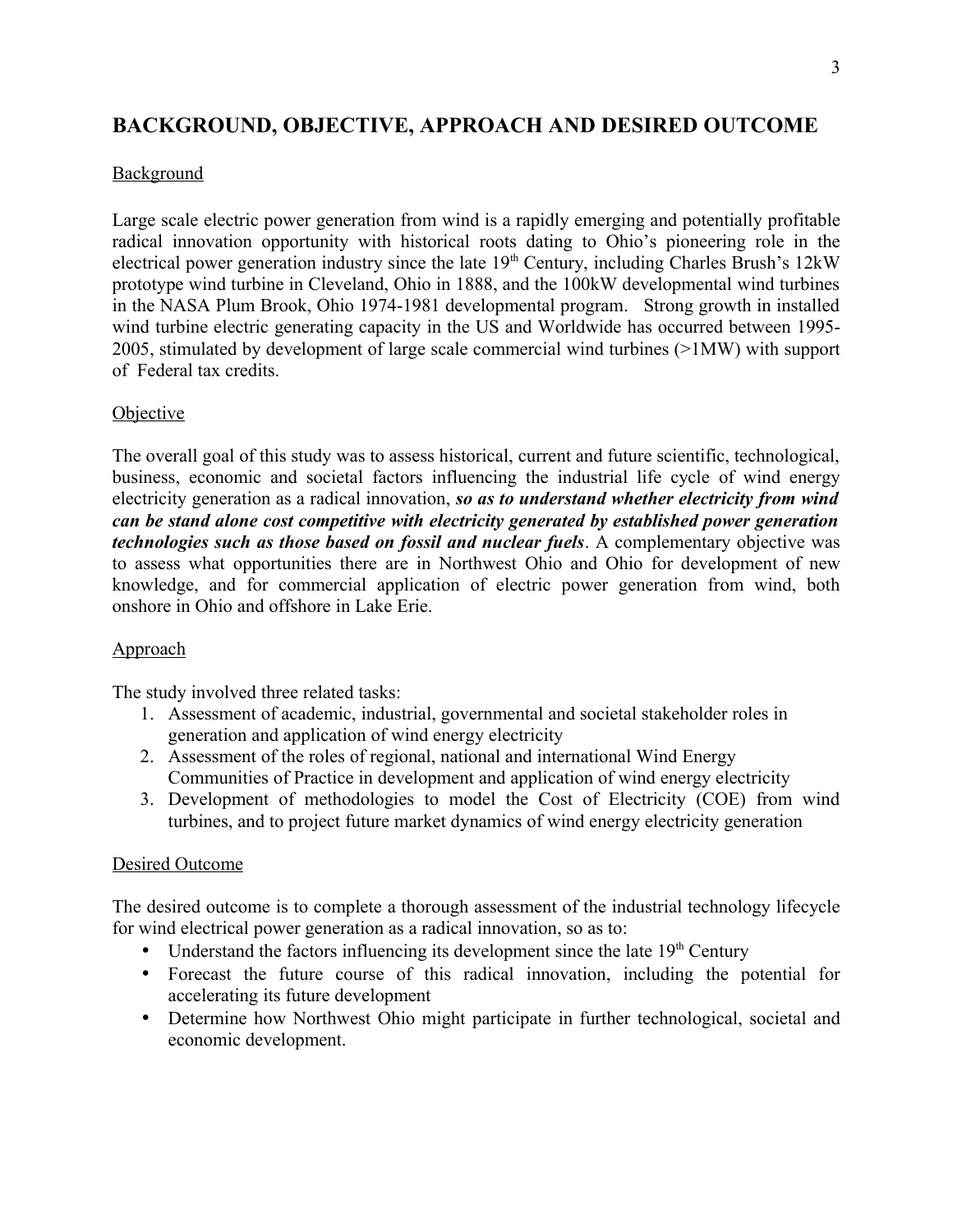# **Executive Summary**

#### Background on Innovation in Wind Energy Electricity

Wind energy electricity is an environmentally friendly, renewable energy source capable of making a substantial (10-20%) contribution to US and World energy requirements by the end of the 21st Century. Although an early experimental prototype wind turbine was demonstrated in Ohio as early as 1888, during the same time period when large scale hydroelectric power stations and transmission lines were developed, much further work has been required over the past century to demonstrate the practicality of large scale wind turbine systems. This study has assessed the historical, current and projected future scientific, technological, industrial, political and societal impacts of wind energy electricity generation, with special emphasis on understanding academic and industrial opportunities for Northwest Ohio and Ohio.

Wind turbine electrical power generation as an emerging radical innovation grew out of the established practice in Europe during the 19<sup>th</sup> Century of using windmills for water pumping and to generate mechanical power for industrial manufacturing applications. However, the relatively small size (10-50KW) of early wind turbines, though effective for local electrical generation on farms, made them uneconomical in competition with hydroelectric or coal fired electrical generators for widespread electricity supply. Between 1900 and 2000, the size, performance, reliability and control of wind turbine electrical generators, and the system capability to connect them to the electrical grid, have dramatically improved. Onshore wind turbines now have standard rated maximum capacities of 1.5-2.5MW, and offshore wind turbines have standard rated maximum capacities of 2.5-5.0MW. More than half a dozen major manufacturers in Europe, United States and India offer such systems.

### The Role of Wind Energy Communities of Practice

In addition to technological hurdles, wind turbine systems have faced industrial, governmental and societal hurdles related to production economics and tax subsidies relative to other electrical generation technologies, and to electric grid connectivity. They also have to meet regulatory compliance regarding bird and bat safety, and must gain public acceptance of visual and auditory compatibility with the landscape. Europe (e.g. Denmark, Germany, Spain) has largely overcome these hurdles, based on 10-20 years of successful demonstrations and manufacturing experience to standardize environmentally acceptable procedures and reduce manufacturing cost. However, the United States is still in the process of resolving these issues, relying on fruitful collaborations now developing between various regional, national and international communities of practice (COPs). Key COPs include federal government agencies (e.g. NREL and DOE), state government agencies (e.g. Ohio Wind Working Group), industry associations (e.g. American Wind Energy Association and European Wind Energy Association), transnational groups (e.g. Global Wind Energy Council) and technical societies (e.g. IEEE GEOSS Wind Working Group).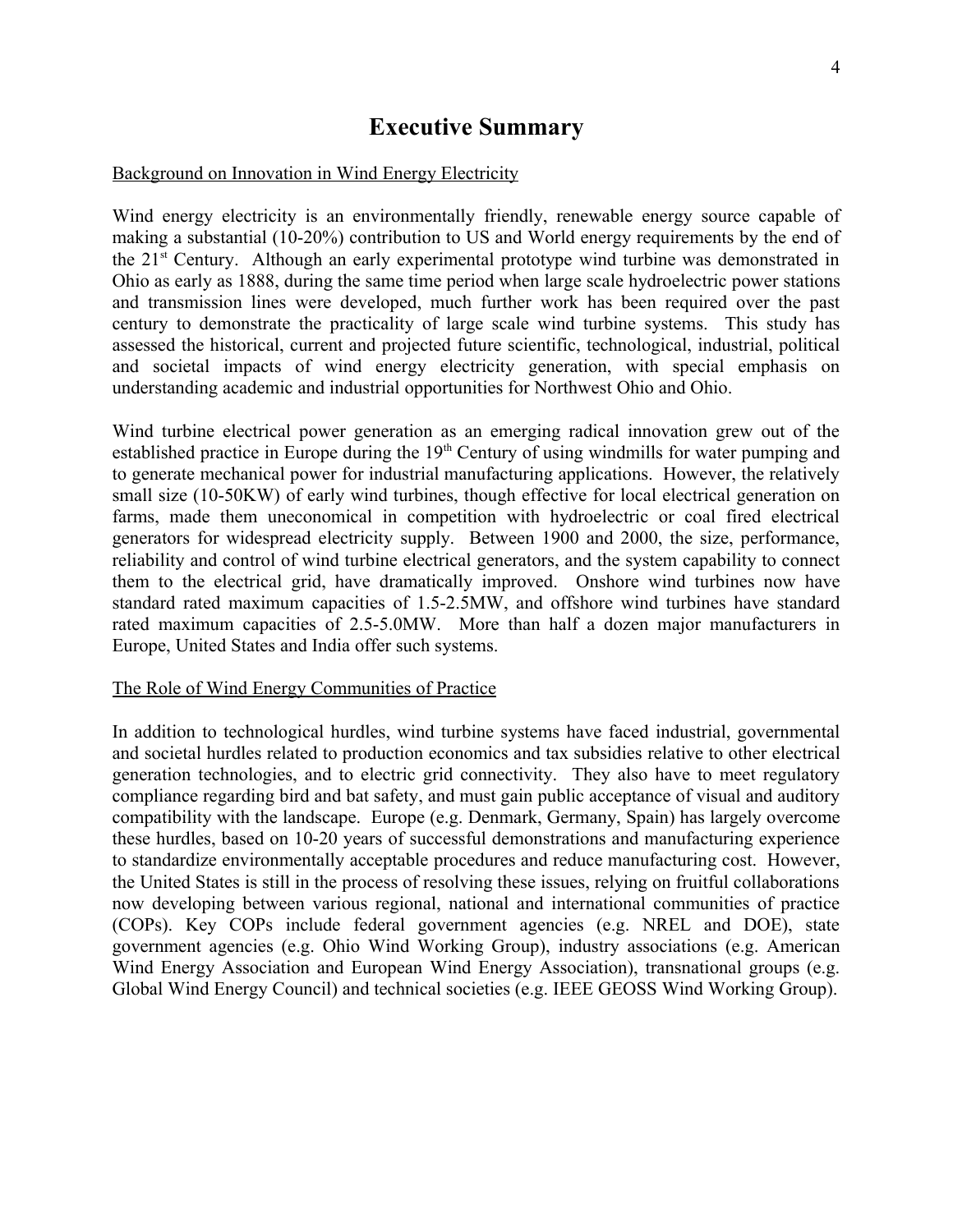### Estimation and Modeling of Capital and Operating Costs

For realization of the normative forecast that wind energy electricity will supply up to 10-20% of the world's energy requirements by the end of the  $21<sup>st</sup>$  Century, a supply of economical, reliable and environmentally compatible wind turbines and wind turbine systems is mandatory. Wind energy supply chain members, typically wind turbine manufacturers, wind farm installers and operators, and electric utility companies usually have accurate knowledge of costs, and prices, that can serve as a basis for calculated cost of electricity (COE). *The proprietary nature of this information, however, makes it difficult for third parties to accurately estimate capital (CAPEX) and operating (OPEX) costs.* Nevertheless, this information is vital for the purpose of understanding whether wind energy electricity can compe in the open marketplace with electricity generated from coal, gas, or nuclear fuels. In this study we have relied on readily available manufacturing cost studies of wind turbines and wind turbine systems, commissioned by government agencies, such as NREL (National Renewable Energy Laboratory). These cost studies, conducted under subcontract to NREL by knowledgeable systems operators, have applied principles of "Technical Cost Modeling" or "Activity Based Costing" to estimate the wind turbine farm or system capital investment cost (CAPEX) as the sum of two cost components: 1) wind turbine capital cost, and 2) wind farm installation cost, including transportation and assembly of purchased components. These studies have also evaluated annual operating cost (OPEX) and shown that for onshore systems it is typically about 25% of the annual CAPEX amortization payment. In this study, onshore wind farm capital and operating costs for the current year (2006) were estimated by applying historical inflation indicators to convert costs estimated by NREL [7] for earlier years (e.g. 2000\$) to 2006\$. *Although of significant interest to Ohio, assessment of offshore wind farm structure and cost of energy lay outside the scope of the current study.* 

#### Calculation of Cost of Energy (COE)

Estimation of the cost of energy (COE) associated with a given wind turbine farm or system requires knowledge of the appropriate capital structure of the investment in CAPEX, including factors such as equity fraction  $(E_f)$ , debt fraction  $(D_f)$ , return on equity  $(I_E)$ , interest rate on debt  $(I_D)$ , the term of debt in years (N), and corporate income tax rate  $(T_C)$ . It also requires a knowledge of the capacity factor, CF, defined as the ratio of the actual annual electricity generation to the maximum annual energy  $(AEP_{max})$  that could be generated based on the nominal maximum turbine rating, and the annual expense (OPEX) of maintaining and operating the wind turbine system. As part of this study, an analysis of the capital structure of wind farm investments was made, to provide the basis for estimating COE, by applying the basic relation, Equation 1, for calculation of COE.

$$
COE = \{ (CAPEX * CRF)/(AEPmax * CF ) \} + OPEX, in \, \phi/kWhr
$$
 (1)

Calculation of COE requires knowledge of a number of factors. The capacity factor, CF, depends on the wind speed, commonly called the wind class, and will typically vary from a minimum of 0.22 for a Class 2 Wind Speed to a maximum of 0.44 for a Class 6 Wind Speed. In this study we have assumed a value of CF= 0.37, corresponding *approximately* to a Class 4 Wind Speed, also assumed by NREL in their published analysis of wind farm costs [7].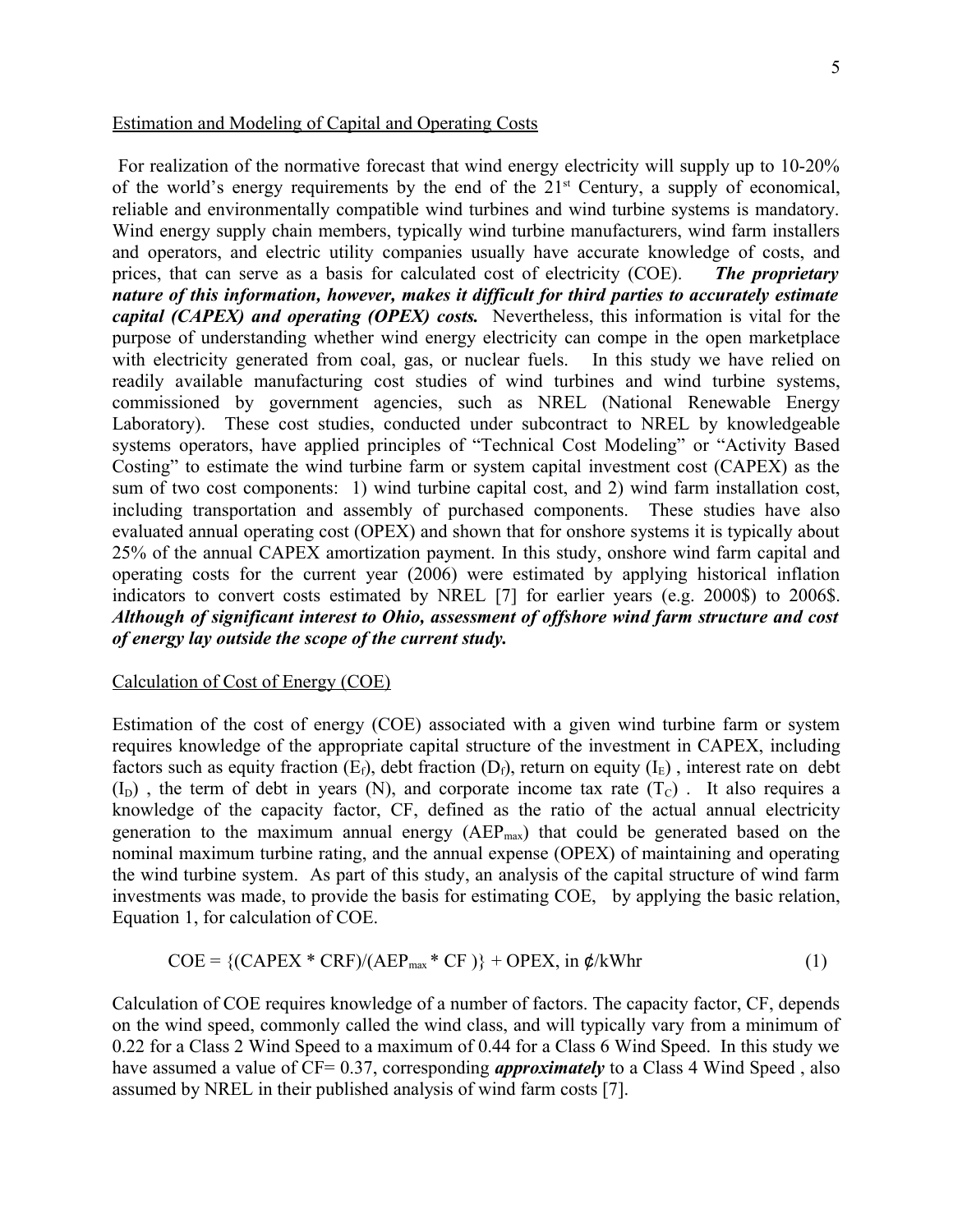The capital recovery factor, CRF, is calculated from the standard financial Equation 2,

$$
CRF = W * (1 + W)^{N} \{ (1 + W)^{N} - 1 \}
$$
 (2)

where W = Weighted Average Cost of Capital =  $(E_f * I_E) + (D_f * I_D) * (1 - T_C)$ 

As described in *Appendix I, Economics of Wind Energy*, appropriate values of the parameters in the CRF and W formulae were determined by investment analysis of typical companies that would be involved in wind energy investments. Baseline values of the factors for this analysis are: N= 15 years;  $E_f = 0.33$ ;  $I_E = 0.10$ ;  $D_f = 0.67$ ;  $I_D = 0.07$ . For these values, the calculated weighted average cost of capital, W, is 0.064569, and the most appropriate value of capital recovery factor, CRF, for a base case wind electricity investment by an industrial corporation is 0.106. Appendix I also conducts a sensitivity analysis considering business cases in which amortization time, N, varies from a minimum of 10 years to a maximum of 20 years, This analysis demonstrates that CRF would vary from 0.139 at  $N=10$  years, to 0.090 at  $N=20$  years, compared to the base case values of  $N=15$  years, and CRF= 0.106.

The value of CAPEX for a 50MW wind farm in 2006\$ was estimated based on NREL technical cost modeling calculations of COE for such a farm in 2000\$, by applying historical inflation factors to the materials and installation cost components of CAPEX and OPEX published by NREL in 2002. For the parameters discussed above, with CRF =  $0.106$  and CF = 0.37, the estimated stand alone selling price or cost of electricity (i.e. with no tax credit applied) for the nominal 50MW wind farm is about 6.39¢/kWhr. It should be noted that this value is not competitive with the current market price in 2006 of about  $4 - 5 \notin /kWhr$  for electricity produced by coal, gas combined cycle or nuclear generation stations. *As a consequence, current installed wind electrical generating capacity in the United States has been made possible only by federal and state tax credits and incentives.* The implication of this result on the future competitiveness of wind energy electricity is considered in the next section.

### Supply Chain Requirements For Economical Wind Electricity Generation

Discussions with industrial members of The Ohio Wind Working Group, including a major wind turbine manufacturer and a major electric utility with current wind electricity farms in their electricity generation mix, indicate conclusively that without the existing Production Tax Credit (PTC) of about 1.9¢ / kWhr in the United States, there would be no current commercial market for wind turbines in the United States. Without this production tax credit, wind farms would not be economical, and hence investment in them would not be made. In the face of political uncertainty that the US Congress will permanently extend the PTC, component suppliers to wind turbine manufacturers, in particular, face substantial uncertainty and risk regarding the viability of developing and maintaining manufacturing plants to supply various components for wind turbine system manufacturers, and have been reluctant to scale up manufacturing capacity. *This issue must be satisfactorily addressed if a stable supply chain of companies is to develop in the United States for profitable construction and installation of wind turbine farms.*

### Scenario Analysis of Future Wind Energy Electricity Markets and Costs

To better understand the future market for wind energy electricity, we have conducted an estimate or projection of future wind turbine cost, based on plausible future scenarios. The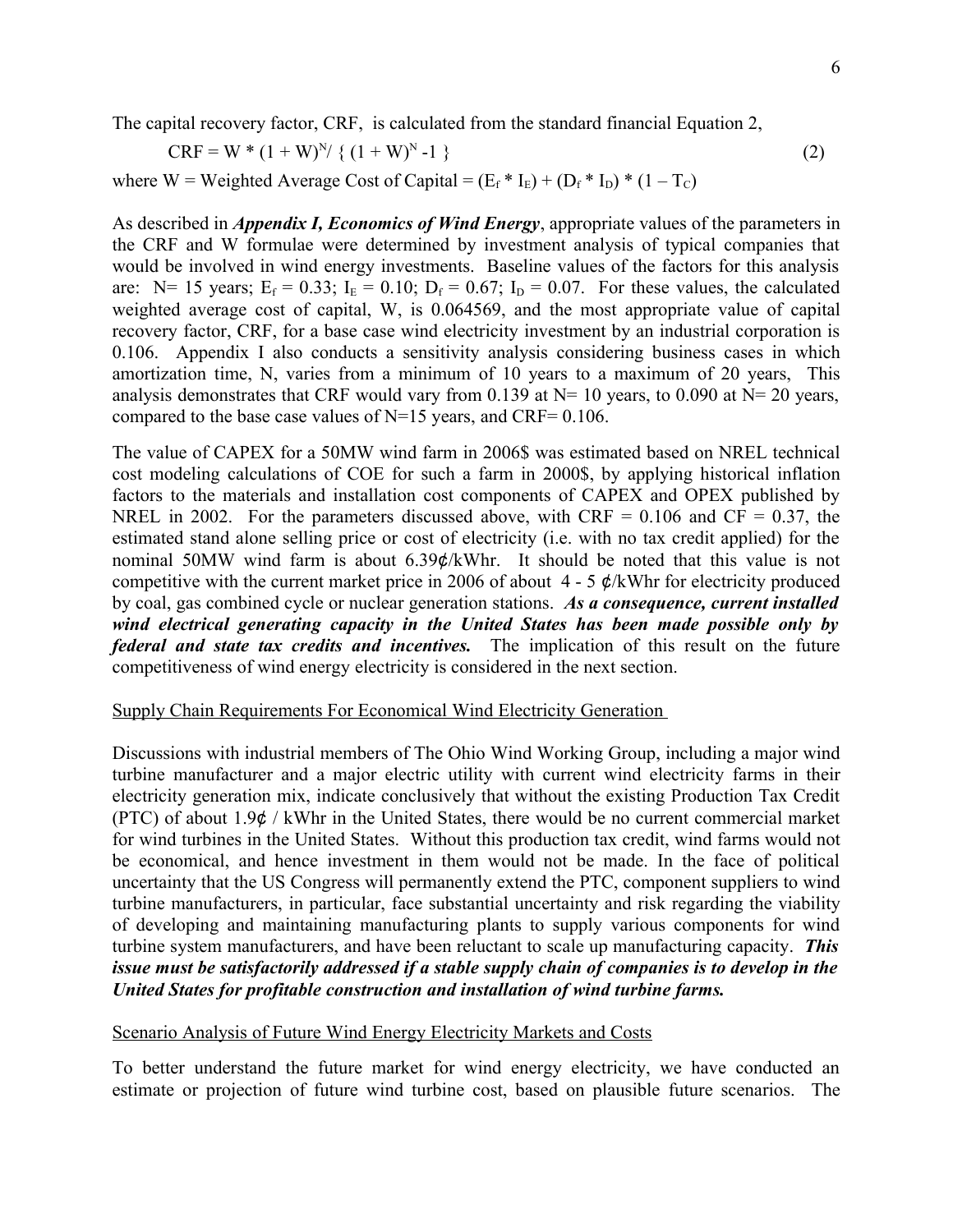scenarios employed combine 1) conservative normative forecasts of wind turbine system demand, with 2) learning curve projection of wind turbine system cost consistent with historical data on learning rates for wind turbine and photovoltaic installations. Published papers have shown that the cost of electricity from alternative energy sources (in particular wind and solar) can be fit to learning curve plots in the form of Equation 4,

$$
COE_N = COE_0 \times [\Sigma MW_N / \Sigma MW_0]^{b}, \text{ in } \phi / \text{kWhr.}
$$
 (4)

These experience curve plots are typically made by plotting the cost of energy for the Nth cumulative manufacturing or production operation or unit,  $COE<sub>N</sub>$ , as a function of the Nth cumulative manufactured units,  $\Sigma MW_N$ , ratioed to the 0<sup>th</sup> cumulative units,  $\Sigma MW_0$ , to the b<sup>th</sup> power. In Equation 4 the Progress Ratio (PR) represents the relative rate of contribution of learning to manufacturing cost reduction, and the related constant b presents the same information, where  $b = \ln PR/\ln 2$ . For an estimate of reduction of cost of energy (COE) by learning based on cumulative manufacturing, a value of PR=0.85 has been used reflecting an average rate of learning as a function of forecast demand growth for wind turbine systems. For this projection, a conservative estimate of installed wind turbine capacity from 2006 through 2050 was used. This estimate assumed that installed wind energy generating capacity worldwide will grow from the current value of about 0.7% of electrical generating capacity worldwide, to 3%, 6% and 10% of current electrical generating capacity in 2020, 2035 and 2050, respectively. This forecast based on Equation 4 estimates that the cost of wind electricity would fall from the current value of  $6.39\&/kWhr$  to about  $4.50\&/kWhr$  in  $2020$ ,  $3.90\&/kWhr$  in  $2035$ , and 3.30¢/kWhr in 2050, as shown in Chart 1. Under the assumptions, this forecast suggests that wind electrical power generation by *new capacity installations can become economically viable without tax subsidy* by about 2020.

# **Chart 1: Learning Curve Projection of Wind Electricity Cost (New Capacity Installations in Year Indicated)**

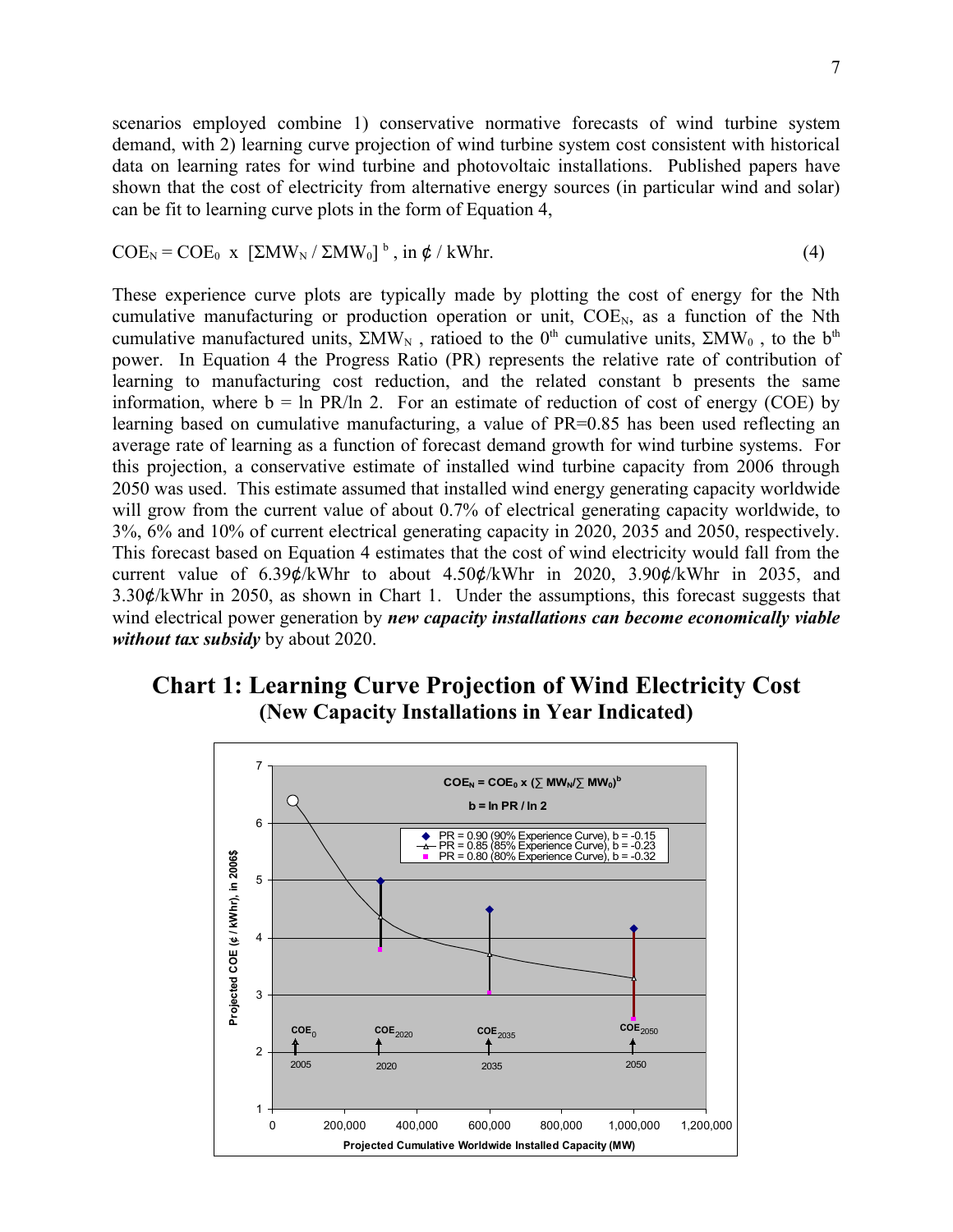#### Conclusions

### *The historical development, current status, and future expectations for wind energy electrical power generation can be summarized as a 3-stage industry life cycle illustrated in Chart 2, featuring three generic Stages of Exploration, Acceleration, and Maturation.*

In contrast to the total 50-60 year industry life cycle time [23] for the 5 classic industrial revolutions since 1790, wind electrical power systems have undergone an extremely long 115 year Stage 1 Exploration period. The strong mechanical windmill community of practice developed during the 19<sup>th</sup> Century had a favorable influence on acceptance of small scale wind turbine generators in rural and farming areas. In spite of this favorable societal disposition to accept wind electrical power generation, analysis indicates that this unusually long exploration period is due to the high technological complexity of wind power systems, which required a variety of fundamental technology developments throughout the  $20<sup>th</sup>$  Century. A second key factor was the extraordinary competition from coal, gas and nuclear electrical generation technologies that achieved lower electricity cost based on economies of scale and regulatory approval during the  $20<sup>th</sup>$  century

Rapid growth in installed capacity of large scale wind turbines (>1MW) during the last 10 years has now positioned wind electrical power generation in the Stage 2 period of Acceleration, characterized by dominant design adoption, favorable societal influence by wind energy communities of practice, and rapid growth in annual installed capacity. Learning curve projections of wind electricity cost suggest that by 2020 the cost of electricity from wind will be stand alone competitive with that from more classic fossil and nuclear fuel sources. Consequently, penetration of wind energy electrical generation into 10-20% of the world electricity market appears plausible by the end of the  $21<sup>st</sup>$  Century, followed thereafter by the industry Maturation Stage 3, characterized by incremental innovation and innovation diffusion.

A final study conclusion is that Northwest Ohio and Ohio are geographically well positioned to benefit from onshore wind turbine system development in the near term, and from offshore wind turbine system development in the long term offshore in Lake Erie. This positioning also includes the potential for manufacturing supply chain development within Ohio for wind turbines, which is one goal of the Ohio Department of Development. Existing dedicated collaborative action by Wind Energy Communities of Practice such as Ohio Wind Working Group is also a positive factor. Within Northwest Ohio, multidisciplinary academic collaboration between University of Toledo and Bowling Green State University can also positively influence this process not only by bringing together scientific and engineering researchers, but also by involving faculty from the business and law schools and the social sciences to stimulate regional job creation, economic development, and social benefit to our citizens through universal access to affordable, non-polluting electrical energy.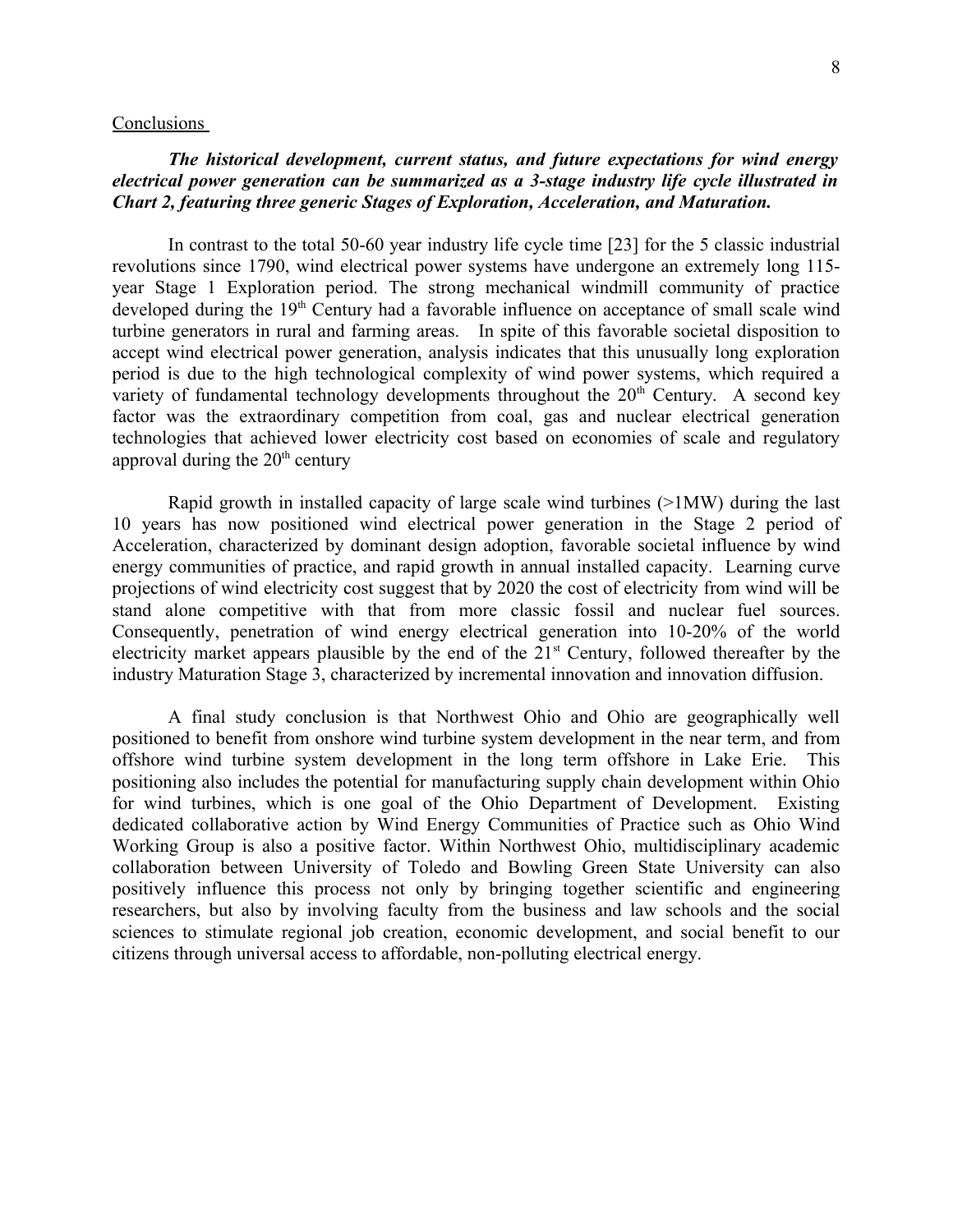# **CHART 2: Wind Electrical Power Industry Life Cycle**

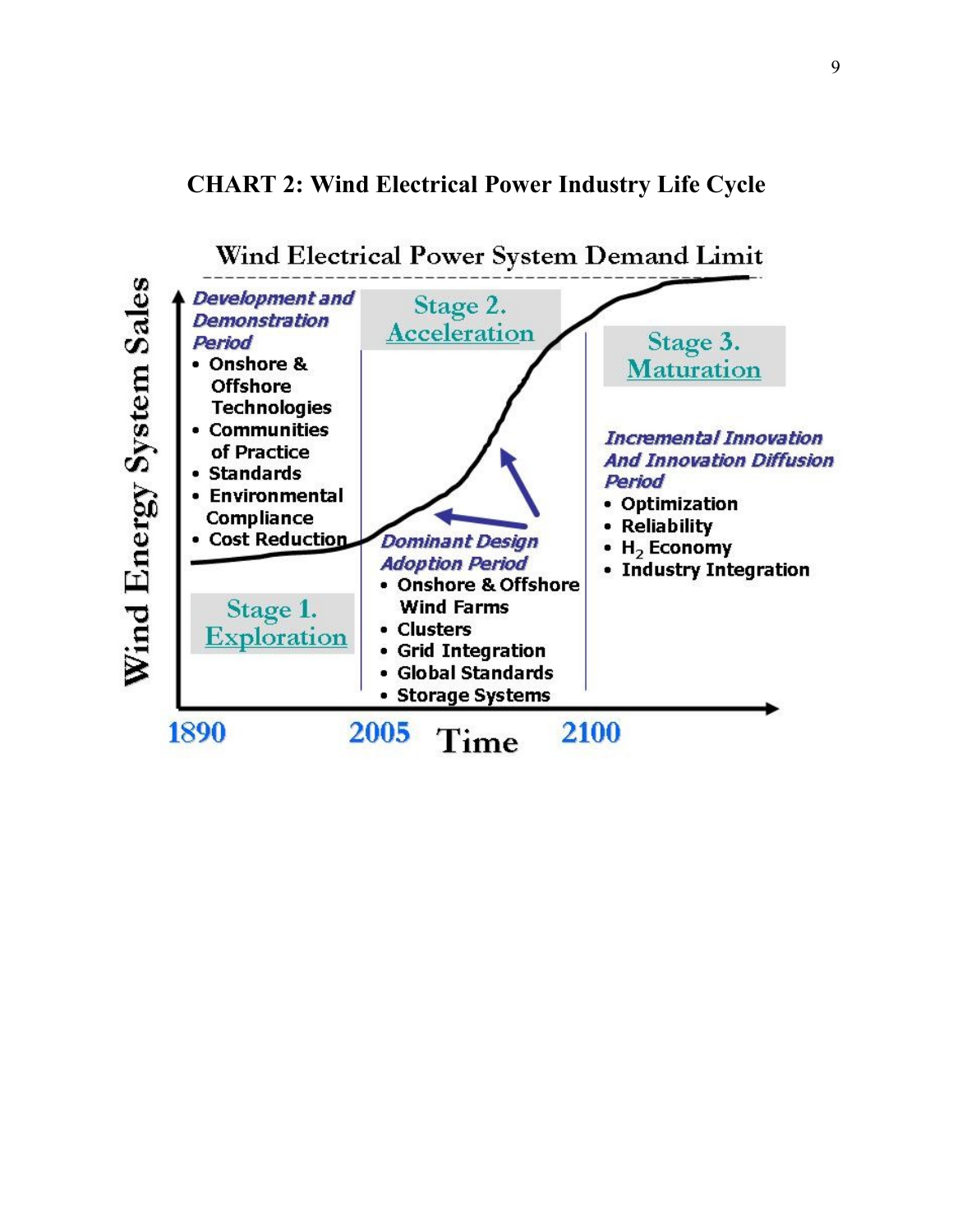## **1. INTRODUCTION AND BACKGROUND**

### **1.1 Historical Origins of Wind Electrical Power Generation**

The precursor technology to wind turbines for electric power generation was the horizontal axis windmill for mechanical power generation [1] documented since about 1000 AD in writings from Persia, Tibet and China. Diffusion of mechanical windmill technology from the Middle East to Europe took place between 1100 and 1300, followed by further development of the technology in Europe. During the  $19<sup>th</sup>$  century many tens of thousands of modern mechanical windmills with rotors of 25 meters in diameter were operated in France, Germany and the Netherlands, where at one time 90% of the mechanical power used in industry was based on wind energy. Further diffusion of mechanical windmill technology to the United States took place during the  $19<sup>th</sup>$  Century, with the invention and installation of self-regulating windmills for water pumping reaching a maximum of about 600,000 installed units between 1920-1930.

The advent of DC electric power plants in 1882 in New York and 1884 in Germany, followed by introduction of 3-phase AC power production in the early 1890s, provided a technological basis for constructing wind turbines that generated electricity rather than mechanical power. The Danish scientist and engineer Poul La Cour is the most widely recognized entrepreneur pioneer of electricity generation using wind power [1-2]. In 1891 in Askov, Denmark he introduced a four shuttle sail rotor design generating approximately 10kW of direct current electric power. Interestingly, in addition to direct use of the electricity, he also applied the DC current for water electrolysis, and utilized the hydrogen gas thus produced for gas lamps to illuminate the local school grounds. Up through the first half of the  $20<sup>th</sup>$  Century, research, development and commercialization of wind electricity generation in Denmark and Germany was sparked by La Cour's entrepreneurial developments that provided Europe with its initial leadership role in wind energy electricity generation.

Though less internationally recognized than La Cour, Charles F. Brush in 1887-1888 introduced in Cleveland Ohio the first automatically operating wind turbine generator, a 12kW, 17-meter-diameter machine, Figure 1, that he operated for 20 years to charge batteries in his cellar. Brush, one of the founders of the American electrical industry, headed the Brush Electric Company before its 1889 sale and eventual merger in 1892 with the General Electric Company.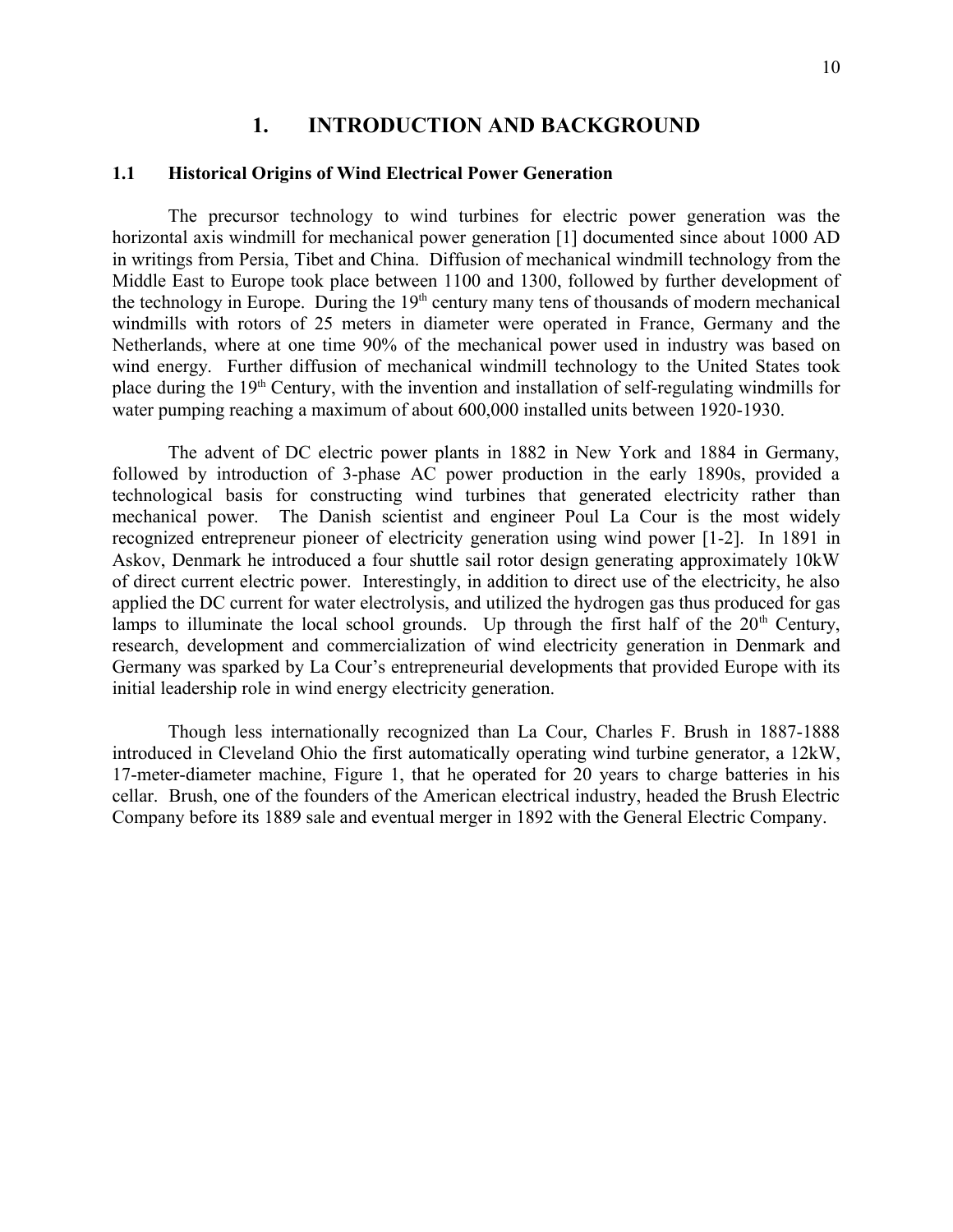Figure 1. Photograph of Charles F. Brush (1849-1929), one of the founders of the American electrical industry. He invented a very efficient DC dynamo used in the public electrical grid, the first commercial electrical arc light, and an efficient method for manufacturing lead-acid batteries. His company, Brush Electric in Cleveland, Ohio, was sold in 1889 and in 1892 it was merged with Edison General Electric Company under the name General Electric Company (GE).



**Charles Brush** (1887-1888, Cleveland, Ohio) 1st Automatically Operating **Wind Turbine Generator** 12kW, 17m Rotor Diameter Ran for 20 Years To Charge **Batteries in Mansion Cellar** www.windpower.org/en/pictures/brush.htm

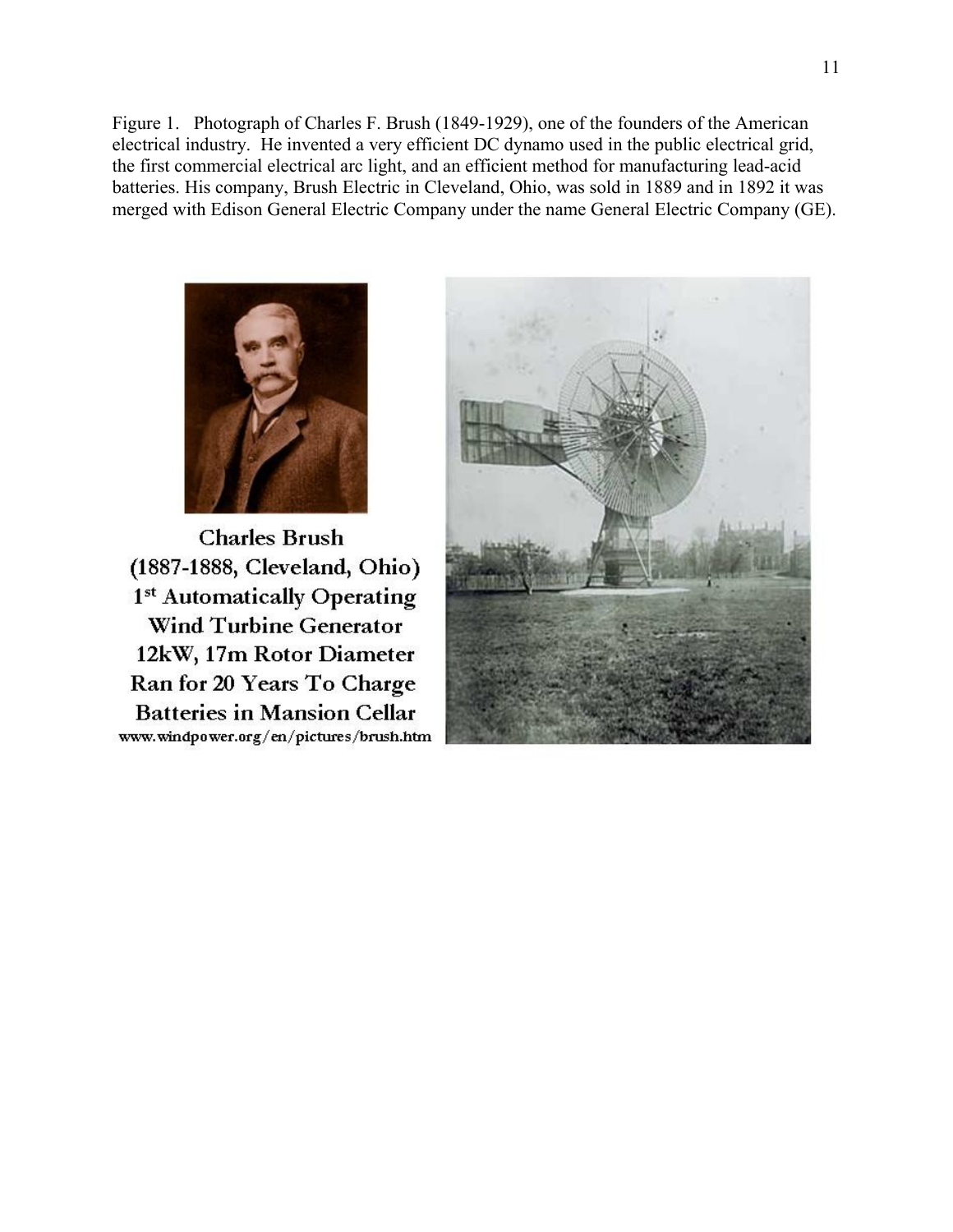### **1.2 Wind Electrical Power Generation: Progress Since The 1st Energy Crisis**

Increased interest in the potential of modern wind electrical power applications arose on a world wide basis as a result of the "oil price shock" or "energy crisis" beginning in 1973. In the United States, the Department of Energy sponsored experimental turbine development and testing over the period 1975-1987, before the program was disbanded. NASA in Cleveland in the seven years between 1974 and 1981 spearheaded the U.S. Wind Energy Program for large horizontal axis turbines, the predominant systems used today. Figure 2 illustrates the Mod-O 100kW experimental wind turbine tested at NASA's Plum Brook Facility in Sandusky, Ohio, close to the shore of Lake Erie. Since 1998 the development programs for wind turbines have been transferred to the National Renewable Energy Laboratory (NREL), in Golden, Colorado.

For example, in 1974 a Danish commission of experts asserted "that it should be possible to generate 10% of the Danish power requirement from wind energy without creating particular problems in the public power grid" [1]. In contrast to the United States, the first "energy crisis" sparked sustained development of modern wind energy technology in Europe over the last 30 years, where particularly Denmark, Sweden and Germany took the lead in scientific research, engineering development and commercialization of wind turbines, as shown in Figure 3 and Table 1. Of the seven top wind turbine companies accounting for 89% of the 2004 world market share, the four largest are the European companies: Vestas, Gamesa, Enercon, and Siemens. The other 3 major companies are General Electric in the United States, Suzlon in India, and Mitsubishi in Japan.

Figure 2. Mod-0 100 kW Experimental Wind Turbine in Sandusky, Ohio, Developed by NASA and Installed at the Plum Book Facility

In the seven years between 1974 and 1981, NASA in Cleveland led the U.S. Wind **Energy Program for large** wind horizontal-axis turbines (the predominant systems used today). NASA constructed and operated its first **Experimental 100-kilowatt wind** turbine at the Plum Brook facility in Sandusky, Ohio.

http://www.greenenergyohio.org/page.cfm?pageId=952



Mod-0 100kW Experimental Wind Turbine in Sandusky, Ohio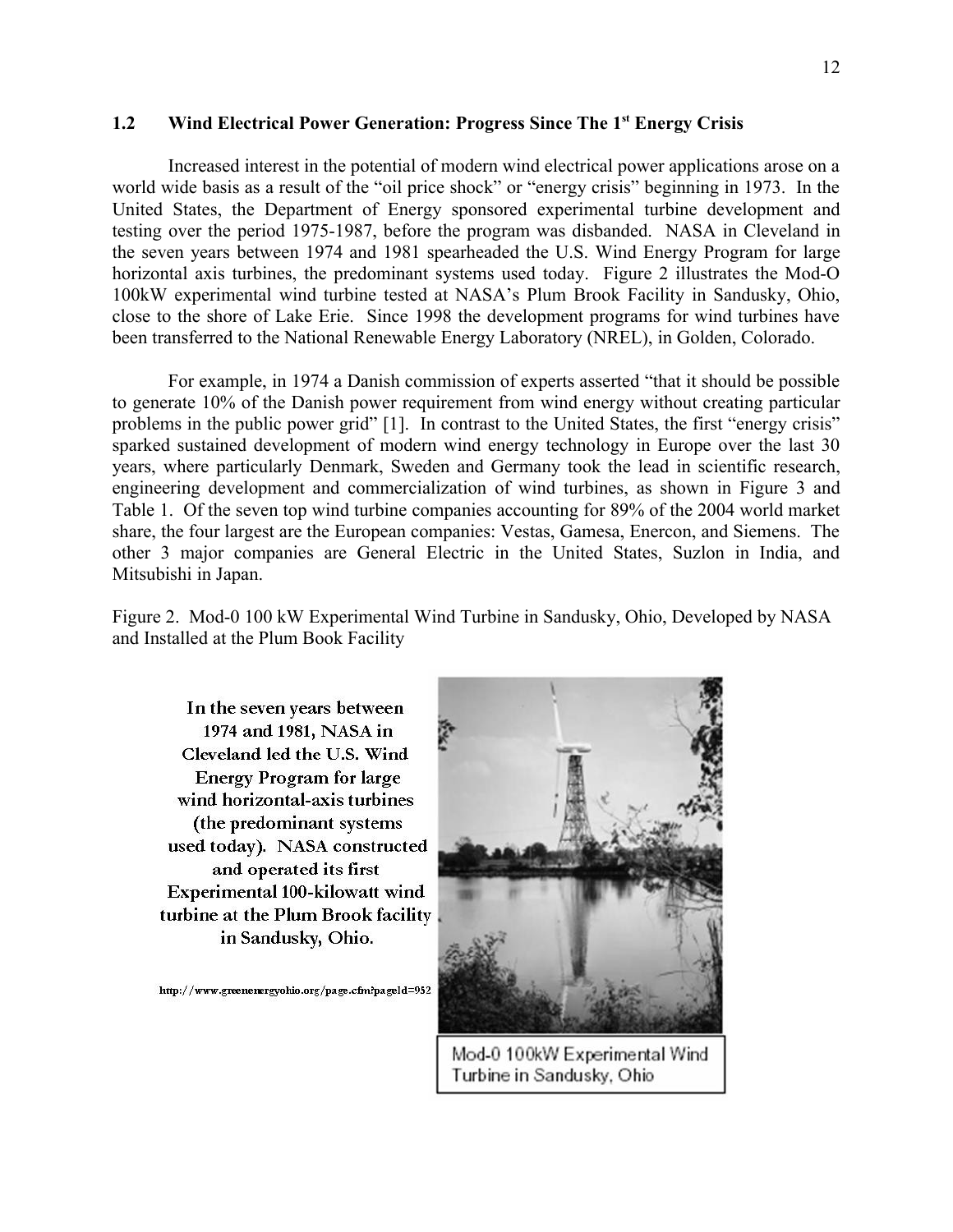

### Figure 3 2004 Wind Turbine Market Share For Turbines of 1.5MW and Higher

| Table 1. | Principal Wind Turbine Designs by Major Wind Turbine Manufacturers |  |  |
|----------|--------------------------------------------------------------------|--|--|
|          |                                                                    |  |  |

| <b>Companies</b> | <b>Market</b><br>Share* | <b>Principal Wind Turbine Designs in 2006</b> |                |            |        |             |  |  |
|------------------|-------------------------|-----------------------------------------------|----------------|------------|--------|-------------|--|--|
|                  | (2004)                  | $1 - 2$ MW                                    | $2 - 3$ MW     | $3 - 4$ MW |        | Up to 10 MW |  |  |
| Vestas           | 34%                     | 1.5                                           | 2.0            | 3          | 4.5    | ☆           |  |  |
| Gamesa           | 17%                     |                                               | 2.0            |            |        | ☆           |  |  |
| Enercon          | 15%                     |                                               | 2.0            |            | 4.5, 6 | ☆           |  |  |
| <b>GE Wind</b>   | 11%                     | 1.5                                           | 2.5            | 3 and 3.6  |        | ☆           |  |  |
| <b>Siemens</b>   | 6%                      | 1.3                                           | 2.3            | 3.6        |        | ☆           |  |  |
| Suzlon           | 4%                      | 1.25                                          | 2              |            |        | ☆           |  |  |
| Mitsubishi       | 2%                      |                                               | $\overline{2}$ |            |        | ☆           |  |  |
| <b>Others</b>    | 11%                     |                                               |                |            |        |             |  |  |

☼ Projected for offshore wind farm

 \* Reference: BTM Consult 2005 Report, referred to in presentation by Vestas Wind Systems A/S, 'Planetariet', Copenhagen, 26 May, 2005

Note: Older Wind Turbine Designs rated less then 1.25 MW are not included in the above table

#### URLs for company wind turbine designs

- 1. [http://www.vestas.com/uk/Products/products2004/TurbineOverview\\_UK.asp](http://www.vestas.com/uk/Products/products2004/TurbineOverview_UK.asp)
- 2.<http://www.gamesa.es/gamesa/index.html>
- 3. [http://www.enercon.de/en/\\_home.htm](http://www.enercon.de/en/_home.htm)
- 4. [http://www.gepower.com/businesses/ge\\_wind\\_energy/en/index.htm](http://www.gepower.com/businesses/ge_wind_energy/en/index.htm)
- 5.<http://www.powergeneration.siemens.com/en/windpower/products/index.cfm>
- 6. [http://www.suzlon.com/product\\_overview.htm](http://www.suzlon.com/product_overview.htm)
- 7. [http://www.mpshq.com/products\\_wind.htm](http://www.mpshq.com/products_wind.htm)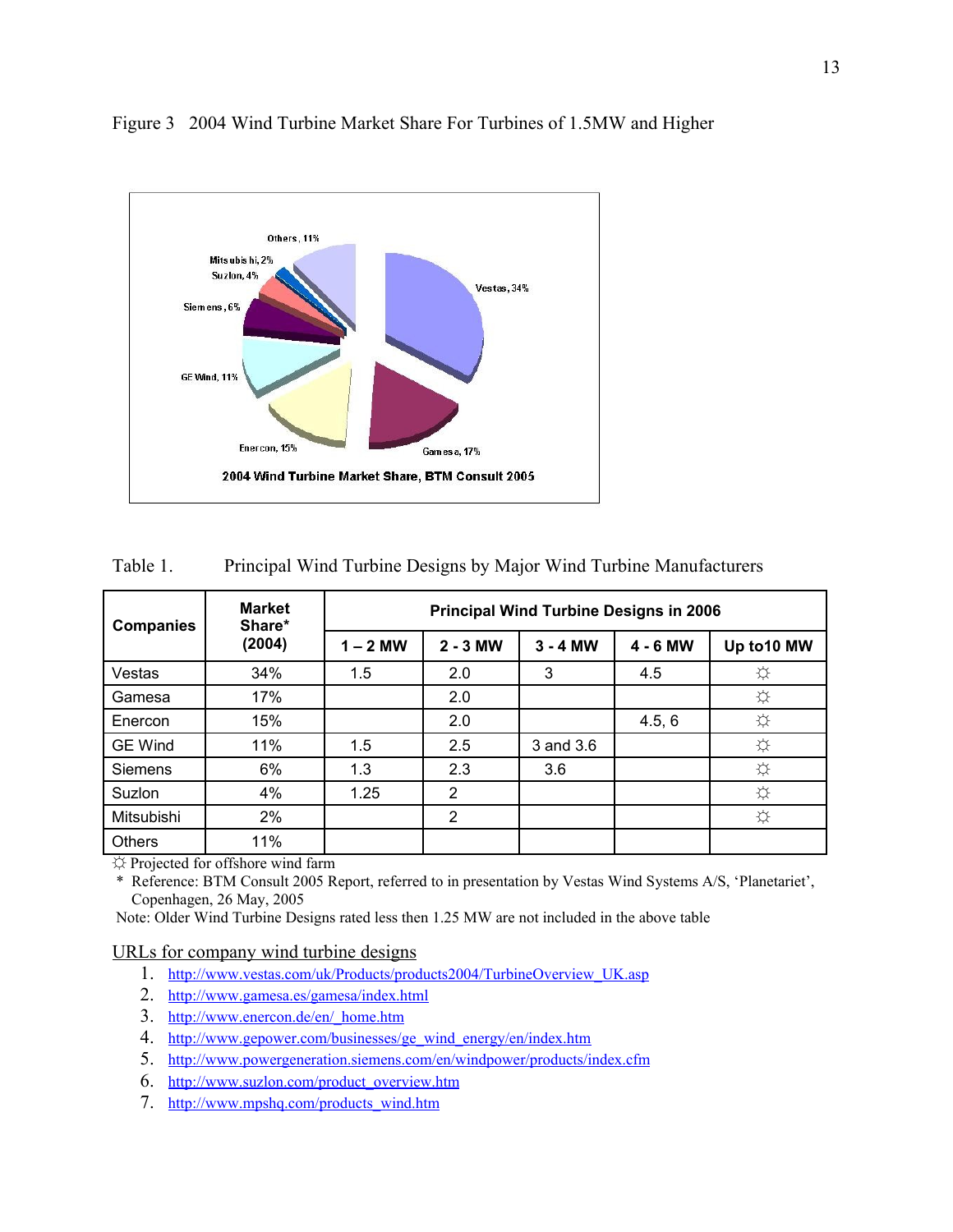#### **1.3 Wind Electrical Power Generation as a Technological Innovation**

The history and current status of wind energy electric power generation reviewed in Sections 1.1 and 1.2 illustrates that wind energy electric power generation systems have made dramatic advances during the 115 year development and demonstration period from 1890-2005. Rated turbine capacity has increased from  $10-20$ kW in  $1890$  to  $1.5 - 6$  MW in  $2005$ , and further increase in rating to  $\geq 10$ MW per turbine is projected for economical offshore applications taking advantage of higher wind speeds. The electricity generation cost for onshore wind installations (without inclusion of tax credit subsidy) has been reduced from about 40  $\ell$  /kWhr in 1995 [3] to about 7 ¢/kWhr at the end of 2005 [4-5]. *It should be recognized, however, that production tax credit incentives instituted by the federal government in the 1990s have been necessary to stimulate construction and operation of wind energy electricity generation facilities, since cost to operators of electricity from coal, gas and nuclear powered generators is in the range of about 4-5¢ /kWhr.* 

Design sophistication and customization to optimize cost and performance matched to specific operating conditions have also contributed to success. Moreover, control and safety standards have been implemented to ensure higher reliability and increased capacity factor, resulting in improved financial acceptance by investors. Appendix I provides additional analysis and assessment of wind energy electrical power development in the United States.

The 115-year long development and demonstration period for wind electrical power is much longer than that of many well known technological innovations dating from the late  $19<sup>th</sup>$ and early 20th Centuries (e.g. telephone, radio, aircraft, automobiles, plastics) that reached maturity within the time frame of the classical 50-60 year industrial revolution life cycle model made popular by Carlota Perez [23]. *The factor of 2X longer time required for wind energy electricity to demonstrate large scale commercial feasibility is a direct result of two aspects of the industry life cycle for wind electrical power generation, discussed in the following sections*.

1.3.1 Effect of Complexity on Duration of Wind Electricity Life Cycle Development

The high degree of complexity for wind electricity generation with respect to each of the three generic radical innovation challenges and hurdles illustrated in Figure 5 has exerted a significant influence on life cycle development time shown in Figure 4. *From a science and technology standpoint, the multidisciplinary knowledge needed for successful wind energy electrical systems spanned a number of fields that only came into being progressively during the entire 20th Century.* These include: fundamental aerodynamics of converting wind power to electrical power, power electronics, electrical control systems, development and manufacture of large, cost effective composite wind turbine designs, computing, communication and information technology, and reliable and cost effective linking to the electric utility grid.

From a business and organizational standpoint, early small scale systems in the 10-50kW range available between 1900-1970 were suitable primarily for localized electricity generation, such as on farms and in locations not accessible to the electric utility grid, where their higher electricity generating cost presented a more favorable economic tradeoff than long distance connection to the electrical grid. As larger 1-3MW systems were developed in the 1990-2005 time frame, business models became necessary for structuring and financing these systems in a manner that could compete economically for supply of electricity at competitive rates.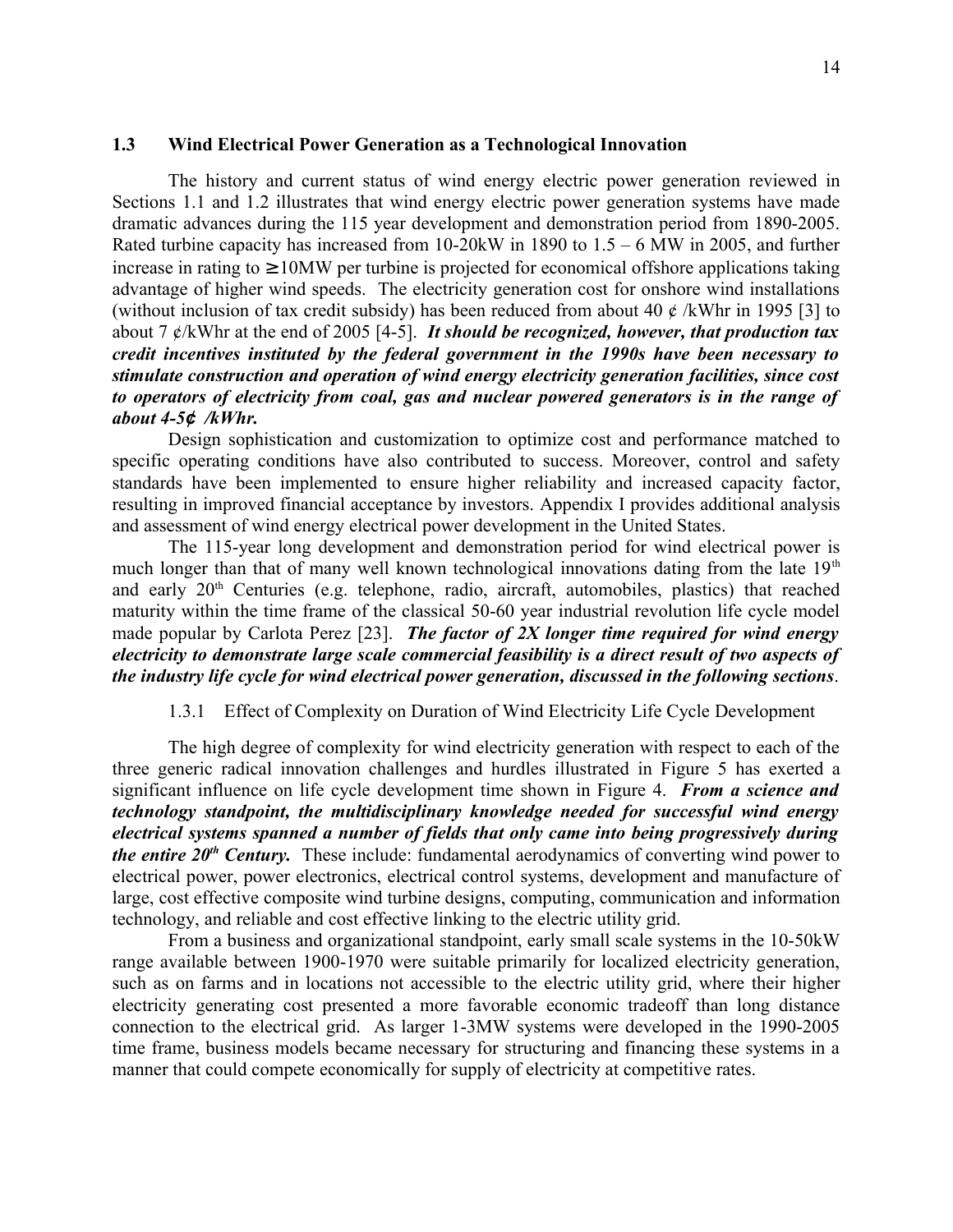From a market and societal standpoint, the early application of small scale wind turbines in rural areas and small towns before 1980 was stimulated by the existing communities of practice in these regions that for a century had utilized small scale windmills to supply mechanical power for water pumping. However, installation of larger scale wind turbine systems in the 1-3MW range in the 1990-2005 time frame stimulated individual and societal responses to perceived visual, auditory and environmental incompatibility, designated as NIMBYISM (not in my back yard [25]). Unfortunate early experiences from bird and bat kills by multiple intermediate scale turbines (e.g. 50-250kW) installed during the 1970s and 1980s in bird and bat flight paths also aroused environmental protectionists. Overcoming these issues has required societal assessment and adoption based on research and education enabling negotiated agreement between individuals, special interest and regulatory organizations, local and state and federal government agencies, and business and banking institutions.

### 1.3.2 Effect of Competition on Duration of Wind Electricity Life Cycle Development

A second major influence, made more difficult by the complexity effects discussed above, has been strong competition by the standard and widespread methods of electricity production and supply based on coal, gas, and nuclear powered generation stations – that have all received consistent federal tax subsidies. The energy production cost of these now classical electrical power generation technologies decreased substantially to the range of 4-5/¢ kWhr, and market deployment increased dramatically during the 20<sup>th</sup> Century based on experience and economies of scale, thereby presenting wind energy electricity generation with a more difficult and moving target for economically acceptable performance over the past 100 years. To make this happen, coal, gas, and nuclear power generation technology advocates have successfully negotiated compromises to environmental and societal requirements, involving governmental regulations, in return for financial tax credit incentives for capital investment and ongoing improvement by industry for safe and reliable supply of electricity. *In effect the conventional electrical generating industry with its large scale generating plants and electrical grid distribution system encompasses a successful community of practice, from which the growing wind energy electricity community of practice can benefit by example.* 

Wind energy electricitygeneration as a radical innovation has been progressing through three stages in its industrial technology life cycle, as illustrated schematically in Figure 4. During the  $20<sup>th</sup>$  century it has been progressing through the Stage 1 Development and Demonstration period, during which it has been becoming competitive with other electrical power generating technologies by overcoming the sequential and related hurdles associated with the three types of challenges discussed above and illustrated in Figure 5. In particular this period has been a time of "probing" and "testing" during which the value of various governmental incentives by European Countries and the United States to make wind turbine system investment economically viable has been established. These include government subsidized research, development, demonstration by DOE and NREL with focused publicity on the benefits of wind energy electricity to wind energy communities of practice, funding of research and problem resolution activities in sensitive environmental areas including bird kills, ecology disruption, and adverse auditory and visual impacts on human beings. Historical data in Table 2 on wind electricity generation capacity from 1981-2005 in the United States and Worldwide indicate that wind electricity capacity penetration of the electrical power market has reached an average of 0.7%, at the end of 2005. Contingent upon continuation of government tax credit incentives until industry experience results in stand alone cost competitiveness with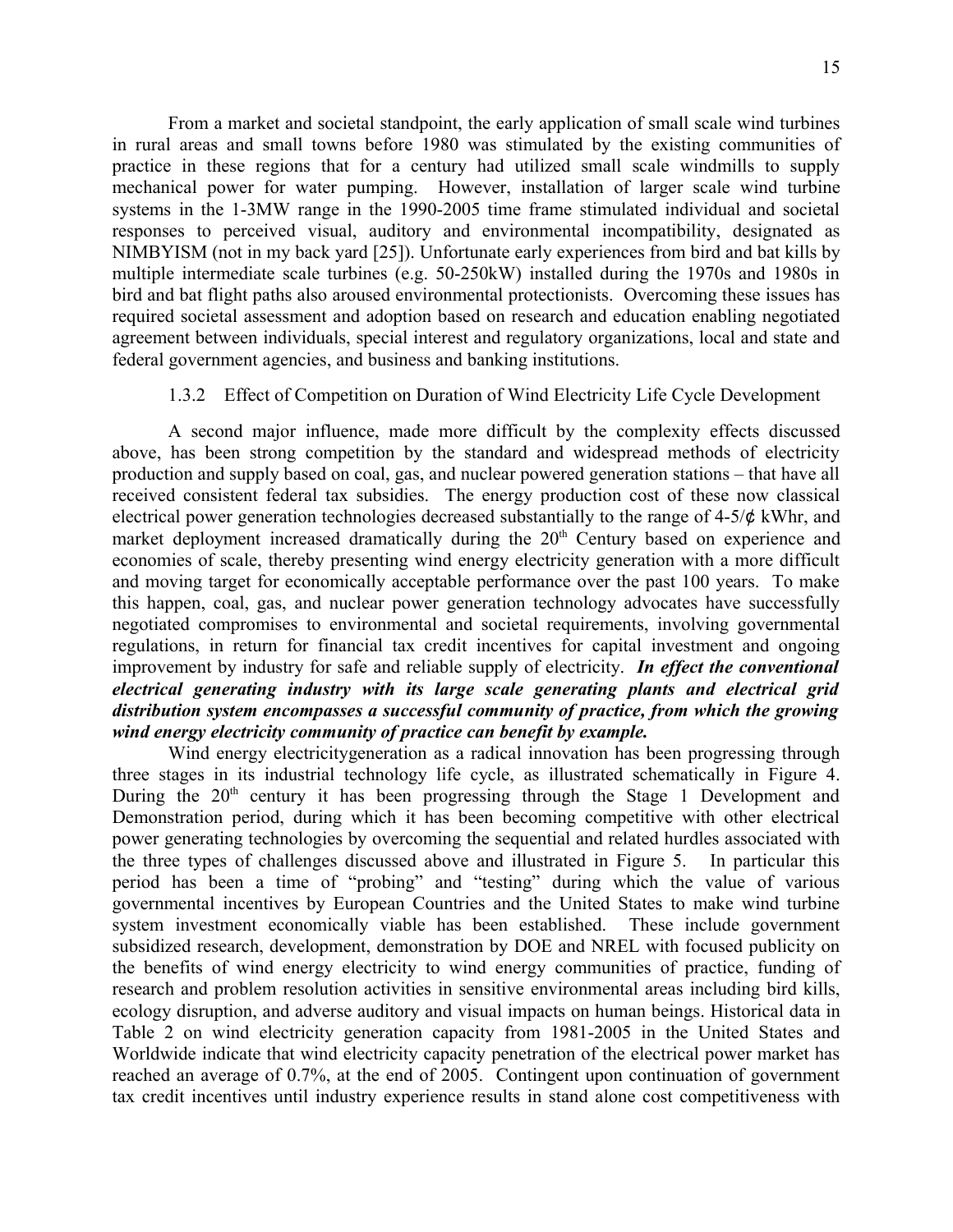fossil and nuclear fuel generation technologies, wind power penetration into the United States and worldwide electricity markets could eventually approach 5-20% depending upon location and application. See discussion by Larry Flowers, NREL [24].

These trends suggest that the wind energy electricity industry in the early  $21<sup>st</sup>$  Century beginning in about 2005 is entering the Stage 2 Acceleration period of the industrial technology life cycle shown in Figure 4, focused on development and adoption of dominant designs required for wide acceptance and accelerated market growth. The cumulative experience includes systematic advance in science, engineering, and modeling of all aspects of turbine and system operation (e.g. materials, fabrication, design, assembly, lifecycle assessment), increasing capability for real time system analysis and optimization based on computing, telecommunication and information technology, and the search for acceptable environmental compatibility with birds and bats, animals, fish, and human beings. The data from Table 1 and Figure 3 on wind turbine designs and the existence of worldwide competition in wind turbine markets, supports this conclusion. As indicated in Figure 4, the Stage 2 Acceleration period can be expected to last through much of the  $21<sup>st</sup>$  Century, until the technology becomes widely accepted for local wind farm and grid interconnected electricity supply. After this rapid growth and standardization period, wind energy electricity can be expected to reach the Stage 3 Maturity period, characterized by incremental innovation and worldwide market limit reflecting replacement sales. During Stages 2 and 3, the wind energy communities of practice, discussed in the next section, will play an important role in the rate of wind electricity acceptance and market growth. And, as indicated, offshore wind electricity generation based on very large wind turbines  $(e.g. \ge 10MW, Table 1)$  will become widely deployed to take advantage of higher wind speeds at heights above 50 meters height reaching Class 4 to Class 5.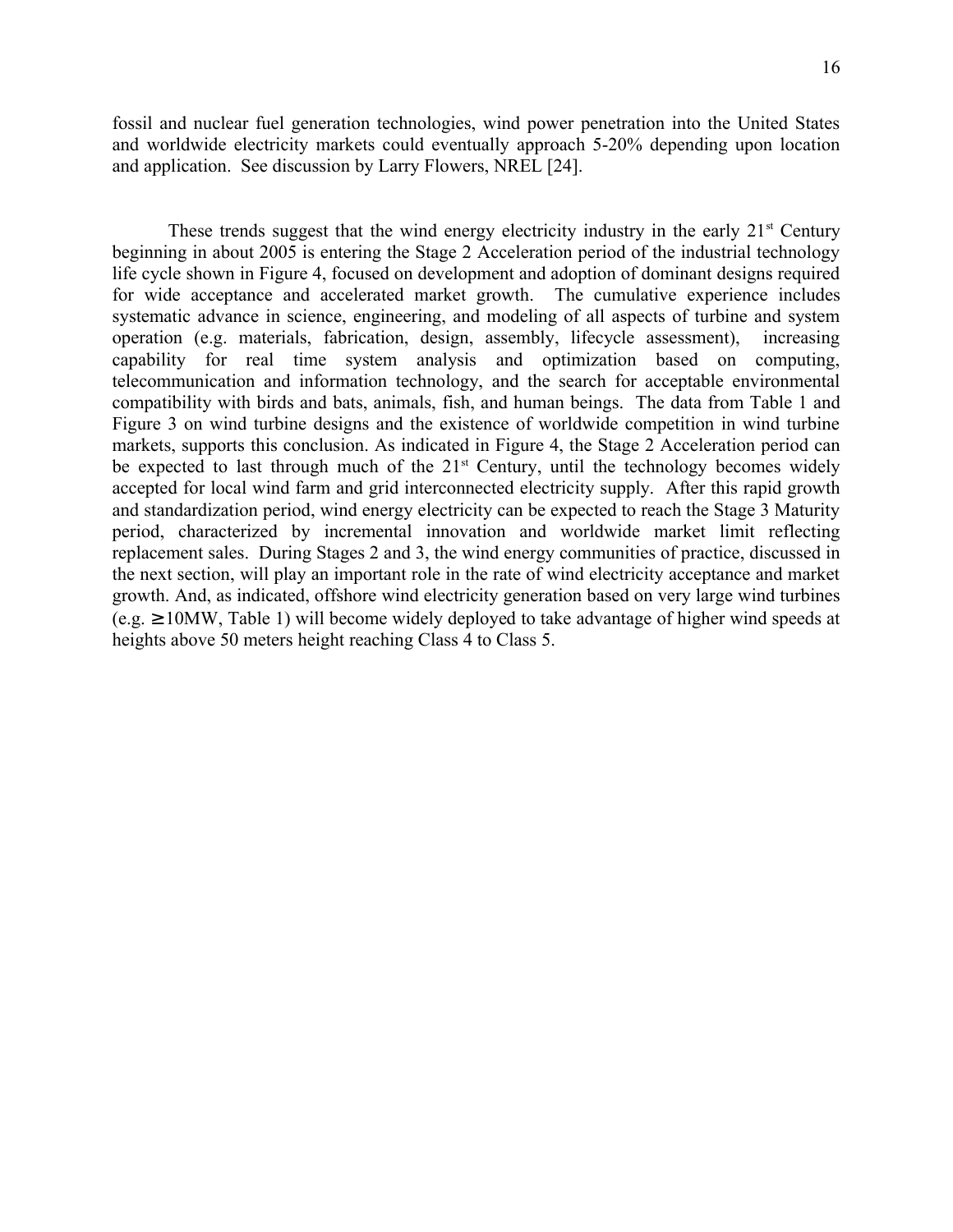Figure 4. A Schematic Illustration of The Industrial Technology Life Cycle for Wind Energy Electricity, Illustrating Three Generic Stages. Stage 1, Exploration, covers the period of development and demonstration from about 1890-2000. Stage 2, Acceleration, covers the  $21<sup>st</sup>$ Century, during which major market growth is projected to occur based on deployment of a number of dominant designs. Stage 3, Maturation, is expected at the end of the 21<sup>st</sup> Century, characterized by incremental innovation and innovation diffusion, with annual market eventually determined by replacement rate.

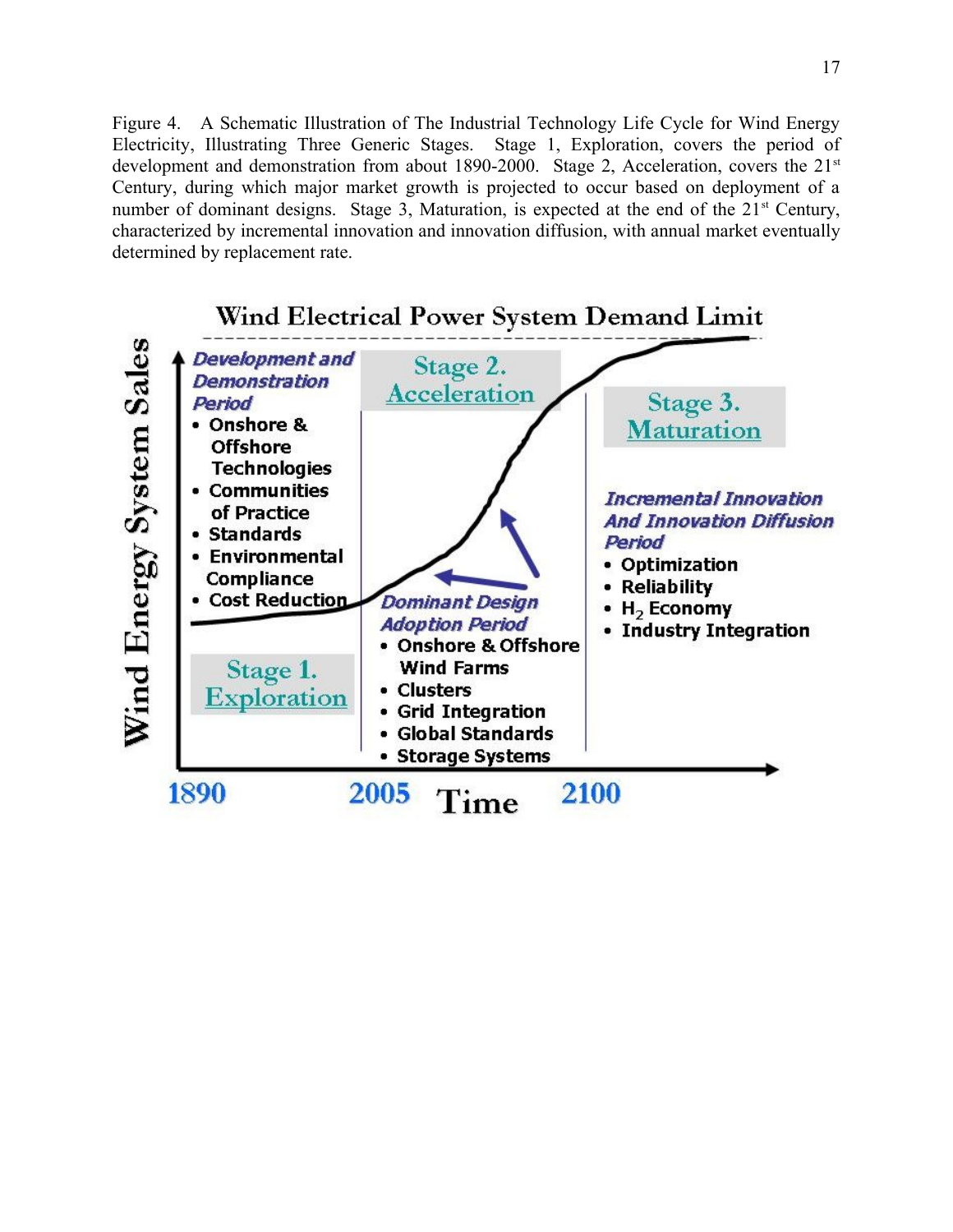Figure 5. Synergistic interaction of grand challenges and associated hurdles that must be overcome to achieve Accelerated Radical Innovation: I) Scientific and Technological Challenges, II) Business and Organizational Challenges, III) Market and Societal Challenges.

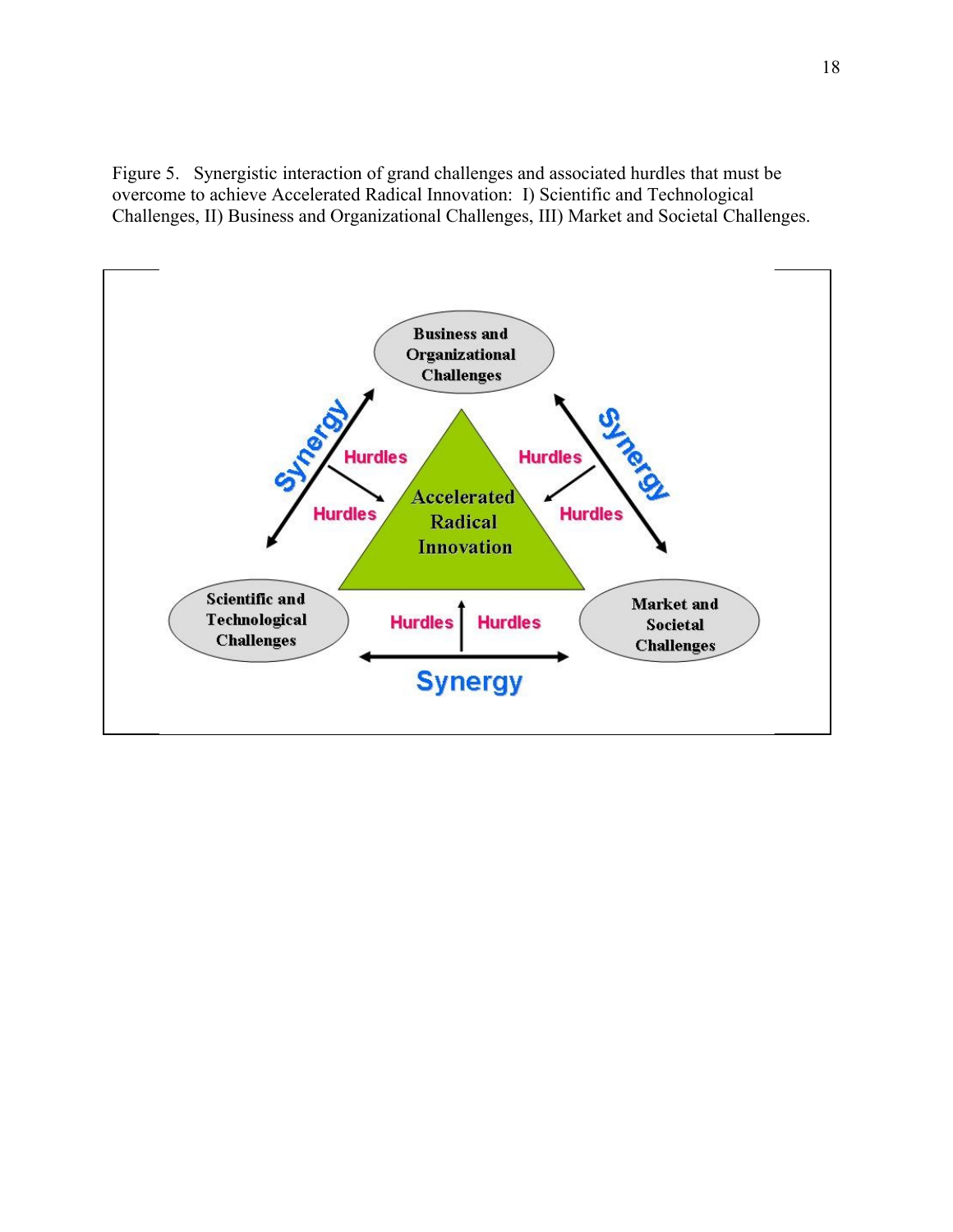Table 2. Historical and Projected Wind Power Generation Capacity (MW) The data from 1981-2005 substantiate the analysis and discussion in Section 1.3 that now at the beginning of the 21<sup>st</sup> Century, the wind energy electricity industry is entering the acceleration period, Stage 2, of the industrial technology life cycle illustrated in Figure 4.

|                                                              |                                                     | United States <sup>1</sup>                                                                                                                                              |             | World Wide <sup>2,3,4</sup> |  |  |  |  |
|--------------------------------------------------------------|-----------------------------------------------------|-------------------------------------------------------------------------------------------------------------------------------------------------------------------------|-------------|-----------------------------|--|--|--|--|
| Year                                                         | Annual (MW)                                         | <b>Cumulative (MW)</b>                                                                                                                                                  | Annual (MW) | <b>Cumulative (MW)</b>      |  |  |  |  |
| <b>Historical Installed Capacity Based on References 1-3</b> |                                                     |                                                                                                                                                                         |             |                             |  |  |  |  |
| 1981                                                         |                                                     | 10                                                                                                                                                                      |             | 25                          |  |  |  |  |
| 1982                                                         | 60                                                  | 70                                                                                                                                                                      | 65          | 90                          |  |  |  |  |
| 1983                                                         | 170                                                 | 240                                                                                                                                                                     | 120         | 210                         |  |  |  |  |
| 1984                                                         | 357                                                 | 597                                                                                                                                                                     | 390         | 600                         |  |  |  |  |
| 1985                                                         | 442                                                 | 1,039                                                                                                                                                                   | 420         | 1,020                       |  |  |  |  |
| 1986                                                         | 183                                                 | 1,222                                                                                                                                                                   | 250         | 1,270                       |  |  |  |  |
| 1987                                                         | 134                                                 | 1,356                                                                                                                                                                   | 180         | 1,450                       |  |  |  |  |
| 1988                                                         | 40                                                  | 1,396                                                                                                                                                                   | 130         | 1,580                       |  |  |  |  |
| 1989                                                         | $\overline{7}$                                      | 1,403                                                                                                                                                                   | 150         | 1,730                       |  |  |  |  |
| 1990                                                         | 122                                                 | 1,525                                                                                                                                                                   | 200         | 1,930                       |  |  |  |  |
| 1991                                                         | 50                                                  | 1,575                                                                                                                                                                   | 240         | 2,170                       |  |  |  |  |
| 1992                                                         | 9                                                   | 1,584                                                                                                                                                                   | 340         | 2,510                       |  |  |  |  |
| 1993                                                         | 33                                                  | 1,617                                                                                                                                                                   | 480         | 2,990                       |  |  |  |  |
| 1994                                                         | 39                                                  | 1,656                                                                                                                                                                   | 690         | 3,680                       |  |  |  |  |
| 1995                                                         | 41                                                  | 1,697                                                                                                                                                                   | 1,140       | 4,820                       |  |  |  |  |
| 1996                                                         | 1                                                   | 1,698                                                                                                                                                                   | 1,295       | 6,115                       |  |  |  |  |
| 1997                                                         | 8                                                   | 1,706                                                                                                                                                                   | 1,515       | 7,630                       |  |  |  |  |
| 1998                                                         | 142                                                 | 1,848                                                                                                                                                                   | 1,970       | 9,600                       |  |  |  |  |
| 1999                                                         | 663                                                 | 2,511                                                                                                                                                                   | 3,994       | 13,594                      |  |  |  |  |
| 2000                                                         | 67                                                  | 2,578                                                                                                                                                                   | 3,763       | 17,357                      |  |  |  |  |
| 2001                                                         | 1,697                                               | 4,275                                                                                                                                                                   | 6,500       | 23,857                      |  |  |  |  |
| 2002                                                         | 411                                                 | 4,686                                                                                                                                                                   | 8,180       | 32,037                      |  |  |  |  |
| 2003                                                         | 1,667                                               | 6,353                                                                                                                                                                   | 8,264       | 40,301                      |  |  |  |  |
| 2004                                                         | 372                                                 | 6,725                                                                                                                                                                   | 7,611       | 47,912                      |  |  |  |  |
| 2005                                                         | 2,424                                               | 9,149                                                                                                                                                                   | 11,410      | 59,322                      |  |  |  |  |
|                                                              |                                                     | <b>Future Capacity Scenario Based on Reference 5</b>                                                                                                                    |             |                             |  |  |  |  |
| 2020                                                         |                                                     |                                                                                                                                                                         |             | 300,000                     |  |  |  |  |
| 2035                                                         |                                                     |                                                                                                                                                                         |             | 600,000                     |  |  |  |  |
| 2050                                                         |                                                     |                                                                                                                                                                         |             | 1,000,000                   |  |  |  |  |
| <b>References:</b>                                           |                                                     |                                                                                                                                                                         |             |                             |  |  |  |  |
|                                                              | 1. http://awea.org/faq/instcap.html                 |                                                                                                                                                                         |             |                             |  |  |  |  |
|                                                              | Global Wind Energy Council Report, June 2005        | 2. a. European Wind Energy Association Briefing, November 2002, AWEA<br>b. WIND FORCE 12, A blueprint to achieve 12% of the world's electricity from wind power by 2020 |             |                             |  |  |  |  |
|                                                              |                                                     | 3. http://www.ens-newswire.com/ens/feb2006/2006-02-23-04.asp                                                                                                            |             |                             |  |  |  |  |
|                                                              | 4. http://www.worldwatch.org/press/news/1998/12/29/ |                                                                                                                                                                         |             |                             |  |  |  |  |
|                                                              |                                                     |                                                                                                                                                                         |             |                             |  |  |  |  |

5. E. Sesto and C. Casale, J. Wind Eng. and Ind. Aerodynamics Vol 74-76, 375-387 (1998)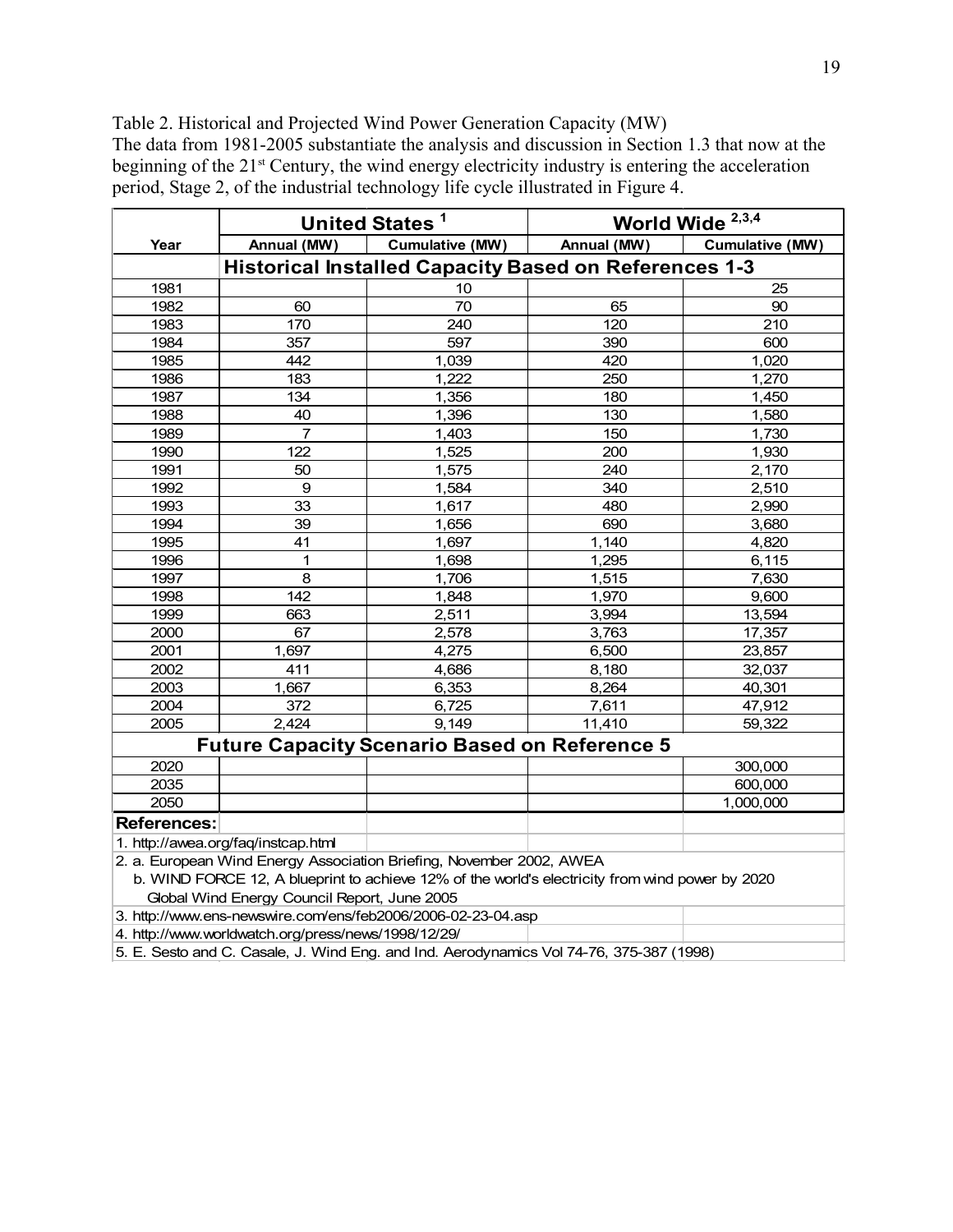Figure 6. Wind Power Installed Capacity From 1981-2005, Comparing US Installed Capacity with Worldwide Installed Capacity. The data plotted are from Table 2, and graphically illustrate the accelerating trend of wind energy generating capacity particularly after 1995.

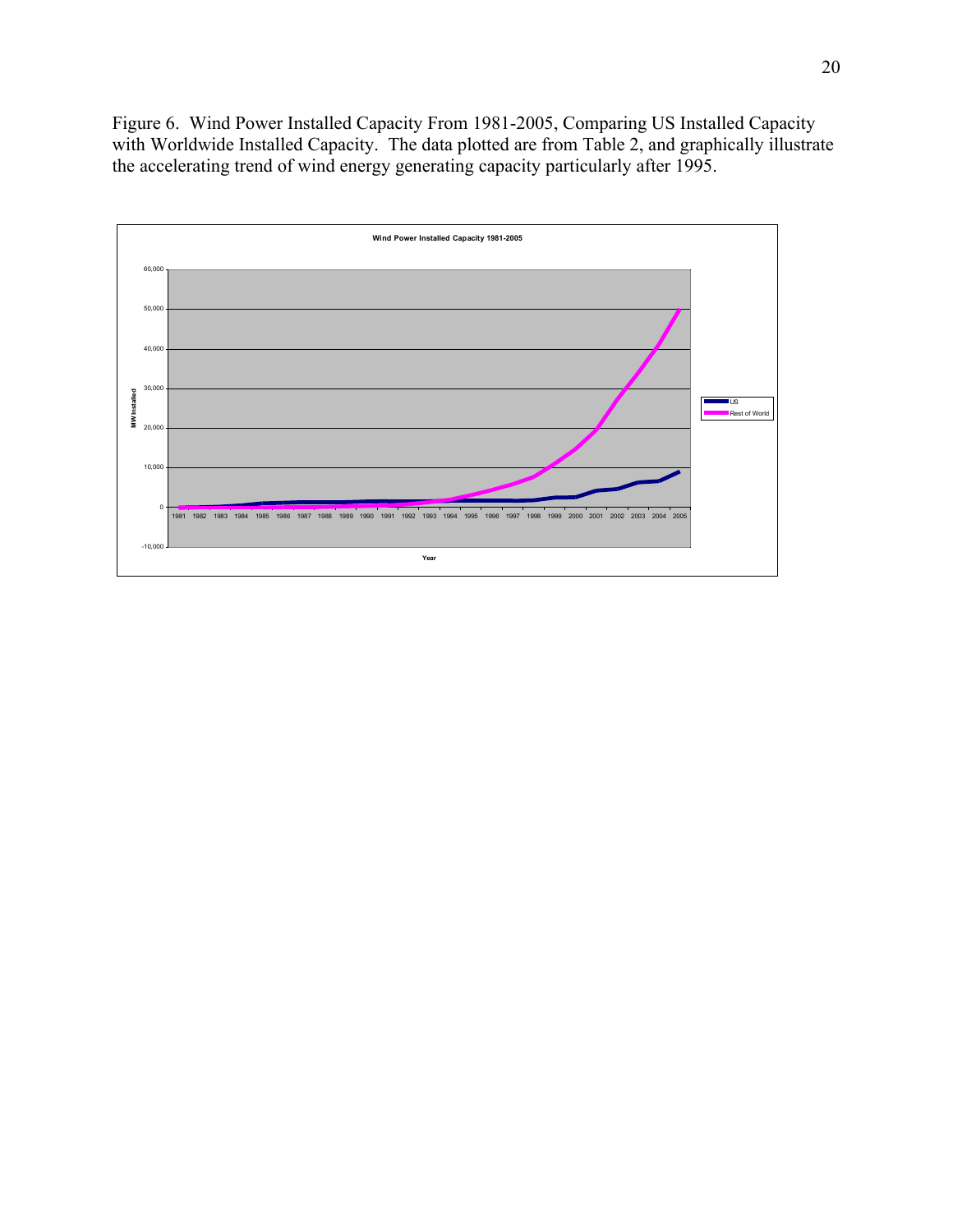# **2. Role of Communities of Practice in Wind Electricity Radical Innovation**

## 2.1 Importance of Communities of Practice to Successful Innovation

The theory of Accelerated Radical Innovation (ARI), http://www.ari-institute.com/ [26] proceeds from a recognition that breakthrough innovation is a societal process as well as a technical and business process. The fruits of innovation, significant change in economic and societal practice, occur only after all the relevant parties to the change have sorted out how the innovation will be configured and deployed, how it will be used, how it will be converted into a profitable business (the business model / standard design(s)), how it will take its place within the existing order (or perhaps change the existing order), and how it will relate to prior and competing approaches. In the course of this process, the success of radical innovation requires much of the community it affects: resolution of technical debates about approach, write-down of existing investments, unlearning and relearning of organizational behaviors and practices, creation of new businesses or even industries, perhaps even cultural change. These processes can take years, even decades, to unfold, postponing the day when the benefits of promising new approaches can be realized (Perez 2002).

With all these forces arrayed against significant change, how does any change get accomplished? History suggests that change occurs not just through isolated innovative breakthroughs but through communities of practice, social networks in which practitioners can pursue individual efforts that ultimately can be assimilated by society. The distinction between networks of practice and communities of practice is important in distinguishing the role and contribution of the various wind energy communities of practice described below. Communities of practice operate within larger, more loosely knit networks of practice that are the social repositories of a science and technology system's knowledge and application base and societal values. In contrast to networks of practice, communities of practice are a locus of action [(Tuomi 2003, p. 106; Wenger 1998; Wenger 2000; Wenger 2002) focused on the *exploitation* of knowledge, whereby ideas are translated first into practical technology and then into profitable economic goods and services. Communities of practice typically include companies, supply chains, universities, standards organizations, governmental agencies and special interest groups involved in economic development.

Wind energy communities of practice are emerging in all corners of the world and from a variety of national, regional, technical, economic, or political vantage points. Established wind advocacy groups such as the AWEA and EWEA are now joined by communities with more specialized perspectives such as the IEEE-GEOSS community of practice and the Global Wind Energy Council. Here we discuss a few of the major ones and attempt to position them on the global stage.

## 2.2 National Wind Energy Associations: 1st Wind Energy Communities of Practice

The first wind energy Communities of Practice to be established and to gain traction were the national wind energy organizations, such as the **[AWEA](http://www.awea.org/aboutawea.html)** (founded in 1974), the **[Danish](http://www.windpower.org/en/about.htm) Wind** Industry [Association](http://www.windpower.org/en/about.htm) (founded in 1981) and the German Wind Industry [Association](http://www.wind-energie.de/en/) (the world's largest alternative energy association, founded in 1986). Their functions have revolved around coordination and information exchange among members of the wind community (wind developers, communities, agricultural interests, utilities, wind turbine manufacturers, consumer groups, citizen-activists, environmentalists, engineers and scientists, and government agencies);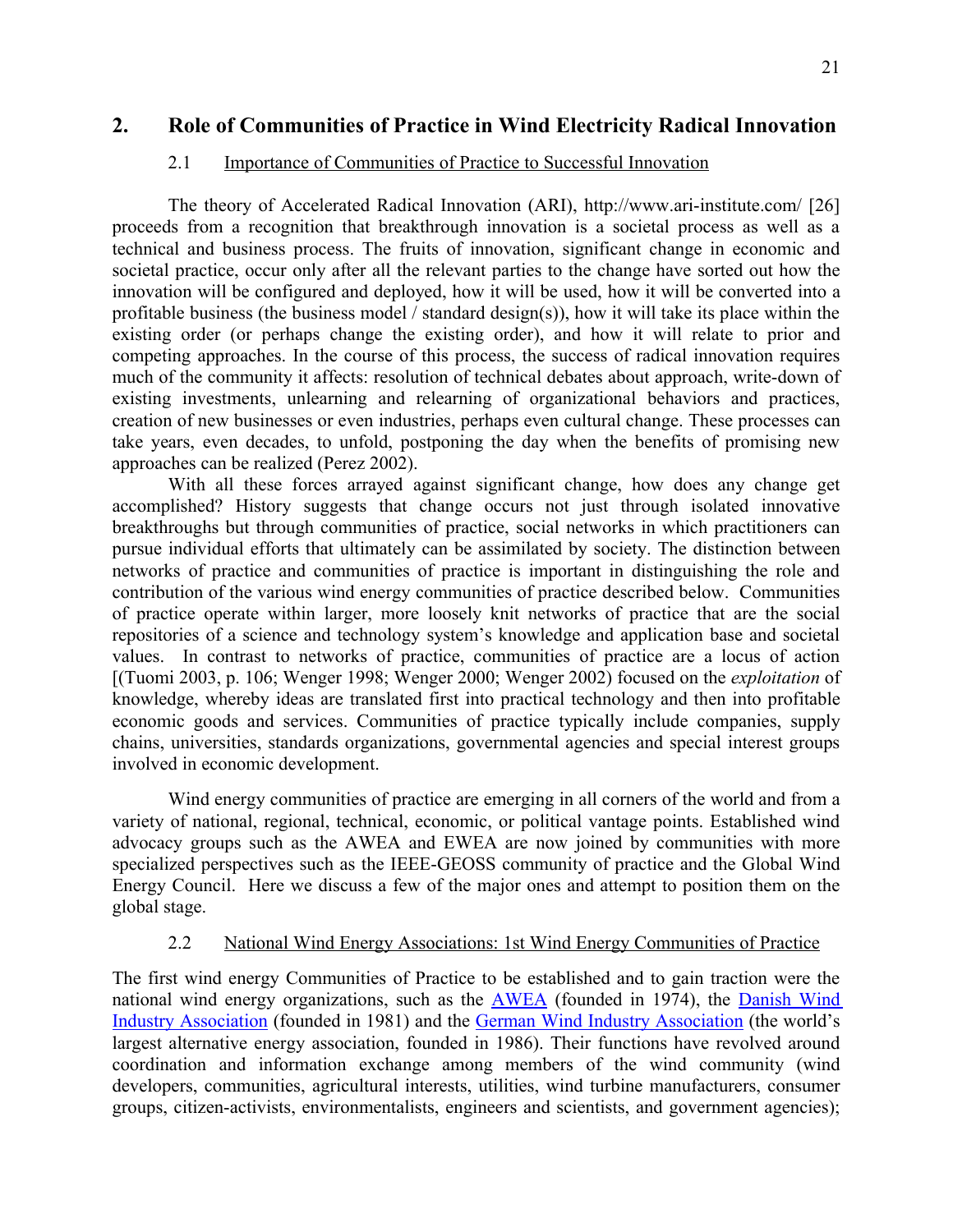education of the public; and advocacy for policies favorable to wind development, such as production tax credits, renewable portfolio standards, subsidized loan programs for wind developers, R&D tax credits, and interconnection standards and policies. All of these are typical functions of communities and networks of practice.

### 2.3 Transnational Wind Energy Communities of Practice

As the wind industry matured, and as information and commerce outgrew national borders, it became clear that wind development could be furthered through multilateral exchange and action, transnational entities were organized, such as the Global Wind Energy [Council](http://www.gwec.net/index.php?id=17) (founded in 2005) (Global Wind Energy Council 2006), which recently published a global blue print, Wind [Force](http://www.greenpeace.org/international/press/reports/windforce-12-2005) 12, showing how 12% of the world's electricity could be produced from wind by 2020.

Europe presents a special trans-national case - with the economic and political integration of Europe under the European Community, many of the initiatives undertaken at the national level have been subsumed by Europe-wide organizations such as the [European](http://www.ewea.org/) Wind Energy [Association](http://www.ewea.org/) (EWEA) (earliest publication 1978). The EWEA has a special role as the driving force behind wind development in Europe (Porta 2006).

## 2.4 State Based Wind Energy Communities of Practice in the United States

Moving in the opposite direction, with so much of the policy and regulatory activity in the United States centered at the state level, state level wind working groups have emerged to spearhead advocacy and action. These groups sprang up starting in 2002 with initial funding from the Department of Energy's Wind [Powering](http://www.eere.energy.gov/windandhydro/windpoweringamerica/) America program. These groups include the same constituencies as the national associations, but also include representatives from the state economic development agencies, legislative committees, and utility commissions. Today, wind working groups operate in thirty states. Among them, in addition to [Ohio](http://www.ohiowind.org/ohiowind/page.cfm) are [Arizona,](http://wind.nau.edu/azwwg/) [Massachusetts,](http://www.ceere.org/rerl/mwwg.html) [Michigan,](http://www.michigan.gov/cis/0,1607,7-154-25676_25774-75767--,00.html) [Montana,](http://www.deq.state.mt.us/energy/Renewable/MtWindWorkGroup.asp) [Nevada,](http://energy.state.nv.us/workgroups/wind/default.htm) North [Carolina,](http://www.wind.appstate.edu/wwg.php) [Oregon,](http://www.oregon.gov/ENERGY/RENEW/Wind/OWWG/OWWG.shtml) A common characteristic is heavy involvement among community-based groups and wind developers, alternative energy advocates and environmentalists, academics, and research organizations (public and private), with, as yet, less representation and involvement among the major utilities.

But the states by themselves are recognizing that the challenges and opportunities surrounding wind energy (environmental, economic, technical, etc.) are sometimes more efficiently addressed through collective action in multi-state initiatives. The Great Lakes Offshore Wind Conference of April 4, 2006, for example, grew out of a recognition by The University of Toledo, NREL and the Ohio Wind Working Group (OWWG) that exploiting the extensive wind resource in Lake Erie requires collective action. The environmental problem posed by the Lake being in a key bird migratory path requires the states surrounding the Lake to adopt a unified set of procedures for mitigating the impact through joint turbine siting decisions and other measures to protect the wildlife.

To take an even stronger step toward large-scale wind energy deployment, the states might consider a step recently taken by the European Union. In an example of effective transnational policy, the European Union created a system of carbon emission allowances to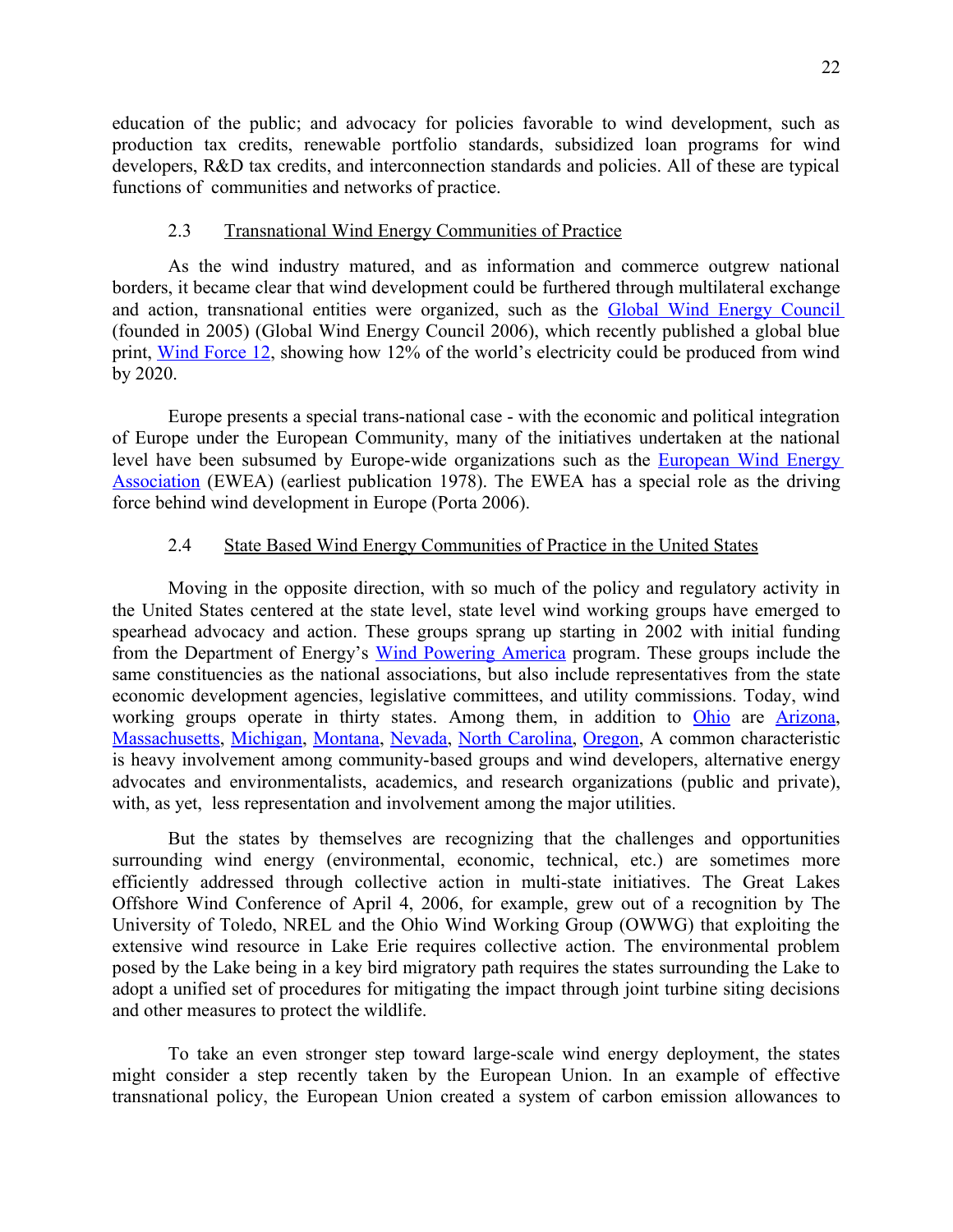implement the Kyoto Protocol (Byrd 2005). This program is tantamount to a transnational renewable portfolio standard (RPS) – i.e., a requirement to generate a certain proportion of energy from non-fossil sources. The pact overcomes utility-influence politics at the local and national levels, and it creates a more predictable investment climate and a more uniform playing field for European wind developers, utilities, and manufacturers. *These are some of the very issues that US states are now struggling with in the absence of a national energy policy.*

Back in the US, in a more recent example of collective action, nine northeastern states formed a Regional Greenhouse Gas Initiative (RGGI), which would set up a similar marketbased system of tradable pollution allowances for carbon dioxide and other greenhouse gas emissions, patterned after the extremely successful sulfur dioxide emission allowance program targeted at coal-burning utilities (Ellerman 2000**)** and Europe's carbon trading system. The RGGI would impose emission caps on utilities, which they could fulfill either by reducing their use of fossil fuels (by switching to wind and other alternative energy sources) or by buying credits from other utilities who find it more economical to switch fuels (Bennett 2005).

### 2.5 The International IEEE Wind Energy Community of Practice (IEEE WECP)

The Institute of Electrical and Electronic Engineers (IEEE), [www.ieee.org](http://www.ieee.org/) , is the largest technical society in the world addressing electrical engineering, power electronics, computing and information technology and telecommunications, control systems, and engineering management. Hence IEEE divisions address all the myriad disciplines associated with wind turbines, wind turbine systems, and their interconnection with the electrical distribution grid. In recognition of IEEE's commitment to wind energy technology, in November 2005 the IEEE devoted an entire issue of one of its power electronics publications to a broad assessment of the status and needs of wind energy systems.

It is logical therefore that the wind energy movement has also moved toward more discipline-specialized working networks, such as the **IEEE GEOSS** Wind Energy [Community](http://www.grss-ieee.org/files/CP_Proposal.pdf) of [Practice](http://www.grss-ieee.org/files/CP_Proposal.pdf) (WECP). GEOSS (Global Earth Observation System of Systems) is an international coordinating group that focuses on integration of various earth observing systems for purposes of monitoring and forecasting weather, climate changes, global patterns of resource use (including energy), epidemics, and development activity- what GEOSS's leadership calls "taking the pulse of the planet" (Reppert 2006). IEEE established its Wind Energy Community of Practice (WECP) in December, 2005 to serve as its liaison with GEOSS, helping deliver the benefits of GEOSS to the wind development industry to improve siting, forecasting, integration and operation of wind energy. The WECP will pull in national wind energy associations, wind developers, relevant government agencies, and scientists with expertise in meteorology, modeling, and remote sensing.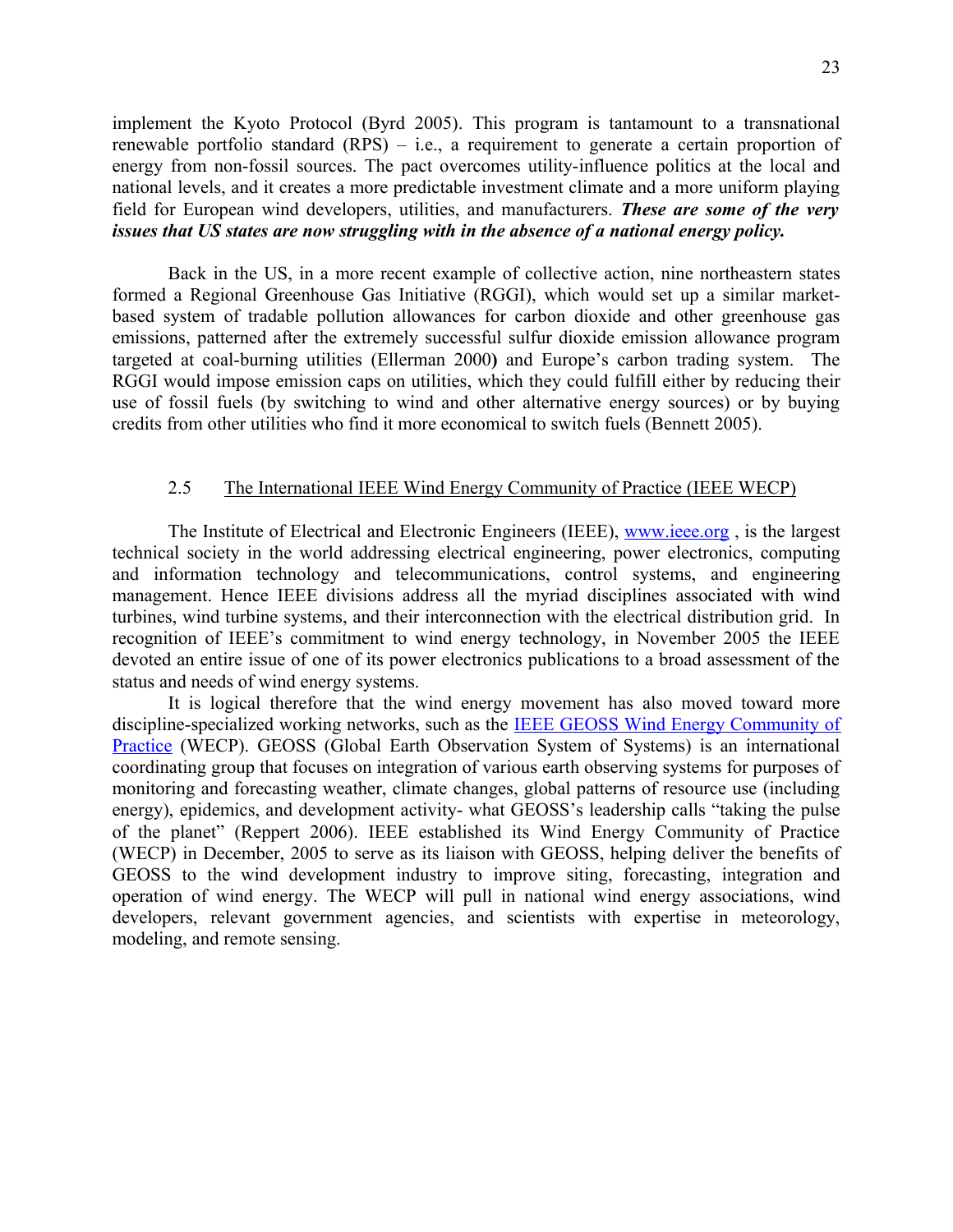## **3. Challenges For Accelerating Wind Electricity Radical Innovation**

What makes electricity generation from wind energy a radical innovation in the first place? As explained above, wind energy electricity generation is a complex technological system drawing on multiple scientific and engineering principles from a variety of disciplines. Since it builds on wind energy mechanical power generation as a platform, by including electrical generation, it might be called a "next generation innovation." However, the magnitude and complexity of the wind energy turbines, and the wind electricity generating system, far exceed that of the relatively small scale windmill mechanical energy generators that served as the platform for the radical innovation.

As discussed in Section 1.3, the serious commercial-scale exploitation phase for wind energy has just gotten under way in the past 20 years and is only now beginning its acceleration path world-wide. The difference between a technology and an innovation is the technical, economic, and social transformation required to exploit its potential for social good. Wind energy is no exception. How does the US get from wind's 0.7% proportion of the electric power market to, say, today's 25% penetration in Denmark? How does Denmark achieve its new target of 50% by 2030 (Danish Wind Energy Association 2006)? What challenges to wind energy are posed in each of the three domains – technical, economic, and political?

### 3.1 The Technical Challenge - Integration with the National Electric Utility Network

One of the great technological feats of human history was the creation of the electric utility transmission grid over the past century. Unlike some other continental-sized grids, such as oil and gas pipelines, the electric grid as an innovation is in a sense a single "array" [Senhar, 1995]. (Never was the interconnectedness of the grid brought home more dramatically than the blackout of Aug. 14, 2003, when disruption in one small corner of the grid brought down power in eight states and parts of Canada [Hogan 2004].

Electrons added to the network from a generating source must flow according to a common set of standards. In the US, transmission networks are designed to operate at a constant 60 hertz AC; this frequency is a standard of several of the Independent System Operators (ISO's), the grid regulators. And since electrical energy cannot be readily stored on a large scale, there must be a balance between the power that is drawn and the power that is put into it. When there is an imbalance between generation and load at any time, the grid gains or loses frequency. Hence frequency regulation is one of the most critical tasks facing the utility operator. Of the two sides of the balance, load is far and away the more variable and unpredictable. For example, when the load draws more than the available power, as occurs on hot summer days, frequency drops, and the utility acts to restore the balance. Utilities have made a huge capital and technological investment in meeting peak load demands that significantly exceed their average or base load. The most common response is to add generating capacity, starting with the lowest cost alternative, which is usually a combined cycle gas turbine. This ability to rapidly match supply to load is one of the miracles that make the grid so reliable, and massive blackouts such as in August 2003 so rare.

But the converse situation, sudden or unpredictable bursts of generated power exceeding demand, is a much rarer event, one for which utilities are much less prepared. This is because the most common energy sources - coal-fired power plants, hydro, nuclear, and gas turbines - are "dispatchable" – when power needs to be drawn from them, they are available at predictable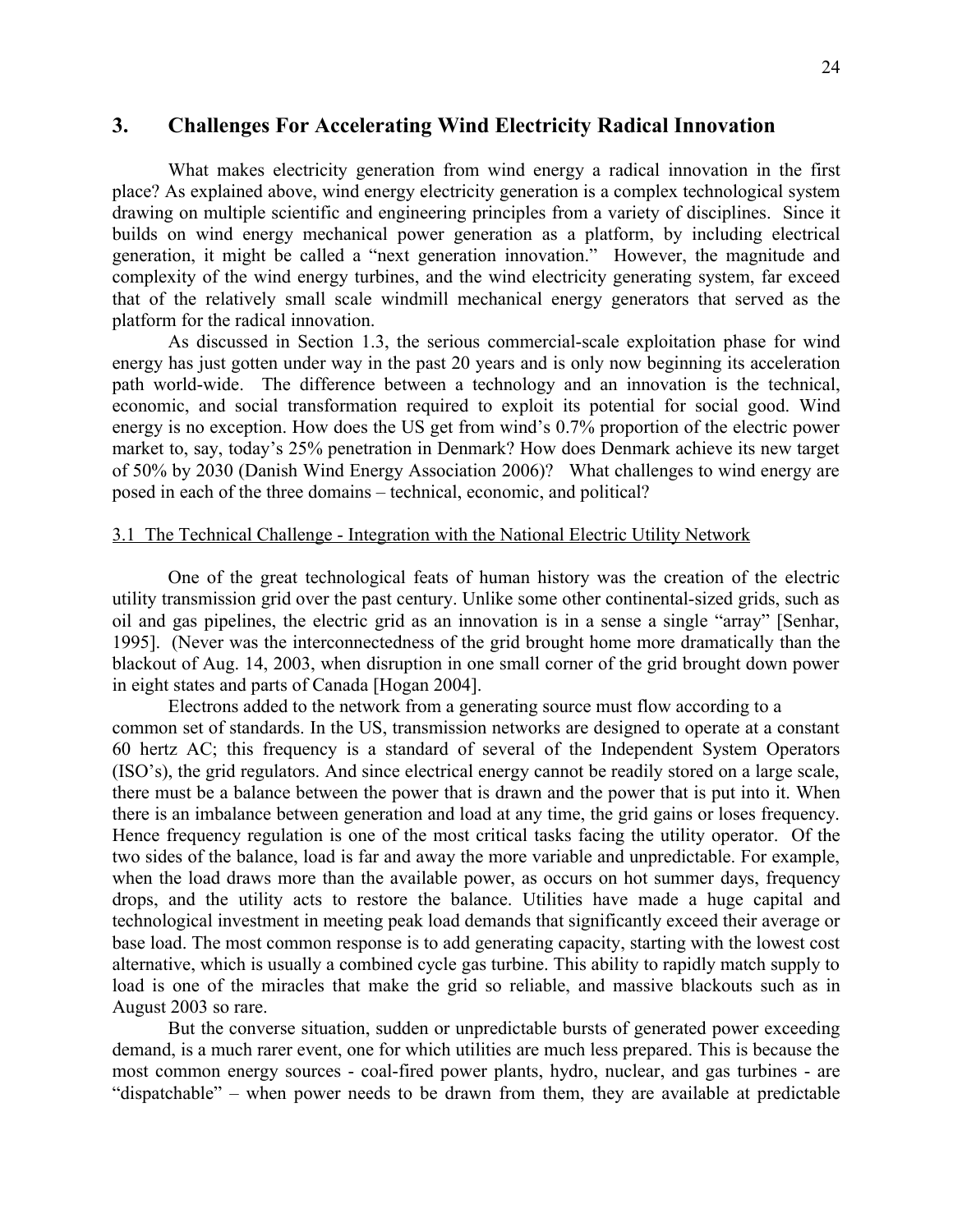levels and with predictable characteristics, in contrast to the wide variability of load. Since the utility can't readily turn up demand, the most common response to power spikes is to remove generating capacity from the grid. Gas turbines are easy to shut down and restart, but they are usually reserved to meet peak demand. It is much more likely that the utility is forced to shut down a source of base load, such as a coal plant. Stopping and restarting a coal plant is a no small undertaking, requiring several days, and, over time, adding wear and tear to the generator (Bradshaw 2006). And there's an economic penalty. Coal plants are most efficient when they operate continuously. When it shuts down a coal plant, the utility incurs both a start-up cost and an opportunity cost – the lost revenue when it's not operating.

Now consider the impact on the grid of adding a significant wind energy resource. Not only is wind intermittent and unpredictable, but it tends to blow when it's not needed (both seasonally and daily). Only 10% of wind capacity is present during peak periods. If the wind is blowing strongly at night (off peak), overloading the grid, the utility must either disconnect it from the grid or shut down some other generating source, likely a coal plant. In Denmark, where 25% of their electricity is derived from wind energy, the utilities are finding that the resulting frequent starts and stops are "tearing up" their thermal units (Bradshaw 2006).

The blackout of 2003 only served to increase the political and regulatory pressures on utilities to tighten up their network standards, and to make the current voluntary system of local compliance with national or regional reliability rules and procedures into a mandatory system. Since then the grid has become more and more a single centrally controlled entity. Disturbances, whether they are local supply disruptions or significant changes in wind energy inputs, must now be absorbed and managed system-wide. Market rules, such as mandatory interconnection with alternative energy sources, create new variables that are outside the system operators' direct control, and so may come in conflict with the new, tighter reliability rules. As the wind resource penetrates the grid, the two goals of system reliability and market orientation must be reconciled (Hogan 2004, 3-4).

### 3.2 The geographic mismatch – wind resource vs. load

With its expansive territory, the U.S. has an enormous wind resource (the equivalent of twice the oil under Saudi Arabia). But ninety percent of the U.S. wind resource originates in the Rocky Mountains and blows through the Great Plains, the country's most sparsely populated region and hundreds to thousands of miles from the major country's major load centers. And because of the region's sparse population, the existing transmission network in the Great Plains is particularly weak.

Many but not all of the capacity constraints of the transmission network can be alleviated without major scrapping and rebuilding of infrastructure. Technologies that balance the load of existing networks, such as American Superconductor Corporation's SuperVAR dynamic synchronous condenser for regulating grid voltage, help the grid operate near capacity despite transients and other disturbances (American Superconductor Corporation 2006). Copper conductors can be augmented or replaced by higher-capacity aluminum wire on high-voltage transmission routes. Where the economics warrant it, dedicated transmission facilities are being added to the network, such as TransElec's transmission line from high wind state Wyoming to load centers in neighboring Colorado (Bradshaw 2006).

Both supply-demand imbalances and geographic mismatches can be addressed by storing excess electricity from wind using new energy storage technologies. The traditional technology,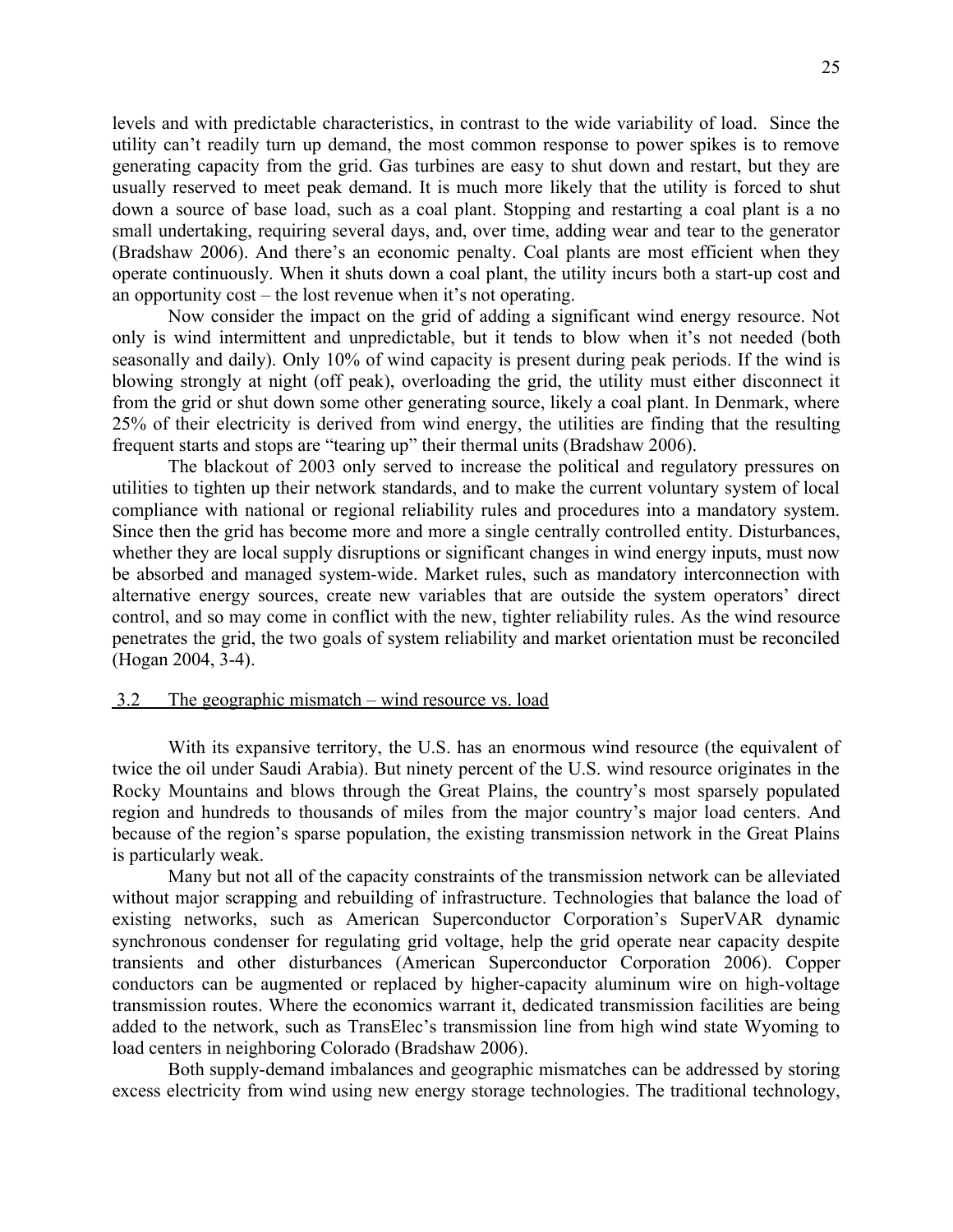hydro-pumping (using excess power to pump water up into a reservoir so that it may be released when needed) is generally not cost-effective. But while no technology is yet fully cost-effective, other technologies are emerging that show promise. Flywheels (such as those from [Beacon](http://www.beaconpower.com/products/EnergyStorageSystems/flywheels.htm) [Power\)](http://www.beaconpower.com/products/EnergyStorageSystems/flywheels.htm) are one of the oldest energy storage devices, but are receiving renewed attention with the introduction of new composite materials (University of Prince Edward Island 2006, Beacon Power 2006). Chemical storage technologies, such as sodium sulfate and vanadium redox flow batteries, are also showing some promise. One of the more interesting but still-immature storage possibilities is using hydrolytic processes to convert excess wind energy into hydrogen or methanol, which can be used as fuels or mileage-boosting additives. Assuming a cost-effective storage solution at the load centers, Bradford suggests using the excess transmission capacity of the existing network at night, when the wind is blowing but demand is down, to transmit ("wheel") wind-generated electricity, at little-to-no marginal cost, to load centers where it can be stored or converted (Bradford 2006).

### 3.3 The Economic Challenge of Wind Energy Electrical Power Generation

The experience with wind energy, in the US and other major investors in wind energy, points to one economic certainty – that wind energy on a commercial basis is scale-dependent, and therefore favors the large operator.

- The power output of a wind turbine is proportional to the area swept by the rotors, or the square of the rotor diameter. Twice the blade diameter produces four times the energy. A four-MW turbine need be only twice the diameter of a one-MW turbine.
- It is now known that there is vastly more wind resource at an altitude of 80-100 meters than at the 50 meters, which has been the standard height for developing wind maps. For example, in Indiana, only two counties qualified as wind sources under the 50-meter standard, but when wind maps were redrawn at 100 meters, half the state qualified for Indiana's renewable portfolio standard (RPS). Wind developers believe the same applies to whole Midwest (Flowers 2006). This means taller towers (hub height of 80-100 m) are needed to economically exploit this region's wind resource. Only the largest wind developers will have the means to construct these tall towers.
- Scale economies also arise from siting turbines together on a large farm (approximately 17 acres per turbine) –  $50-200$  MW of output (50-100 1-2 MW turbines) is economically optimal (Godfrey 2006).

Due to the strong scale effects operating on the wind energy industry, ownership and operation of wind farms has been shifting to the hands of the only entities with the size, resources, and technical expertise to profitably exploit wind energy, the electric utilities. This has been true even in Denmark (the country with the highest wind penetration, at 25% in 2006), which intentionally set out in the 1970's to place the wind industry in the hands of farmers, rural communities, and entrepreneurs. Since 1998, all the growth in Denmark's installed base has come from a re-powering program, in which utilities buy out independent wind farms and replace turbines with units with megawatt-level capacity.

We can safely conclude that the future exploitation and penetration of the wind energy resource in the US is very much in the hands of the utilities, particularly the largest and those with the greatest access to resources, the investor-owned utilities. The investor-owned utilities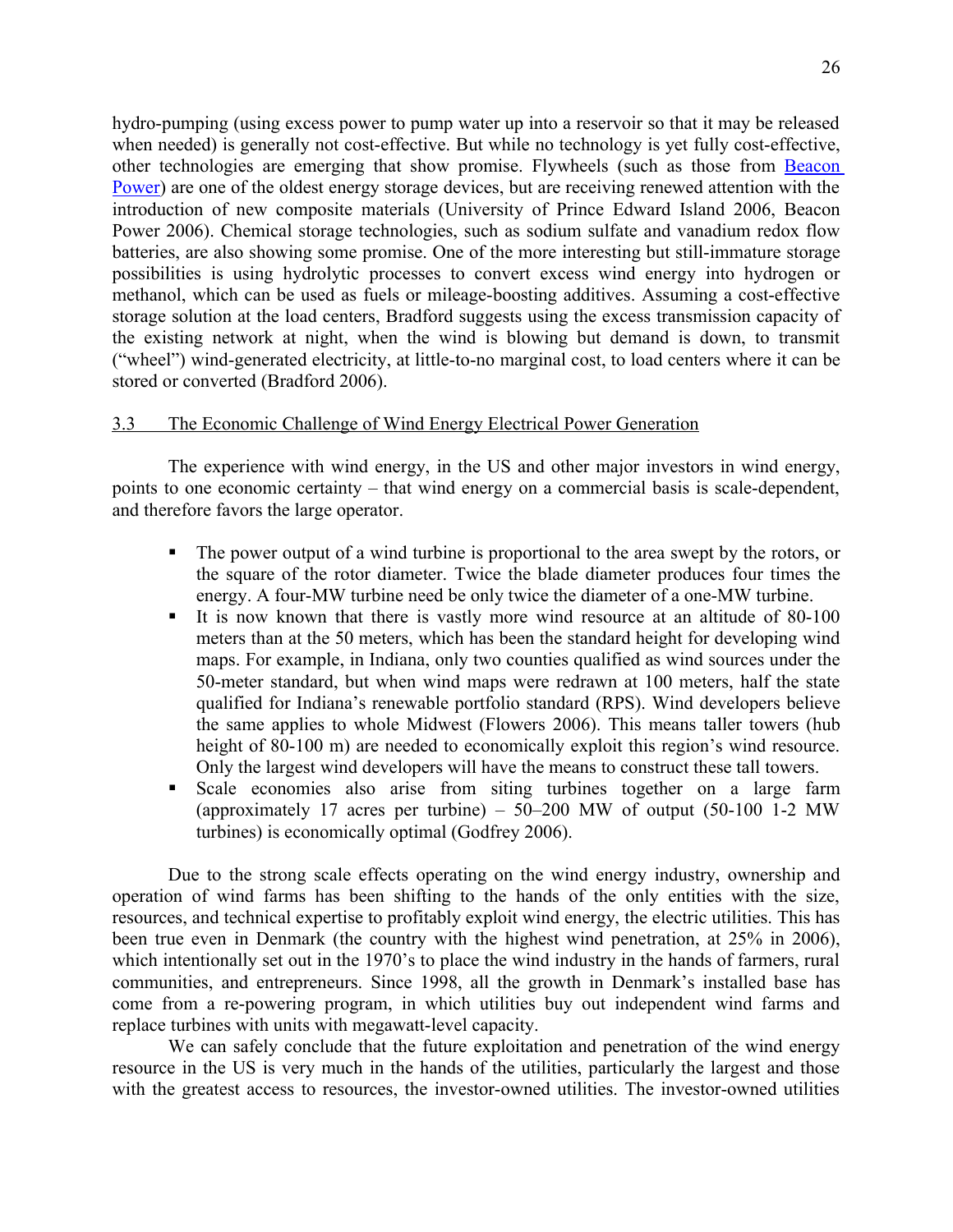can best be understood as economic optimizers in a regulated market. They will attempt to match capacity to present and future demand. Nationally, electric demand is growing faster than supply (EEI 2006), so they are seeking ways to redress this imbalance over the long term. Wind energy is among their alternatives. Utilities will make choices that reflect the economic constraints imposed upon them by their state regulatory agencies, such as providing power using the least costly method consistent with environmental, safety, and public health constraints. At this point, without a subsidy, such as the federal production tax credit, wind energy is not the lowest cost alternative.

But when and where the economics are favorable, investor-owned utilities have demonstrated their willingness to make major investments, as we shall see in the case of FPL Energy in Texas. The economics of wind depend on the overall wind resource, wind patterns, local costs of capital construction, the capacity of transmission networks, and the cost and availability of competing energy sources. As discussed earlier, capital construction costs can be decisive. The installed cost of turbines has increased by 40-50% since 2001. The prices of the steel and concrete used in towers have shot up globally, due to accelerated capital spending in BRIC countries (Brazil, Russia, India and China).

From an economic perspective, utilities don't have a position one way or another on wind energy – they will do what their ratepayers, their political overseers, and their shareholders expect of them. Today, and for at least the near term, wind energy is not economically viable without some form of subsidy or other policy intervention. Thus the public policy arena becomes decisive in determining the future of wind and other alternative energy sources.

#### 3.4 The Public Policy Arena

Since the U.S. is a relative newcomer to developing wind energy commercially, we can benefit from the experience of those who started earlier. The key lesson is that wherever in the world wind energy has entered the power mix, it has been through substantial, sustained intervention by political authorities.

Denmark, the first major player, is a particularly instructive case. Denmark initiated its program in the '70's in response to the energy crisis brought on by the two OPEC oil embargoes. Despite a high population density on little available land and a rather limited wind resource, Denmark now generates 25% of the electricity it consumes from wind. Its goal is 50%, and because it has run out of available land, Denmark (as well as Germany) has shifted its efforts to offshore wind, despite capital costs that range from fifty to one hundred percent higher per kilowatt-hour than onshore wind. Denmark's unique position was brought about through aggressive government intervention from the outset. Interestingly, the Danish authorities initially decided to go around the country's electric utility industry to farmers, communities, and small entrepreneurs, offering them tax breaks, direct subsidies, and other production incentives to develop small community-based wind farms. Absolutely key to their initiative was a mandatory interconnection program, requiring the utilities to purchase excess power from the wind developers at an economically attractive wholesale price and to upgrade their transmission facilities as necessary to accommodate additional wind energy capacity as it came on stream.

The importance of government leadership was brought home dramatically in the early 1990's, when Denmark experienced a severe recession. The pro-wind government was voted out, and the new conservative government drastically reduced subsidies and other financial incentives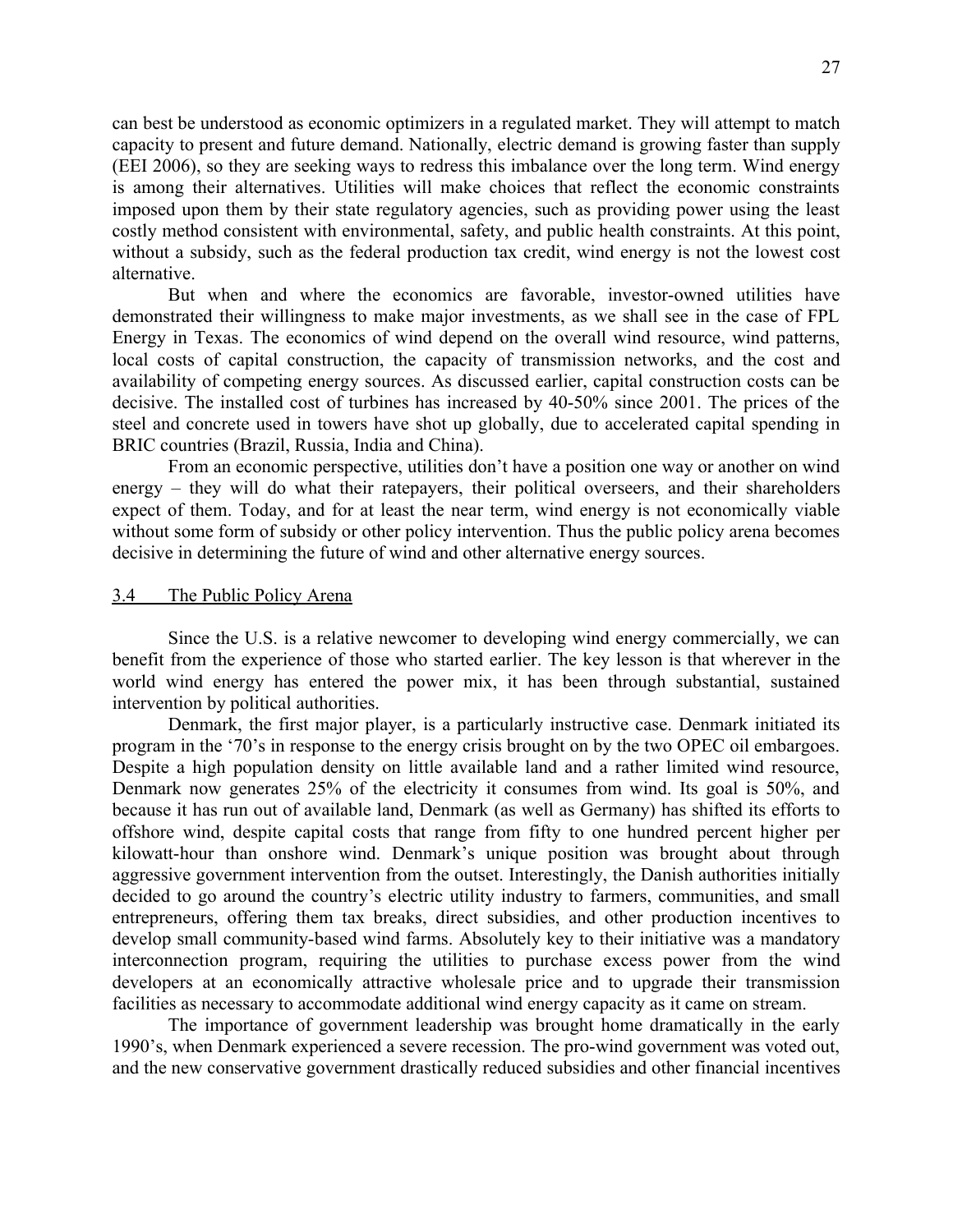for wind developers. By 1994, new turbine construction ground to a virtual standstill (MacLeod 2004).

But before we conclude that community wind driven by heavy government mandates and incentives is the best route to a robust wind industry, it's equally instructive to consider what reignited Denmark's wind energy development in the late 1990's. Out of usable land and facing increasing demand and the economic reality of scale advantages, the Danish Government turned to the domestic electric utilities to lease the wind farms from independent wind developers, replace the turbines with much larger, megawatt scale turbines, and make an aggressive push into offshore wind in the North and Baltic Seas, using still-larger two-to-five-megawatt turbines. All of the growth in Denmark's wind resource since 1998 has come through utility re-powering and offshore wind. (Danish Wind Energy Association 2006). Community wind was an interesting social experiment, and there will always be a place for it, but the Danish experience suggests that large-scale wind energy generation is most efficiently handled by the electric utilities.

The overwhelming importance of a strong, steady government hand in wind power development is brought home by a very different experience in Denmark's neighbor Sweden. Sweden also initiated its wind program in the mid-1970's, but focused on more limited, shortterm policies, without long-term continuity. The result is that, despite heavy government investment, Sweden's wind capacity is far more limited than that of its neighbors in Germany and Spain (Astrand and Neij 2006). As of 2003, Sweden ranked eighth out of the original EU-15 member nations in installed capacity, behind Germany, Spain, Denmark, the Netherlands, Italy, the UK, and Austria, and just ahead of Greece (EWEA 2003).

The U.S. is a relative latecomer to wide-scale wind energy deployment. In this country responsibility for utility-based energy oversight is shared by the federal and state governments. The primary vehicle at the federal level for encouraging wind and other alternative energy production is the production tax credit (PTC). The PTC currently provides a 1.9 cent-perkilowatt-hour tax credit (adjusted annually for inflation) for electricity generated with wind turbines over the first ten years of a project's operations (AWEA 2005). As the PTC brings wind energy costs in line with natural gas fuel costs (in the range of 4-6¢ per kilowatt hour in 2006), all parties are in agreement that the PTC is indispensable to making the case for wind development. The problem with the PTC has been that it expires every two years, creating an uncertain investment climate for utilities. Given this uncertain environment, no utility is placing orders for wind turbines for delivery after the expiration of the current extension in 2007. The uncertainty of the PTC is also discouraging further investment by turbine and other manufacturers, particularly international suppliers (Godfrey 2006). Wind developers, manufacturers, and utilities are in agreement that the PTC must be put on a more predictable stable basis if it is to be fully effective.

Utility-produced energy in the U.S. has been traditionally regulated by the states, through their public utility commissions. The states have a range of policy incentives to encourage development of alternative energy, including production tax credits of their own and subsidies for R&D, and subsidized loans for capital construction, interconnection requirements (that utilities purchase excess power from wind developers at reasonable wholesale prices), and renewable portfolio standards (a mandate to utilities to generate or purchase a certain proportion of their energy using an alternative source). Not surprisingly, most of the impetus for wind energy in the U.S. has come from strong state policy initiatives. The two states with the most highly developed wind resource, California and Texas, which together comprise 45% of the US's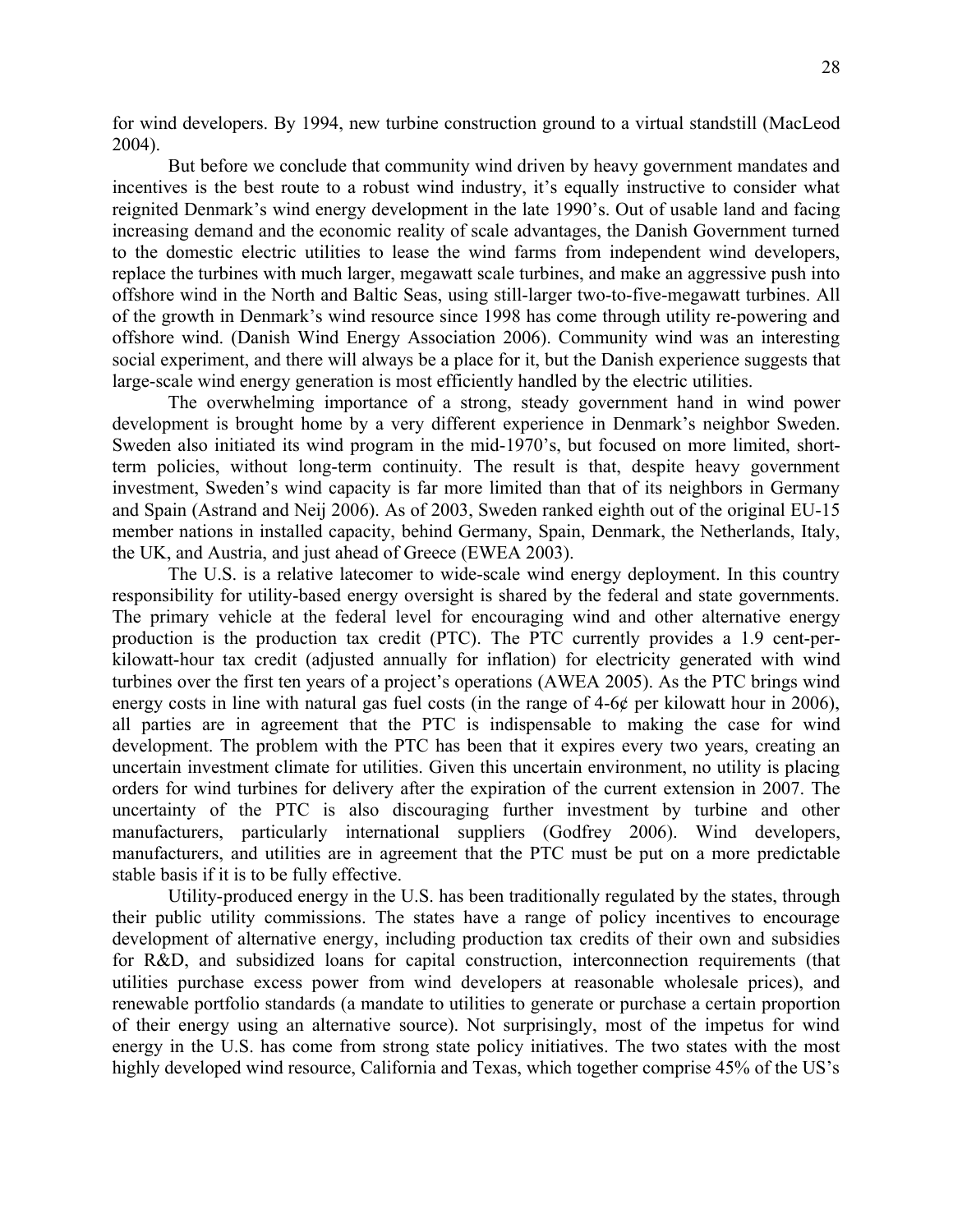installed wind energy resource, offer a striking contrast in their motivation and their approach to wind energy development (AWEA 2006).

California, the first state to develop large scale wind resources, was driven to wind energy by a perfect storm of converging events and trends: sky-high retail electricity prices caused by soaring demand that could not be met by a stagnant supply base, significant environmental impacts of fossil fuel combustion, escalating dependence on natural gas as a power source, an aging transmission network that couldn't move enough power around the state as needed, and a regulatory regime that distorted normal market forces by controlling prices at the retail level while deregulating wholesale prices. These developments culminated in the electricity crisis of 2000-2001, which drove the major utilities into bankruptcy, and continue unabated, with dire effects on the state's economic prospects (Jones, Smith, Korosec, 2006). California established a Renewable Portfolio Standard (RPS) in 2002. California is now a world leader in alternative energy- by 2004, over 10% of California's electricity was generated from alternative sources, not counting large scale hydroelectric generation (Jones, Smith, Korosec, 2006, 105, Bird *et al*., 1401-1402). But several factors have conspired to stifle wind development, particularly since the late 1990's. These include a cumbersome RPS process for wind developers, an inadequate transmission infrastructure, the problems of integrating an intermittent energy source into the grid (as discussed earlier), and the barriers to re-powering smaller, older wind facilities. Large numbers of bird deaths (estimated at over 1,000 raptors per year, and over 90% of the nation's annual raptor deaths caused by wind power) at California's Altamont Pass Wind Resource Area, have created a furor among environmentalists, biologist, and regulators, further slowing the development of wind resources. Repowering with larger, fewer turbines spaced farther apart, turning turbines off at certain times, and other measures are expected to drastically reduce the number of bird deaths (GAO 2005, 23-24).

California's success in many ways follows the Danish experience. Both were driven by crisis (Denmark by the oil crisis of the 1970's, California by a supply crisis that produced soaring prices), and both approached the crisis in similar fashion, with a strong policy regime of mandates and incentives extending over two to three decades. Texas, the other wind energy leader, presents a contrasting set of drivers and approaches, what might be termed a marketdriven approach. Texas never had an identifiable energy crisis; rather, it presented a "perfect calm" of opportunity: an enormous wind resource on sparsely settled land, making it relatively cost-effective to develop (production cost of about 3-5  $\mathcal{L}/kwhr$ ); low population density in the windy areas, mitigating visual and noise concerns; a population that is willing to pay a premium for clean energy, and a strongly supportive political establishment. The Texas Legislature and PUC are strong backers -- Texas passed an ambitious renewable portfolio standard of its own. But its wind resource is so plentiful and cost-effective that it the RPS requirements could be met without much prodding from above (Godfrey 2006), and compliance is already significantly ahead of schedule (Bird *et al*. 2005). Where that political support counts is in the speed with which wind development projects can be approved and built (three-to-six months from groundbreaking to commercial operation), in sharp contrast to California's cumbersome RPS certification process. FPL Energy, the private subsidiary of Florida Power and Light, sensed a major business opportunity, put together a consortium of utilities and other investors, and made a major investment in developing Texas' wind capacity. Key to its decision was the ability to acquire transmission capacity cheaply on the sparsely populated plains (FPL Energy 2006). From the outset there were no political conflicts between utilities and environmentalists, utilities and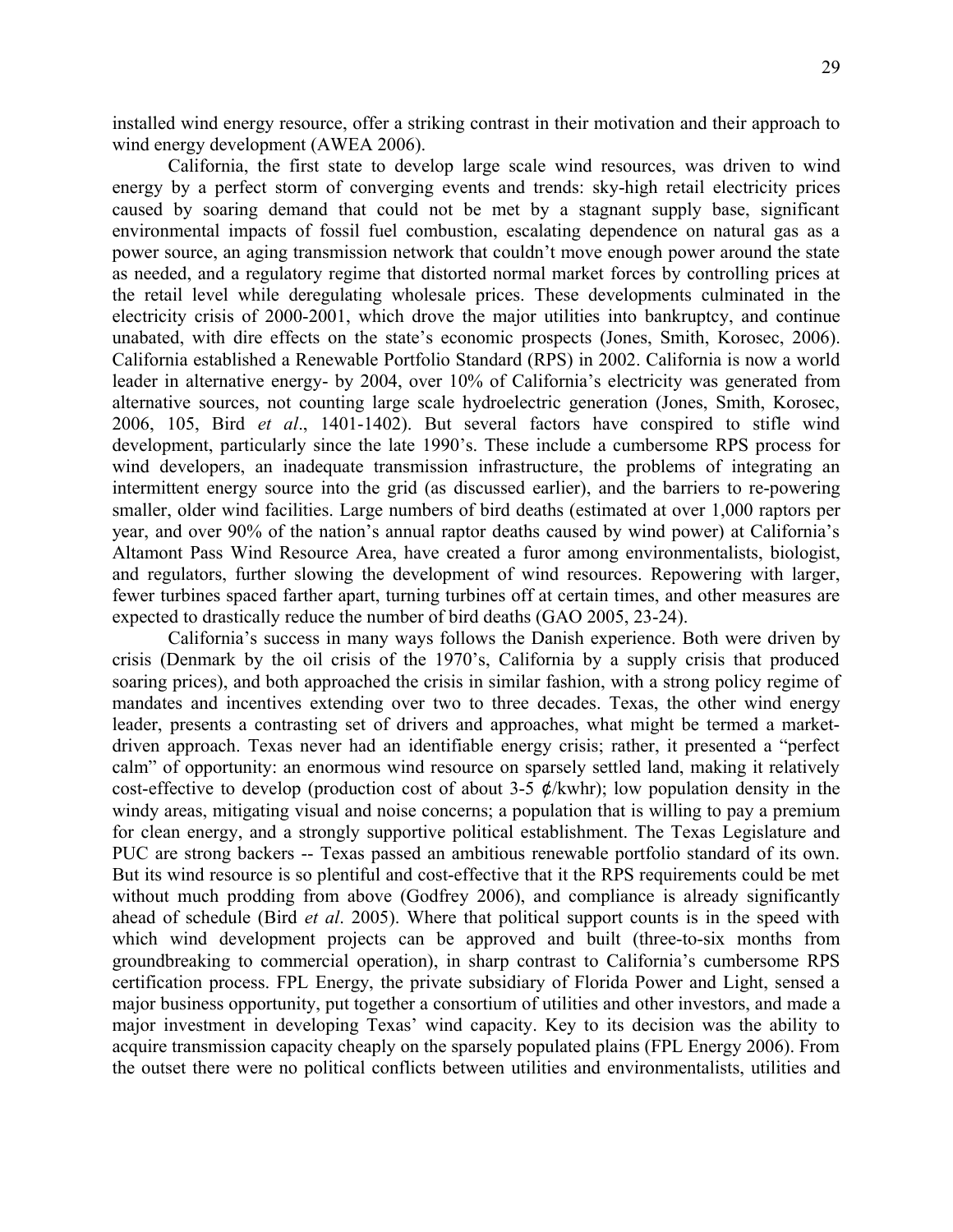property owners, or utilities and independent wind developers. A forward-looking utility saw an opportunity, stepped in, and took charge of the whole enterprise.

The Texas experience is about as close as wind energy comes to a free market-driven industry. It shows that when the wind resource is plentiful, and when the political and economic conditions are right, wind energy can be competitive with other forms of energy, with a minimum of heavy-handed top-down intervention.

But we need to be cautious in extrapolating the Texas experience to other states. Those with a smaller wind endowment, higher population densities, higher capital construction or land costs, an outdated, inadequate transmission infrastructure, or a less supportive public utility commission or legislature may not present an equally attractive investment target. But given the political will, other states are making progress, and wind developers and manufacturers are responding. Oklahoma chose not to impose a renewable portfolio standard but offered utilities a production tax credit (on top of the federal credit), and is now the fourth largest producer of wind energy in the US (Godfrey 2006). Pennsylvania recently gained the support of coal operators and utilities for an alternative portfolio standard when it agreed to include waste coal as an alternative fuel. Since then, Pennsylvania has been attracting utilities, such as Akron, OH-based FirstEnergy, which signed a power purchase agreement for the largest wind power project in Pennsylvania; and manufacturers, such as Spanish wind energy company Gamesa, which located its North American headquarters in Philadelphia and has announced three new advanced technology manufacturing plants in Bucks County (Ohio Wind News 2006). (Due to high transportation costs, wind manufacturers prefer to locate near where wind facilities will be built.) Ohio has not yet been able to pass an RPS, but there are positive signs of a commitment to alternative energy. In April, the Public Utility Commission of Ohio agreed to pass on to ratepayers a portion of American Electric Power's additional construction costs for building an environmentally friendly Coal Gasification Combined Cycle (CGCC) plant, even though it is more expensive than a traditional pulverized coal plant (Romero 2006).

Provided the various innovation hurdles are overcome (market and societal, science and technological, and business and organizational) during the acceleration stage, continuing market growth of wind energy system sales can be expected, tailored for individual system optimization, reliability, and value added innovations, for example substantial generation of  $H<sub>2</sub>$  for clean energy use, and industry integration or co-generation to enable manufacturing and chemical processing at locations remote from the electrical grid.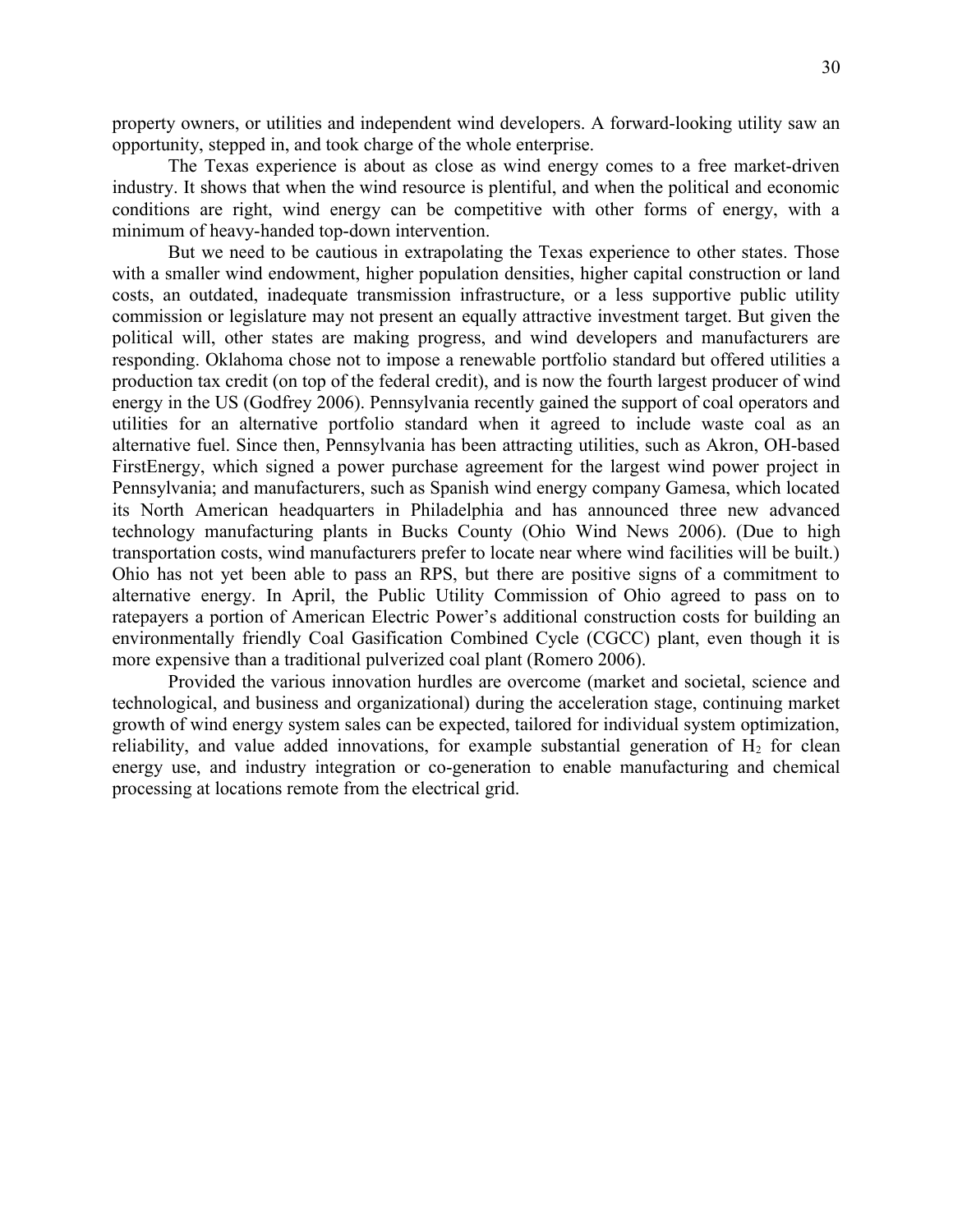## **4. Onshore Wind Energy Modeling And Scenario Projections**

## **4.1 Modeling Onshore Wind Turbine System Cost and Cost of Electricity (COE)**

The present study adopts the methodology of "technical cost modeling" or "activity based costing" [6] to estimate the capital and operating costs of modern wind turbine systems, and the cost of electricity (COE). This methodology subdivides the costs of a physical system into its components, and relates these costs to the size, mass, volume or other descriptors of the system through mathematical relationships that in principle can be used to assess the dependence of costs upon the system structure. In the absence of openly available data from wind turbine component and system manufacturers, and their supply chain partners, due to competitive proprietary considerations, this study adopted as its basis the analysis [7] by Malcolm and Hansen in National Renewable Energy Laboratory, NREL/SR-500-32495, August 2002. Malcolm and Hansen, based on their first hand knowledge of the wind turbine manufacturing industry supply chain, conducted their analysis under subcontract to NREL. Their report analyzed wind turbine system cost and cost of energy for standard wind turbine and wind turbine system designs ranging from 1.5MW - 5.0MW rated capacity, by subdividing the costs into two major categories shown in Figure 6, and subdivided into "Wind Turbine" and "Balance of Station" components, indicated below:

| <b>Wind Turbine</b>              | <b>Balance of Station</b>                   |
|----------------------------------|---------------------------------------------|
| <b>Rotor</b>                     | <b>Purchased Items</b>                      |
| <b>Blades</b>                    | Foundations                                 |
| Hub                              | Roads and Civil Works                       |
| Pitch Mechanism and Bearings     | <b>Electrical Interface and Connections</b> |
| <b>Drive Train and Nacelle</b>   | <b>Service Items</b>                        |
| Low-speed shaft                  | Transportation                              |
| <b>Bearings</b>                  | Assembly and Installation                   |
| Gearbox                          | Permits and Engineering                     |
| Mechanical Brake, HS coupling    |                                             |
| Generator                        |                                             |
| Variable Speed Electronics       |                                             |
| Yaw Drive and Bearing            |                                             |
| Main Frame                       |                                             |
| <b>Electrical Connections</b>    |                                             |
| Hydraulic System                 |                                             |
| Nacelle Cover                    |                                             |
| <b>Control and Safety System</b> |                                             |
| <b>Tower</b>                     |                                             |

Table 3, calculated by an Excel Spread Sheet, shows the NREL cost components in 2000\$ (left column), and in 2006\$ (right column) based on applying inflation factors of 10% per year to the Wind Turbine components, and 4% per year to the Balance of Station components. The NREL report converts capital (CAPEX) and operating (OPEX) costs to COE in  $\phi$  / kWhr by the following algorithm, Equation 1:

 $COE = \{[CAPEX * CRF] + OPEX \} / AEP_{net}$ . (1)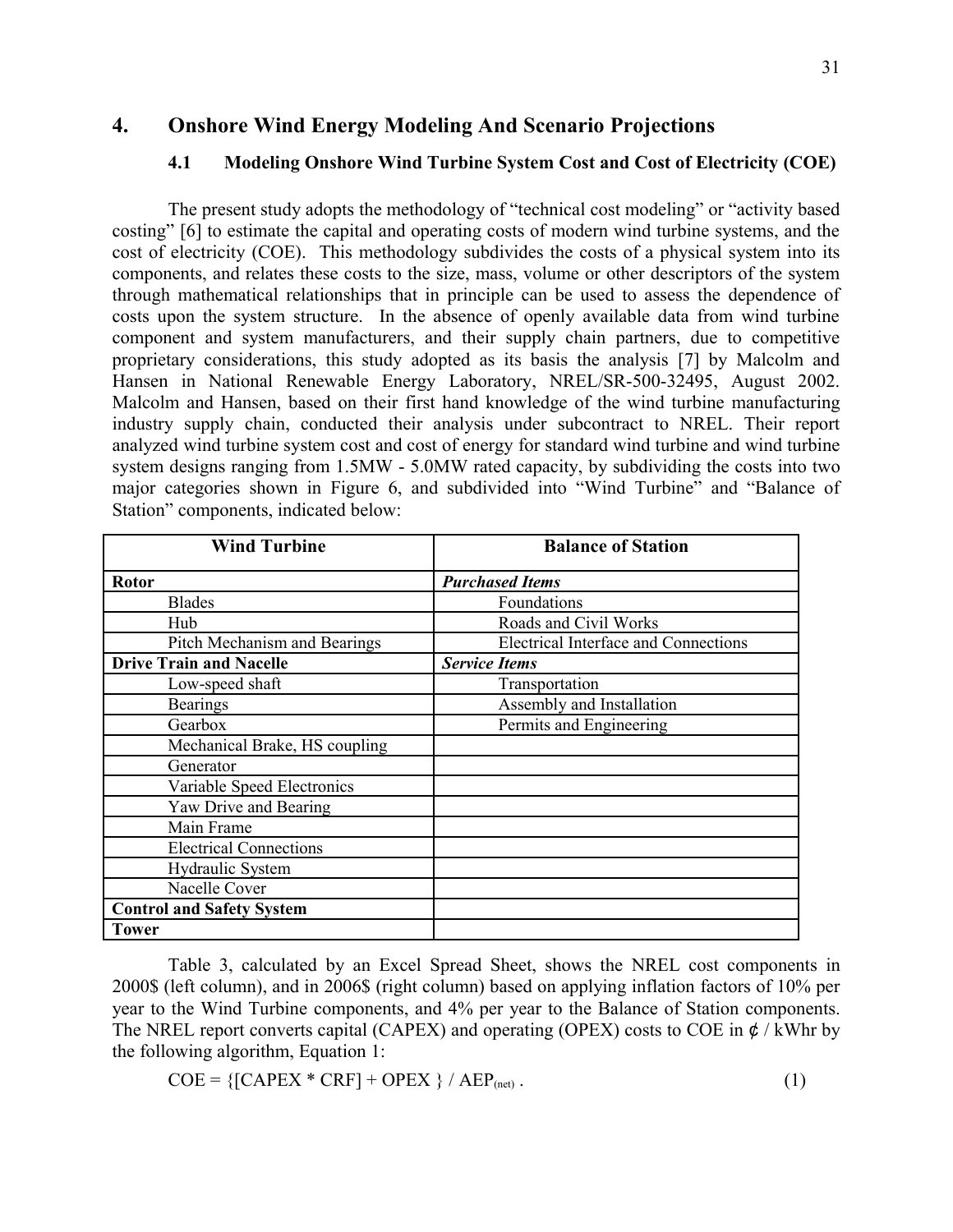

**Figure 6 Generic Wind Turbine System Layout**

| <b>Capital Cost Components*</b>     |                                  |  |  |  |  |
|-------------------------------------|----------------------------------|--|--|--|--|
| A. Wind Turbine                     | <b>B. Balance of Station</b>     |  |  |  |  |
| Rotor                               | <b>Purchased Items</b>           |  |  |  |  |
| <b>Blades</b>                       | Foundations                      |  |  |  |  |
| Hub                                 | Roads, civil works               |  |  |  |  |
| Pitch mechanism and bearings        | Electrical interface/connections |  |  |  |  |
| <b>Drive Train and Nacelle</b>      | <b>Service Items</b>             |  |  |  |  |
| Low-speed shaft                     | Transportation                   |  |  |  |  |
| Bearings                            | Assembly and installation        |  |  |  |  |
| Gearbox                             | Permits, engineering             |  |  |  |  |
| Mechanical brake, HS coupling, etc, |                                  |  |  |  |  |
| Generator                           |                                  |  |  |  |  |
| Variable-speed electronics          |                                  |  |  |  |  |
| Yaw drive and bearing               |                                  |  |  |  |  |
| Main frame                          |                                  |  |  |  |  |
| Electrical connections              |                                  |  |  |  |  |
| Hydraulic system                    |                                  |  |  |  |  |
| Nacelle cover                       |                                  |  |  |  |  |
| <b>Control and Safety System</b>    |                                  |  |  |  |  |
| <b>Tower</b>                        |                                  |  |  |  |  |

Reference: D.J. Malcolm, A.C. Hansen, NREL/SR-500-32495, August 2002

NREL WindPACT Turbine Rotor Design Study, June 2000 - June 2002, Page 23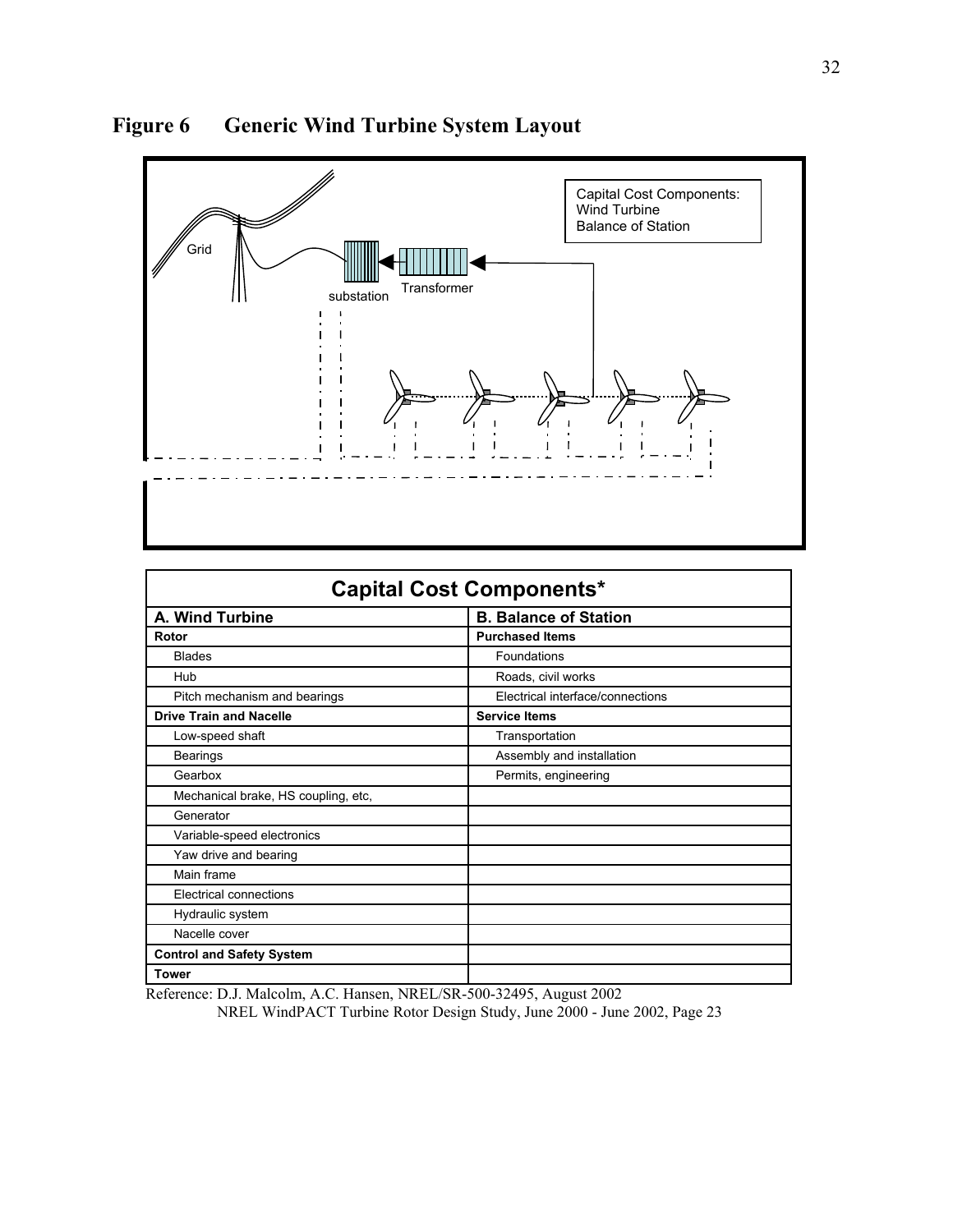where  $AEP_{(net)}$  = net annual energy production=  $AEP_{(max)}$  \* CF, where CF is the capacity factor, and CRF = capital recovery factor used in Equation 1, and defined in Table 4. Table 4 uses the capital structure appropriate for a wind turbine system investment, derived in **Appendix I** to this report, for the calculation [8] of CRF=0.106 that was not derived in the NREL report.

|     | Based on:- NREL WindPACT Turbine Rotor Design Study, June 2000 - June 2002                         |        |                                                                               |                                       |
|-----|----------------------------------------------------------------------------------------------------|--------|-------------------------------------------------------------------------------|---------------------------------------|
|     |                                                                                                    |        | By D.J. Malcolm, A.C. Hansen, NREL/SR-500-32495, August 2002, Pages 12 and 27 |                                       |
|     |                                                                                                    |        |                                                                               |                                       |
|     | Cost of Energy (¢/kWhr) = COE = [(CAPEXx CRF) + OPEX] / AEPnet                                     |        |                                                                               |                                       |
|     | CAPEX = Initial Capital Investment                                                                 |        |                                                                               |                                       |
|     | OPEX = Operating Expenses (per year)                                                               |        |                                                                               |                                       |
| CRF | = Capital Recovery Factor = 0.106                                                                  |        |                                                                               |                                       |
| CF  | = Capacity Factor = $AEP_{net}$ / (TR x 365 x 24)                                                  |        |                                                                               |                                       |
|     |                                                                                                    |        |                                                                               |                                       |
|     | Conversion from NREL COE (2000 \$) to COE (2006 \$)                                                |        |                                                                               |                                       |
|     | An inflation rate of 10% per year was applied to all Wind Turbine Capital Cost Components          |        |                                                                               |                                       |
|     | http://www.steelonthenet.com/prices.html                                                           |        |                                                                               |                                       |
|     |                                                                                                    |        |                                                                               |                                       |
|     | **  An inflation rate of 4% per year was applied to all Balance of Station Capital Cost Components |        |                                                                               |                                       |
|     | http://inf                                                                                         |        |                                                                               |                                       |
|     |                                                                                                    |        |                                                                               |                                       |
|     | Wind Farm Design                                                                                   |        | 50 MW                                                                         | 50 MW                                 |
|     | <b>Wind Turbine Rating</b>                                                                         |        | $1.5$ MW                                                                      | 1.5 MW                                |
|     |                                                                                                    |        | <b>NREL Values</b>                                                            | <b>Inflation Adjusted NREL Values</b> |
|     |                                                                                                    |        | (2000 \$)                                                                     | (2006 \$)                             |
|     |                                                                                                    |        |                                                                               |                                       |
|     | Capital Cost Components                                                                            |        |                                                                               |                                       |
| A   | <b>Wind Turbine</b>                                                                                |        | 33,477,733                                                                    | 59,307,847                            |
|     | Rotor                                                                                              | \$     | 8,251,000                                                                     | 14,617,150                            |
|     | Blades*                                                                                            | \$     | 4,926,367                                                                     | 8,727,359                             |
|     | Hub*                                                                                               | \$     | 2,139,700                                                                     | 3,790,609                             |
|     | Pitch mechanism and bearings'                                                                      | \$     | 1,184,933                                                                     | 2,099,182                             |
|     | Drive train & nacelle                                                                              | \$     | 18,759,133                                                                    | 33,232,949                            |
|     | Low-speed shaft*                                                                                   | \$     | 661,900                                                                       | 1,172,596                             |
|     | <b>Bearings</b>                                                                                    | \$     | 410.567                                                                       | 727,344                               |
|     | Gearbox'                                                                                           | \$     | 5,029,367                                                                     | 8,909,830                             |
|     | Mechanical brake, HS coupling, etc.                                                                | \$     | 99,467                                                                        | 176,211                               |
|     | Generator <sup>®</sup>                                                                             | \$     | 3,250,000                                                                     | 5,757,573                             |
|     | Variable-speed electronics'                                                                        | \$     | 3,350,000                                                                     | 5,934,729                             |
|     | Yaw drive and bearing*                                                                             | \$     | 403,067                                                                       | 714,057                               |
|     | Main frame*                                                                                        | \$     | 2,133,067                                                                     | 3,778,858                             |
|     | <b>Electrical connections</b>                                                                      | \$     | 2,000,000                                                                     | 3,543,122                             |
|     | Hydraulic system*                                                                                  | \$     | 225,000                                                                       | 398,601                               |
|     | Nacelle cover*                                                                                     | \$     | 1,196,700                                                                     | 2,120,027                             |
|     | Control & safety system'                                                                           | \$     | 340,000                                                                       | 602,331                               |
|     | Tower*                                                                                             | \$     | 6,127,600                                                                     | 10,855,417                            |
|     |                                                                                                    |        |                                                                               |                                       |
| в   | <b>Balance of station</b>                                                                          | \$     | 12,947,033                                                                    | 16,382,128                            |
|     | Foundations*                                                                                       | \$     | 1,617,100                                                                     | 2,046,147                             |
|     | Transportation*                                                                                    | \$     | 1,700,133                                                                     | 2,151,211                             |
|     | Roads, civil w orks*                                                                               | \$     | 2,631,033                                                                     | 3,329,097                             |
|     | Assembly and installation*                                                                         | \$     | 1,690,433                                                                     | 2,138,937                             |
|     | Electrical interface/connections*                                                                  | \$     | 4,218,400                                                                     | 5,337,622                             |
|     | Permits, engineering*                                                                              | \$     | 1,089,933                                                                     | 1,379,113                             |
|     | Initial capital cost (ICC) = CAPEX                                                                 | \$     | 46,424,767                                                                    | 75,689,974                            |
|     | Initial capital cost per kilow att (ICC/kW)                                                        | \$/kW  | 928                                                                           | 1,514                                 |
|     | Annual Total Energy At Full Capacity                                                               | kWhr   | 438,000,000                                                                   | 438,000,000                           |
|     | <b>Capacity Factor (CF)</b>                                                                        |        | 0.367                                                                         | 0.367                                 |
|     |                                                                                                    | kWhr   | 160,557,167                                                                   | 160,557,167                           |
|     | Net annual energy production (AEP <sub>net</sub> )                                                 |        |                                                                               |                                       |
|     |                                                                                                    |        |                                                                               |                                       |
|     |                                                                                                    |        |                                                                               |                                       |
|     | Calculated Cost of Electricity, COE (¢/kWhr)                                                       |        |                                                                               |                                       |
|     |                                                                                                    |        | $(2000$ \$)                                                                   | $(2006$ \$)                           |
|     | <b>CAPEX Component of COE</b>                                                                      | ¢/kWhr | 3.06                                                                          | 5.00                                  |
|     | A Wind Turbine                                                                                     | ¢/kWhr | 2.21                                                                          | 3.92                                  |
|     | Rotor                                                                                              | ¢/kWhr | 0.54                                                                          | 0.97                                  |
|     | Drive train                                                                                        | ¢/kWhr | 1.24                                                                          | 2.19                                  |
|     | Controls                                                                                           | ¢/kWhr | 0.02                                                                          | 0.04                                  |
|     | Tow er                                                                                             | ¢/kWhr | 0.40                                                                          | 0.72                                  |
| в   | <b>Balance of station</b>                                                                          | ¢/kWhr | 0.85                                                                          | 1.08                                  |
|     |                                                                                                    |        |                                                                               |                                       |
|     | <b>OPEX Component of COE</b>                                                                       | ¢/kWhr | 1.27                                                                          | 1.39                                  |
|     | Replacement*                                                                                       | ¢/kWhr | 0.47                                                                          | 0.59                                  |
|     | Maintanace                                                                                         | ¢/kWhr | 0.80                                                                          | 0.80                                  |
|     |                                                                                                    |        |                                                                               |                                       |
|     | Total COE                                                                                          | ¢/kWhr | 4.33                                                                          | 6.39                                  |
|     |                                                                                                    |        |                                                                               |                                       |

**Table 3: Wind Turbine Farm Cost and Cost of Electricity for 50 MW Baseline Designs**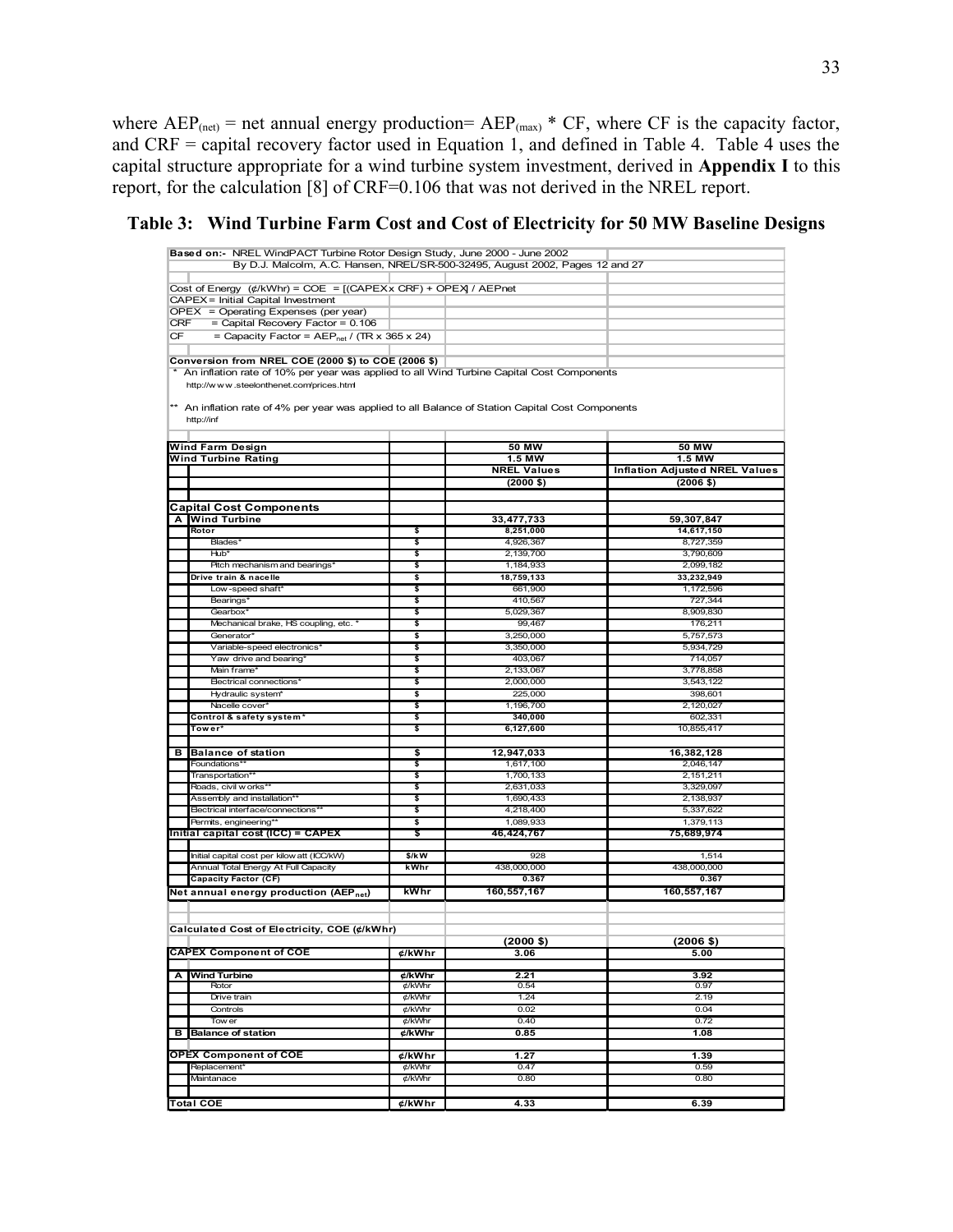| Note: Calculation methodology follows that described in references 1 to 3. |                   |                                                     |     |                                                                                                                                                         |           |                                                                                                |   |                        |   |           |
|----------------------------------------------------------------------------|-------------------|-----------------------------------------------------|-----|---------------------------------------------------------------------------------------------------------------------------------------------------------|-----------|------------------------------------------------------------------------------------------------|---|------------------------|---|-----------|
|                                                                            |                   | <b>Weighted Average Cost of Capital (WACC)</b>      |     |                                                                                                                                                         |           |                                                                                                |   |                        |   |           |
|                                                                            |                   |                                                     |     |                                                                                                                                                         |           |                                                                                                |   |                        |   |           |
| <b>Debt</b>                                                                | $=$               | 67.00% ; $D_f = 0.67$                               |     |                                                                                                                                                         |           |                                                                                                |   |                        |   |           |
| Equity                                                                     | $=$               | 33.00% $E_f = 0.33$                                 |     |                                                                                                                                                         |           |                                                                                                |   |                        |   |           |
| ١E                                                                         | $=$               | 9.76%                                               |     |                                                                                                                                                         |           |                                                                                                |   |                        |   |           |
| $\mathsf{I}_\mathsf{D}$                                                    | $=$               | 6.61%                                               |     |                                                                                                                                                         |           |                                                                                                |   |                        |   |           |
| Corporate tax rate $(T_c)$ =                                               |                   |                                                     | 31% | (http://www.smbiz.com/sbrl001.html#ci)                                                                                                                  |           |                                                                                                |   |                        |   |           |
|                                                                            |                   |                                                     |     |                                                                                                                                                         |           |                                                                                                |   |                        |   |           |
| <b>WACC</b>                                                                | $=$               | Equity<br>Fraction<br>(E <sub>f</sub> )             | X   | Retum on<br>Equity $(I_E)$                                                                                                                              | $+$       | Debt<br>Fraction<br>$(D_f)$                                                                    | x | Cost of Debt $(I_D)$ x |   | $(1-T_C)$ |
|                                                                            |                   |                                                     |     |                                                                                                                                                         |           |                                                                                                |   |                        |   |           |
| <b>WACC</b>                                                                | $\qquad \qquad =$ | 0.33                                                | x   | 0.10                                                                                                                                                    | $\ddot{}$ | 0.67                                                                                           | x | 0.07                   | x | 0.690     |
| <b>WACC</b>                                                                | $\qquad \qquad =$ | 0.064569                                            |     |                                                                                                                                                         |           |                                                                                                |   |                        |   |           |
| <b>WACC</b>                                                                | $=$               | W                                                   |     |                                                                                                                                                         |           |                                                                                                |   |                        |   |           |
|                                                                            |                   |                                                     |     |                                                                                                                                                         |           |                                                                                                |   |                        |   |           |
| Return on Equity                                                           |                   |                                                     |     | = Expected Return on Equity (%/100) = $I_F$                                                                                                             |           |                                                                                                |   |                        |   |           |
| <b>Interest Rate</b>                                                       |                   |                                                     |     | = Cost of Debt $(\frac{9}{6}/100)$ = $I_n$                                                                                                              |           |                                                                                                |   |                        |   |           |
|                                                                            |                   | Capital Recovery Factor (CRF)                       |     |                                                                                                                                                         |           |                                                                                                |   |                        |   |           |
|                                                                            |                   | $N =$ number of years/periods of capital recovery = |     |                                                                                                                                                         | 15        | years                                                                                          |   |                        |   |           |
|                                                                            | $=$               |                                                     |     |                                                                                                                                                         |           |                                                                                                |   |                        |   |           |
| <b>CRF</b><br><b>CRF</b>                                                   | $=$               | w                                                   |     | $X = (1+w)^n/[ (1+w)^n - 1]$<br>1.6425608                                                                                                               |           |                                                                                                |   |                        |   |           |
| <b>CRF</b>                                                                 | $\equiv$          | 0.064569<br>0.106                                   | x   |                                                                                                                                                         |           |                                                                                                |   |                        |   |           |
|                                                                            |                   |                                                     |     |                                                                                                                                                         |           |                                                                                                |   |                        |   |           |
| References:                                                                |                   |                                                     |     |                                                                                                                                                         |           |                                                                                                |   |                        |   |           |
|                                                                            |                   |                                                     |     | Energy & Environment Division, Law rence Berkeley Laboratory, CA, February 1995                                                                         |           | Edw ard Kahn, UC-1320, Comparison of Financing Costs for Wind Turbine and Fossil Pow erplants, |   |                        |   |           |
|                                                                            |                   |                                                     |     |                                                                                                                                                         |           |                                                                                                |   |                        |   |           |
|                                                                            |                   | McGraw-Hill Inc., 1991, Pages 465 - 469             |     | R. Brealey, and S. Myers, Principles of Corporate Finance, 4th Edition,                                                                                 |           |                                                                                                |   |                        |   |           |
|                                                                            |                   |                                                     |     | SA Ross, RA Westerfield, and J. Jaffe, "Corporate Finance", Seventh Edition,<br>Tata Mc-Graw-Hill, New Delhi, INDIA (2005) ISBN 0-07-059788-X, Page 475 |           |                                                                                                |   |                        |   |           |
|                                                                            |                   |                                                     |     |                                                                                                                                                         |           |                                                                                                |   |                        |   |           |

**Table 4: Weighted Average Cost of Capital (WACC) and Capital Recovery Factor (CRF)** *(Calculation Methodology and Example From Appendix I)*

Table 4 above illustrates the calculation of weighted average cost of capital (WACC) and capital recovery factor (CRF) for a capital structure consistent with a useful asset life of 30 years, and a loan term of N=15 years. The resulting value of  $CRF = 0.106$  is used in this study for calculation of cost of energy (COE). A sensitivity analysis in **Appendix I** considers the result of varying the loan term N from 10-20 years, with the assumption that the asset life and the capital structure represented by WACC remains constant. For the base case of CRF = 0.106, the COE = 6.39  $\phi$ /kWhr. For a value of CRF= 0.139 at N= 10 years, COE would be increased to 7.94  $\phi$  / kWhr, and for a value of CRF = 0.090 at N= 20 years, COE would be decreased to 5.65  $\phi$  /kWhr. Thus for the practical range of capital structure, COE is relatively insensitive to financing conditions.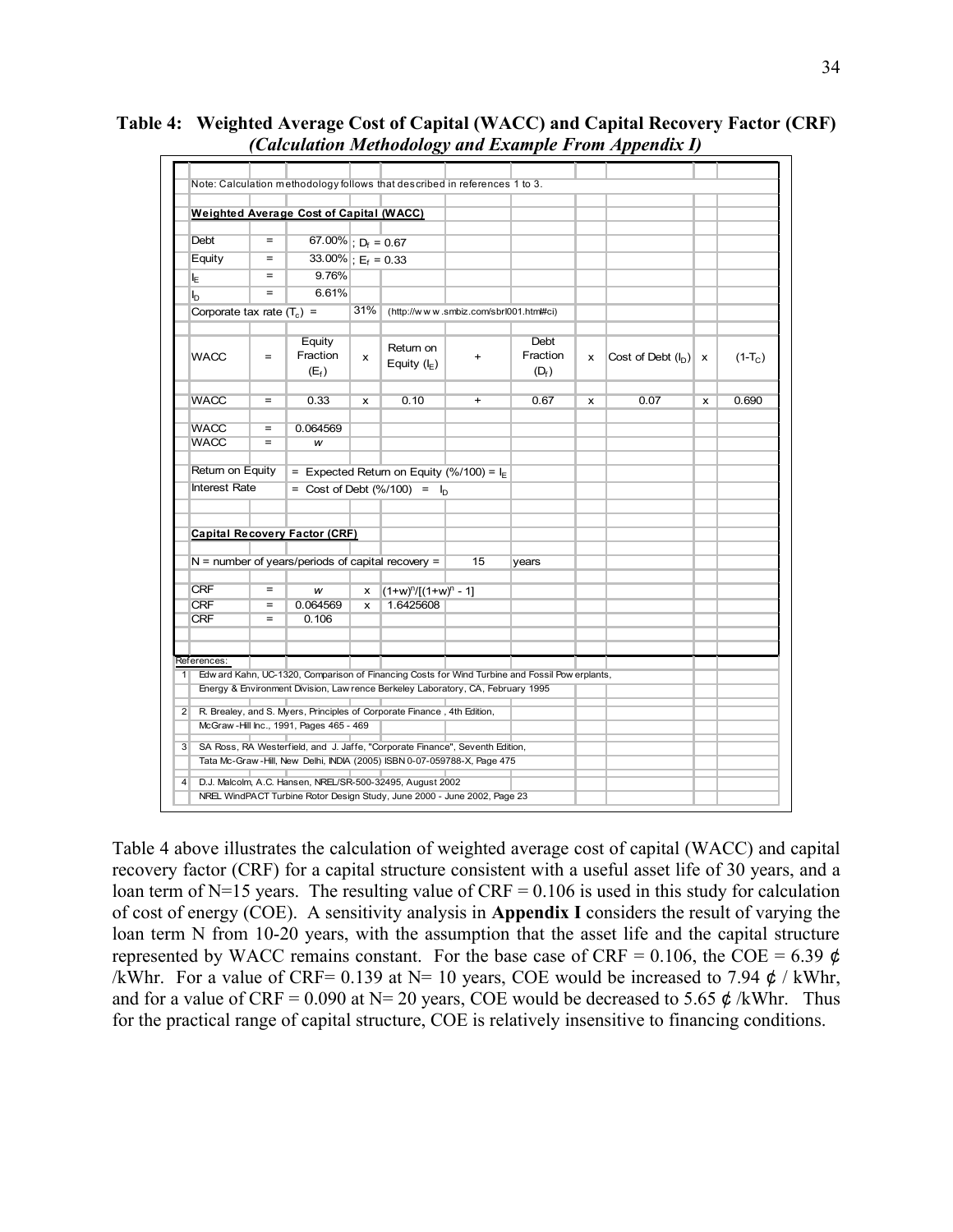Table 5 provides a basis for calculation of CAPEX, OPEX and COE for a 50MW wind turbine system, based on a detailed technical cost modeling analysis of 19 individual cost components of a wind turbine, as reported in the Ohio Department of Development REPP Report [9]. The left numerical column of Table 5, calculated by an Excel Spread Sheet, shows the subtotal of NREL Wind Turbine Cost Components from Table 2, combined with the NREL Balance of Station Cost Components (also from Table 2), yielding the same cost of energy (COE) values as previously reported in Table 2. The right numerical column of Table 4 is a "template" that can be used to calculate Wind Turbine System Cost for a 50MW Wind Farm, and COE for this wind farm, once values are available for the 19 Wind Turbine Cost Components identified in the October 2005 REPP Report. *To carry out the analysis would require open and close collaboration with the manufacturing supply chain companies in order to obtain reliable costs or list prices for the components of the Wind Turbine and Balance of Station items indicated.* 

Although in principle this calculation is straightforward, in reality, calculation of the cost of a 50MW array of 1.5MW wind turbines in this manner may be a very complex task, since as shown in Table 1 there are at least 7 major manufacturers of 3-bladed Wind Turbines, that each may have different combinations (see Figure 2) of wind turbine components. In addition, the technologies of these wind turbines are undergoing continual revision and optimization, based on proprietary designs of each manufacturer. This logistical complexity needs to be resolved in order to make an actual mathematical calculation, though it is intrinsically simple.

The value of 6.39  $\phi$  / kWhr, in 2006\$, shown in Table 5 is believed to be reasonably reliable, since it compares closely, for the same Capacity Factor (CF) of 0.37, with values reported by General Electric [4] (Eilers, 2005) in a January 2006 presentation to Sustainable Cleveland, Cleveland, Ohio, and by American Electric Power [5] (Godfrey, 2006) in a February 2006 Powerpoint Presentation to the Ohio Wind Working Group in Columbus. Therefore, this study uses the value of 6.39  $\phi$  / kWhr (without any energy tax credit applied) as the baseline value in learning curve assessments of future Cost of Energy (COE) described in the next section.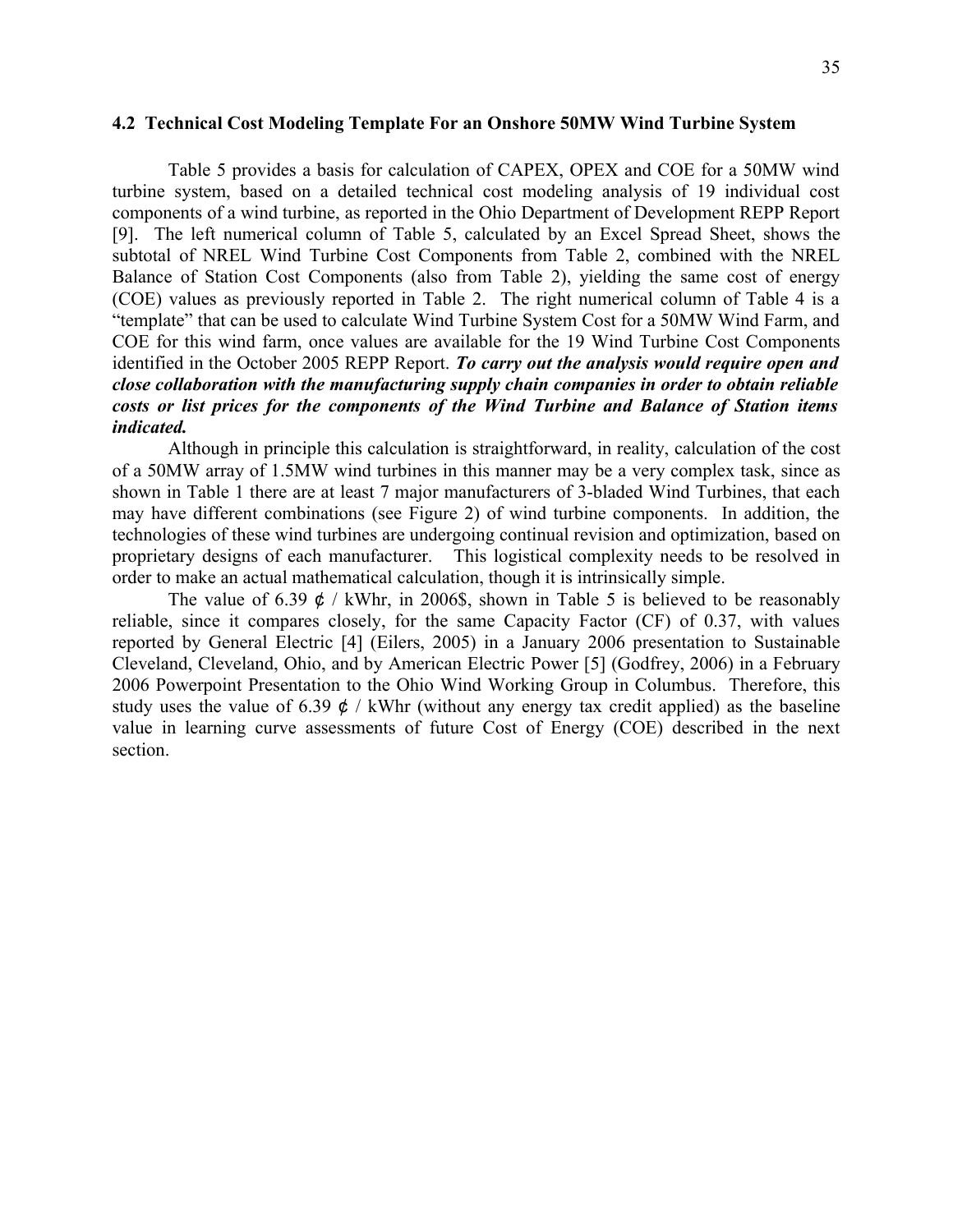# **Table 5: Wind Farm Cost and Cost of Electricity for 50 MW Baseline Design**

a. Inflation Adjusted Wind Turbine Cost Components, subtotal from Table 1, see NREL 2002 report, reference 1

b. Cost needs to be estimated consistent with 2005 REPP Study of Wind Turbine Components, See reference 2

c. NREL Designated Balance of Station costs need to be updated to reflect current economic conditions d. Total wind farm cost and COE need to be calculated

| 8<br>9 Hub<br>16 Shafts<br>17<br>18 | <b>Wind Turbine Cost Components</b><br>1 Bearings<br>2 Blades Extender<br>3 Brakes<br>4 Cooling System<br>5 Coupling<br>6 Electronic Components<br><b>7</b> Gear Box<br>Generator<br>10 Nacelle Case<br>11 Nacelle Frame<br>12 Pitch Drive<br>13 Pow er Electronics<br>14 Rotor Blade | \$<br>\$<br>\$<br>\$<br>\$<br>\$<br>\$<br>\$<br>\$<br>\$<br>\$<br>\$<br>\$ | <b>Ref 1: NREL Report</b><br>$(2006$ \$)<br>59,307,846<br>b<br>b<br>b<br>b<br>b<br>b<br>b<br>b<br>b<br>b | a | Ref. 2: REPP Report<br>$(2006 \; \text{$})$<br>b<br>b<br>b<br>b<br>b<br>b<br>b |
|-------------------------------------|---------------------------------------------------------------------------------------------------------------------------------------------------------------------------------------------------------------------------------------------------------------------------------------|----------------------------------------------------------------------------|----------------------------------------------------------------------------------------------------------|---|--------------------------------------------------------------------------------|
|                                     |                                                                                                                                                                                                                                                                                       |                                                                            |                                                                                                          |   |                                                                                |
|                                     |                                                                                                                                                                                                                                                                                       |                                                                            |                                                                                                          |   |                                                                                |
|                                     |                                                                                                                                                                                                                                                                                       |                                                                            |                                                                                                          |   |                                                                                |
|                                     |                                                                                                                                                                                                                                                                                       |                                                                            |                                                                                                          |   |                                                                                |
|                                     |                                                                                                                                                                                                                                                                                       |                                                                            |                                                                                                          |   |                                                                                |
|                                     |                                                                                                                                                                                                                                                                                       |                                                                            |                                                                                                          |   |                                                                                |
|                                     |                                                                                                                                                                                                                                                                                       |                                                                            |                                                                                                          |   |                                                                                |
|                                     |                                                                                                                                                                                                                                                                                       |                                                                            |                                                                                                          |   |                                                                                |
|                                     |                                                                                                                                                                                                                                                                                       |                                                                            |                                                                                                          |   |                                                                                |
|                                     |                                                                                                                                                                                                                                                                                       |                                                                            |                                                                                                          |   |                                                                                |
|                                     |                                                                                                                                                                                                                                                                                       |                                                                            |                                                                                                          |   | b                                                                              |
|                                     |                                                                                                                                                                                                                                                                                       |                                                                            |                                                                                                          |   | b                                                                              |
|                                     |                                                                                                                                                                                                                                                                                       |                                                                            |                                                                                                          |   | b                                                                              |
|                                     |                                                                                                                                                                                                                                                                                       |                                                                            |                                                                                                          |   | b                                                                              |
|                                     |                                                                                                                                                                                                                                                                                       |                                                                            | b                                                                                                        |   | b                                                                              |
|                                     |                                                                                                                                                                                                                                                                                       |                                                                            | b                                                                                                        |   | b                                                                              |
|                                     |                                                                                                                                                                                                                                                                                       | \$                                                                         | b                                                                                                        |   | b                                                                              |
|                                     |                                                                                                                                                                                                                                                                                       | \$                                                                         | b                                                                                                        |   | b                                                                              |
|                                     | 15 Sensor/Data Loggers                                                                                                                                                                                                                                                                | \$                                                                         | b                                                                                                        |   | b                                                                              |
|                                     |                                                                                                                                                                                                                                                                                       | \$                                                                         | b                                                                                                        |   | b                                                                              |
|                                     | Tow er Flanges                                                                                                                                                                                                                                                                        | \$                                                                         | b                                                                                                        |   | b                                                                              |
|                                     | Tow er                                                                                                                                                                                                                                                                                | \$                                                                         | b                                                                                                        |   | b                                                                              |
|                                     | 19 Yaw Drive                                                                                                                                                                                                                                                                          | \$                                                                         | b                                                                                                        |   | b                                                                              |
|                                     |                                                                                                                                                                                                                                                                                       |                                                                            |                                                                                                          |   |                                                                                |
|                                     | <b>Balance of Station Cost Components</b>                                                                                                                                                                                                                                             | \$                                                                         | 16,382,128                                                                                               | a | с                                                                              |
| ÷                                   | Foundations                                                                                                                                                                                                                                                                           | \$                                                                         | 2,046,147                                                                                                | a | c                                                                              |
| ii.                                 | Transportation                                                                                                                                                                                                                                                                        | \$                                                                         | 2,151,211                                                                                                | a | $\mathbf c$                                                                    |
| iii                                 | Roads, civil w orks                                                                                                                                                                                                                                                                   | \$                                                                         | 3,329,097                                                                                                | a | $\mathbf c$                                                                    |
| iv                                  | Assembly and installation                                                                                                                                                                                                                                                             | \$                                                                         | 2,138,937                                                                                                | a | c                                                                              |
| $\mathsf{v}$                        | Electrical interface/connections                                                                                                                                                                                                                                                      | \$                                                                         | 5,337,622                                                                                                | a | $\mathbf c$                                                                    |
| vi                                  | Permits, engineering                                                                                                                                                                                                                                                                  | \$                                                                         | 1,379,113                                                                                                | a | $\mathbf c$                                                                    |
|                                     |                                                                                                                                                                                                                                                                                       |                                                                            |                                                                                                          |   |                                                                                |
|                                     | Initial capital cost (ICC) = CAPEX                                                                                                                                                                                                                                                    | \$                                                                         | 75,689,974                                                                                               | a | d                                                                              |
|                                     | Initial capital cost (ICC) per kW                                                                                                                                                                                                                                                     | $$$ /kW                                                                    | 1,514                                                                                                    | a | d                                                                              |
|                                     | Annual Total Energy at Full Capacity                                                                                                                                                                                                                                                  | kWhr/year                                                                  | 438,000,000                                                                                              | a | d                                                                              |
|                                     | <b>Capacity Factor (CF)</b>                                                                                                                                                                                                                                                           |                                                                            | 0.367                                                                                                    | a |                                                                                |
|                                     | Net annual energy production (AEPnet)                                                                                                                                                                                                                                                 | kWhr                                                                       | 160,557,167                                                                                              | a |                                                                                |
|                                     |                                                                                                                                                                                                                                                                                       |                                                                            |                                                                                                          |   |                                                                                |
|                                     | Unit cost from CAPEX                                                                                                                                                                                                                                                                  | ¢/kWhr                                                                     | 4.997                                                                                                    |   | ď                                                                              |
| Α                                   | <b>Wind Turbine</b>                                                                                                                                                                                                                                                                   | ¢/kWhr                                                                     | 3.916                                                                                                    |   | d                                                                              |
| В                                   | <b>Balance of Station</b>                                                                                                                                                                                                                                                             | ¢/kWhr                                                                     | 1.082                                                                                                    |   | ď                                                                              |
|                                     |                                                                                                                                                                                                                                                                                       |                                                                            |                                                                                                          |   |                                                                                |
|                                     | Unit cost from OPEX                                                                                                                                                                                                                                                                   | $\notin$ /kWhr                                                             | 1.391                                                                                                    |   | d                                                                              |
|                                     |                                                                                                                                                                                                                                                                                       |                                                                            |                                                                                                          |   |                                                                                |
|                                     | Total COE (2006 \$)                                                                                                                                                                                                                                                                   | ¢/kWhr                                                                     | 6.388                                                                                                    |   | d                                                                              |
|                                     |                                                                                                                                                                                                                                                                                       |                                                                            |                                                                                                          |   |                                                                                |
| References:                         |                                                                                                                                                                                                                                                                                       |                                                                            |                                                                                                          |   |                                                                                |
|                                     | D.J. Malcolm, A.C. Hansen, NREL/SR-500-32495, "NREL WindPACT Turbine Rotor Design Study, June 2000 - June 2002",                                                                                                                                                                      |                                                                            |                                                                                                          |   |                                                                                |
|                                     | August 2002, Pages 12 and 27                                                                                                                                                                                                                                                          |                                                                            |                                                                                                          |   |                                                                                |
|                                     |                                                                                                                                                                                                                                                                                       |                                                                            |                                                                                                          |   |                                                                                |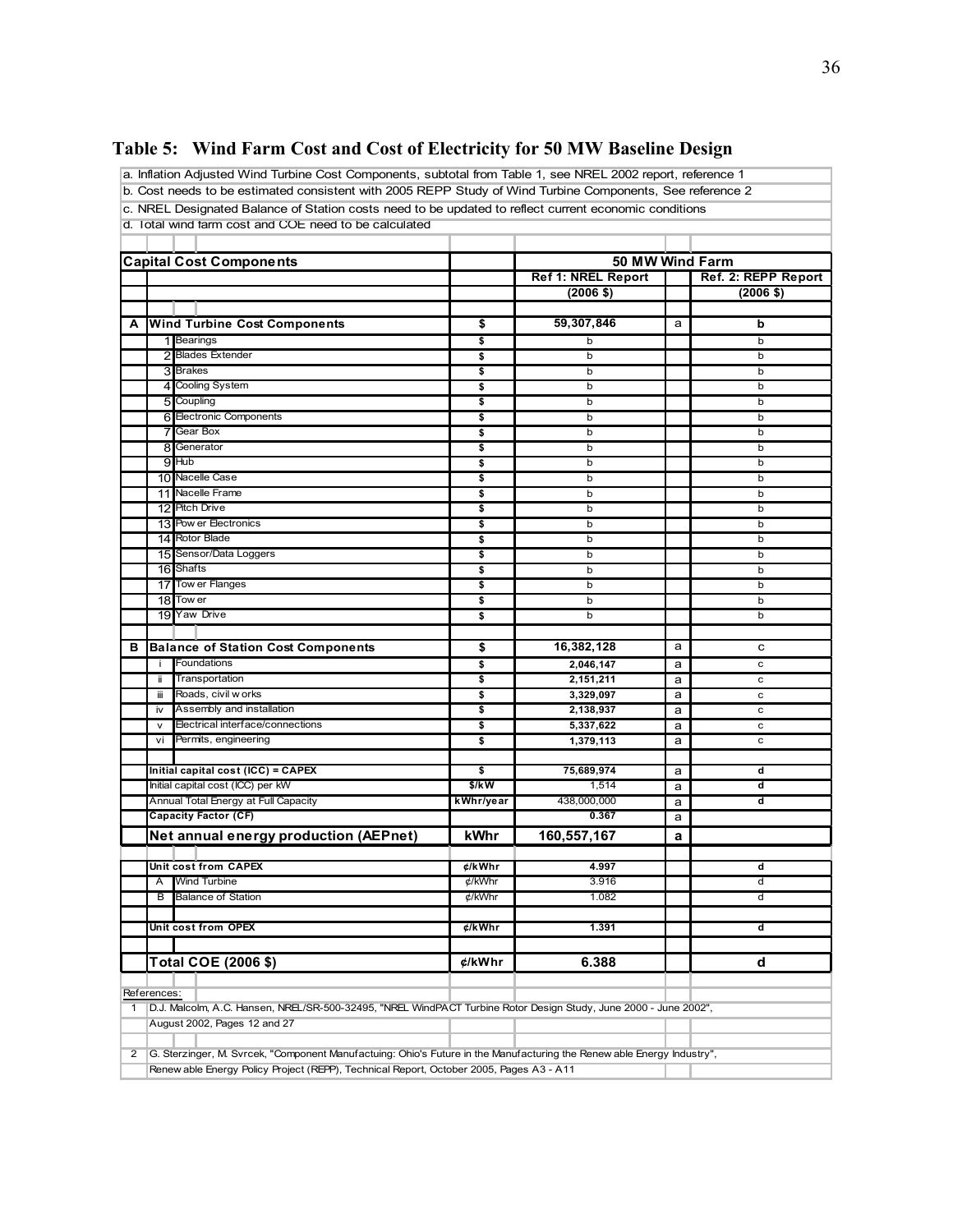#### **4.3 Experience Curve Modeling of Future Wind Energy Market Dynamics**

The projection or forecasting or scenario analysis of future manufacturing cost can be highly valuable in assessing the outcomes of cost reductions of innovations. A historical sequence of studies [11-15] has shown that the learning curve methodology is a reasonably reliable technique for assessing future manufacturing cost based on improvement or learning by doing, provided the nature of the improvement is not made significantly more complicated.

Experience curve plots for projecting future energy costs are typically made by plotting the cost of energy for the Nth cumulative operation,  $COE<sub>N</sub>$ , as a function of the Nth cumulative units,  $\Sigma MW_N$  ratioed to the "beginning or 0<sup>th</sup> " cumulative units,  $\Sigma MW_0$ , to the b<sup>th</sup> power, where b is the Progess Ratio, where  $b = \ln PR/\ln 2$ . Hence the equation is expressed as:

$$
COE_N = COE_0 \times [\Sigma MW_N / \Sigma MW_0]^b, \text{ in } \phi / \text{kWhr.}
$$
 (2)

Practical application of Equation 2 requires an estimate from Section 4.2 of of several quantities, including  $COE<sub>0</sub>$  for a "baseline or zero year", historical and projected wind electrical generating capacity (MW), and the applicable Progress Ratio (e.g.  $PR = 0.80$ , 0.85 or 0.90).



Figure 6. Historical and Projected Worldwide Wind Power Generation Capacity (MW)

*Footnote to Figure 6: The projection of worldwide wind power generation capacity is estimated as that required, for a wind energy capacity factor of 0.37, to generate 3%, 6% and*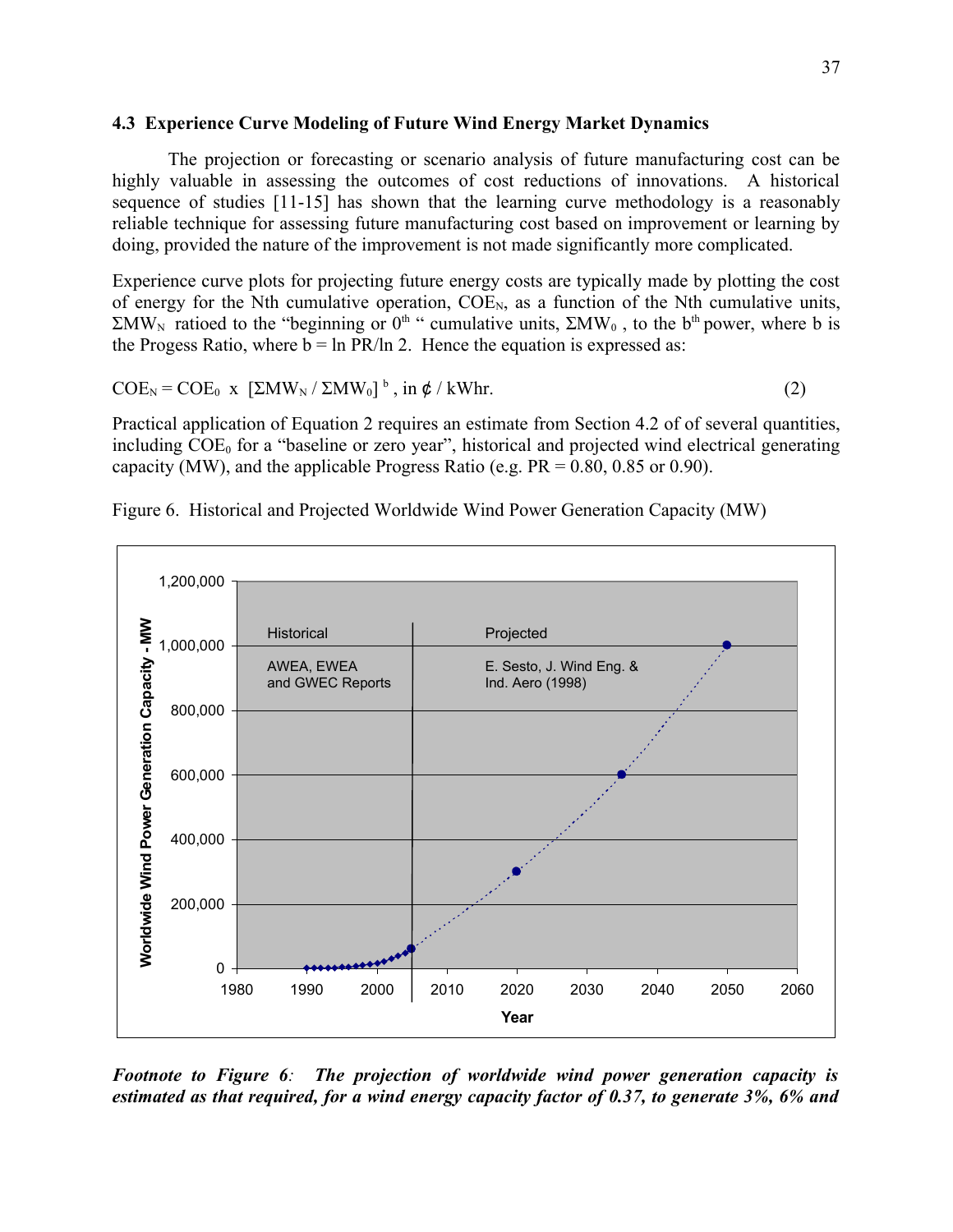#### *10%, respectively, of the current total worldwide installed electricity generation capacity. Though substantial, this estimate is more conservative than that assumed by Sesto [10] and by NREL for the year 2020. Experience curve projections of Cost of Energy (COE) using progress ratios of PR=0.9 and PR=0.8 are shown in Figure 7, and a historical median PR=0.85 in Figure 8.*

Information for historical and projected worldwide wind power generation capacity, assembled in Figure 6 allow construction in Figure 7 of a learning curve plot of the cost of wind energy between 2005 and 2020, 2035, and 2050 for progress ratios of 0.9 and 0.8. Figure 8 shows a similar plot for an historical average PR = 0.85. Taking the COE in 2005 as 6.39  $\phi$  /kWhr, reduction in the cost from 6.39  $\phi$  /kWhr to between 3.8 and 5.0  $\phi$  /kWhr would be expected by 2020, to between 3.0 and 4.5 ¢ /kWhr would be expected by 2035, and to between 2.6 and 4.2 ¢ /kWhr by the year 2050. Projections from Figure 8 show intermediate values. .

The COE projections in Figure 7 suggest that by 2020 the electricity price to consumers from wind energy can become competitive with that for large scale coal, gas, and nuclear generating stations that produce electrical energy at a market price between 4-5  $\phi$  /kWhr. Projections in Figure 8 for similar growth in wind turbine farm capacity, but for PR=0.85, lead to the same conclusion.



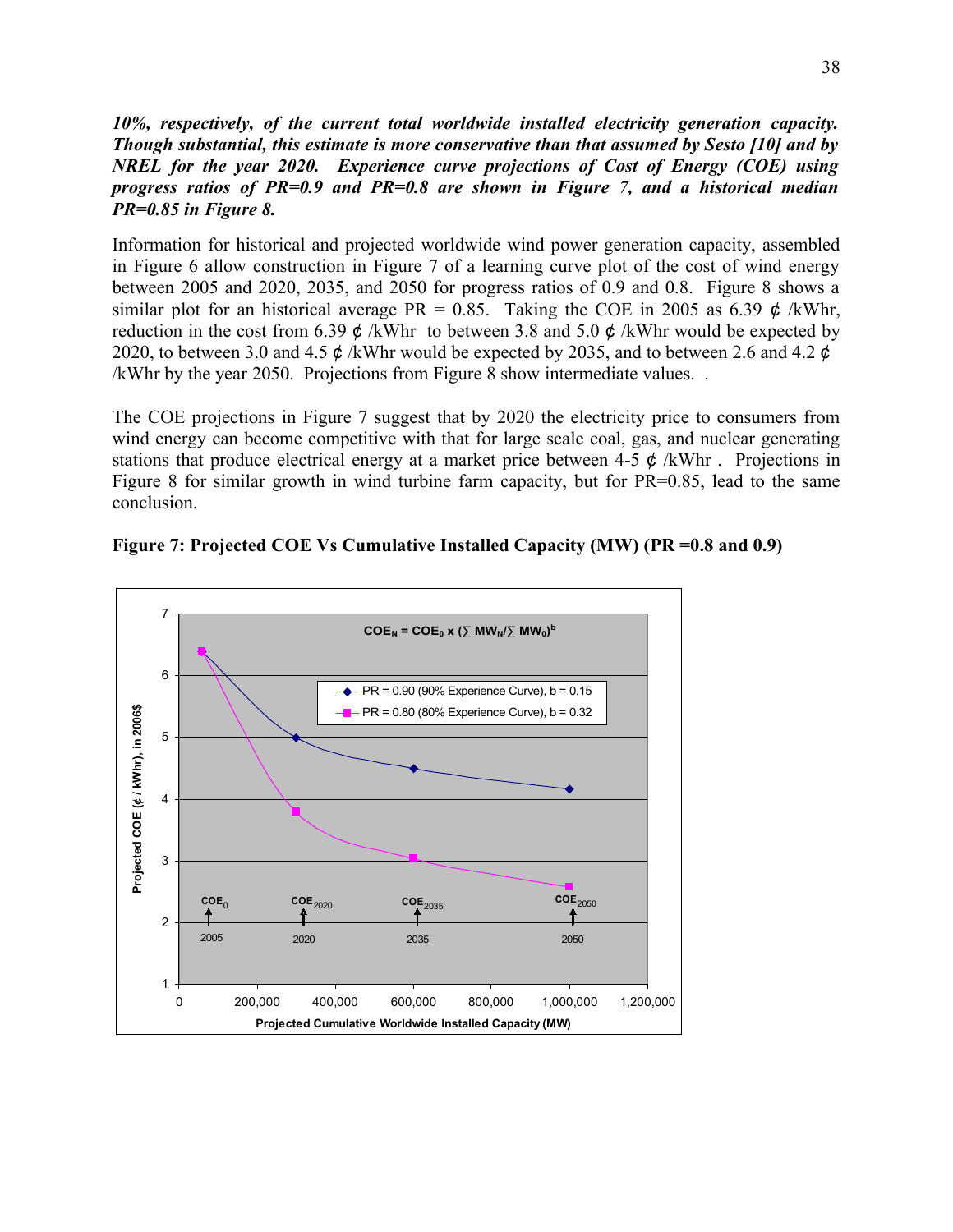

**Figure 8: Projected COE Vs Cumulative Installed Capacity (MW) (PR =0.85)**

The following analysis provides further verification of the plausibility of the projections made in Figures 6, 7 and 8.

According to CIA Fact Book, 23% of the total world production of electricity in 2003 was produced by United States. To confirm our above projection in Figure 6, we compare it with projections made by Department of Energy in 'Annual Energy Outlook 2006 with Projections to 2030'. In 2005, the United States produced a total of 62.5 TWhr electricity from renewable sources out of which 41.0 TWhr was from renewable sources other than hydropower. Of this, electricity from wind energy alone accounted for 26.5 TWhr. (Source DOE). This means that 64.63% of electricity from renewable sources other than hydropower comes from wind.

In 2030 according to our above projections in Figure 6, worldwide installed wind turbine capacity is projected as 490 GW, that would produce 1588 TWhr when operated under wind conditions providing a Capacity Factor of 0.37. If the United States will generate 23% of this total, then US production will account for 365 TWhr. From the Figure 9, electricity projected for year 2030 from renewable other than hydropower in US will count for 560 TWhr. Assuming that wind energy accounts for 64.63%, then in 2030 electricity generated from wind will account for 362 TWhr, that is in reasonable agreement with the figure of 365 TWhr estimated above from Figure 6.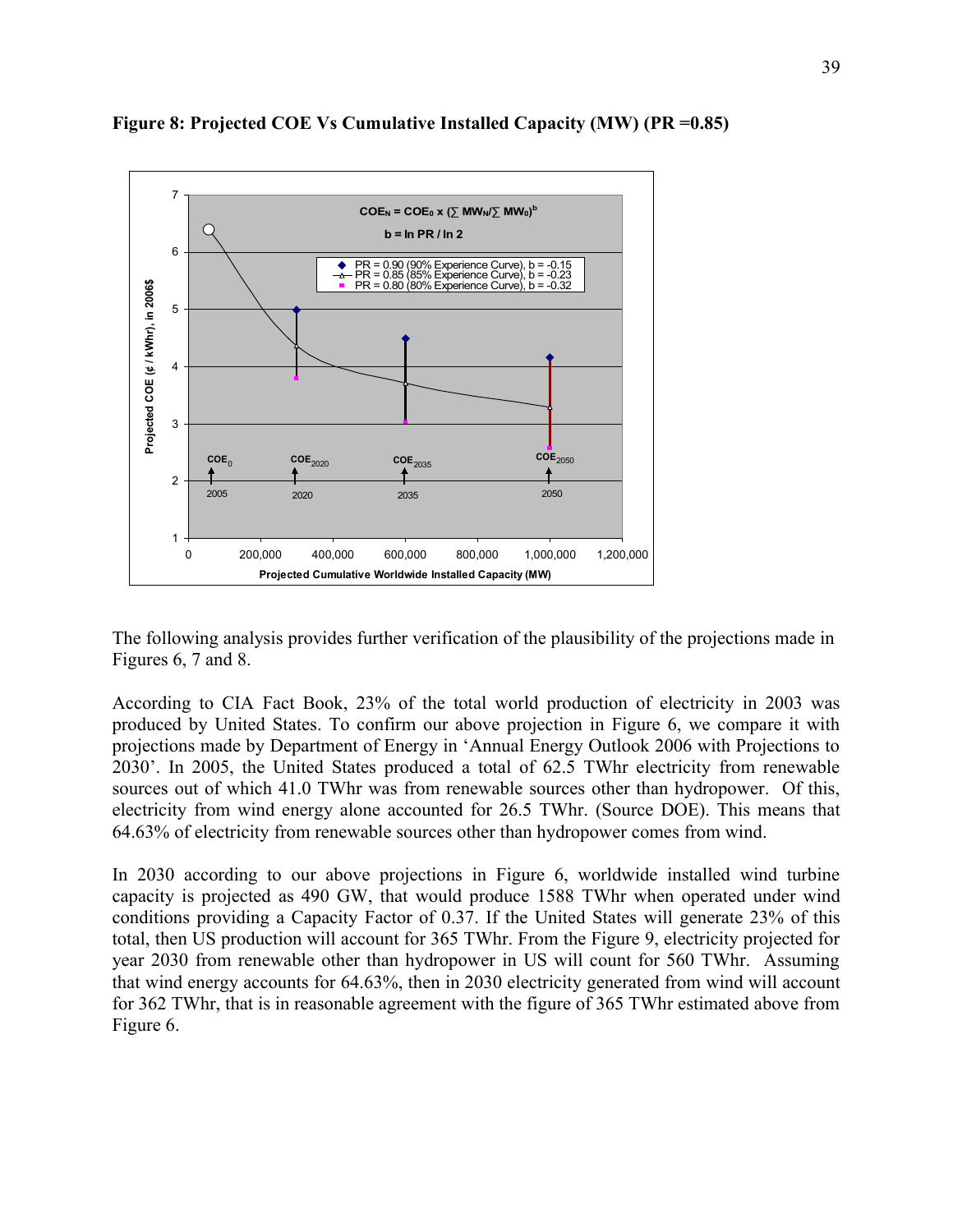

Figure 9: Historical and Projected United States Electricity Production (Billion KWhr)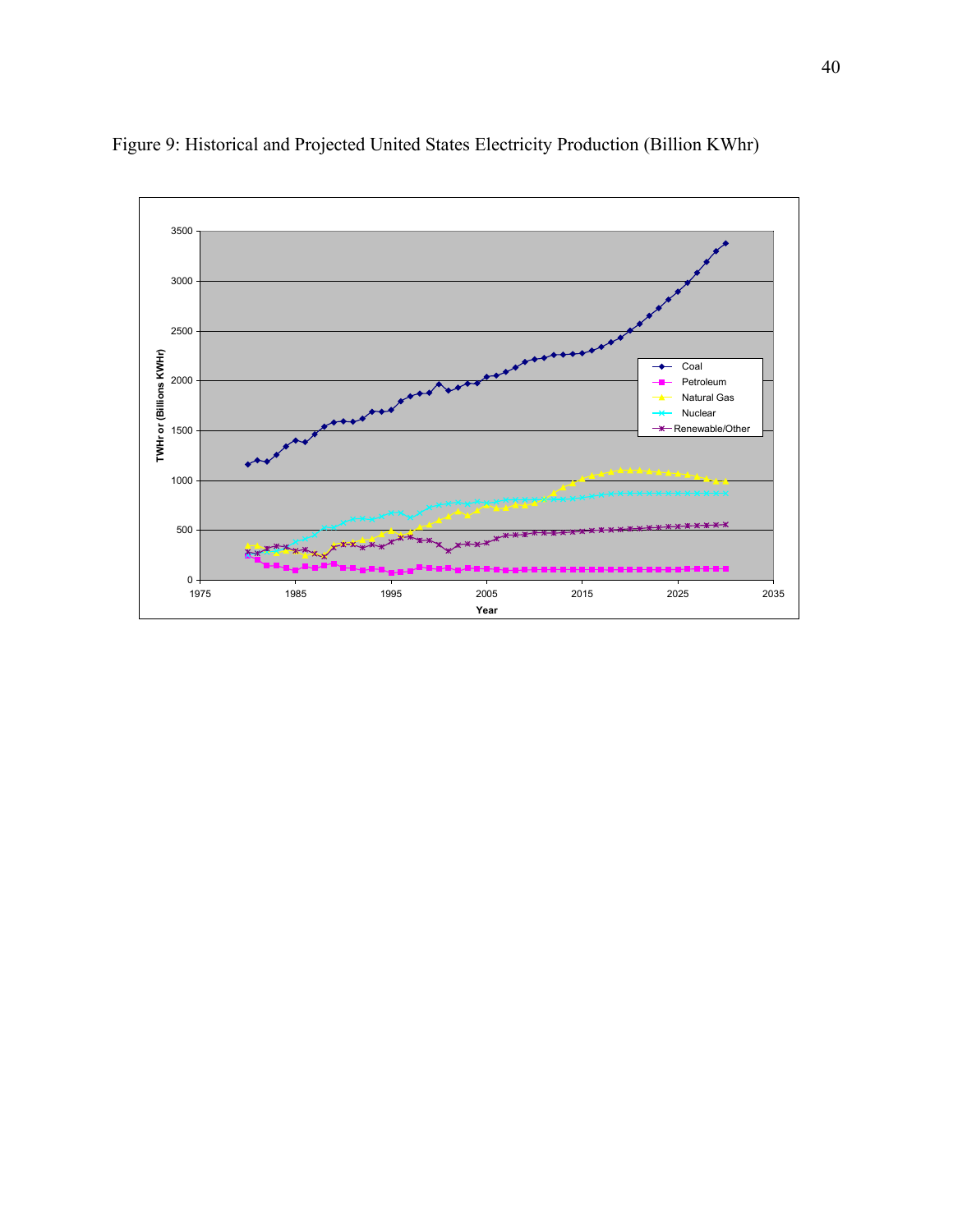#### **5. Web-Based Model For Cost of Onshore Wind Generated Electricity**

This section outlines the structure and operation of a Web-Based modeling tool developed by the authors for reader use to estimate cost of wind energy generated electricity by inserting the capital cost components mentioned in the Section 4.3, Table 5 and key parameters  $(I<sub>E</sub>, I<sub>D</sub>, E<sub>f</sub>, ROE, D<sub>f</sub>, COD, T<sub>c</sub> and N) mentioned in Section 4.1, Table 4. To facilitate the use of$ the calculation methodologies, we are making them available from the University of Toledo's Urban Affairs Center web site ( [http://uac.utoledo.edu](http://uac.utoledo.edu/) ). This will provide the full manuscript of this research study, and analytical templates for onshore wind turbine cost, current cost of onshore wind electricity generation in 2006, and projected cost of onshore wind energy electricity energy in future years (e.g. 2020, 2035, 2050):

To simplify the methodology, the model is divided into two sections:

- 1. Calculation of cost of electricity from onshore wind energy
- 2. Projection of future costs of energy for onshore wind turbine systems based on learning curve methodology
- 5.1 Calculation of cost of electricity from onshore wind energy:

To further simply, this section is again divided into two parts:

- A. Calculation of CAPEX and OPEX
- B. Calculation of COE
- A. Calculation of CAPEX and OPEX:

User can insert up to date capital cost components and operating cost component for a 50 MW installation, or by scaling, for an installation of any designed size into the table provided. This table is taken from Section 4.3 Table 5 that contains cost components identified by REPP report [9] and can be modified by the user by inserting the value of available capital cost components.

#### B. Calculation of cost of energy (COE)

As identified in section 4, COE depends on CRF which is a function of number of parameters including  $I_E$ ,  $I_D$ ,  $E_f$ , ROE,  $D_f$ , COD,  $T_c$  and N. The calculation methodology is taken from Table 4 of section 4.1. These parameters are described in details in the 'Investment Trends' section of Appendix I. Insertion of various parameters yields user a value for COE and three supporting curves, namely: Cost of Energy (COE) as a Function of Capacity Factor (CF), Cost of Energy (COE) as a Function of Capital Recovery Factor (CRF) and cost of Energy (COE) as a Function of Number of Years of Capital Recovery by which user can predict ranges of Cost of Energy.

5.2 Projected future wind turbine system cost and COE based on learning curve methodology

The projection or forecasting or scenario analysis of future manufacturing cost can be highly valuable in assessing the outcomes of cost reductions of innovations. The learning curve methodology as shown in Section 4.3 is a reasonably reliable technique for assessing future manufacturing cost based on improvement or learning by doing, provided the nature of the improvement is not made significantly more complicated. User can estimate the COE in the any future year the system was installed as explained in the Section 4.3, Figure 7.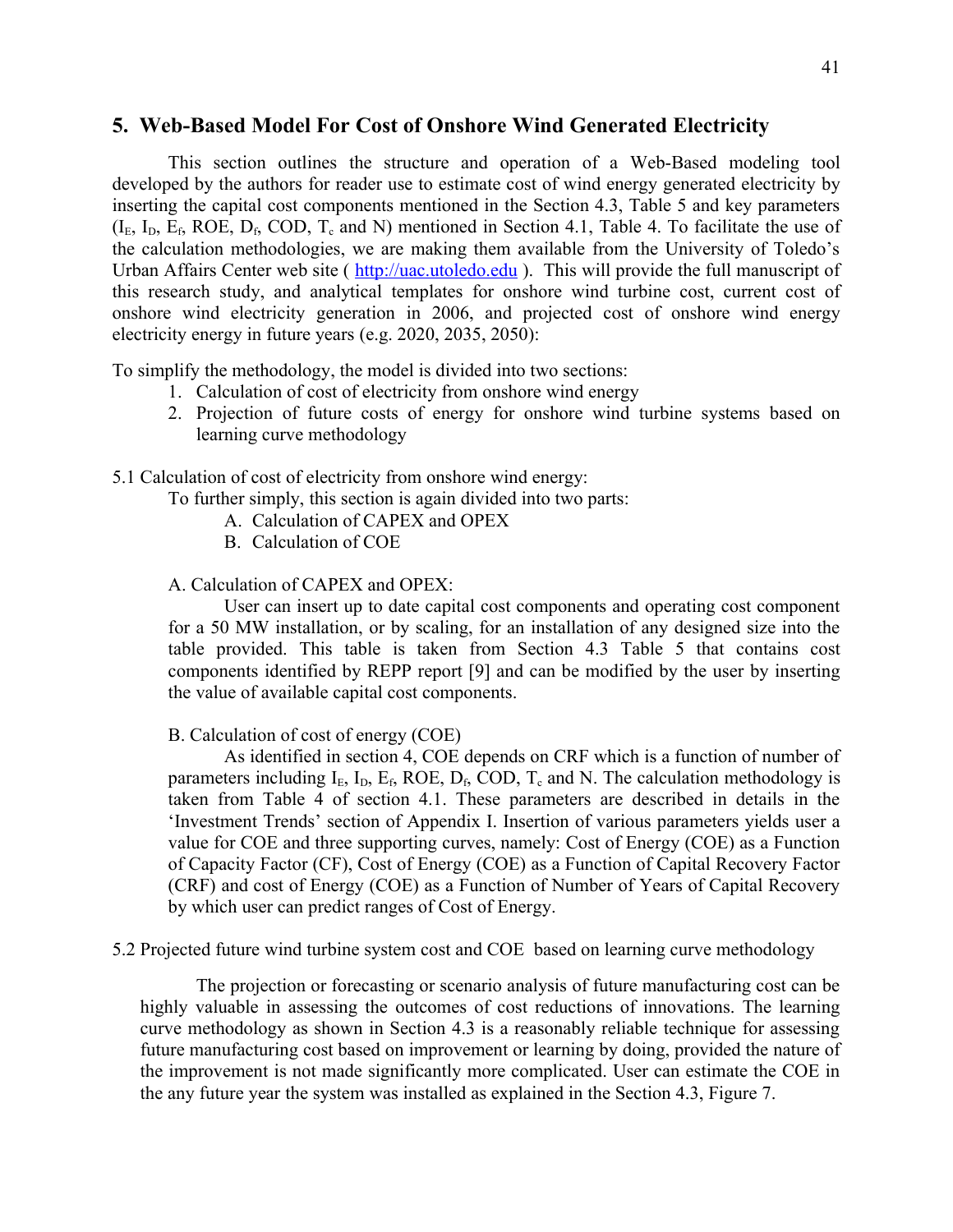#### **6. Conclusions And Recommendations**

The results of this study provide keen insight into the steady development of wind energy electricity as a radical innovation, since the initial exploratory 12kW wind turbine constructed in Cleveland, Ohio in 1888. The period of 1890-2005 can be considered a Stage 1 Development and Demonstration period in which feasibility for large scale economic deployment of wind turbine electrical generators was established. The exceptionally long Stage 1 time period, in comparison with the classical 50-60 year duration of the five major industrial revolutions since 1790, is the consequence of the complexity of technologies required for large scale wind electricity production at affordable cost, combined with very strong competition during the  $20<sup>th</sup>$ Century by the now classic coal, gas, and nuclear fueled electricity generation stations. Based on projection of stand alone cost effectiveness for wind turbine electricity within about 15 years, wind electrical generation is now entering the Stage 2 Acceleration period of the industry life cycle, during which installed wind generation capacity is expected to reach 10-20% of the overall installed electric generation capacity by the end of the 21<sup>st</sup> Century, or sooner. Beyond this time, wind electrical generation will enter the Stage 3 Maturation period of Incremental Innovation and Innovation Diffusion.

The study results support with high probability that consistent governmental financial incentives for affordable wind energy electricity in the near term will stimulate significant learning and cost reduction of manufacturing and installing wind turbines over the next  $15 - 30$ -45 years. The results also indicate that collaboration between all stakeholders in the manufacture and use of wind turbine generators will be beneficial in reaching a state governed primarily by stand alone wind turbine affordability, in contrast to turbine installations made feasible by tax incentives. The experience of several states and nations shows that if wind energy becomes a part of the social consensus, the political will to change the status quo will be found, and the wind developers and manufacturers will respond.

The study documents that wind developers and manufacturers will act decisively only if the political will is translated into long-term (multi-decade) commitments and policies. The unpredictable long-term future of the US production tax credit has done as much as anything to discourage wind investment. An energy crisis (the oil embargoes of the 1970's or the more recent escalation of energy prices) is often the catalyst for a state's commitment to alternative energy, but energy policy that is crisis-*driven* is likely to fail because the commitment subsides along with the crisis.

Due to its cost (50-100% greater than onshore per kwhr), governments turn to offshore wind when onshore resources are exhausted (Denmark, Germany) or unavailable (Cape Wind, Long Island). Currently, offshoring is a political decision, not an economic one (Boesen 2006). However, because we have less technical experience with offshore wind energy, there may be more opportunities for cost reduction and efficiency improvement (e.g., through larger sizes, up to 10 MW).

The study also supports the need for continuing collaborative action by various wind energy community of practice stakeholders. These include wind turbine developers and users, academic, government, business and societal participants in support of a robust wind turbine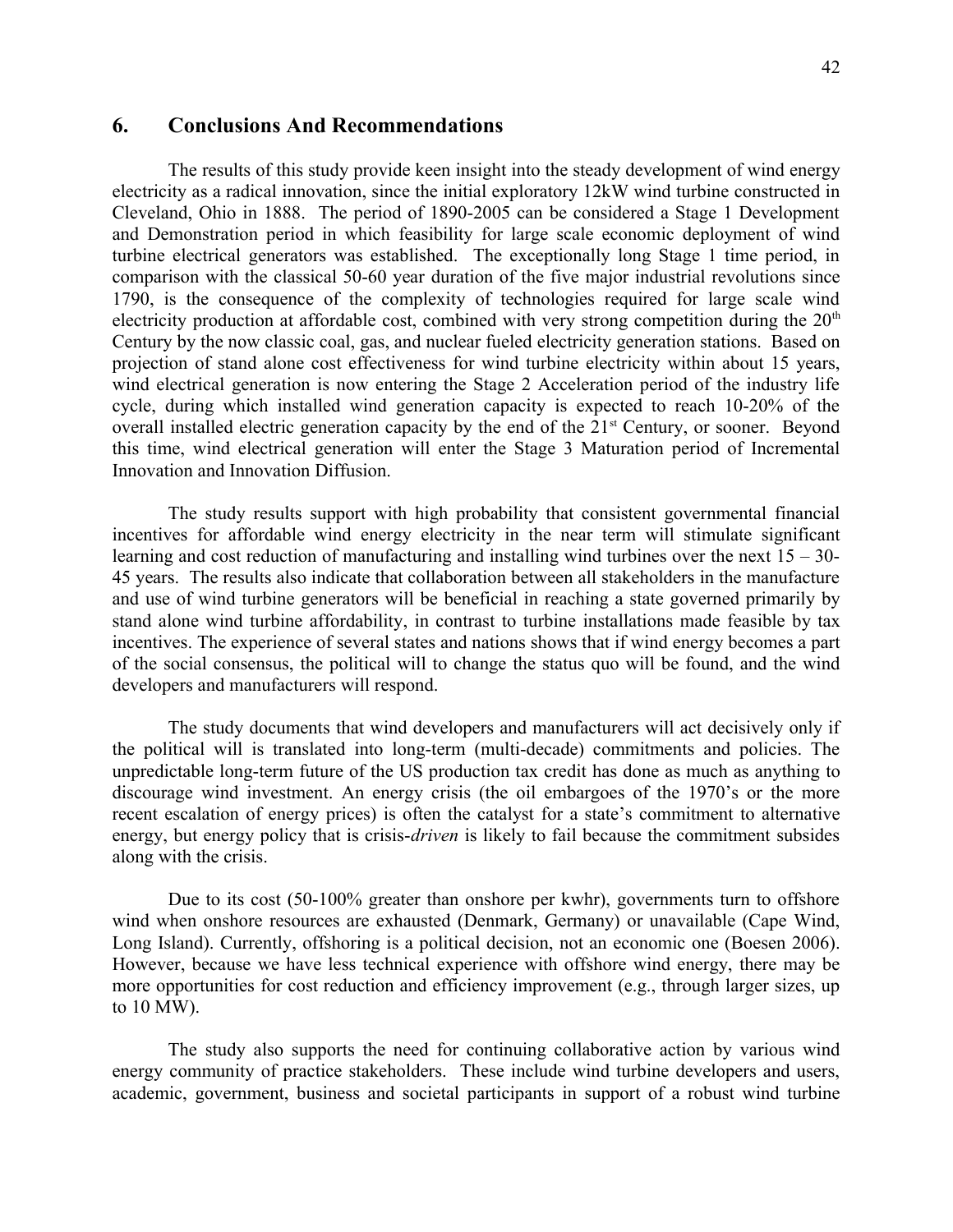industry that can provide jobs and economic development locally in NW Ohio and Ohio, as well as provide competitive export of turbines and systems on the world market. The actions of the European Wind Energy Association [Porta, 2006] illustrate these benefits.

Multidisciplinary academic research, development and policy studies can provide additional benefits by ensuring a rational, competitive understanding of the technology, environmental issues, business issues, and legal issues involved with achieving stand alone economical wind turbine generators and systems.

Development of interactive web-based capabilities for regional and worldwide communication of research learnings, and to provide open public access to analytical tools for modeling wind turbine system cost, cost of energy, and wind energy market dynamics can also enhance the status of Northwest Ohio in the wind energy community, and **attract genuine outside collaboration in developing Offshore Wind Turbine Technology and Wind Turbine Farms in Lake Erie.**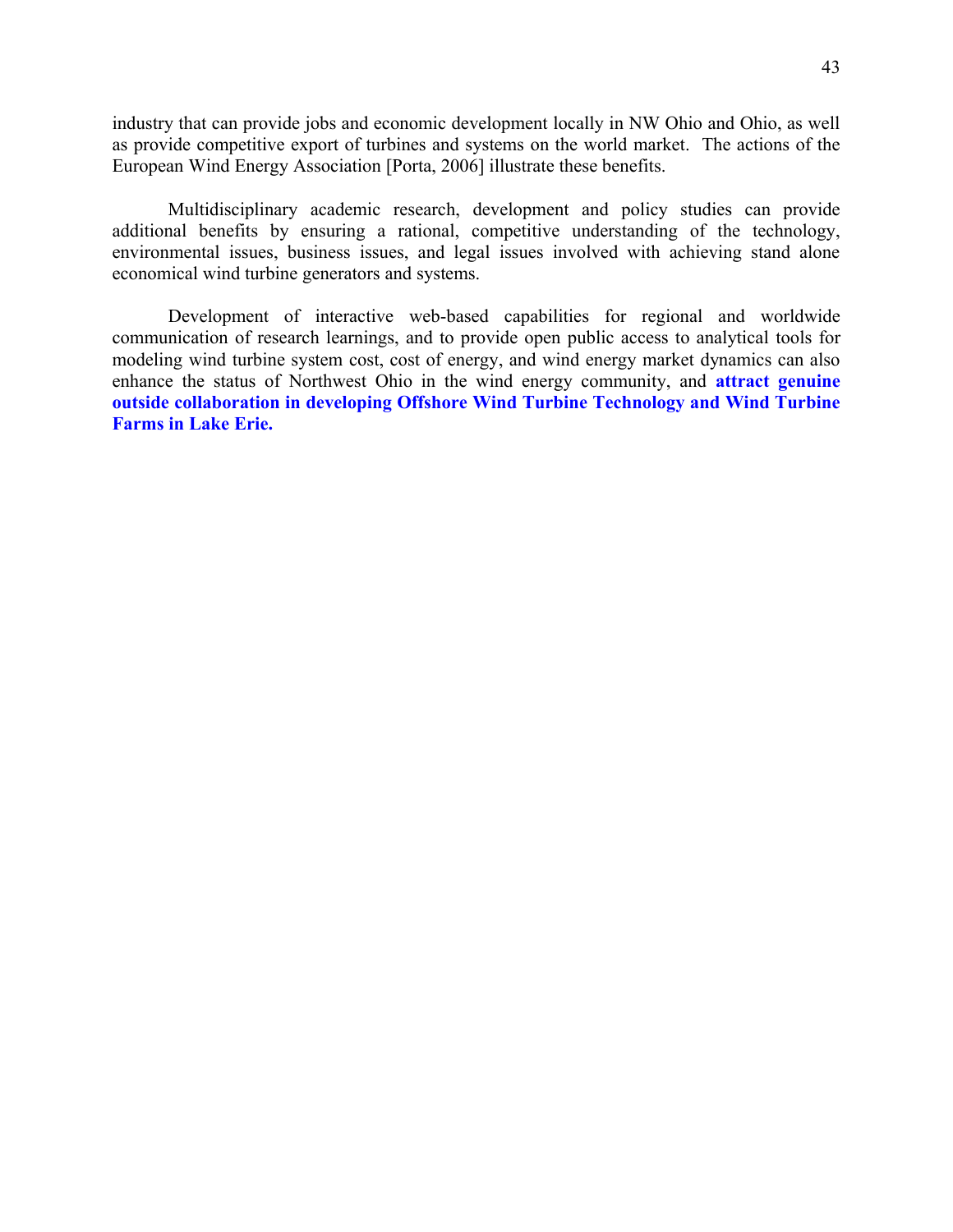### **7. References**

- 1. Erich Hau, Wind Turbines: Fundamentals, Technologies, Application, Economics, Springer Verlag Berlin Heidelberg, Germany, 2006.
- 2. Thomas Ackermann, Wind Power in Power Systems, John Wiley & Sons, Ltd., West Sussex, England, 2005.
- 3. Edgar A. DeMeo, "Integrating Wind Power into the Electric Power System", Presentation at the Great Lakes Offshore Wind Gathering, Toledo, Ohio, April 4, 2006.
- 4. Mark Eilers, "Current Status of Wind: Market Update in the Context of the Economics of Wind", Sustainable Cleveland, January 2006.
- 5. Jay Godfrey, "AEP's Experience with Wind Energy", Ohio Wind Working Group Meeting, Columbus, Ohio, February 17, 2006.
- 6. John V. Busch, "Cost Modeling as a Technical Management Tool", Research-Technology Management, November 1994.
- 7. D.J. Malcolm and A. C. Hansen, "WindPACT Turbine Rotor Design Study", NREL/SR500-32495, August 2002.
- 8. Edward Kahn, "Comparison of Financing Costs for Wind Turbine and Fossil Powerplants", UC-1320, Energy & Environment Division, Lawrence Berkeley Laboratory, CA, February 1995.
- 9. G. Sterzinger and M. Svrcek, "Component Manufacturing: Ohio's Future in the Manufacuring in The Renewable Energy Industry", Renewable Energy Policy Project (REPP), Technical Report, October 2005, Pages A3-A11.
- 10. E. Sesto and C. Casale, "Exploitation of Wind as an Energy Source to meet the World's Electricity Demand", Journal of Wind Engineering and Industrial Aerodynamics, Vol 74-76, 375-387 (1998).
- 11. W. B. Hirschmann, "Profit From the Learning Curve", Harvard Business Review, pp. 125-139 (1964).
- 12. L. Argote and D. Epple, "Learning Curves in Manufacturing", Science Vol 247, 920-924, February 23 (1990)
- 13. K. Ibenholt, "Explaining Learning Curves for Wind Power", Energy Policy Vol. 30, 1181-1189 (2002).
- 14. M. Junginger, A. Faaij and W. C. Turkenburg, "Global Experience Curves for Wind Farms", Energy Policy Vol. 33, 133-150 (2005).
- 15. A. Grubler, N. Nakicenovic and D. G. Victor, "Dynamics of Energy Technologies and Global Change", Energy Policy Vol. 27, 247-280 (1999).
- 16. Joseph Szarka, "Wind Power, Policy Learning and Paradigm Change", Energy Policy Volume 34, Issue 17, November 2006, pp. 3041-3048.
- 17. Andrew Cox, "What are Communities of Practice? A Comparative Review of Four Seminal Works", Journal of Information Science, Volume 31 (6), pp. 527-540 (2005).
- 18. Etienne C. Wenger and William M. Snyder, "Communities of Practice: The Organizational Frontier", Harvard Business Reviiew, January-February 2000, pp. 139- 145.
- 19. Etienne Wenger, "Communities of Practice: Learning, Meaning and Identity", New York, Cambridge University Press (1998).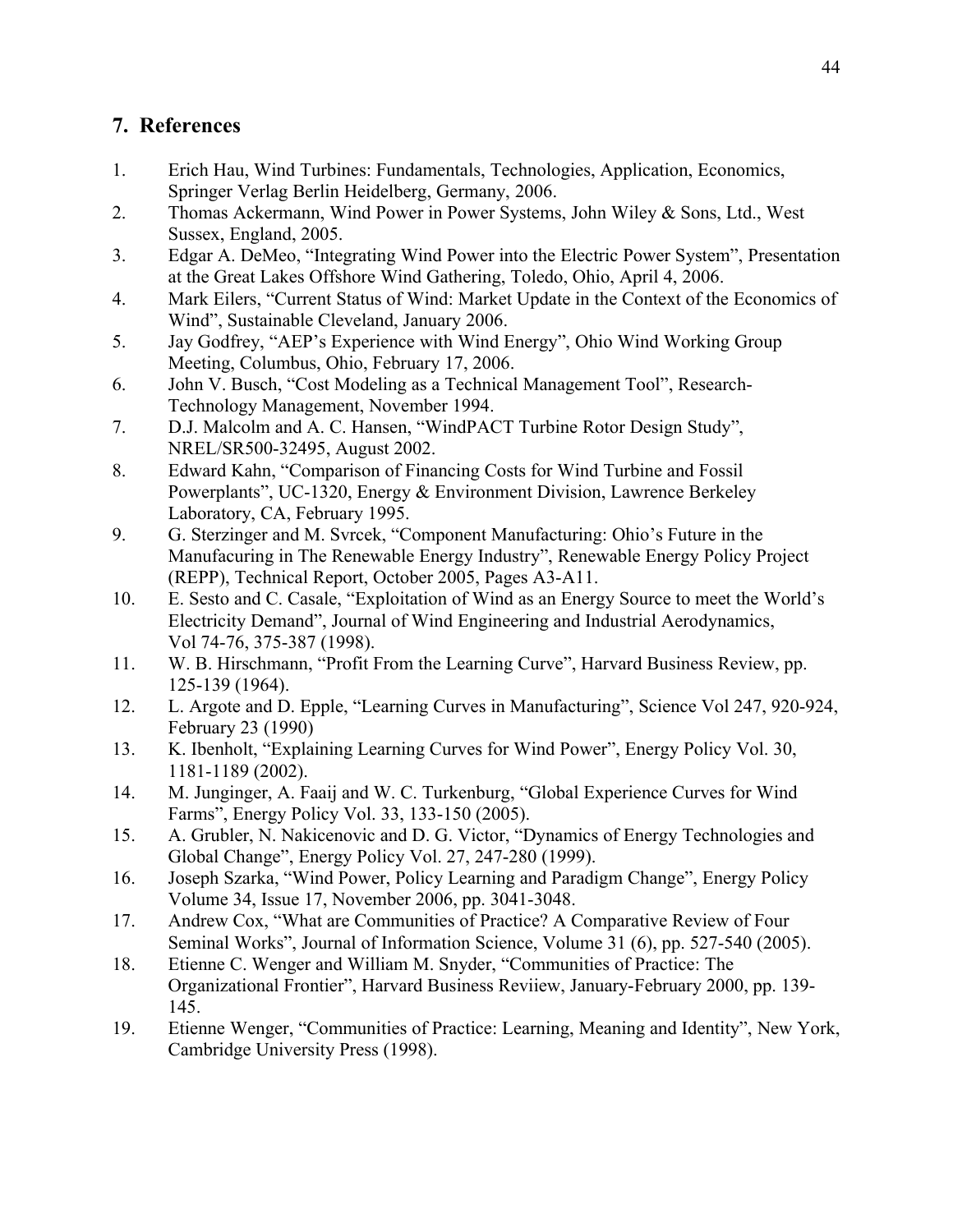- 20. Jacky Swan, Harry Scarbrough and Maxine Robertson, "The Construction of 'Communities of Practice' in the Management of Innovation", Management Learning, Volume 33 (4), pp. 477-496 (2002).
- 21. Etienne Wenger, Richard A. McDermott, and William Snyder, "Cultivating Communities of Practice: A Guide to Managing Knowledge", Harvard Business School Press, Boston, MA (2002).
- 22. Karin Garrety, Paul L. Robertson, and Richard Badham, "Integrating Communities of Practice in Technology Development Projects", International Journal of Project Management Volume 22, pp. 351-358 (2004).
- 23. Carlota Perez, Technological Revolutions and Financial Capital, Edward Elgar Publishers, Northampton, MA, USA, 2002.
- 24. Larry Flowers, (2006), Wind Powering America. Presentation to the Ohio Wind Working Group Meeting, Toledo, Ohio, April 3, 2006.
- 25. Patrick Devine-Wright, "Beyond NIMBYism: towards an integrated framework for understanding public perceptions of wind energy", Wind Energy, Vol 8, Issue 2, April/June 2005, pp. 125-139.
- 26. John P. Dismukes, Research Technology Management, "Accelerate Radical Innovation Now!", Vol. 47, Sept-Oct 2004, pp. 2-4; Research Technology Management, "Technologies of Thinking Seen Key to Accelerated Radical Innovation", Vol. 48, July-Aug 2005, pp. 2-4; and The Industrial Geographer, "Information Accelerated Radical Innovation: From Principles to an Operational Methodology" , pp. 19-42, 2005.
- 27. American Superconductor Corporation (2006). SuperVAR Synchronous Condensers Frequently Asked Questions. [http://www.amsuper.com/products/motorsGenerators/faqSuperVAR.cfm.](http://www.amsuper.com/products/motorsGenerators/faqSuperVAR.cfm) Accessed June 7, 2006.
- 28. K. Astrand, and L. Neij (2006). An assessment of governmental wind power programmes in Sweden - using a systems approach. *Energy Policy* 34, no. 3 (February 1): 277-296 (2006).
- 29. AWEA (2005) Energy Bill Extends Wind Power Incentive through 2007. American Wind Energy Association. Press Release. July 29. (http://www.awea.org/news/energy\_bill\_extends\_wind\_power\_072905.html)
- 30. AWEA (2006). *Windpower Outlook 2006*. American Wind Energy Association. (http://www.awea.org/pubs/documents/Outlook\_2006.pdf)
- 31. Beacon Power (2006). About flywheels. Beacon Power Corporation. [http://www.beaconpower.com/products/EnergyStorageSystems/flywheels.htm.](http://www.beaconpower.com/products/EnergyStorageSystems/flywheels.htm) Accessed June 7, 2006.
- 32. Lori Bird, Mark Bolinger, Troy Gagliano, Ryan Wiser, Matthew Brown and Brian Parsons (2005). Policies and market factors driving wind power development in the United States. *Energy Policy* 33:11 (July) 1397-1407 (2005). [\(http://www.sciencedirect.com/science/article/B6V2W-4BRSFC9-](http://www.sciencedirect.com/science/article/B6V2W-4BRSFC9-) 1/2/d7c7da67036a7bc64f146248116d34f4)
- 33. Charlotte Boesen, (2006). Presentation to the Great Lakes Offshore Wind Conference, Toledo, OH, April 4, 2006..
- 34. Dale T. Bradshaw, (2006) Personal communication. April 13, 2006.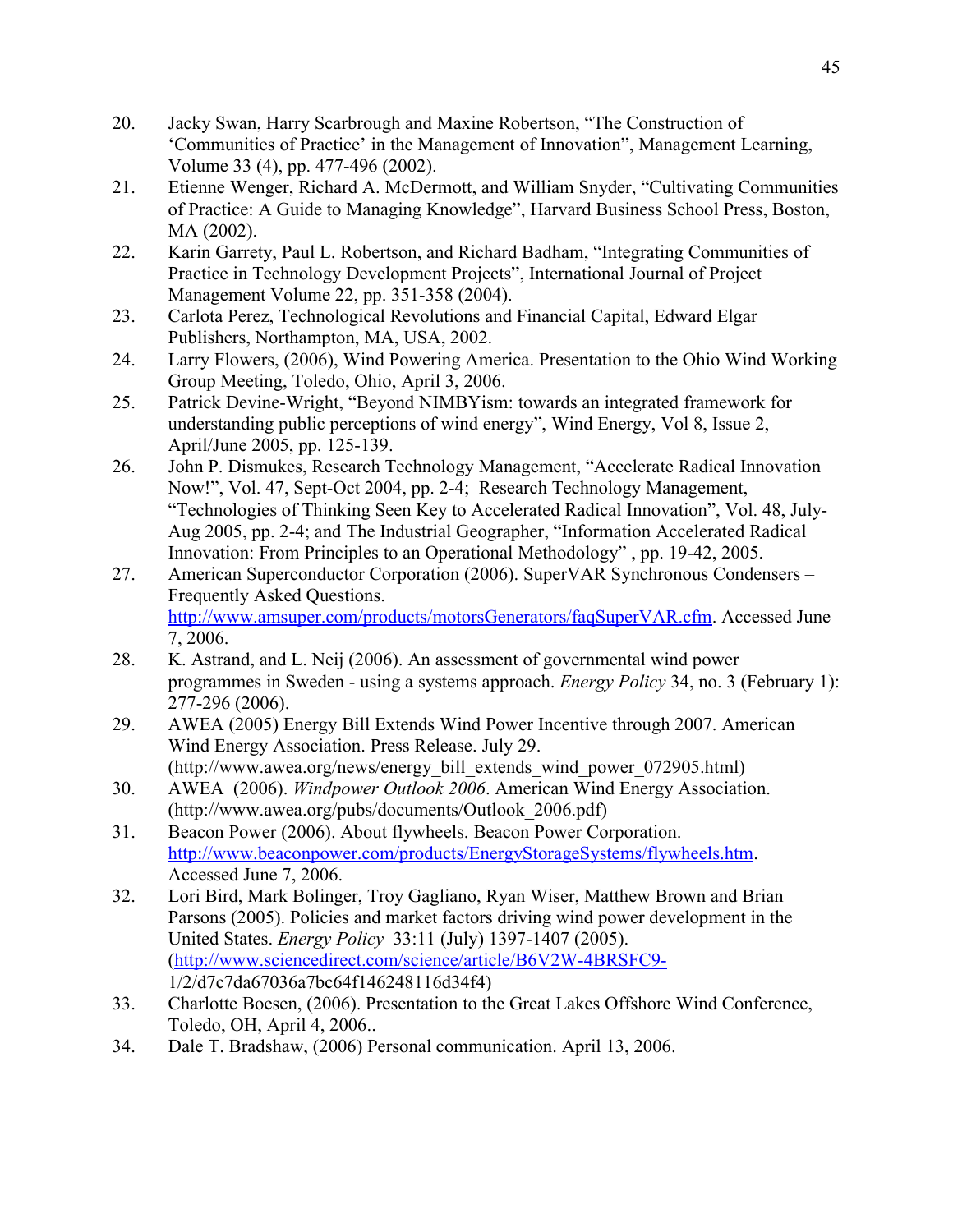- 35. Danish Wind Energy Association (2006) *Annual Report March 2006*. [\(http://www.windpower.org/media\(1034,1033\)/aarsberetning\\_-](http://www.windpower.org/media(1034,1033)/aarsberetning_-_annual_report_2005.pdf)) [\\_annual\\_report\\_2005.pdf\).](http://www.windpower.org/media(1034,1033)/aarsberetning_-_annual_report_2005.pdf)) Accessed May 29, 2006.
- 36. EEI (2006) Edison Electric Institute [\(http://www.eei.org/industry\\_issues/energy\\_infrastructure/generation/index.htm\)](http://www.eei.org/industry_issues/energy_infrastructure/generation/index.htm). Accessed May 26, 2006.
- 37. EWEA (2003) European Wind Energy Association: *The Facts*. 3: 7 (2003).
- 38. FPL Energy (2006) FPL Energy [\(http://www.fplenergy.com/renewable/pdf/wind.pdf\)](http://www.fplenergy.com/renewable/pdf/wind.pdf). Accessed May 26, 2006.
- 39. GAO (2005). U.S. Government Accountability Office. *Wind Power Impacts on Wildlife and Government Responsibilities for Regulating Development and Protecting Wildlife.* (Sept.) (http://www.gao.gov/new.items/d05906.pdf)
- 40. Jay T. Godfrey, (2006) Personal communication. Apr. 10, 2006.
- 41. William Hogan (2004), [Shedding light.](http://www.ksg.harvard.edu/hepg/Papers/hogan.shed.light.WSJ.0404.pdf) *Wall Street Journal*. Apr. 19, A20 (2004).
- 42. Melissa Jones, Melissa, Michael Smith, and Suzanne Korosec (2006). 2005 Integrated Energy Policy Report. February. California Energy Commission. [\(http://energy.ca.gov/2005publications/CEC-100-2005-007/CEC-100-2005-007-](http://energy.ca.gov/2005publications/CEC-100-2005-007/CEC-100-2005-007-CTF.PDF) [CTF.PDF\)](http://energy.ca.gov/2005publications/CEC-100-2005-007/CEC-100-2005-007-CTF.PDF). Accessed May 30, 2006.
- 43. David MacLeod, (2004) Blowing in the wind: The Danes have shown that wind energy thrives when there is consistent government support and community ownership. *Alternatives Journal* 30, no. 1 (January 1): 26-27 (2004).
- 44. Ohio Wind News (2006). FirstEnergy will buy wind power. Ohio Wind Working Group Weekly Update. Columbus, OH: Green Energy Ohio, March 30, 2006. (www.OhioWind.Org).
- 45. Simon Romero, (2006) Coal may be fuel of the future, but industry battles over path. *New York Times*. May 28, A1, 2006
- 46. University of Prince Edward Island (2006). Flywheel energy storage. [\(http://www.upei.ca/~physics/p261/projects/flywheel1/flywheel1.htm\)](http://www.upei.ca/~physics/p261/projects/flywheel1/flywheel1.htm). Accessed June 7, 2006.
- 47. Drake Bennett (2005) Emission control once skeptical, environmentalists now love the idea of 'emissions trading' as a strategy to curb greenhouse gases. these days it's economists who have reservations about a purely market- based approach. Does Milt Romney have a point? Boston, MA: *Boston Globe* (Dec. 18), k1.
- 48. Maryann Byrd (2005) Emission impossible? The Kyoto accord takes effect this week, with new obligations to reduce greenhouse gases. For the plan to work, here's what Europe must do. New York: Time International (Atlantic ed.) 65:8 (Feb 21), XX.
- 49. Clean Air Amendments (2006). Clean Air Amendments of 1990. Title 4, Sec. 403. Sulfur Dioxide Allowance Program For Existing And New Units. [\(http://www.epa.gov/air/caa/caa403.txt\)](http://www.epa.gov/air/caa/caa403.txt). Accessed May 31, 2006.
- 50. Denny A. Ellerman, (2000) *Markets for Clean Air: The U.S. Acid Rain Program*. New York, NY: Cambridge University Press.
- 51. Global Wind Energy Council (2006). [\(http://www.gwec.net/index.php?id=17\)](http://www.gwec.net/index.php?id=17). Accessed June 1, 2006.
- 52. IEEE Geoscience and Remote Sensing Society (2005). Wind energy community of practice Version 5, Dec. 12. [\(http://www.grss-ieee.org/files/CP\\_Proposal.pdf\)](http://www.grss-ieee.org/files/CP_Proposal.pdf). Accessed June 1, 2006.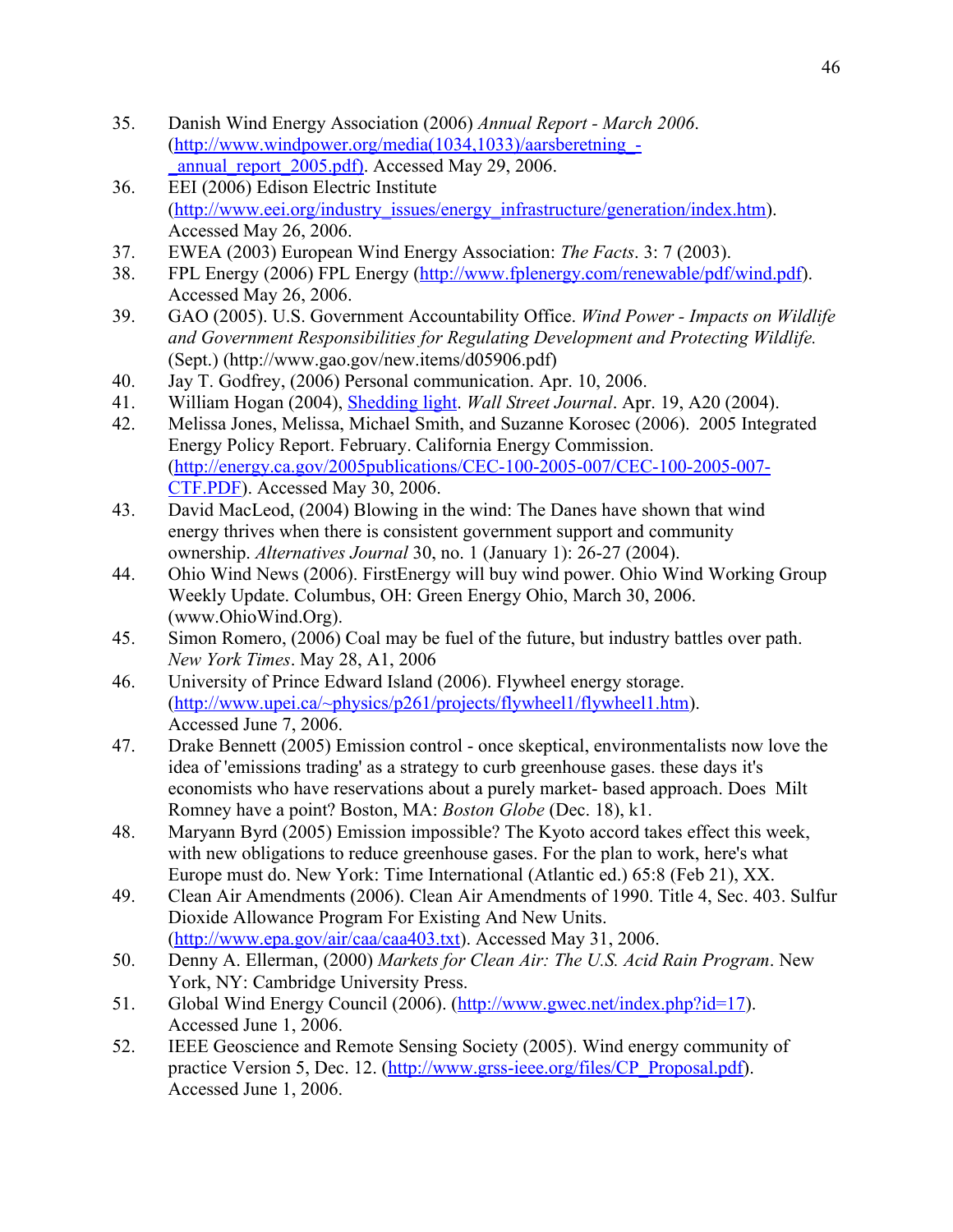- 53. Agusti Porta (2006). (Wind Energy Global Business Leader, Owens Corning Spain) Presentation to the Ohio Wind Working Group, Apr. 3.
- 54. Barton Reppert,(2006). Taking the pulse of the earth. *GEOSS News.* (http://www.grss-ieee.org/managedfiles/PDF/Taking the Pulse Of the Earth.pdf) Accessed June 1, 2006.
- 55. Ilkka Tuomi (2003). Networks of Innovation: *Change and Meaning in the Age of the Internet*. Oxford University Press, Oxford, UK.
- 56. [IEEE COP, http://www.grss-ieee.org/menu.taf?menu=GEOSS&detail=Applications,](http://www.grss-ieee.org/menu.taf?menu=GEOSS&detail=Applications) IEEE Geoscience and Remote Sensing Society, and IEEE Wind Energy Community of Practice.
- 57. [Wind Force 12](http://www.greenpeace.org/international/press/reports/windforce-12-2005) ,http://www.greenpeace.org/international/press/reports/windforce-12- 2005
- 58. [Danish Wind Industry Association,](http://www.windpower.org/) http://www.windpower.org/en/core.htm
- 59. Global Wind Energy Council, http://www.gwec.net/.

#### 60. [European Wind Energy Association,](http://www.ewea.org/) http://www.ewea.org/

With the economic and political integration of the Continent, the EWEA has a special role as the driving force behind wind development in Europe (Porta 2006). The effectiveness of the EWEA in Europe, which is far less politically integrated than the US, suggests that a national alternative energy policy could be an effective driver of domestic wind energy development. In a single stroke, it could overcome the local utility-influence politics at the state level and create a uniform playing field and a more predictable investment climate. The equivalent of a national RPS could take the form of a  $CO<sub>2</sub>$  emissions cap (carbon credit trading system) similar to the one in place in the EU and to the  $SO_x$  emission caps and trading system prescribed for coal-burning utilities by the 1990 Clean Air Amendments (Clean Air Amendments 2006).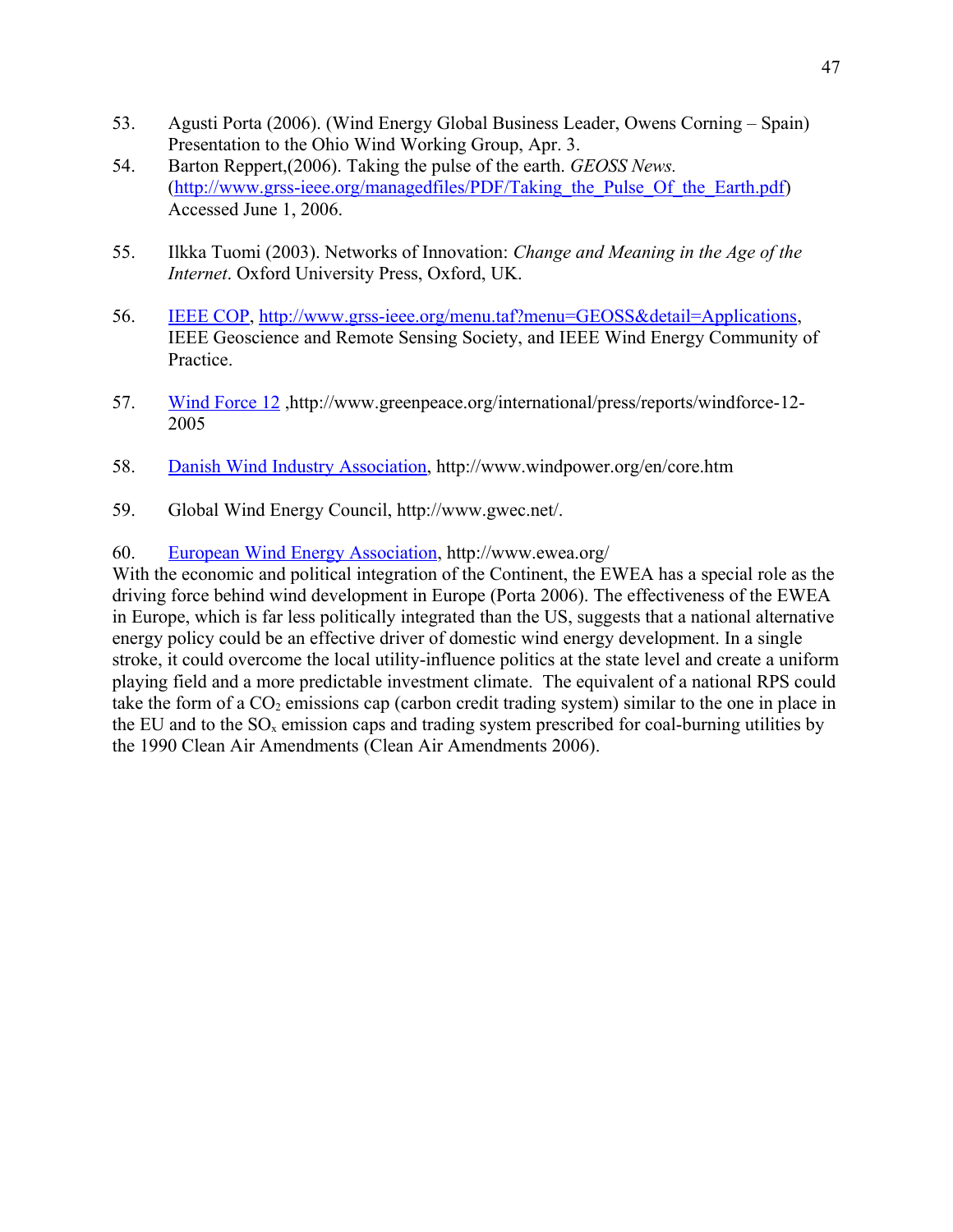#### **8. Acknowledgments**

The faculty conducting this study at The University of Toledo (Prof. Dismukes and Prof. Miller) and at Vanderbilt University (Prof Bers) acknowledge funding from an Urban Affairs Center Grant in the total amount of \$5,000 to conduct this study. They also acknowledge funding by the Urban Affairs Center of an hourly research grant during the Spring, Summer and Fall 2006 Semesters to Mr. Sandeep Jagani in support of his participation as a MBA Research Student. Vanderbilt undergraduates Aleksey Dubrovensky and Kathleen Jennings served as research assistants, providing insight into the economic and policy challenges confronting wind energy in Denmark, and Germany and the states of California and Texas.

The faculty also recognize a number of individuals providing background and information on various aspects of Wind Energy Electricity Generation. These include Prof. Neil Reid (Director of The Urban Affairs Center); Mr. Joseph Perlaky (UT Alternative Energy Manager); Prof. Andrew Solocha, Chair of Finance Department, UT College of Business Administration; Mr. William Spratley (Executive Director, Green Energy Ohio and The Ohio Wind Working Group); Mr. David Rosenberg (General Electric); Dr. Edward A. DeMeo (President, Renewable Energy Consulting Services); Mr. Tom Maves and Mr. William Manz of Ohio Department of Development; Mr. Thomas A. Williams, Jr., North Coast Wind & Power, LLC; Dr. Larry Flowers, NREL; and Dr. Walt Musial, NREL.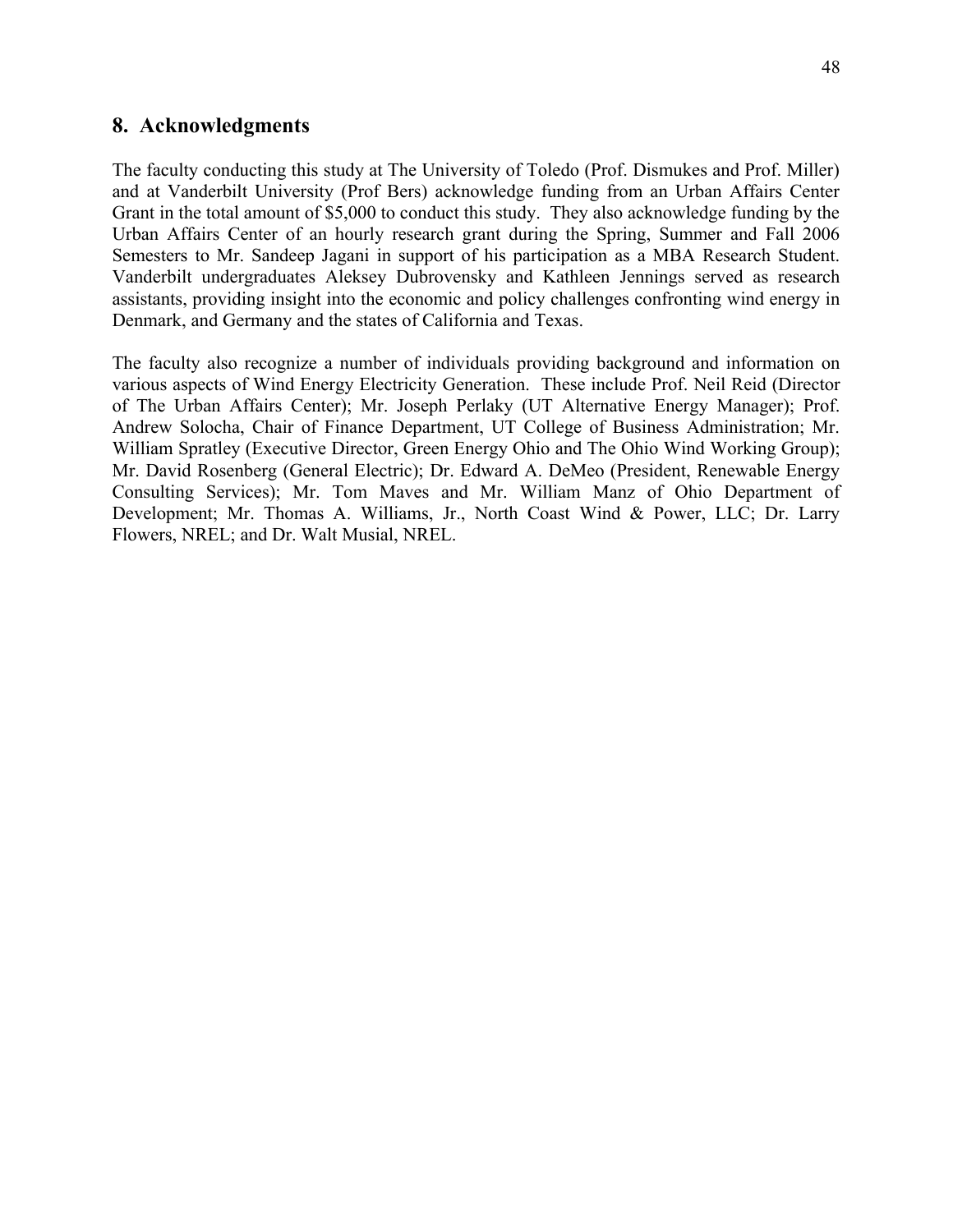# **APPENDIX I**

# **Economics of Wind Energy**

*By:* Mr. Sandeep Jagani MBA Research Student, Urban Affairs Center The University of Toledo

## **FINA: 6750, Research in Finance**

*Instructor:* Dr Andrew Solocha

**Project Report**

August 14, 2006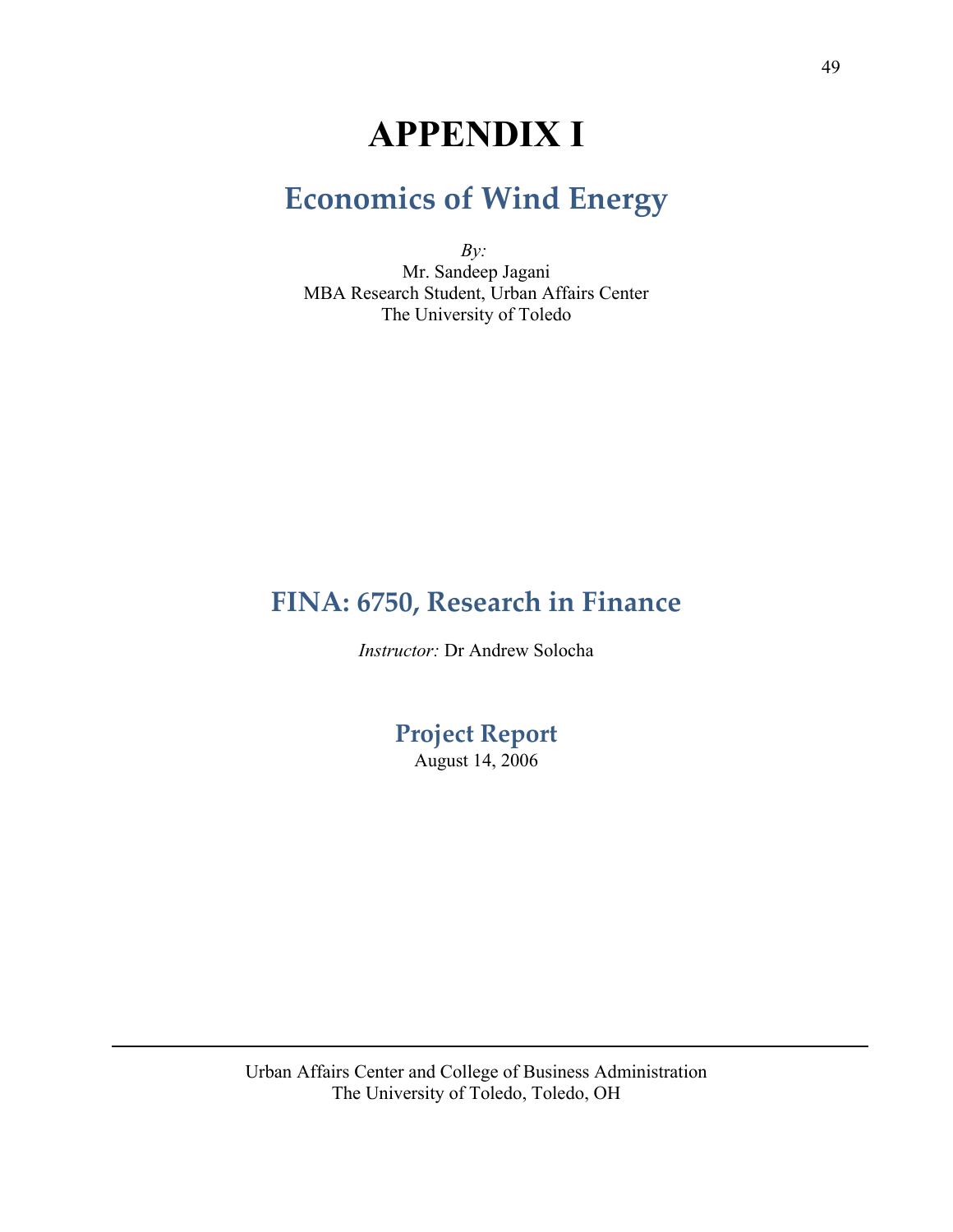| <b>Table of Contents</b> |  |
|--------------------------|--|
|--------------------------|--|

| Subject | Page no. |
|---------|----------|
|         |          |
|         |          |
|         |          |
|         |          |
|         |          |
|         |          |
|         |          |
|         |          |
|         |          |
|         |          |
|         |          |
|         |          |
|         |          |
|         |          |
|         |          |
|         |          |
|         |          |
|         |          |
|         |          |
|         |          |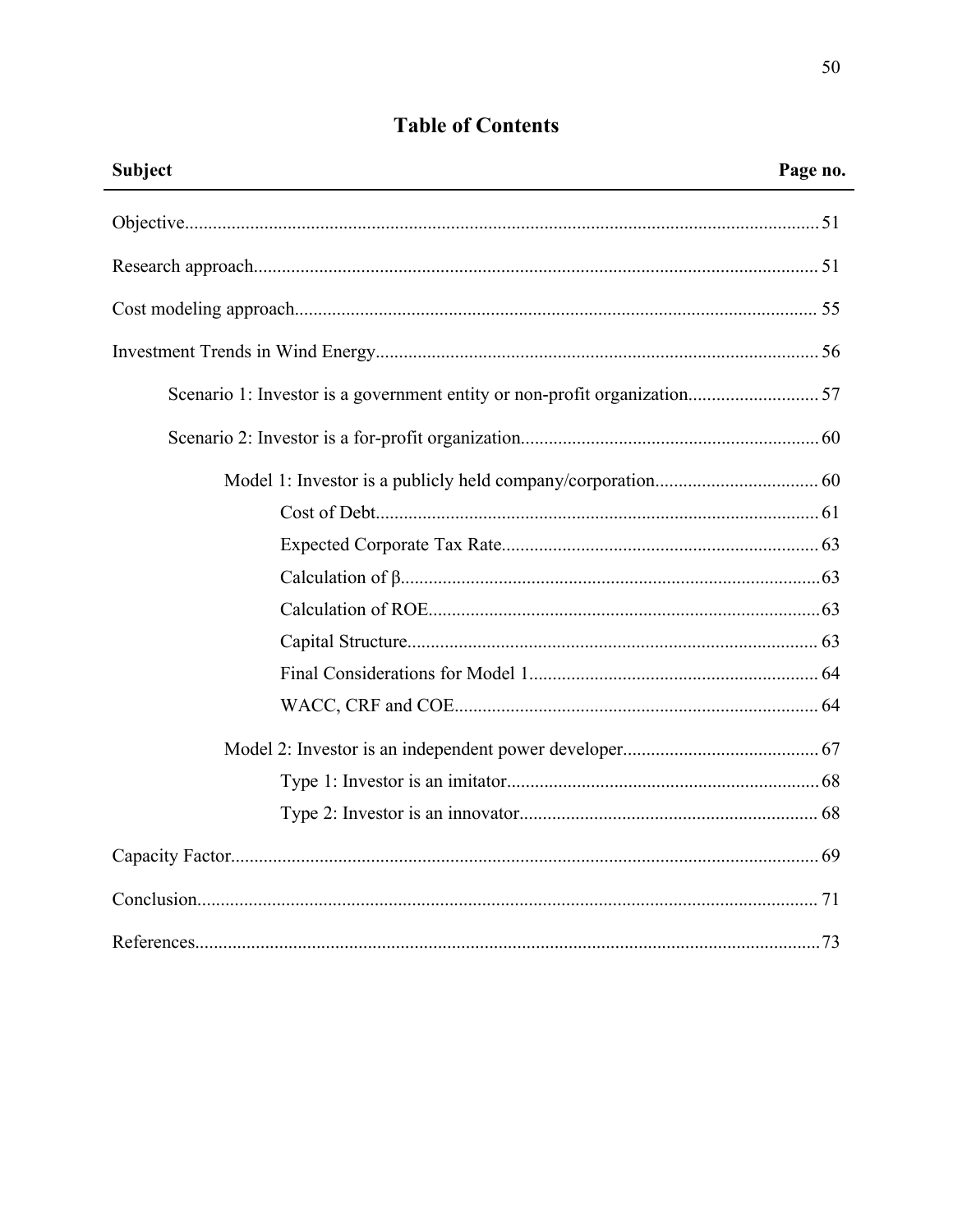#### **Objective**

The project objective is to find the Cost of Energy (COE) of electricity from Wind Energy, which involves identifying financial factors such as capital structure, terms of financing, Return on Equity (ROE), Calculation of Beta, calculating Weighted Average Cost of Capital (WACC) and finding Capital Recovery Factor (CRF). Our work also involves the identification of trends in investment in wind energy and explaining each scenario as a case. The report calculates a range of COE for different Capital Recovery periods and evaluates the effect of Capacity Factor on final COE as realized. The results of this project will be integrated into the final report of the UT Urban Affairs Center Grant, due August 2006, that will be posted to the UT Urban Affairs Center website.

#### **Prior Research**

Of all the past reports reviewed, Drennen[11], Bolinger[12], Poore[13] and Malcolm[1] discussed COE but did not explained the factors which effect COE such as capital structure, terms of financing, Return on Equity (ROE), Calculation of Beta, calculating Weighted Average Cost of Capital (WACC) and Capital Recovery Factor (CRF). In the absence of data for cost of individual cost components for wind farms, this study adopts the analysis by Malcolm and Hansen in National Renewable Energy Laboratory, NREL/SR-500-32495, August 2002[1].

The report assesses wind turbine system cost and cost of energy for standard wind turbine and wind turbine system designs ranging from 1.5MW - 5.0MW rated capacity as previously reported in UAC, Interim Draft Progress Report, May 2006 [9] and presentation made to Ohio Wind Working Group on June 15, 2006[10]. We have considered a 50MW wind farm with all 1.5 MW turbines as the standard design. This is similar to that in the NREL report. Table 1 lists different cost components of a wind farm that were identified by NREL Report [1] and REPP Report [8].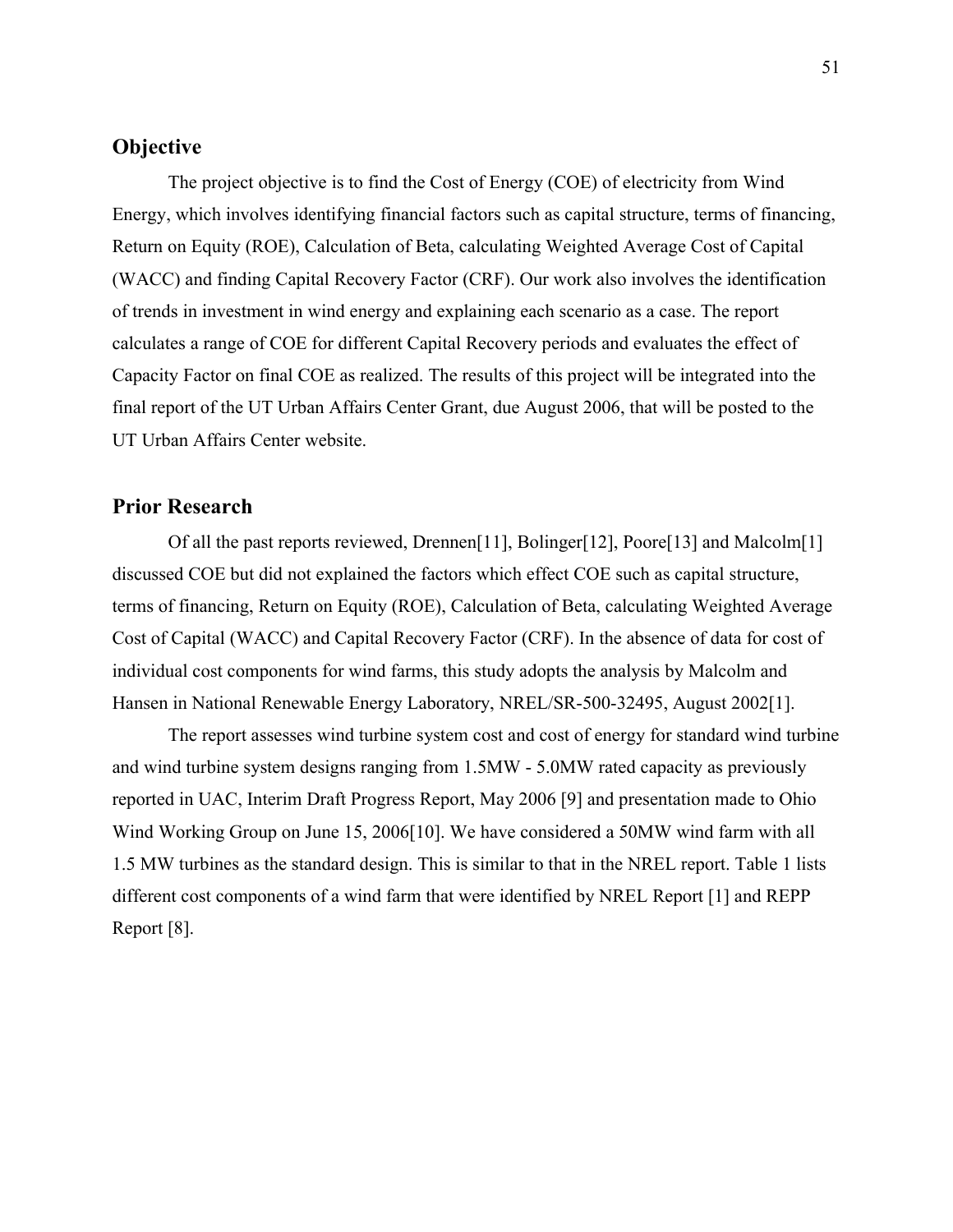| <b>Capital Cost Components*</b>     |                                  |  |  |  |  |  |  |
|-------------------------------------|----------------------------------|--|--|--|--|--|--|
| A. Wind Turbine                     | <b>B. Balance of Station</b>     |  |  |  |  |  |  |
| Rotor                               | <b>Purchased Items</b>           |  |  |  |  |  |  |
| <b>Blades</b>                       | Foundations                      |  |  |  |  |  |  |
| Hub                                 | Roads, civil works               |  |  |  |  |  |  |
| Pitch mechanism and bearings        | Electrical interface/connections |  |  |  |  |  |  |
| <b>Drive Train and Nacelle</b>      | <b>Service Items</b>             |  |  |  |  |  |  |
| Low-speed shaft                     | Transportation                   |  |  |  |  |  |  |
| <b>Bearings</b>                     | Assembly and installation        |  |  |  |  |  |  |
| Gearbox                             | Permits, engineering             |  |  |  |  |  |  |
| Mechanical brake, HS coupling, etc, |                                  |  |  |  |  |  |  |
| Generator                           |                                  |  |  |  |  |  |  |
| Variable-speed electronics          |                                  |  |  |  |  |  |  |
| Yaw drive and bearing               |                                  |  |  |  |  |  |  |
| Main frame                          |                                  |  |  |  |  |  |  |
| Electrical connections              |                                  |  |  |  |  |  |  |
| Hydraulic system                    |                                  |  |  |  |  |  |  |
| Nacelle cover                       |                                  |  |  |  |  |  |  |
| <b>Control and Safety System</b>    |                                  |  |  |  |  |  |  |
| <b>Tower</b>                        |                                  |  |  |  |  |  |  |

**Table 1: Wind Farm Cost Components**

Reference: D.J. Malcolm, A.C. Hansen, NREL/SR-500-32495, August 2002 NREL WindPACT Turbine Rotor Design Study, June 2000 - June 2002, Page 23

The REPP report [8] published in 2005 assesses the different Wind Turbine components but does not identify the cost of each component. Without the present cost of components of wind turbine, independent economic analysis was not possible. Cost components and cost of wind farm in 2006 dollars were not available even after reviewing various reports. Hence wind turbine components and their costs in the report NREL/SR-500-32495 [1] were considered as the basis along with the REPP report [8]. These costs were than escalated by two different inflation rates. Wind turbine cost components were escalated by a steel inflation rate of 10% annually over the past 6 years, while Balance of Station cost was escalated by general inflation rate of 4% over the same period of time [\(www.inflationdata.com\)](http://www.inflationdata.com/). The study adopts the methodology of technical cost modeling [1] to estimate the capital and operating costs of modern wind turbine systems and the cost of electricity (COE) as shown in equation 1. Table 2 denotes the cost of various cost components (2000 US\$) and escalated cost to 2006 US\$ using the above inflation rates.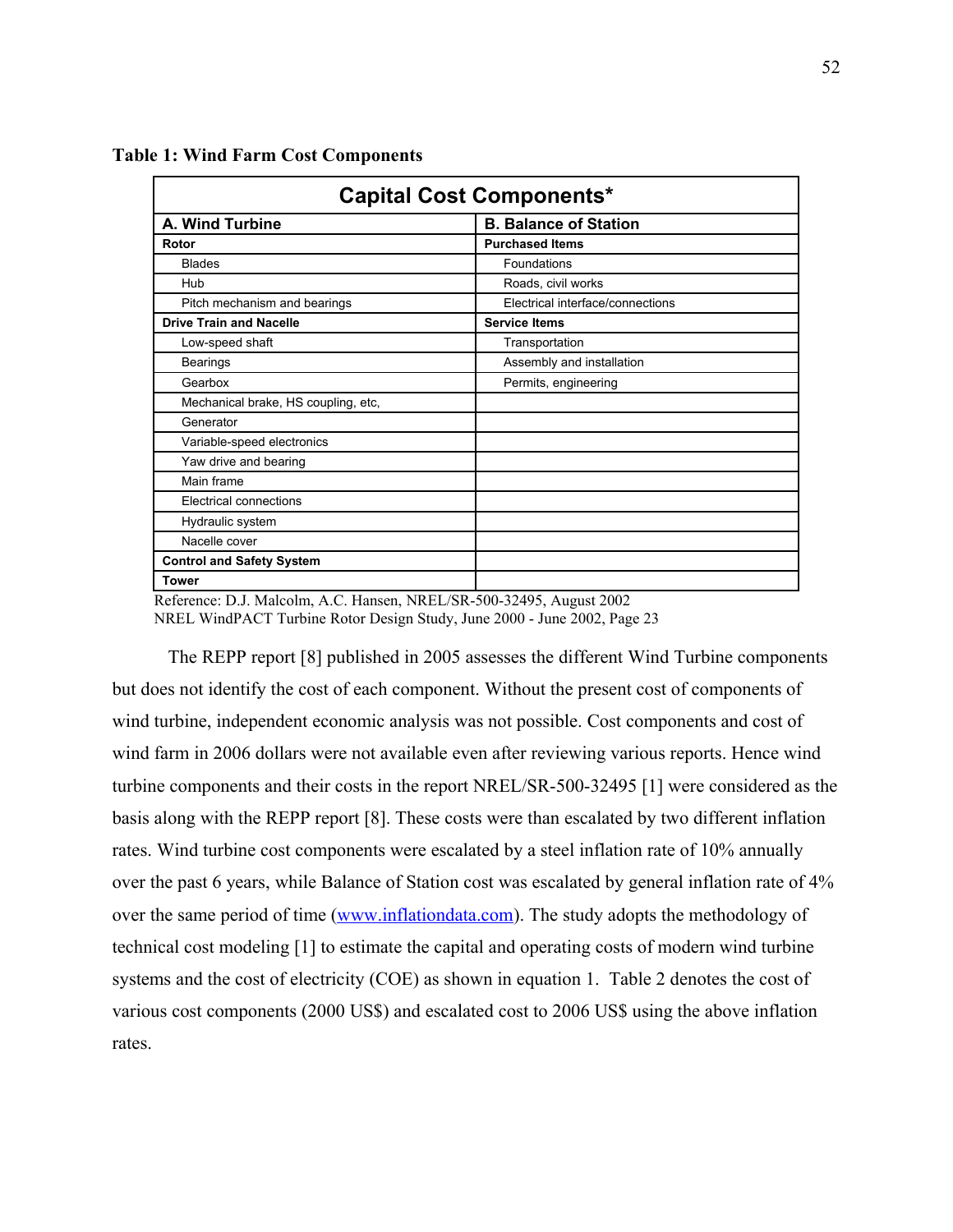| An inflation rate of 10% per year was applied to all Wind Turbine Capital Cost Components         |         |                         |                                       |
|---------------------------------------------------------------------------------------------------|---------|-------------------------|---------------------------------------|
| http://www.steelonthenet.com/prices.html                                                          |         |                         |                                       |
| ** An inflation rate of 4% per year was applied to all Balance of Station Capital Cost Components |         |                         |                                       |
| http://inf                                                                                        |         |                         |                                       |
|                                                                                                   |         |                         |                                       |
|                                                                                                   |         |                         |                                       |
| <b>Wind Farm Design</b>                                                                           |         | <b>50 MW</b>            | <b>50 MW</b>                          |
| <b>Wind Turbine Rating</b>                                                                        |         | $1.5$ MW                | <b>1.5 MW</b>                         |
|                                                                                                   |         | <b>NREL Values</b>      | <b>Inflation Adjusted NREL Values</b> |
|                                                                                                   |         | $(2000 \text{ $}0)$     | $(2006 \; \text{$})$                  |
|                                                                                                   |         |                         |                                       |
| Capital Cost Components                                                                           |         |                         |                                       |
| <b>Wind Turbine</b><br>A<br>Rotor                                                                 | \$      | 33,477,733<br>8,251,000 | 59,307,847<br>14,617,150              |
| Blades <sup>*</sup>                                                                               | \$      | 4,926,367               | 8,727,359                             |
| Hub*                                                                                              | \$      | 2,139,700               | 3,790,609                             |
| Pitch mechanism and bearings'                                                                     | \$      | 1,184,933               | 2,099,182                             |
| Drive train & nacelle                                                                             | \$      | 18.759.133              | 33,232,949                            |
| Low-speed shaft*                                                                                  | \$      | 661,900                 | 1,172,596                             |
| Bearings'                                                                                         | \$      | 410,567                 | 727,344                               |
| Gearbox*                                                                                          | \$      | 5,029,367               | 8,909,830                             |
| Mechanical brake, HS coupling, etc. *                                                             | \$      | 99,467                  | 176,211                               |
| Generator'                                                                                        | Ŝ.      | 3.250.000               | 5.757.573                             |
| Variable-speed electronics*                                                                       | \$      | 3,350,000               | 5,934,729                             |
| Yaw drive and bearing*                                                                            | \$      | 403.067                 | 714,057                               |
| Main frame*                                                                                       | \$      | 2,133,067               | 3,778,858                             |
| Electrical connections*                                                                           | \$      | 2.000.000               | 3,543,122                             |
| Hydraulic system*                                                                                 | \$      | 225,000                 | 398,601                               |
| Nacelle cover*                                                                                    | \$      | 1.196.700               | 2.120.027                             |
| Control & safety system*                                                                          | \$      | 340,000                 | 602,331                               |
| Tower*                                                                                            | \$      | 6,127,600               | 10,855,417                            |
|                                                                                                   |         |                         |                                       |
| в<br><b>Balance of station</b>                                                                    | \$      | 12,947,033              | 16,382,128                            |
| Foundations*                                                                                      | \$      | 1,617,100               | 2,046,147                             |
| Transportation**                                                                                  | \$      | 1.700.133               | 2,151,211                             |
| Roads, civil w orks**                                                                             | \$      | 2,631,033               | 3,329,097                             |
| Assembly and installation**                                                                       | \$      | 1,690,433               | 2,138,937                             |
| Electrical interface/connections**                                                                | \$      | 4,218,400               | 5,337,622                             |
| Permits, engineering*                                                                             | \$      | 1,089,933               | 1,379,113                             |
| Initial capital cost (ICC) = CAPEX                                                                | \$      | 46,424,767              | 75,689,974                            |
| Initial capital cost per kilow att (ICC/kW)                                                       | $$$ /kW | 928                     | 1,514                                 |
| Annual Total Energy At Full Capacity                                                              |         | 438,000,000             | 438,000,000                           |
| Capacity Factor (CF)                                                                              | kWhr    | 0.367                   | 0.367                                 |
|                                                                                                   |         | 160,557,167             |                                       |

Table 2: Wind Turbine Farm Cost for 50 MW Baseline Designs

By this, the Total Initial Installation Cost per Megawatt comes to 1.51 million US Dollars per Megawatt which is close to 1.60 million US Dollars per Megawatt mentioned by GE in their presentation [2].

NREL values of  $CRF = 0.106$  is primarily used here in the report for trial calculation of Cost of Energy (COE) in 2006 and to get a rough idea about COE from wind energy today. Table 3 shows the calculation of Cost of Energy based on Table 2 using CRF of 0.106. The Cost of Energy, shown in table 3 was calculated by equation 1.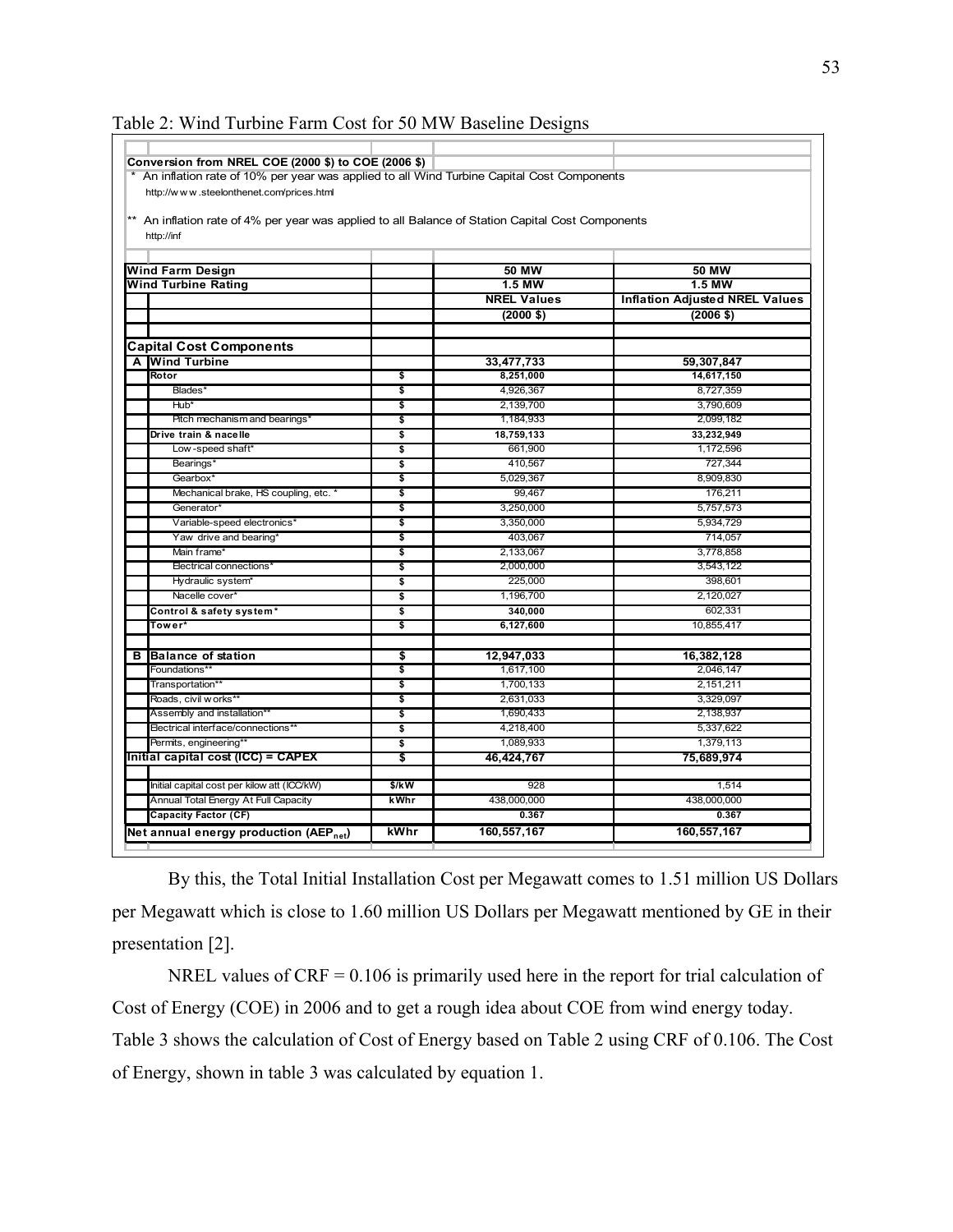$COE = [(CAPEX * CRF) + OPEX] / AEP<sub>(net)</sub>,$  …………*Equation (1)* 

Where,

 $COE = Cost of Energy$  $CAPEX = Capital$  Expense CRF = Capital Recovery Factor  $OPEX = Operating$  Expense  $AEP_{(net)} = Net Annual Energy Production$ 

|  |  | Table 3: Calculation of Cost of Energy (COE) from Table 2 |  |  |  |  |  |  |
|--|--|-----------------------------------------------------------|--|--|--|--|--|--|
|--|--|-----------------------------------------------------------|--|--|--|--|--|--|

|   | Conversion from NREL COE (2000 \$) to COE (2006 \$)                                                                                   |                    |           |           |
|---|---------------------------------------------------------------------------------------------------------------------------------------|--------------------|-----------|-----------|
|   | An inflation rate of 10% per year was applied to all Wind Turbine Capital Cost Components<br>http://www.steelonthenet.com/prices.html |                    |           |           |
|   | An inflation rate of 4% per year was applied to all Balance of Station Capital Cost Components<br>http://inf                          |                    |           |           |
|   | Calculated Cost of Electricity, COE (¢/kWhr)                                                                                          |                    |           |           |
|   |                                                                                                                                       |                    | (2000 \$) | (2006 \$) |
|   | <b>CAPEX Component of COE</b>                                                                                                         | $\mathcal{C}/kWhr$ | 3.06      | 5.00      |
|   | A Wind Turbine                                                                                                                        | ¢/kWhr             | 2.21      | 3.92      |
|   | Rotor                                                                                                                                 | ¢/kWhr             | 0.54      | 0.97      |
|   | Drive train                                                                                                                           | ¢/kWhr             | 1.24      | 2.19      |
|   | Controls                                                                                                                              | ¢/kWhr             | 0.02      | 0.04      |
|   | <b>Tower</b>                                                                                                                          | ¢/kWhr             | 0.40      | 0.72      |
| в | Balance of station**                                                                                                                  | ¢/kWhr             | 0.85      | 1.08      |
|   | <b>OPEX Component of COE</b>                                                                                                          | $t$ /kWhr          | 1.27      | 1.39      |
|   | Replacement*                                                                                                                          | ¢/kWhr             | 0.47      | 0.59      |
|   | Maintanace                                                                                                                            | ¢/kWhr             | 0.80      | 0.80      |
|   | <b>Total COE</b>                                                                                                                      | $t$ /kWhr          | 4.33      | 6.39      |

In prior research, many reports and articles were reviewed, but those reports did not talk about details of financial factors such as Capital Structure, terms of financing, Return on Equity (ROE), Calculation of Beta, calculating Weighted Average Cost of Capital (WACC) and Capital Recovery Factor (CRF). As for example NREL in their report  $[1]$  used CRF = 0.106 and mentioned that they used  $CRF = 0.106$  because this figure was approved by the staff of the NWTC (National Wind Technology Center). GE [2] and AEP [7] in their presentation use CRF  $= 0.1$  but did not disclose how they came to this number. Also GE [2] uses CRF = WACC and again doesn't mention a reason for doing so. In addition a report on the learning potential of photovoltaics [3] uses a formula to calculate CRF, CRF =  $i * (1 + i)^n / [(1 + i)^n - 1]$ , and takes *i* as real interest rate of 5%. No reason is mentioned by them for using it.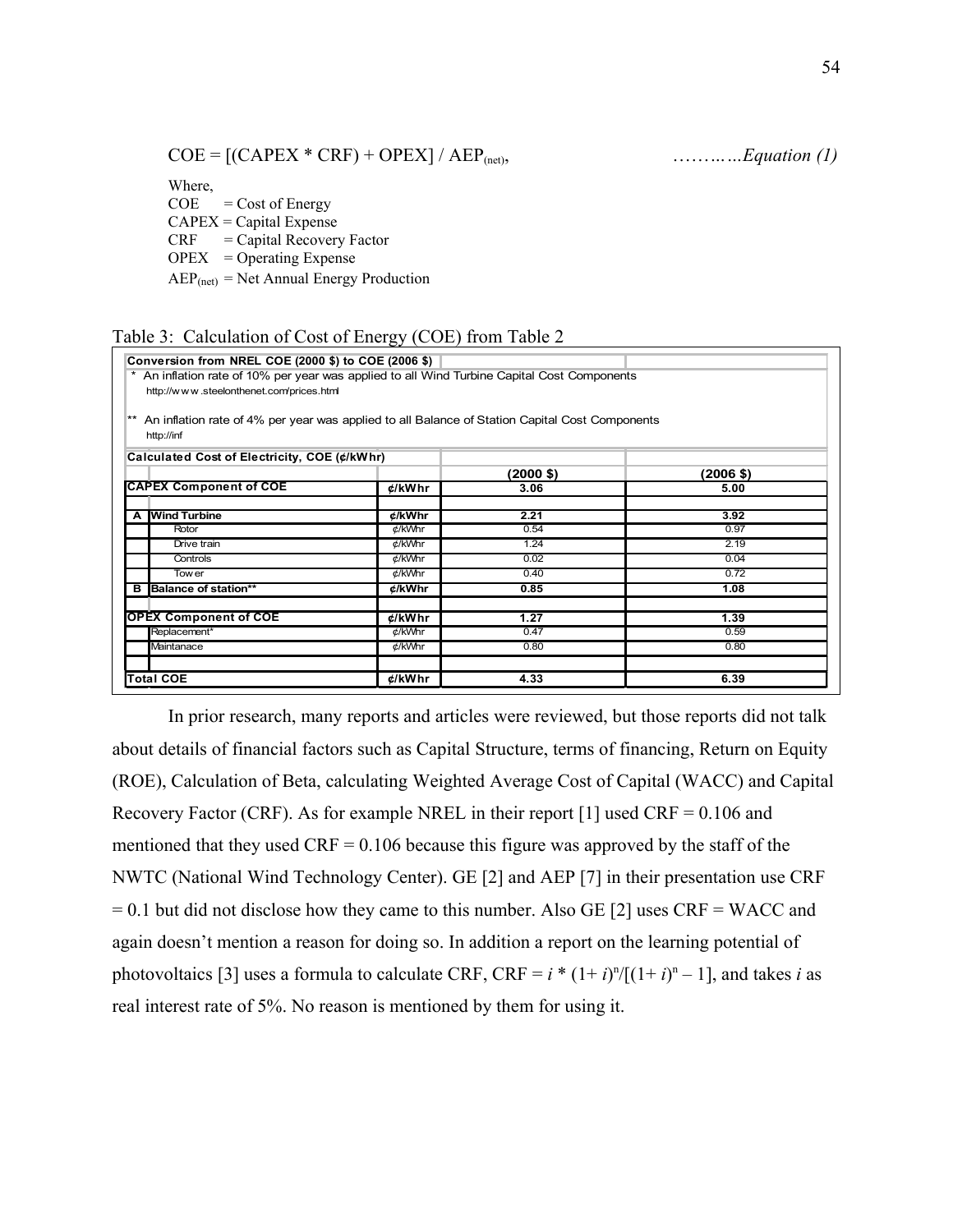#### **Cost Modeling Approach**

The research approach involves the following interrelated tasks:

- 1. Determine various Financial Risks for the investment in wind energy and come up with an optimum Return on Equity (ROE). For ROE, first identify a reasonable value for β, a measure of the volatility, or systematic risk, of a security or a portfolio in comparison to the market as a whole and use this  $\beta$  to calculate Return on Equity.
- 2. Assess the capital structure of fossil electricity plants and check if a similar approach can be used in wind energy. Identify the most beneficial capital structure for investment in wind energy.
- 3. Calculate Weighted Average Cost of Capital (WACC) by using the obtained capital structure.
- 4. Assess what is the optimum time period that should be considered within which all capital should be recovered.
- 5. Calculate CRF (Capital Recovery Factor) using WACC.
- 6. Use this CRF to calculate Cost of Energy (COE) for a wind farm.

#### *Cost Modeling and Cost of Energy (COE)*

Lawrence Berkeley Laboratory's report [4] published in 1995 throws some light on the discussiion of capital structure. The research was primarily in the context of firms, addressing the determinants of capital structure in wind energy projects. The report talks about two different capital structures Debt/Equity = 65/35 and 50/50 but does not talk about what will be difference in CRF if capital structures are altered. Also the report lists few firms to calculate Return on Equity (ROE), Beta, Cost of Debt, number of years for paying off the debt and Capital Recovery Factor (CRF) but ends up picking numbers from the air which do not fall in the range of the listed firm.

Calculation of CRF is the critical step. This involves Debt-Equity ratio or capital structure of the firm.

A number of reports were reviewed to obtain the correct way to find CRF. All those reports had a common formula  $CRF = i * (1 + i)^n / [(1 + i)^n - 1]$ , but one of the reports [3]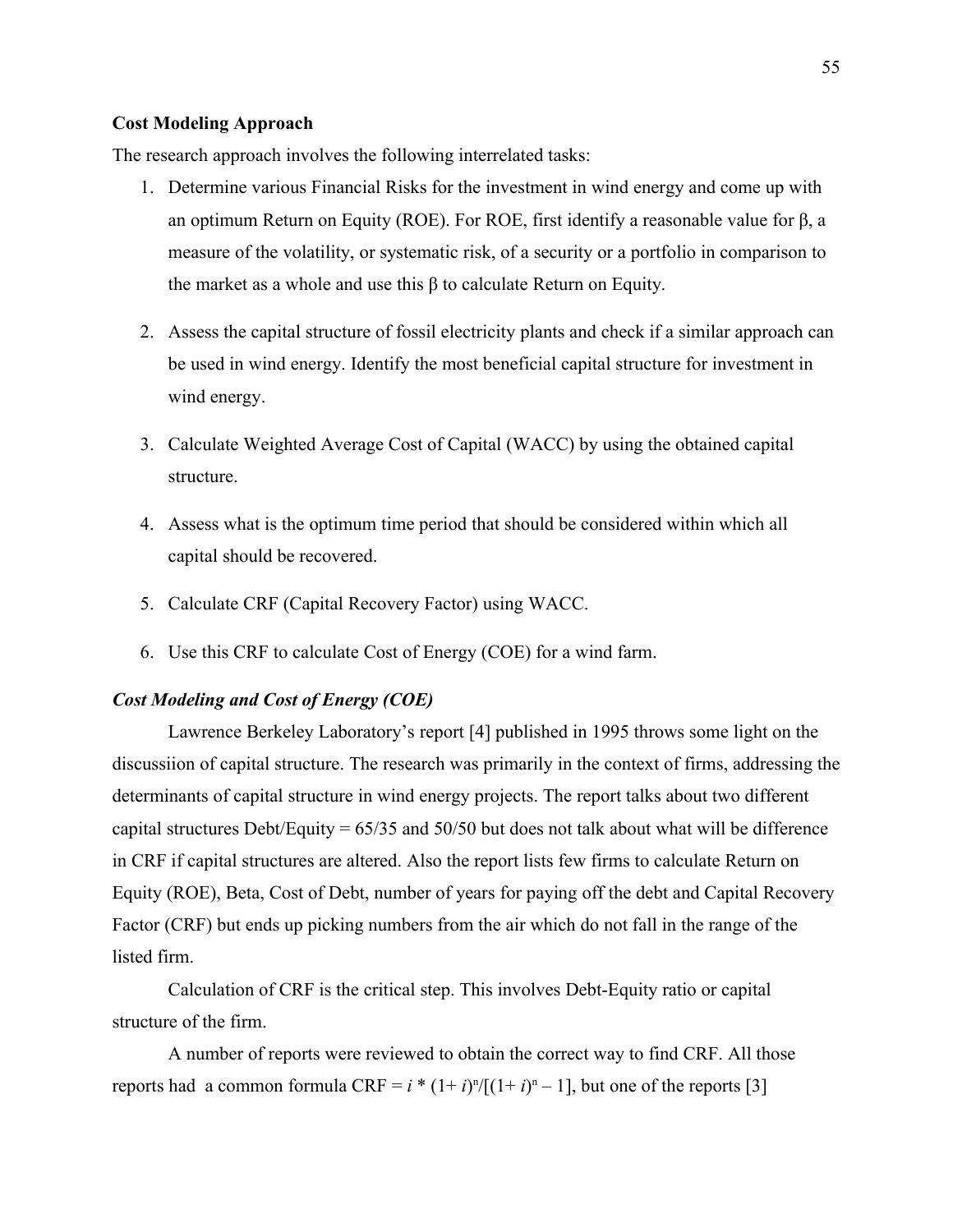mentioned to take *i* as the real interest rate of financing, the other[4] mentioned that i is equal to WACC (weighted average cost of capital). The GE presentation [2] mentioned that CRF = WACC.

It was found that the methodology for calculating CRF in reference 4 was correct because it used all of the factors such as capital structure, terms of financing, Return on Equity (ROE), Calculation of Beta and calculating Weighted Average Cost of Capital (WACC). This was also used in interim draft progress report [9] and the same methodology is used in this research report. Determining the correct Return on Equity and searching the optimum cost of debt are also required for calculation of CRF. The Capital Recovery Factor (CRF) is calculated by equation 2 which is given in the reference [4].

| $CRF = w * (1+w)^n / [(1+w)^n - 1]$                                                                | $\ldots \ldots \ldots$ Equation (2) |
|----------------------------------------------------------------------------------------------------|-------------------------------------|
| Where.<br>$w = WACC$ , Weighted Average Cost of Capital.<br>$WACC = ROE * E\% + COD * D\% (1-T_c)$ | <i>Equation</i> (3) [14]            |
| Where.<br>$ROE = Return$ on Equity<br>$E_0$ = Dependence of $E_0$ ity in conital etructure         |                                     |

 $E\%$  = Percentage of Equity in capital structure COD = Cost of Debt  $D\%$  = Percentage of Debt in capital structure  $T_c$  = Corporate Tax Rate

In calculating WACC, ROE is determined by taking into account various risks and βs of companies in the same industry [14]. As various companies issue different bonds with different coupon rates, and pay different amount for taxes every year, the best way to determine optimum Cost of Debt and approximate tax rate for calculating WACC is taking the geometric mean of various bond coupon rates and corporate tax rates respectively of different companies.

#### **Investment trends in wind energy**

To learn the current trend of investments in wind energy, several interviews were conducted and questions about the capital structure and capital recovery were asked. In telephone interviews with a Managing Director of a local firm involved in development of renewable energy projects, and with a Utility Director of a non-profit utility, it was realized that the investment in wind can be classified into two scenarios as shown in figure 1.

Figure 1: Classification of trends of investments in Wind Energy.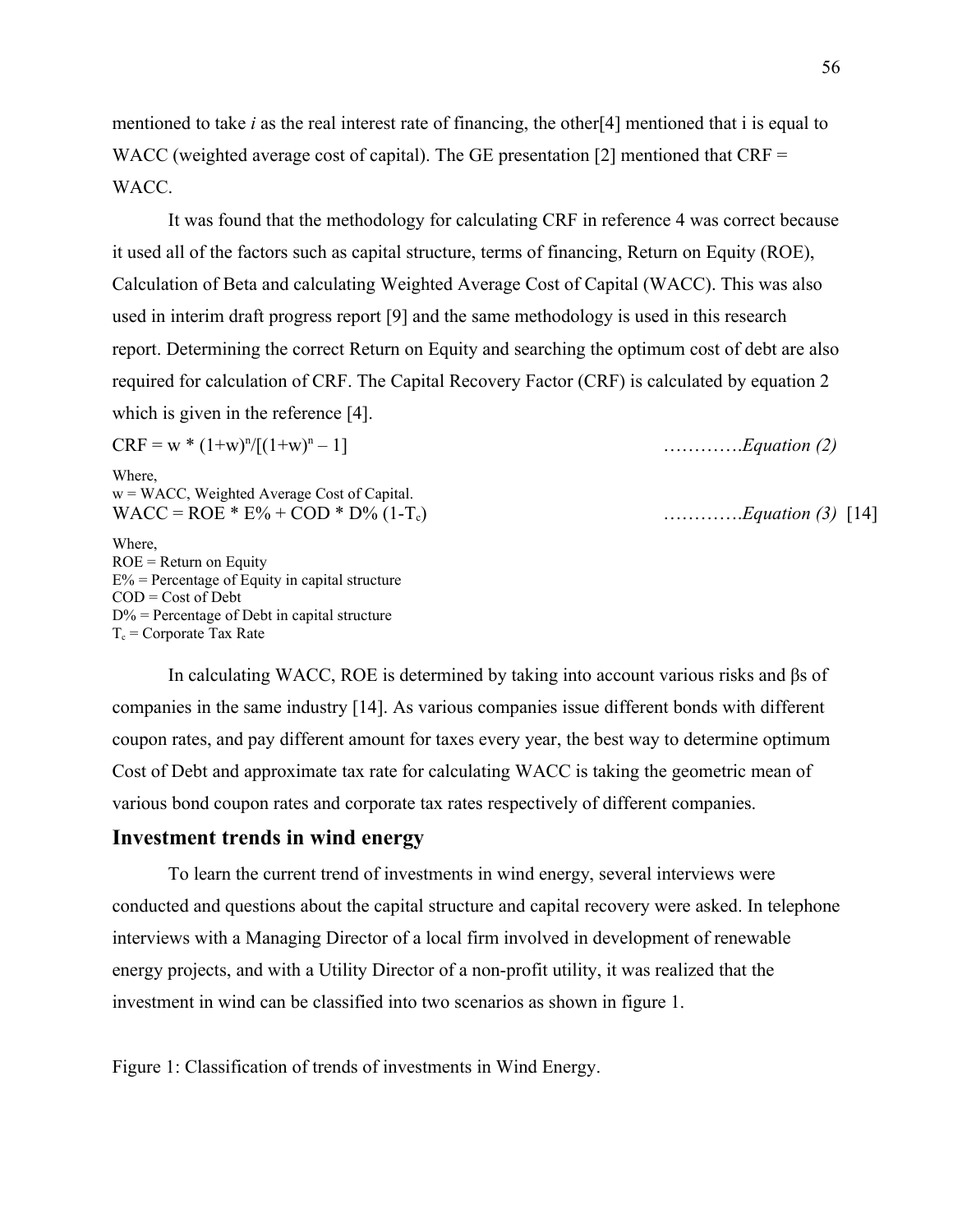

**Scenario 1:** Investor is a non-profit organization or Government Entity.

**Scenario 2:** Investor is a for-profit (Publicly Held Corporation, Unincorporated, LLC, etc.) organization. This scenario is further classified into two models.

*Model 1:* Investor is a publicly held utility company/corporation and financed by stocks and bonds.

*Model 2*: Investor is either Unincorporated or Limited Liability Company. This model can be further classified in to two types.

- *Type 1*: Investor is the independent power developer selling to a power company and undertakes a project of adding electricity from wind energy to its current project. The investor in this case will have knowledge about wind energy and want to use current technologies.
- *Type 2:* Investor is an innovator and wants to go for new technology. In this case the investor will have knowledge in generation of electricity from wind energy but want to experiment some new technology.

### **Scenario 1: Investor is a government entity or a non-profit organization and totally financed by government bonds or debt**.

A nonprofit organization exists to provide a particular service to the community. The word "nonprofit" refers to a type of business -- one which is organized under rules that forbid the distribution of profits to owners. Every state has provisions for forming nonprofit corporations;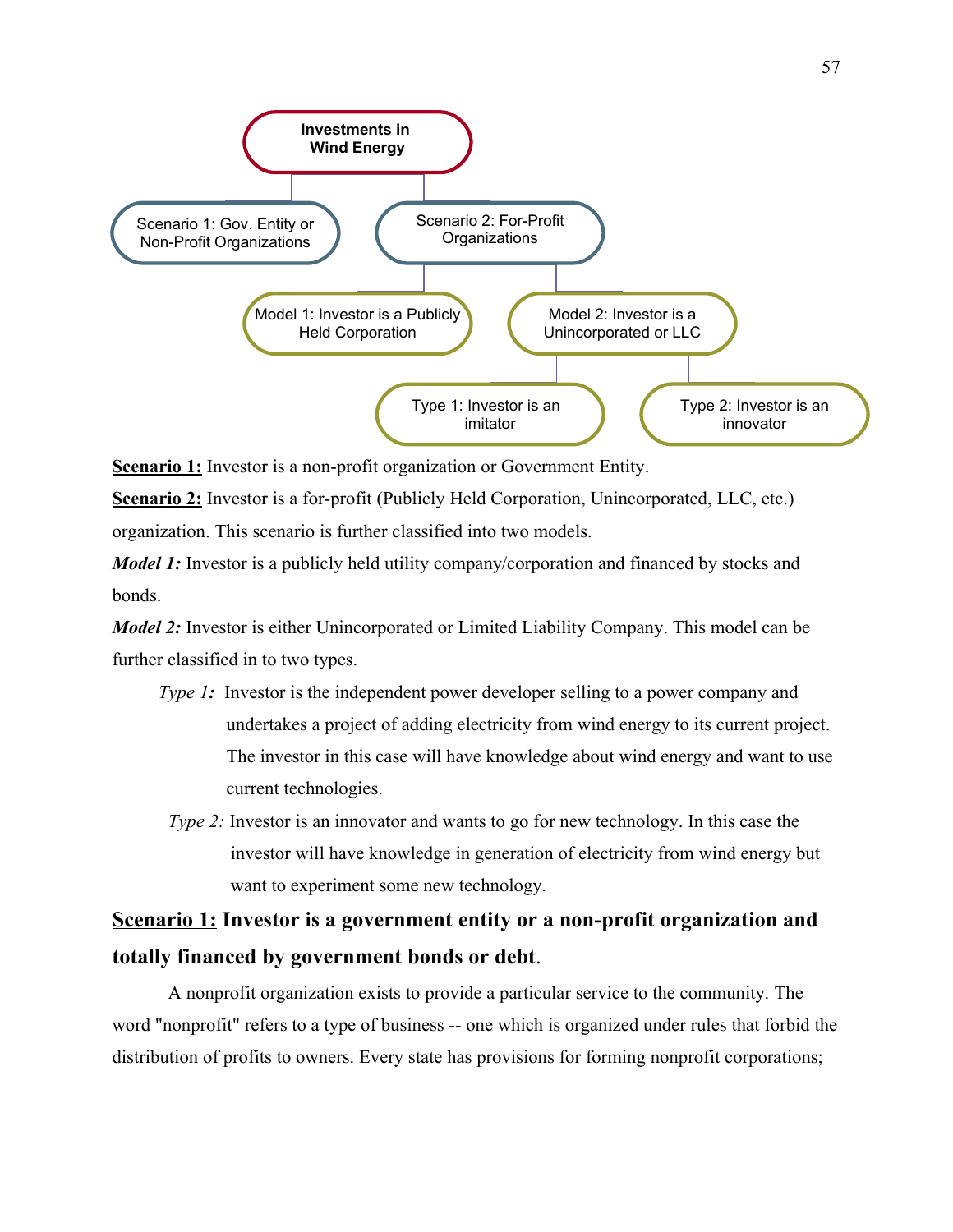some permit other forms, such as unincorporated associations, trusts, etc., which may operate as nonprofit businesses.

The Internal Revenue Service (IRS) gets involved because corporations are, in general, required to pay federal corporate income taxes on their net earning. There are several circumstances under which corporations are exempt from these taxes. As for example, (1) serving charitable, religious, scientific or educational purposes, (2) no part of the income of which "inures to the benefit of" anyone.

Nonprofit corporations can, and do, operate in all other particulars like any other sort of business. They have bank accounts; own productive assets of all kinds; receive income from sales and other forms of activity, including donations and grants if they are successful at finding that sort of support; make and hold passive investments; employ staff; enter into contracts of all sorts; etc.

For this type of organization and government entities, we need not worry about the ROE and corporate tax as there is no equity and there are no taxes for such organizations. On the other hand there will not be any Production Tax Credit for the generation of energy. The total project is financed by long term government bonds or debt. The interest rate used here is the average of long term government bond from 1926 to 2002 [14]. All interest rates used are nominal rates and not real rates as the bonds are priced on nominal rates.

The Global Wind Energy Council, September 2005 release [19] describes wind energy as an industry which can be now considered mature. Based on interviews and reviewed reports, we consider the life of the project to be 30 years but we want to recover the capital investment in half of the working life of the project, that is 15 years, assuming that the investment is similar to that in other matured industries. This will reduce uncertainty or risk of natural calamities on the project. This will make the cost of energy as sum of annual Capital Expense and annual Operating Expense during first 15 years and Cost of Energy will be only Operating Expense for remaining 15 years during which the COE will be substantially lower, that is about 25% of the COE in first 15 years.

Table 4 shows the calculation of CRF for this scenario 1. Weighted Average Cost of Capital is first calculated by equation 3 and then the value is plugged into the formula for CRF, shown in equation 2. In this case we use no tax and in capital structure there is no equity but all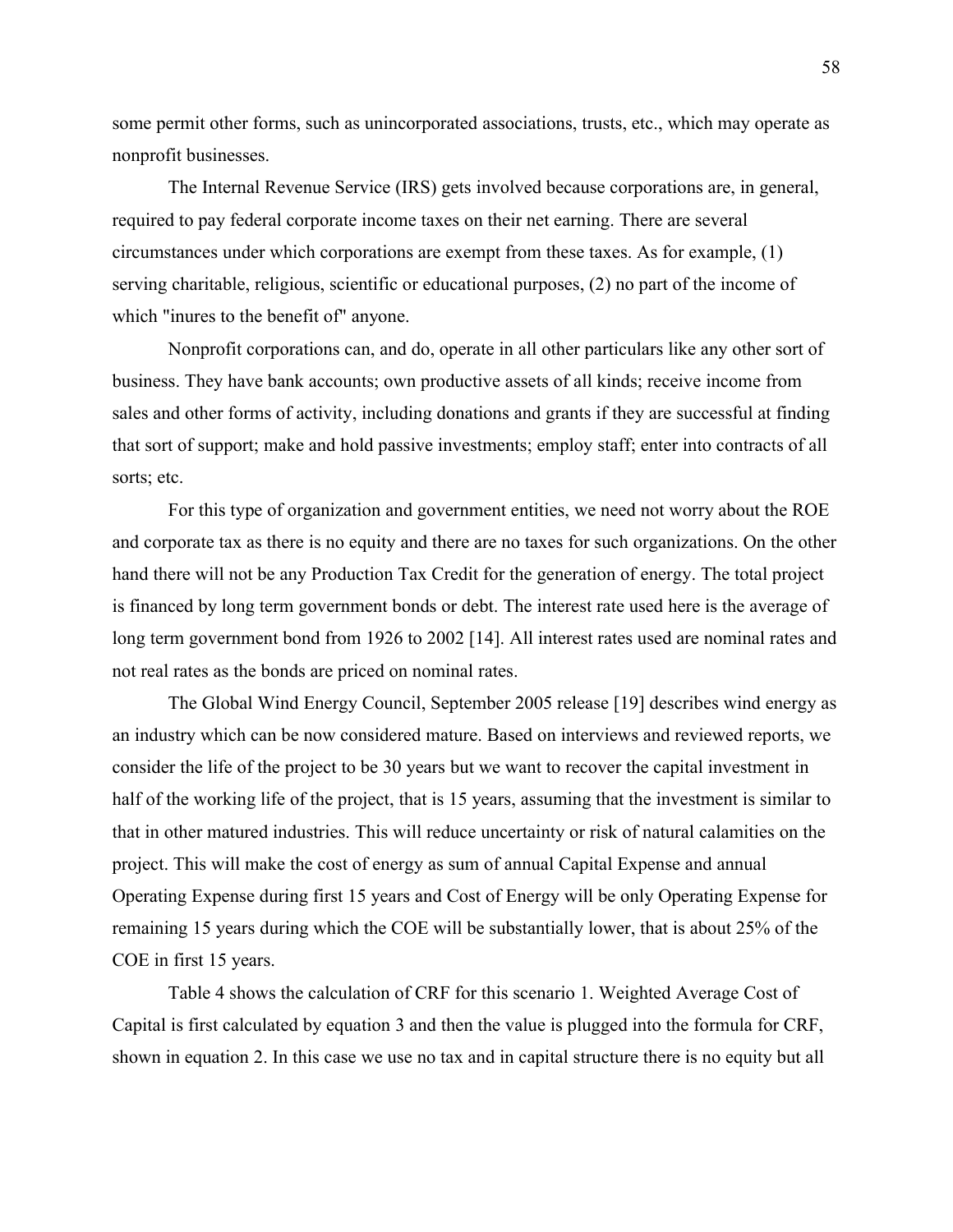debt and hence it will be as good as using the government bond coupon rate as *w* in CRF equation, shown in equation 2.

| Debt                         | $=$        | 100.00% ; $D_f = 1.00$                                                                      |    |                                                                                                |           |                             |   |                        |              |           |
|------------------------------|------------|---------------------------------------------------------------------------------------------|----|------------------------------------------------------------------------------------------------|-----------|-----------------------------|---|------------------------|--------------|-----------|
| Equity                       | $=$        | $0.00\%$ ; E <sub>f</sub> = 0.00                                                            |    |                                                                                                |           |                             |   |                        |              |           |
| ΙE                           |            | 9.76%                                                                                       |    |                                                                                                |           |                             |   |                        |              |           |
| $I_{\rm D}$                  | $=$        | 5.80%                                                                                       |    |                                                                                                |           |                             |   |                        |              |           |
| Corporate tax rate $(T_c)$ = |            |                                                                                             | 0% |                                                                                                |           |                             |   |                        |              |           |
| <b>WACC</b>                  | $=$        | Equity<br>Fraction<br>$(E_f)$                                                               | x  | Return on<br>Equity $(I_F)$                                                                    | $+$       | Debt<br>Fraction<br>$(D_f)$ | x | Cost of Debt $(I_D)$ x |              | $(1-T_C)$ |
| <b>WACC</b>                  | $\equiv$   | 0.00                                                                                        | x  | 0.10                                                                                           | $\ddot{}$ | 1.00                        | x | 0.06                   | $\mathbf{x}$ | 1.000     |
| <b>WACC</b>                  | $=$        | 0.058                                                                                       |    |                                                                                                |           |                             |   |                        |              |           |
| <b>WACC</b>                  | $=$        | w                                                                                           |    |                                                                                                |           |                             |   |                        |              |           |
| Return on Equity             |            |                                                                                             |    | = Expected Return on Equity (%/100) = $I_F$                                                    |           |                             |   |                        |              |           |
| <b>Interest Rate</b>         |            |                                                                                             |    | = Cost of Debt $(\frac{9}{6}/100)$ = $I_{D}$                                                   |           |                             |   |                        |              |           |
|                              |            | <b>Capital Recovery Factor (CRF)</b><br>$N =$ number of years/periods of capital recovery = |    |                                                                                                | 15        | vears                       |   |                        |              |           |
|                              |            |                                                                                             |    |                                                                                                |           |                             |   |                        |              |           |
| <b>CRF</b>                   | $=$        | w                                                                                           | x  | $(1+w)^n/[ (1+w)^n - 1]$                                                                       |           |                             |   |                        |              |           |
| <b>CRF</b><br><b>CRF</b>     | $=$<br>$=$ | 0.058<br>0.102                                                                              | x  | 1.7520948                                                                                      |           |                             |   |                        |              |           |
| References:                  |            |                                                                                             |    | Edw ard Kahn, UC-1320, Comparison of Financing Costs for Wind Turbine and Fossil Pow erplants, |           |                             |   |                        |              |           |
|                              |            |                                                                                             |    | Energy & Environment Division, Law rence Berkeley Laboratory, CA, February 1995                |           |                             |   |                        |              |           |
|                              |            | McGraw-Hill Inc., 1991, Pages 465 - 469                                                     |    | R. Brealey, and S. Myers, Principles of Corporate Finance, 4th Edition,                        |           |                             |   |                        |              |           |
|                              |            |                                                                                             |    |                                                                                                |           |                             |   |                        |              |           |

#### Table 4: Weighted Average Cost of Capital (WACC) and Capital Recovery Factor (CRF) (Scenario 1: Governement owned company, totally financed by debt)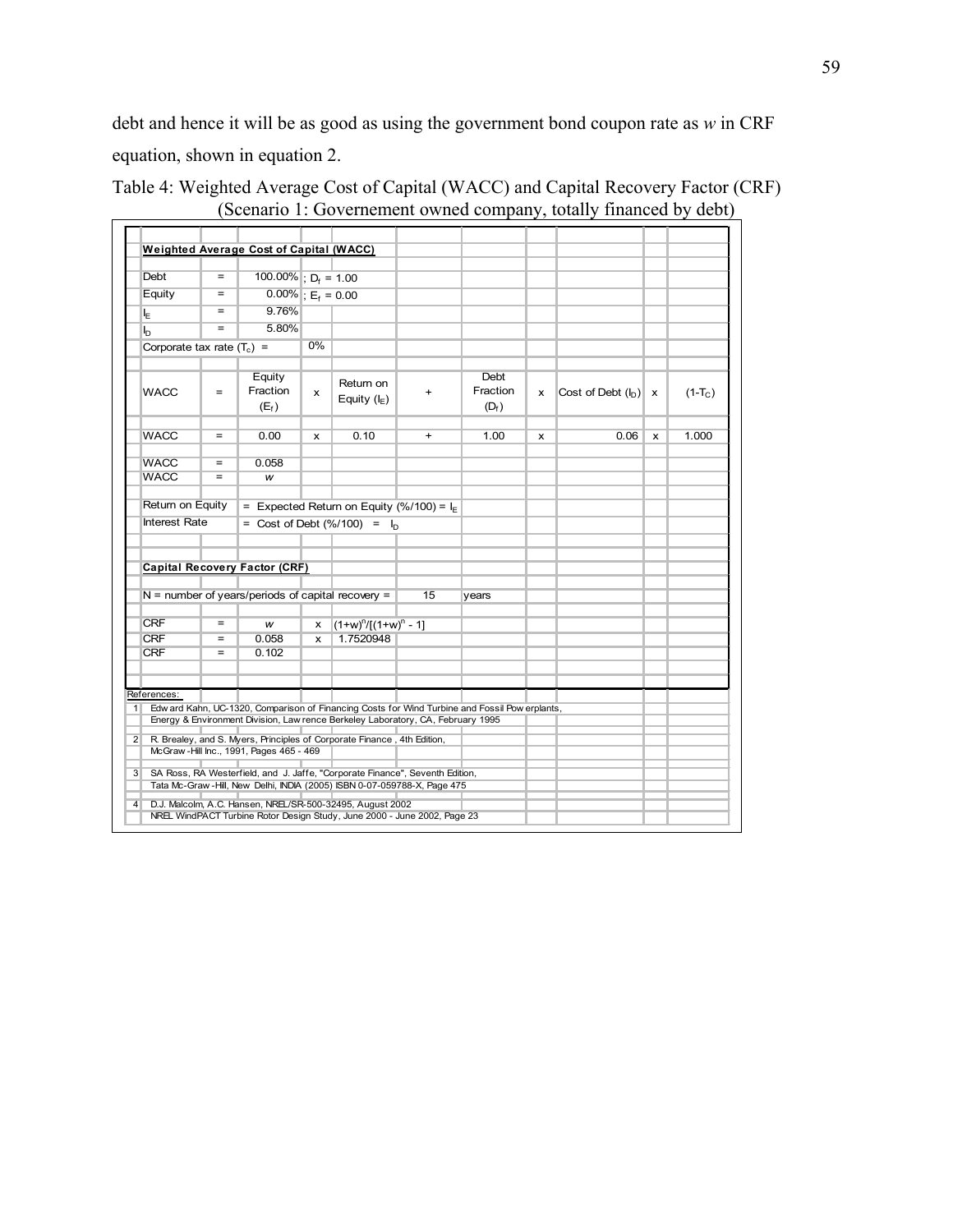|            |     | Cost of Energy $(\phi/kWhr)$ = COE = {[(CAPEX x CRF)] / AEPnet} + OPEX |          |        |  |  |
|------------|-----|------------------------------------------------------------------------|----------|--------|--|--|
| <b>COE</b> | $=$ | 75,689,974 * 0.102 +                                                   |          | 0.0139 |  |  |
|            |     | 160, 557, 167                                                          |          |        |  |  |
|            |     |                                                                        |          |        |  |  |
|            | $=$ | 0.06181708                                                             | USD/KWHr |        |  |  |
|            |     |                                                                        |          |        |  |  |
|            | $=$ | 6.18170798                                                             | ¢/KWHr   |        |  |  |
|            |     |                                                                        |          |        |  |  |

Cost of Energy (COE) for first 15 years is calculated as follows from equation 1:

The COE so obtained is for all debt financed firm. It is observed here that CRF (0.102) for non-profit utility or government entity falls closer falls closer to NREL value (0.106) and also COE (6.18  $\ell$ /KWHr) is closer to inflation escalated NREL values (6.39  $\ell$ /KWHr) calculated in Table 3. Non-profit organizations would not pay any tax. Also this type of organizations can not take advantage of Production Tax Credit (PTC) associated with production of electricity from Wind Energy. Under present law, section 45 allows a tax credit of 1.9  $\ell$ /KWHr for electricity produced from wind during a 10-year period [18].

#### **Scenario 2: The Investor is a for-profit organization.**

A for-profit organization exists primarily to generate a profit, that is, to take in more money than it spends. The owners can decide to keep all the profit themselves, or they can spend some or all of it on the business itself. Or, they may decide to share some of it with employees through the use of various types of compensation plans, e.g., employee profit sharing. For-profit businesses are usually of three legal forms, including unincorporated, corporations and limited liability companies.

#### *Model 1: Investor is a publicly held corporation.*

A corporation is formed as its own legal entity, apart from the individuals who own and/or formed the organization. The principals of a for-profit business decide to incorporate mostly to shield themselves from personal liability for activities of the business and/or to sell stock in the business. The corporations are financed by mixtures of debt and equity. Equity is the common and preferred stocks they issue and debt is the bonds they issue. The Cost of Energy in this case is function of Return on Equity (ROE), Beta (β), Cost of Debt (COD), Capital Structure and Corporate Tax that the corporation pays. We assume here that investment by public in this type of organizations is made seeing the past performance of the company as a whole and not considering the level of risk of the new project the company is undertaking. Hence historical data were used to calculate the above mentioned factors.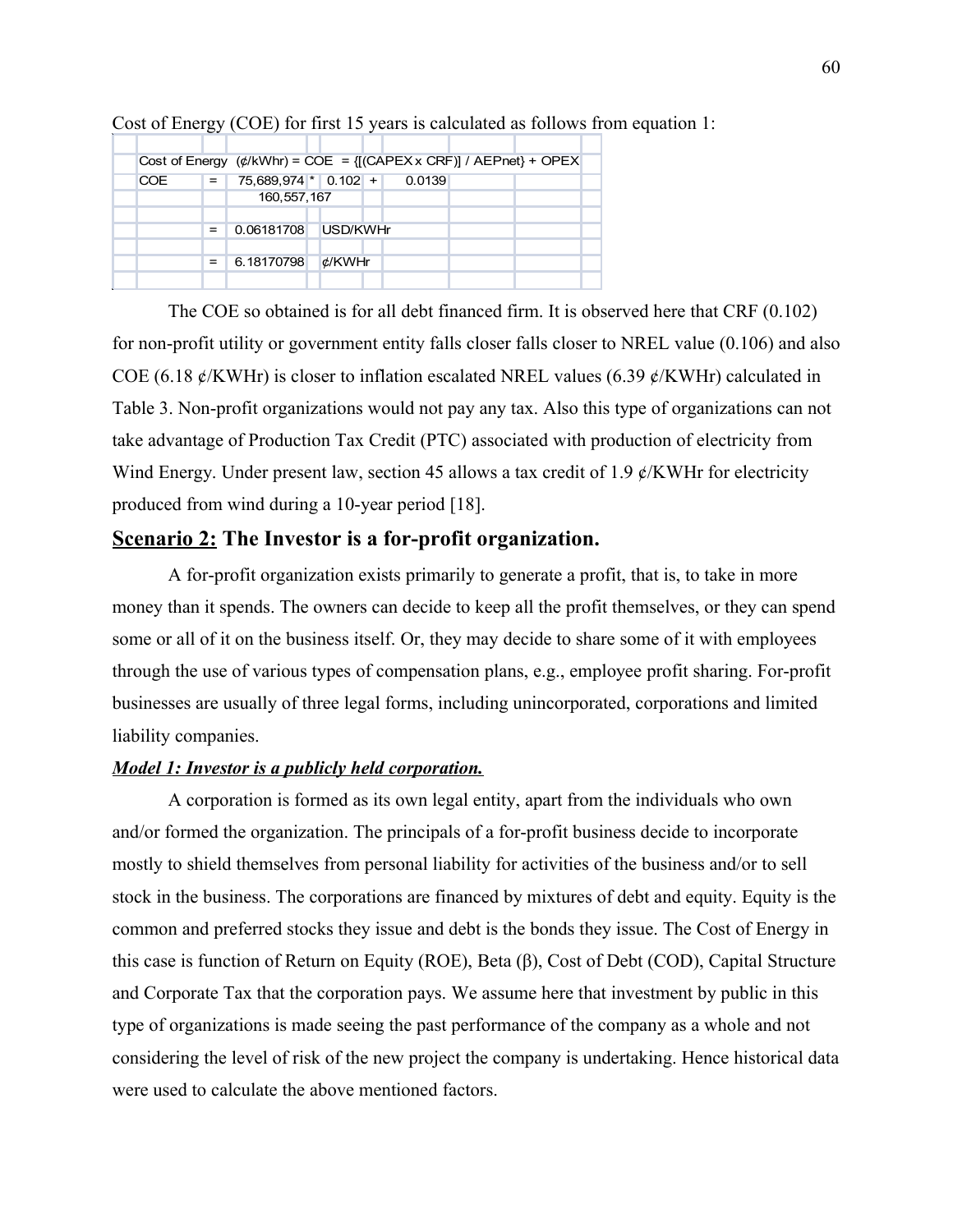### *Calculation of Return of Equity, Beta, Cost of Debt, Capital Structure and Expected Corporate Tax Rate:*

The practical approach for considering the values for Return of Equity, Beta, Cost of Debt, Capital Structure and Expected tax rate was to get these data from different types of corporations and find what their practical values were. Hence in this research for calculations Return of Equity, Beta, Cost of Debt, Capital Structure and Expected tax rate, 27 big companies were chosen from Thomson Research [16]. They were categorized into two groups: US based utility companies  $(1 - 21,$  Table: 6), Wind Turbine components manufacturing companies  $(22 -$ 27, Table: 6).

Data from Thomson Financial [15] were used to find Return of Equity, Beta, Cost of Debt, Capital Structure and Expected tax of the respective companies.

In Table 6, companies from 1 through 22 and 26 have their stocks and bond listed on NYSE. Hence only these companies are further considered to calculate Return of Equity, Beta, Cost of Debt, Capital Structure and Expected tax rate assuming that data of US companies can be relied upon to make investment decision in US.

#### *Cost of Debt:*

Cost of Debt is typically taken numerically as the coupon rate of the bond issued. Of various bonds of the companies, only those bonds were considered whose maturity was near 20 years from now, which is equal to the number of years for calculation of CRF, Capital Recovery Factor of our project. If the company did not have bonds maturing near 2006, then the closest bond coupon from [15] and [17] rate was taken.

Geometric and arithmetic mean of coupon rate and maturity year were taken of all US companies of Sample companies (1- 22 and 26, Table 6).

The geometric mean reduces the impact of data outliers from disparate tests and hence it is accepted in most cases. Again, as mentioned in scenario 1, Cost of Debt so obtained will be a nominal interest rate of the debt and not real because bonds are priced base on nominal rates.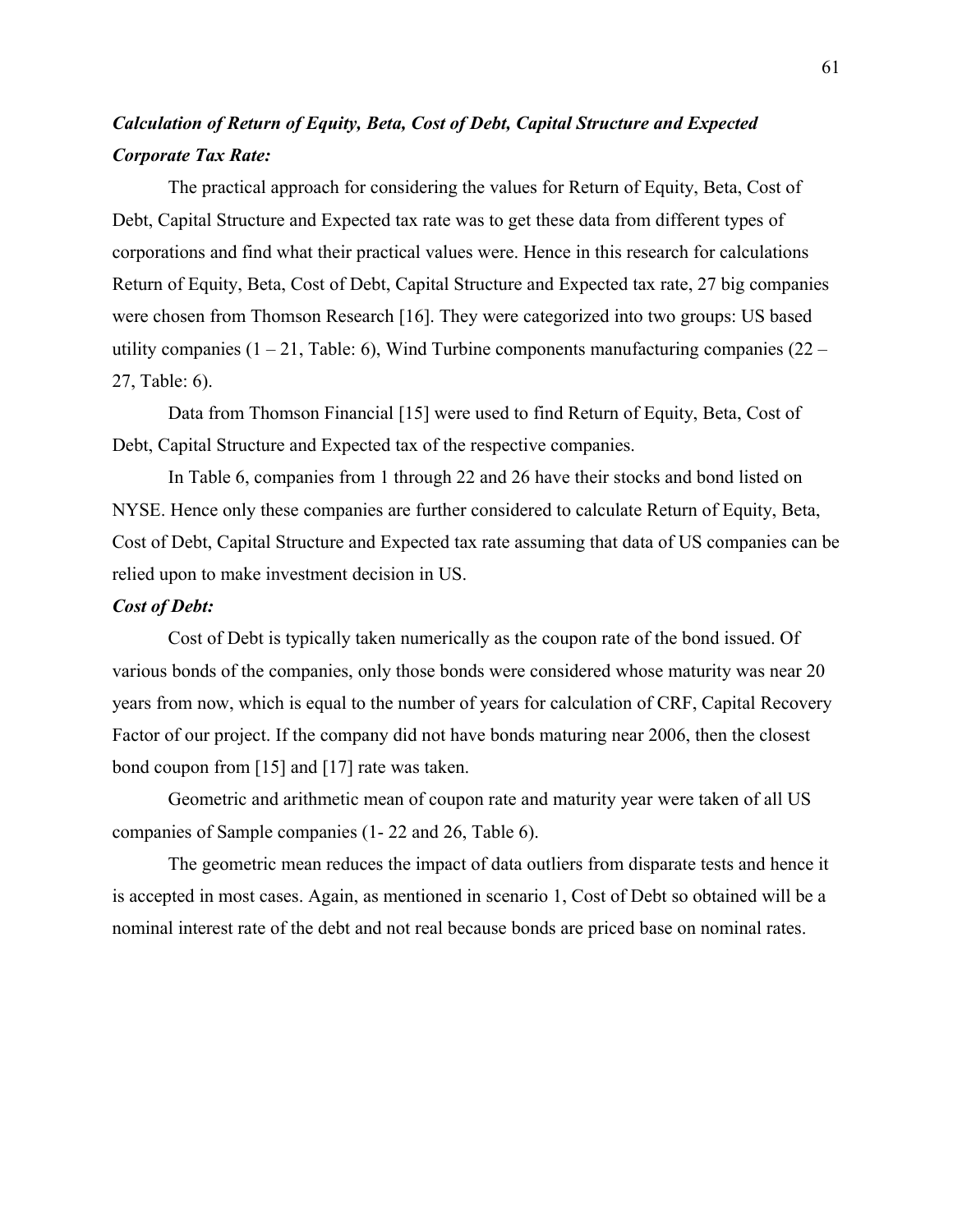| No. | <b>Company</b>                                                                 | Type                                                                 |              | Year Sales (x1000) N I (x1000) |                      | ROE%           | ß            | Coup. Rate | <b>Maturity</b> | D/E             | D%         | E%         | Tax %     |
|-----|--------------------------------------------------------------------------------|----------------------------------------------------------------------|--------------|--------------------------------|----------------------|----------------|--------------|------------|-----------------|-----------------|------------|------------|-----------|
|     |                                                                                |                                                                      |              |                                |                      |                |              |            |                 |                 |            |            |           |
|     | <b>Utility Companies</b>                                                       | generation, transmission and                                         |              |                                |                      |                |              |            |                 |                 |            |            |           |
|     | 1 American Electric Power Company                                              | distribution of electric power                                       | 2004         | 14,057,000                     | 1,127,000            | 12.78          | 0.85         | 5.25       | 2015            | 145.34          | 59%        | 41%        | 34%       |
|     | 2 The AES Corporation                                                          | generate and distribute electric<br>power                            | 2004         | 9,486,000                      | 366,000              | 59.84          | 3.28         | 8.875      | 2027            | 1,129.67        | 92%        | 8%         | 31%       |
|     |                                                                                | natural gas transmission,                                            |              |                                |                      |                |              |            |                 |                 |            |            |           |
|     |                                                                                | storage and processing, power                                        |              |                                |                      |                |              |            |                 |                 |            |            |           |
|     | 3 CMS Energy Corporation                                                       | production and energy services<br>Merchant Energy business,          | 2003         | 5,513,000                      | $-44,000$            | $-3.88$        | 2.55         | 6.875      | 2015            | 459.37          | 82%        | 18%        |           |
|     |                                                                                | Regulated Electric, Regulated                                        |              |                                |                      |                |              |            |                 |                 |            |            |           |
|     | 4 Constellation Energy Group, Inc.                                             | Gas and Other Nonregulated<br>business                               | 2004         | 12,549,700                     | 588,800              | 13.03          | 0.43         | 7.6        | 2037            | 120.03          | 55%        | 45%        | 23%       |
|     |                                                                                |                                                                      |              |                                |                      |                |              |            |                 |                 |            |            |           |
|     | 5 Dominion Resources, Inc.                                                     | generate, transmit, distribute<br>and sell gas and electric energy   | 2003         | 12,078,000                     | 307,000              | 3.11           | 0.51         | 6.3        | 2033            | 177.8           | 64%        | 36%        | 39%       |
|     |                                                                                | Energy Resources, Energy Gas                                         |              |                                |                      |                |              |            |                 |                 |            |            |           |
|     | 6 DTE Energy Company                                                           | and Energy Distribution                                              | 2004         | 7,114,000                      | 443,000              | 8.15           | 0.41         | 6.375      | 2033            | 153.62          | 61%        | 39%        | 42%       |
|     |                                                                                | physical delivery and manage                                         |              |                                |                      |                |              |            |                 |                 |            |            |           |
|     | 7 Duke Energy Corporation                                                      | electricity and natural gas                                          | 2004         | 22,503,000                     | 1,231,000            | 10.77          | 0.83         | 6          | 2028            | 114.54          | 53%        | 47%        | 30%       |
|     |                                                                                | Electric Utility, Nonutility Power<br>Generation, Financial Services | 2004         |                                |                      | 17.02          |              |            |                 |                 |            | 36%        |           |
|     | 8 Edison International                                                         | explore, produce, transmit and                                       |              | 10,199,000                     | 226,000              |                | 0.36         | 8.734      | 2026            | 181.1           | 64%        |            | $-43%$    |
|     | 9 FirstEnergy Corporation                                                      | market electricity and oil and<br>natural gas                        | 2004         | 12,453,046                     | 878,175              | 10.59          | 0.22         | 7.375      | 2031            | 129.71          | 56%        | 44%        | 43%       |
|     |                                                                                | generate, transmit, distribute                                       |              |                                |                      |                |              |            |                 |                 |            |            |           |
|     | 10 FPL Group, Inc.                                                             | and market electric energy                                           | 2004         | 10,522,000                     | 887,000              | 12.73          | 0.32         | 7.375      | 2009            | 129.22          | 56%        | 44%        | 25%       |
|     |                                                                                | provide natural gas, electricity                                     |              |                                |                      |                |              |            |                 |                 |            |            |           |
|     |                                                                                | and water to the public for<br>residential, commercial and           |              |                                |                      |                |              |            |                 |                 |            |            |           |
|     | 11 NiSource Inc.                                                               | industrial use                                                       | 2003         | 6,222,600                      | 425,700              | 2.04           | 0.71         | 3.628      | 2006            | 153.98          | 61%        | 39%        | 35%       |
|     | 12 Pinnacle West Capital Corporation                                           | retail or wholesale electric<br>services                             | 2004         | 2,899,725                      | 243,195              | 8.59           | 0.45         | 6.4        | 2006            | 110.95          | 53%        | 47%        | 36%       |
|     |                                                                                |                                                                      |              |                                |                      |                |              |            |                 |                 |            |            |           |
|     | 13 PPL Corporation                                                             | generate and market electricity<br>generate, transmit, distribute    | 2004         | 5,812,000                      | 700,000              | 21.42          | 0.40         | 7.29       | 2006            | 183.75          | 65%        | 35%        | 22%       |
|     |                                                                                | and sell electricity and natural                                     |              |                                |                      |                |              |            |                 |                 |            |            |           |
|     | 14 Progress Energy, Inc.                                                       | qas<br>generate, transmit, distribute                                | 2004         | 9,772,000                      | 753,000              | 19.14          | 0.61         | 7.75       | 2031            | 92.86           | 48%        | 52%        | 14%       |
|     | 15 Public Service Enterprise Group Inc.                                        | and market electric energy                                           | 2004         | 10,996,000                     | 721,000              | 13.13          | 0.31         | 5          | 2037            | 243.06          | 71%        | 29%        | 43%       |
|     |                                                                                | acquire, develop, build, own                                         |              |                                |                      |                |              |            |                 |                 |            |            |           |
|     |                                                                                | and operate power production                                         | 2004         |                                |                      | 15.88          | $-0.01$      | 5.3        | 2007            |                 |            | 43%        |           |
|     | 16 The Southern Company                                                        | and delivery facilities<br>generation of electricity,                |              | 11,902,000                     | 1,571,000            |                |              |            |                 | 134.83          | 57%        |            | 24%       |
|     |                                                                                | wholesale energy trading, retail<br>energy marketing, energy         |              |                                |                      |                |              |            |                 |                 |            |            |           |
|     | 17 TXU Corp                                                                    | delivery                                                             | 2004         | 9,308,000                      | 59,000               | $-6.87$        | $-0.79$      | 6.5        | 2027            | 3,790.86        | 97%        | 3%         | 34%       |
|     | 18 Centerpoint Energy, Inc.                                                    | diversified international energy<br>services                         | 2001         | 46,226,000                     | 918,000              | 17.91          | 0.32         | 5.302      | 2020            | 143.45          | 59%        | 41%        | 33%       |
|     |                                                                                | energy-related products and                                          |              |                                |                      |                |              |            |                 |                 |            |            |           |
|     | 19 Consolidated Edison, Inc.                                                   | services<br>provides electric and natural                            | 1999         | 7,491,323                      | 700,615              | 11.63          | $-0.30$      | 7.75       | 2026            | 100.69          | 50%        | 50%        | 34%       |
|     | 20 Ameren Corporation                                                          | gas services                                                         | 1999         | 3,523,631                      | 385,095              | 12.61          | $-0.28$      | 7.95       | 2032            | 86.01           | 46%        | 54%        | 39%       |
|     | 21 GPU Incorporated                                                            | utility holding company                                              | 2000         | 5,196,256                      | 233,538              | 6.74           | $-0.03$      | 7.70       | 2005            | 200.74          | 67%        | 33%        | 43%       |
|     | <b>Wind Turbine Manuaturing Companies</b>                                      |                                                                      |              |                                |                      |                |              |            |                 |                 |            |            |           |
|     |                                                                                | develop, manufacture and<br>market a wide variety of                 |              |                                |                      |                |              |            |                 |                 |            |            |           |
|     |                                                                                | products for the generation,                                         |              |                                |                      |                |              |            |                 |                 |            |            |           |
|     |                                                                                | transmission, distribution,<br>control and utilization of            |              |                                |                      |                |              |            |                 |                 |            |            |           |
|     | 22 General Electric Company.                                                   | electricity                                                          | 2004         | 151,299,000                    | 16,592,000           | 20.96          | 0.71         | 5.53       | 2026            | 336.32          | 77%        | 23%        | 17%       |
|     |                                                                                | development, manufacture,<br>sale, marketing and                     |              |                                |                      |                |              |            |                 |                 |            |            |           |
|     |                                                                                | maintenance of installations to                                      |              |                                |                      |                |              |            |                 |                 |            |            |           |
|     | 23 Vestas Wind Systems AS                                                      | use wind energy to generate<br>electricity                           | 2004         | 3,065,821                      | $-46,923$            | $-6.39$        | 1.96         |            |                 | 46.56           | 32%        | 68%        | $-24%$    |
|     |                                                                                | manufacture and distribution of<br>products, installations and       |              |                                |                      |                |              |            |                 |                 |            |            |           |
|     |                                                                                | services of advanced                                                 |              |                                |                      |                |              |            |                 |                 |            |            |           |
|     |                                                                                | technology in the aeronautics                                        |              |                                |                      |                |              |            |                 |                 |            |            |           |
| 24  | Gamesa Corporacion Tecnologica S/and reusable energy sectors.<br>25 Siemens AG | diversified company                                                  | 2004<br>2003 | 2,081,339<br>88.901.441        | 265,602<br>2,885,018 | 42.71<br>10.39 | 0.79<br>1.48 |            |                 | 159.82<br>55.57 | 62%<br>36% | 38%<br>64% | 9%<br>26% |
|     |                                                                                | Living essential; Energy<br>Business; Metals; Machinery;             |              |                                |                      |                |              |            |                 |                 |            |            |           |
|     | 26 Mitsubishi Corporation                                                      | Chemicals; New Business and                                          | 2004         | 127,335,114                    | 967,954              | 14.9           | 1.18         | 8.4        | 2010            | 274.61          | 73%        | 27%        | 45%       |
|     |                                                                                | integrate consultancy, design,                                       |              |                                |                      |                |              |            |                 |                 |            |            |           |
|     |                                                                                | manufacturing, operation and                                         |              |                                |                      |                |              |            |                 |                 |            |            |           |
|     | 27 Suzion Energy Ltd.                                                          | maintenance services                                                 | 2004         | 188,821                        | 31,894               | 108.19         |              |            |                 | 50.15           | 33%        | 67%        | 2%        |

### Table 6: Financial Data of Corporations likely to invest in Wind Energy

® <del>20</del> @sh@2 =\x<br>**a'' %** *b* ashboot \\* % = @v<br>(\&*b* (x =@%) ==@v==@v==@v<br>(\\_+xae@k *b* (x - x (\\_+x = \_=@k<br>β = Beta<br>}

D% = Percentage of Debt E% = Percentage of Equity Tax% = Percentage of Corporate tax paid

aಾರೋನಾ ಮಾಡಿದ್ದ ಸಂಪರ್ಕಾರ ಸಾಧಿಕಾರ್ಯ <mark>References:</mark><br>- "ಎಕ್ಸೋಮ್ ಸಂಪರ್ಕಾರ್ಯ ಸಂಪರ್ಕಾರ ಸಂಪರ್ಕಾರ (http://research.thomsonib.com/gaportal/ga.asp)<br>- "ಎಕ್ಸೋಮ್ ಸಂಪರ್ಕಾರ್ಯ ಸಂಪರ್ಕಾರ ಸಂಪರ್ಕಾರ ಸಂಪರ್ಕಾರ ಸಂಪರ್ಕಾರ (http://research.thomsoni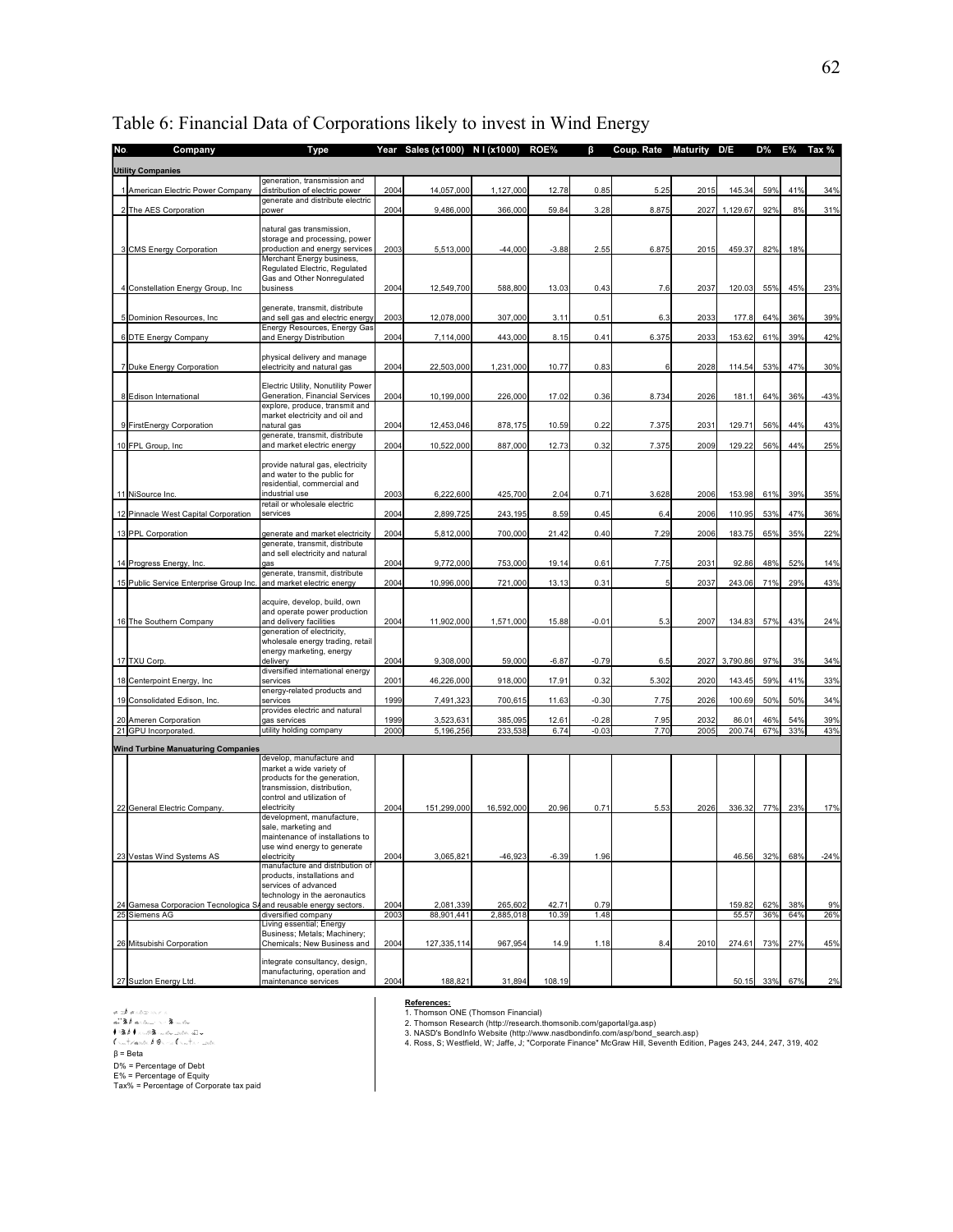| <b>Mean</b>         | ß    | Coup. Rate Maturity D/E D% E% Tax %     |               |         |         |                   |
|---------------------|------|-----------------------------------------|---------------|---------|---------|-------------------|
| Geomertic mean      |      | 6.6114                                  | 2021.40       | 198.64  | 67% 33% | 31%               |
| WATCH BEARD A ROBOT | 0.57 | $R_{0}$                                 | $X = X - X Q$ | ় ঞ্∕া™ | 79% 21% | $\times$ m $\Box$ |
| Geometric mean is:  |      | $GM_{\pi} = \sqrt[n]{y_1 y_2 y_3  y_n}$ |               |         |         |                   |
| Arithmetic mean is: |      | $AM_v = \frac{y_1 + y_2 +  + y_n}{ }$   |               |         |         |                   |
|                     |      |                                         |               |         |         |                   |

Table 7: Geometric mean and Arithmetic mean for Companies 1 – 22 and 26 in table 6

#### *Calculation of Expected Tax rate:*

Using same method as used in calculation of Cost of Debt, Expected tax rate can also be calculated by Geometric and arithmetic mean of percentage of Corporate tax paid by the Sample companies (1- 22 and 26, Table:6).

For this, companies with negative tax rate were not considered assuming that negative tax rate is not expected in our hypothetical company.

#### *Calculation of Beta (β):*

Though it is frequently argued whether one can better estimate a firm's beta by involving the whole industry, this is the most dependable method for our hypothetical company. The arithmetic mean or the average is taken of β of different companies in the industry [14]. This β is used to calculate ROE.

#### *Calculation of Return on Equity (ROE):*

According to Capital Asset Pricing Model (CAPM) we calculate the Return on Equity

[14]. Formula for ROE according to CAPM is;

 $ROE = R_f + \beta (R_m - R_f)$  [14]

 $R_f$  = Risk free rate (from average of Govmnt T-bills of past 75 years)  $R_m$  = Market return of large corporations using past 75 years data

Data for  $R_f$  and  $R_m$  were taken from [14]. These data are also available on [www.globalfindata.com.](http://www.globalfindata.com/)

#### *Capital Structure:*

A firm can choose from many alternative capital structures. There is not any perfect method to determine the capital structure but for a company like ours, the geometric or arithmetic mean of the capital structure of the companies in the industry can be considered. Capital structure issue is the mix of debt and equity. Increasing the level of debt potentially reduces the cost of capital. On the other hand, under certain adverse conditions, debt service can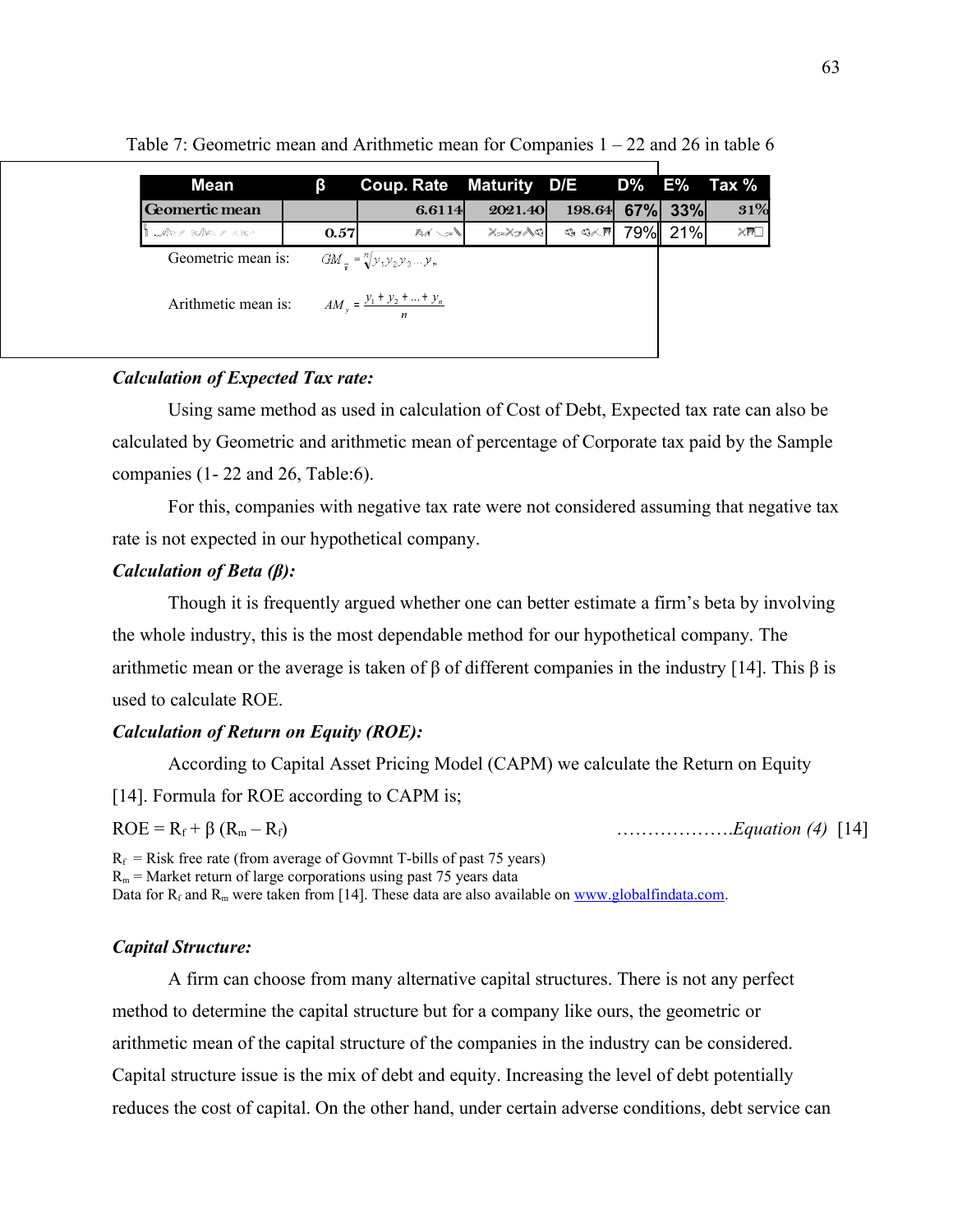become a serious financial burden. It is observed that most companies keep their capital structure constant unless or until they find whether they have extra benefits in doing so. The cost of capital framework assumes debt to regulatory asset value ratios within a conventional range, certainly less than 100%. The firm itself working with its financiers is best placed in deciding on its appropriate financial structure. If the firm decides to change its financial structure, for example through moving to a more highly geared structure, then the gains should be seen as efficiency gains and considered as such in the next price cap review. The associated risks will have to be borne by the firm and its financiers and not by the users. A changed financial structure should therefore not result in a higher future cost of capital for the assets in the regulated business [21]. Hence we can consider Capital structure constant to find WACC.

#### **Considerations:**

Geometric mean minimizes the uncertainty hence it can be considered more accurate than arithmetic mean. Therefore, for the Cost of Debt, Capital Structure and Expected tax, final values can be considered as geometric mean. For β, reference [14] mentions to use average or arithmetic mean, hence value of β is the average of industry β and it is then used to calculate the ROE. Table 8: Values to be considered to calculate COE for model 1.

| <b>Financial Term</b>         | <i>Value</i> | <b>Consideration</b>     |
|-------------------------------|--------------|--------------------------|
| Tax $\%$                      | 31%          | Geometric Mean           |
| Debt $%$                      | 67%          | Geometric Mean           |
| Equity $%$                    | 33%          | Geometric Mean           |
| Cost of Debt                  | 6.61%        | Geometric Mean           |
| <b>Years of Debt Maturity</b> | 15           | Geometric Mean           |
| Beta $(\beta)$                | 0.57         | Arithmetic Mean          |
| Return on Equity              | 9.76%        | Calculated using $\beta$ |

We will further use these values to find Weighted Average Cost of Capital (WACC) and use this WACC to determine Capital Recovery Factor (CRF) in Table 9.

#### *Calculation of Cost of Capital, Capital Recovery Factor and Cost of Energy*

The above values are considered to calculate the Weighted Average Cost of Capital (WACC) and Capital Recovery Factor. Table 8 explains the calculation methodology. Here it is assumed that the economic factors affecting the company will not change during the 15 years of capital recovery. Technology in Wind energy during past 20 years has reached to a level of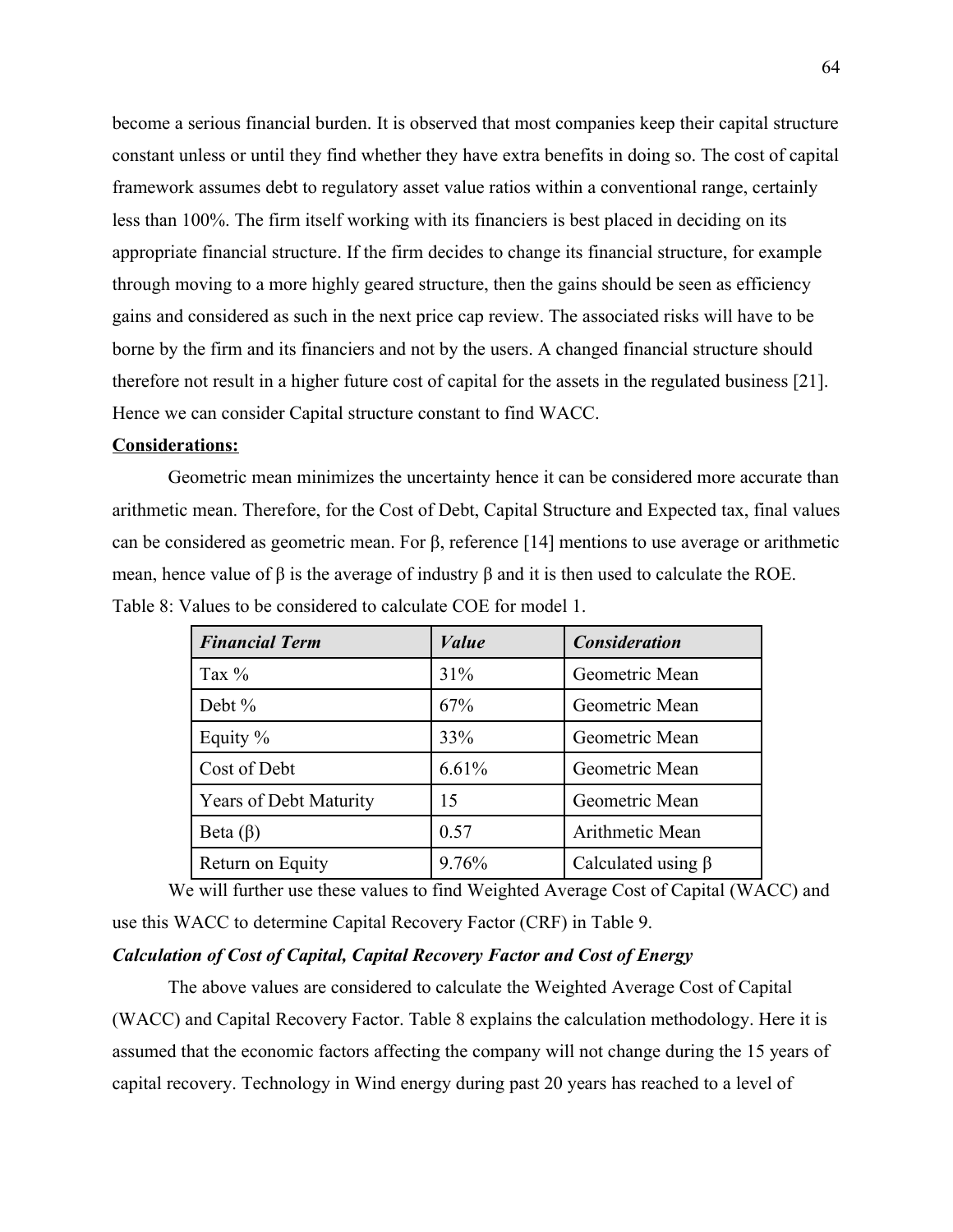maturity where drastic change in it will not take place as it did during past couple of decades [19].

|                              |                   | <b>Weighted Average Cost of Capital (WACC)</b>      |              |                                                                                                                                                         |           |                                                                                                |              |                        |                           |           |
|------------------------------|-------------------|-----------------------------------------------------|--------------|---------------------------------------------------------------------------------------------------------------------------------------------------------|-----------|------------------------------------------------------------------------------------------------|--------------|------------------------|---------------------------|-----------|
| Debt                         | $=$               | 67.00% $\overline{, D_f} = 0.67$                    |              |                                                                                                                                                         |           |                                                                                                |              |                        |                           |           |
| Equity                       | $=$               | 33.00% $E_f = 0.33$                                 |              |                                                                                                                                                         |           |                                                                                                |              |                        |                           |           |
| ١E                           | $=$               | 9.76%                                               |              |                                                                                                                                                         |           |                                                                                                |              |                        |                           |           |
| $\mathsf{I}_{\mathsf{D}}$    | $=$               | 6.61%                                               |              |                                                                                                                                                         |           |                                                                                                |              |                        |                           |           |
| Corporate tax rate $(T_c)$ = |                   |                                                     | 31%          | (http://www.smbiz.com/sbrl001.html#ci)                                                                                                                  |           |                                                                                                |              |                        |                           |           |
| <b>WACC</b>                  | $\qquad \qquad =$ | Equity<br>Fraction<br>(E <sub>f</sub> )             | x            | Retum on<br>Equity $(I_F)$                                                                                                                              | $+$       | Debt<br>Fraction<br>$(D_f)$                                                                    | $\mathsf{x}$ | Cost of Debt $(I_D)$ x |                           | $(1-T_C)$ |
| <b>WACC</b>                  | $\qquad \qquad =$ | 0.33                                                | x            | 0.10                                                                                                                                                    | $\ddot{}$ | 0.67                                                                                           | X            | 0.07                   | $\boldsymbol{\mathsf{x}}$ | 0.690     |
| WACC                         | $\equiv$          | 0.064569                                            |              |                                                                                                                                                         |           |                                                                                                |              |                        |                           |           |
| <b>WACC</b>                  | $=$               | w                                                   |              |                                                                                                                                                         |           |                                                                                                |              |                        |                           |           |
|                              |                   | Capital Recovery Factor (CRF)                       |              |                                                                                                                                                         |           |                                                                                                |              |                        |                           |           |
|                              |                   | $N =$ number of years/periods of capital recovery = |              |                                                                                                                                                         | 15        | years                                                                                          |              |                        |                           |           |
| <b>CRF</b>                   | $=$               |                                                     |              |                                                                                                                                                         |           |                                                                                                |              |                        |                           |           |
| <b>CRF</b>                   | $=$               | w<br>0.064569                                       | $\mathsf{x}$ | $x \left[ (1+w)^n / [(1+w)^n - 1] \right]$<br>1.6425608                                                                                                 |           |                                                                                                |              |                        |                           |           |
| <b>CRF</b>                   | $=$               | 0.106                                               |              |                                                                                                                                                         |           |                                                                                                |              |                        |                           |           |
| References:                  |                   |                                                     |              |                                                                                                                                                         |           |                                                                                                |              |                        |                           |           |
| 1 <sup>1</sup>               |                   |                                                     |              | Energy & Environment Division, Law rence Berkeley Laboratory, CA, February 1995                                                                         |           | Edw ard Kahn, UC-1320, Comparison of Financing Costs for Wind Turbine and Fossil Pow erplants, |              |                        |                           |           |
|                              |                   | McGraw-Hill Inc., 1991, Pages 465 - 469             |              | R. Brealey, and S. Myers, Principles of Corporate Finance, 4th Edition,<br>SA Ross, RA Westerfield, and J. Jaffe, "Corporate Finance", Seventh Edition, |           |                                                                                                |              |                        |                           |           |

Table 9: Weighted Average Cost of Capital (WACC) and Capital Recovery Factor (CRF) (Calculation Methodology)

Cost of Energy (COE) for first 15 years is calculated in the same way as was previously done in the report. It is observed that the CRF and COE are the same figures that we obtained after escalating NREL values by inflation earlier in this report. This verifies NREL value for CRF as well as determines the present COE of 6.39  $\ell$ /KWhr.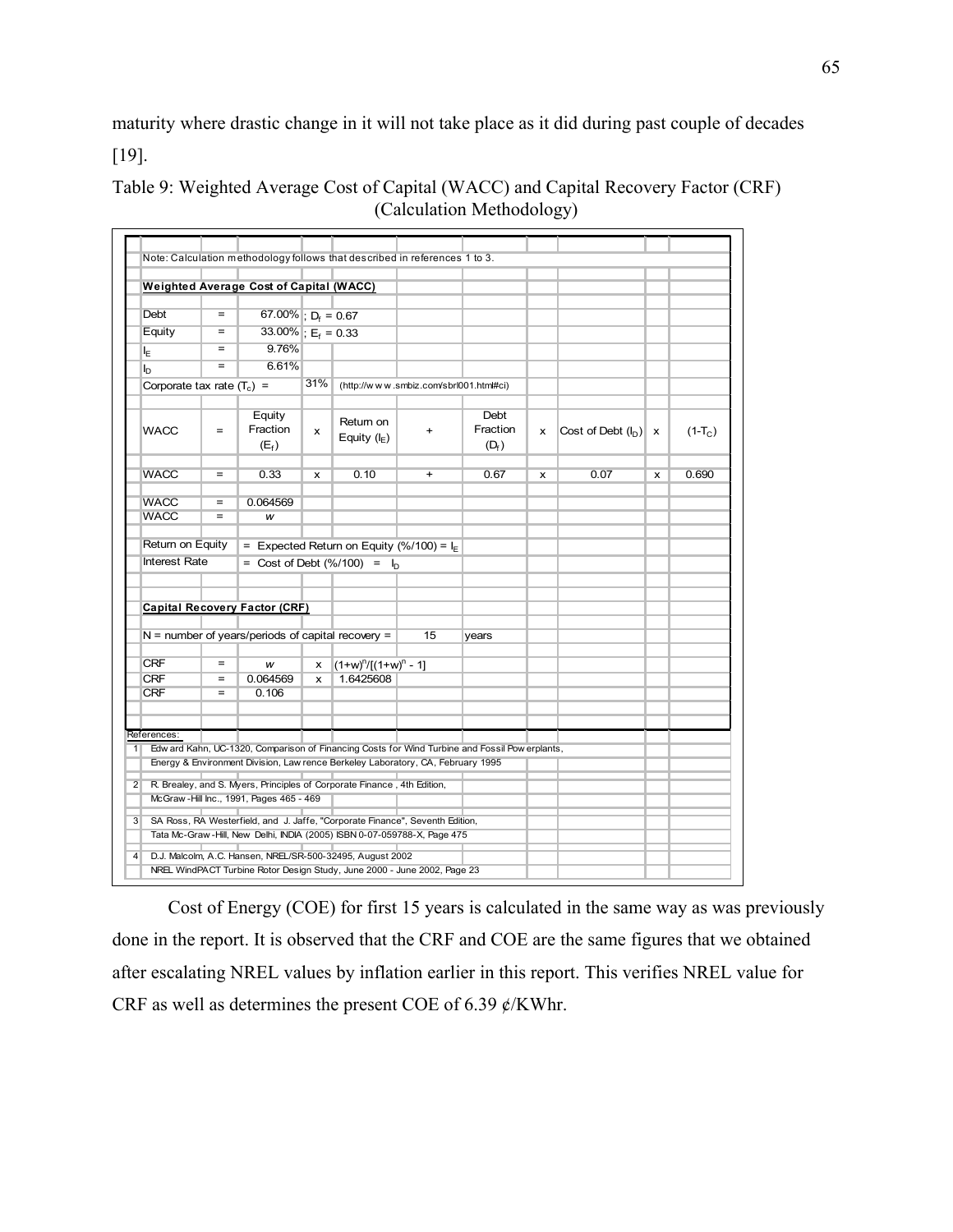|            |     | Cost of Energy $(\phi/kWhr) = COE = \{[(CAPEX \times CRF)] / AEPnet\} + OPEX$ |              |  |  |  |
|------------|-----|-------------------------------------------------------------------------------|--------------|--|--|--|
| <b>COE</b> | $=$ | 75,689,974 * 0.106 + 0.0139                                                   |              |  |  |  |
|            |     | 160, 557, 167                                                                 |              |  |  |  |
|            |     |                                                                               |              |  |  |  |
|            | $=$ | 0.0639                                                                        | USD/KWHr     |  |  |  |
|            |     |                                                                               |              |  |  |  |
|            | $=$ | 6.39                                                                          | $\n  d/KWHr$ |  |  |  |
|            |     |                                                                               |              |  |  |  |

If we construct a graph of CRF vs. COE, the result is a linear plot of COE vs CRF. Figure 1 represents the graph plotted by changing the value of CRF and obtaining COE. For plotting this graph we have to understand that CRF is a function of number of years of capital recovery. This figure is true for any specific number of year for capital recovery keeping the Capacity factor (CF) constant at  $CF = 0.37$ .



Figure 1: Capital Recovery Factor CRF) Vs. Cost of Energy (COE)

Earlier we assumed the life of the wind turbine as 30 years and we wanted to recover the Capital in half the life of the wind turbine. And so we used number of years  $= 15$  years in CRF equation. It is likely that investors may want to recover the capital in more or less than 15 years. We will try different number of years (10, 15 and 20 years) , calculate different CRF, and use it to find COE at that CRF value. For this we assume that when the number of years for the capital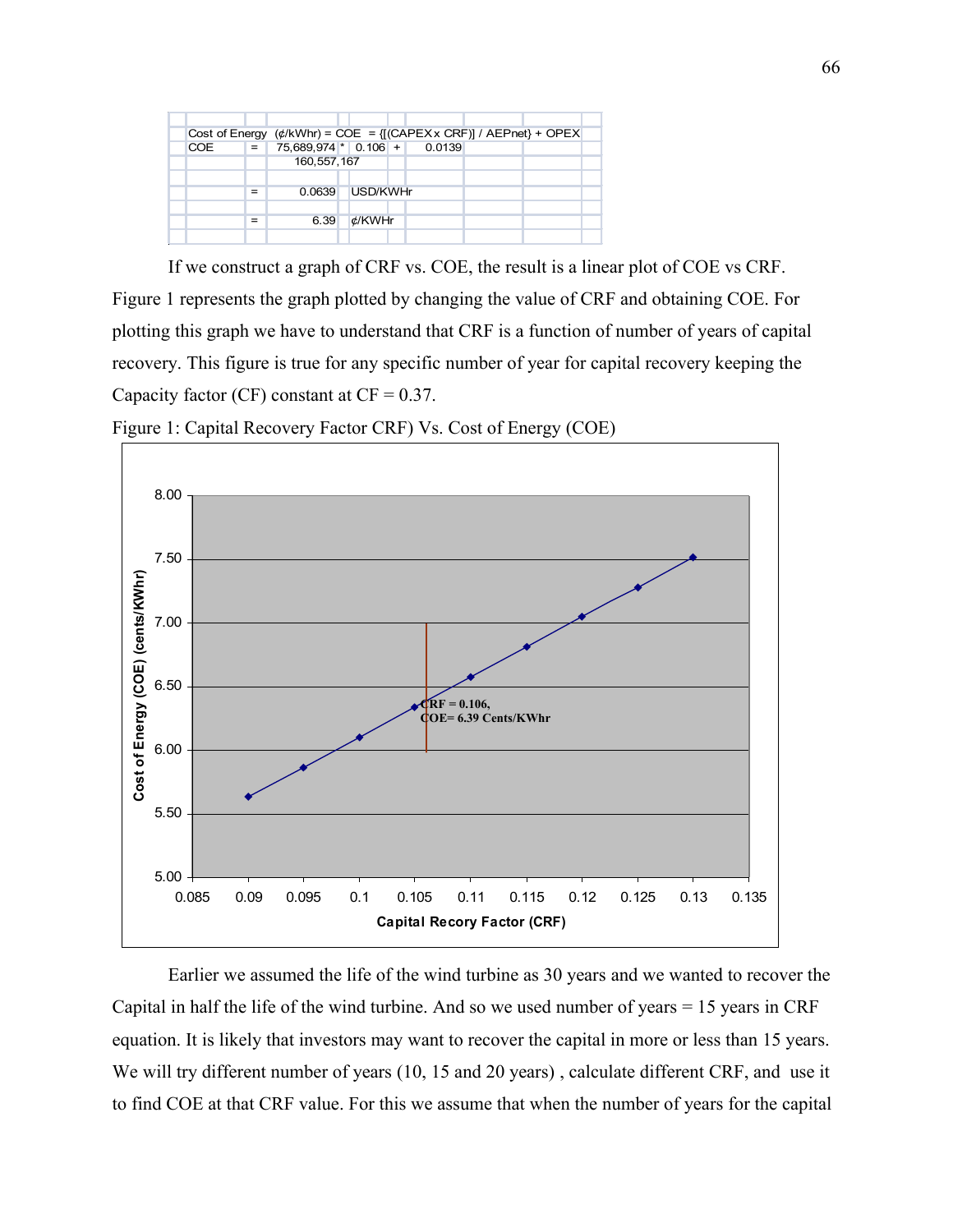recovery period is changed from 15 years to 10 or 20 years, WACC will remain constant neglecting the impact of changes in ROE and COD due to increased or decreased risk when number of years of capital recovery is increased or decreased from 15 years. Table 9 shows the comparison of COE at different number of years of capital recovery. Figure 2 shows a plot of COE at different number of years.

| <b>Number of Years for</b><br><b>Capital Recovery</b> | <b>CRF</b> | <b>COE</b> |  |
|-------------------------------------------------------|------------|------------|--|
| 10                                                    | 0.139      | 7.94       |  |
| 15                                                    | 0.106      | 6.39       |  |
|                                                       | 0.090      | 5.65       |  |

Table 9: COE at different number of years of capital recovery

Figure 2: Plot of COE at different number of years (N) of capital recovery, for constant WACC.



Hence we predict that COE for a wind farm with capacity factor of 0.37 will range from 5.6 ¢ / KWHr to 7.9 ¢/ KWHr.

#### *Model 2: Investor is independent power developer selling electricity to power company.*

Most small for-profit businesses are unincorporated. As an unincorporated organization, one can be a sole proprietor or in a partnership. A sole proprietorship is owned by one person or a marriage. Business activity is viewed by the IRS as your personal activity, for example, business income and taxes are viewed as your personal income and taxes. The sole proprietor is personally liable for the business.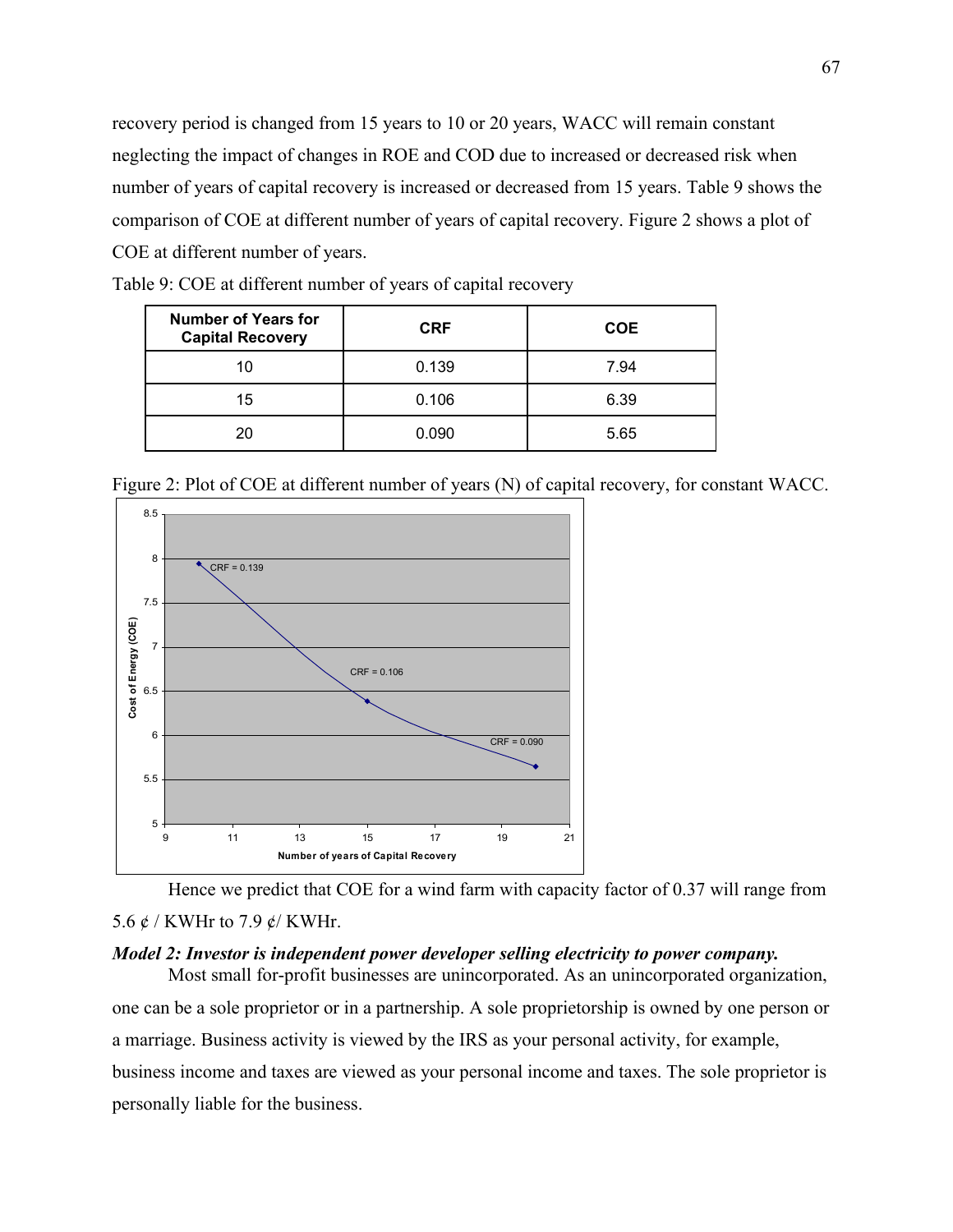A partnership can be a general partnership or a limited partnership. A general partnership is viewed by the IRS essentially as two or more sole proprietors equally responsible for the business. The terms of sole proprietorship apply fully to each partner. A limited partnership includes one or more general partners and one or more limited partners. Limited partners are liable for activities of the business to the extent of their investment.

The LLC is a relatively new form that combines the advantages of a corporation (minimum personal liability, selling stock, etc.) with those of a partnership (sharing management decisions, profit, etc)[23]. Limited liability company members don't have to limit their participation in the firm's management to protect their personal assets from the firm's creditors, as they do in a limited partnership. Yet they can qualify for true partnership taxation.

LLCs also have a number of distinct advantages over corporations for many businesses. There are no limits on the number or kind of shareholders, giving LLCs greater access to capital. They're not restricted to a single class of stock as corporations are, so LLC members have a greater ability to allocate gains, losses, deductions, and credits. LLCs have a lot more estate planning flexibility than corporations, too. And there are other technical advantages that can make a bottom-line tax difference. The LLC is an increasingly popular form of organization.

This model is further classified into two different types.

#### **Type 1: Investor is an imitator**

When the investor is an independent power developer who adopts the current technology and intends to sell its generated electricity to power company, the project will be similar to a real estate project (static asset generating time to time revenue). For example, investors may create an LLC and decide to go for 300 MW or any kind of plant. This kind of investors' main concern is tax shields as depreciation or Production Tax Credit. Of all forms, LLCs get maximum benefit from for tax credits. Normally it is seen that D/E ratio is 70/30. Debt is financed by a bank for a period of  $10 - 15$  years normally and the firm should have Debt Coverage Ratio above 1.2x. The DCR is calculated by dividing the property's annual net operating income (NOI) by a property's annual debt service. Annual debt service is annual total of your mortgage payments (i.e. the principal and accrued interest).

#### **Type 2: Investor is an innovator**

Investor is an innovator and wants to go for new technology. (Eg. Clipper Wind with 2.5MW wind liberty turbine www. **clipperwind** [.com/techspecs.php\)](http://www.clipperwind.com/techspecs.php). These are wind turbines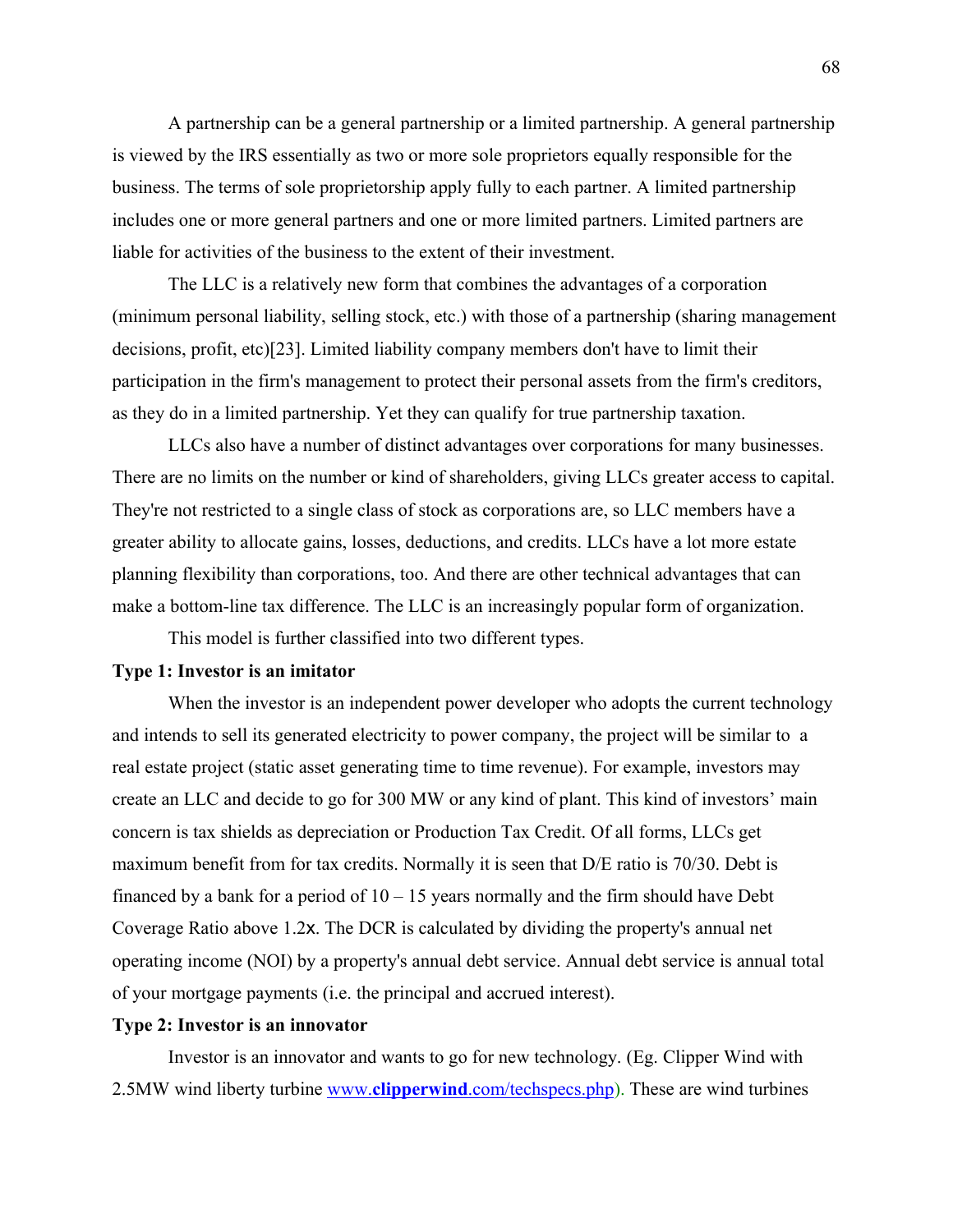with new technology, having 4 generators in the nacelle which will make them easy to service and easy to bring it down if required. Typically a 1.4 Debt Coverage Ratio is required by bankers to finance this type of project. Hence this is achieved by keeping D/E ratio by 60/40. Investor is looking for the certain income in the period between half the useful life of the project till the end of the project. At this time it is assumed that PTC is taken away but all the debt is paid off and capital is recovered. They look for better cash generation in future but incur a high cost and low cash inflow in initial years

MACRS or DD depreciation can be used for any of the models. This allows depreciation of more than 70% of the assets in first 3 years of operation.

Generally in COE the ratio for Operating Expense/Capital Expense = 25%. This is observed to be constant in each of the scenarios and during the whole of the study.

Wind is the cheapest renewable source of energy. Other renewables may require a very high investment, for example, hydroelectric power needs a dam, turbines, and tunnels to be set up, which require a very high investment.

#### **Capacity Factor**

Another critical factor in determining COE is Capacity Factor (CF).Capacity factor is the ratio of the net electricity generated, for the time considered, to the energy that could have been generated at continuous full-power operation during the same period. For any given wind energy project expected capacity factors range from 23% to 44%. [20] The Danish Wind Energy association claims that Capacity factors may theoretically vary from 0 to 100 per cent, but in practice they will usually range from 20 to 70 per cent. Figure 2 shows a graph of Capacity Factor (CF) versus. Cost of Energy (COE) and denotes the range of COE at CRF fixed at 0.106. The figure also shows our value of COE at 0.37 Capacity Factor which is adopted from NREL report [1].

Although one would generally prefer to have a large capacity factor, it may not always be an economic advantage. In a very windy location, for instance, it may be an advantage to use a larger generator with the same rotor diameter (or a smaller rotor diameter for a given generator size). This would tend to lower the capacity factor (using less of the capacity of a relatively larger generator), but it may mean a substantially larger annual production. [Danish Wind energy Association]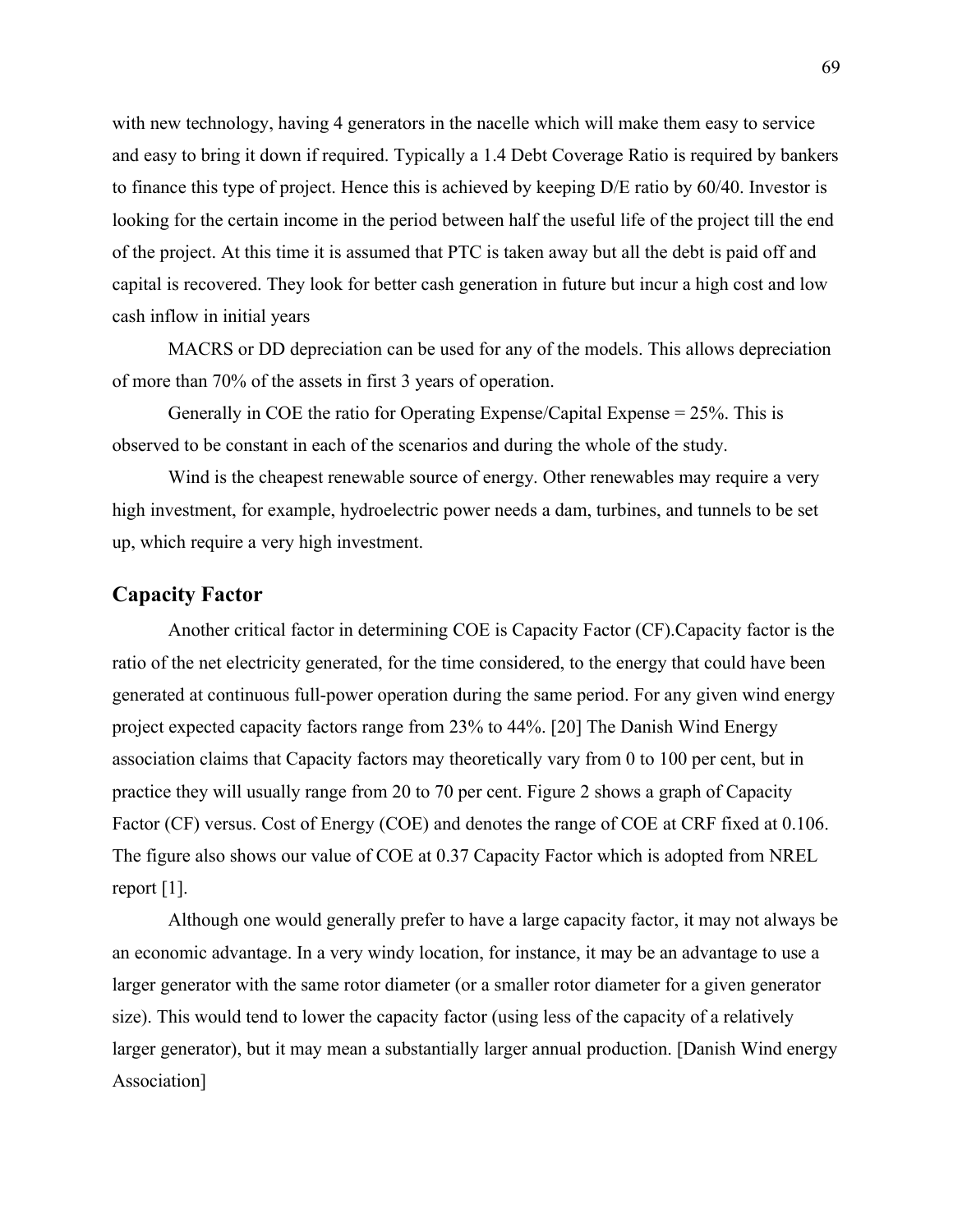| <b>Standard Wind Classification</b> |                       |                                          |  |  |  |
|-------------------------------------|-----------------------|------------------------------------------|--|--|--|
| <b>Wind Power</b><br>Class          | Resource<br>Potential | Wind Speed<br>at<br>$50 \text{ m}$ (mph) |  |  |  |
| $1-$                                | Poor                  | $0 - 9.8$                                |  |  |  |
| $1+$                                | Poor                  | $9.8 - 12.5$                             |  |  |  |
| $\overline{2}$                      | Marginal              | $12.5 - 14.3$                            |  |  |  |
| 3                                   | Fair                  | $14.3 - 15.7$                            |  |  |  |
| $\overline{4}$                      | Good                  | $15.7 - 16.8$                            |  |  |  |
| 5                                   | Excellent             | $16.8 - 17.9$                            |  |  |  |
| 6                                   | Outstanding           | $17.9 - 19.7$                            |  |  |  |
| 7                                   | Superb                | >19.7                                    |  |  |  |

Table 10: Wind power classes at various wind speed

Source: [22]

Table 11: Wind class and calculated capacity factors for two turbine models

| <b>Wind Class</b> | <b>Gross Capacity Factor</b><br>65 meter tower<br><b>GE 1.5 S</b> | <b>Gross Capacity Factor</b><br>Mid range | <b>Gross Capacity Factor</b><br>100 meter tower<br><b>GE 1.5 SL</b> |
|-------------------|-------------------------------------------------------------------|-------------------------------------------|---------------------------------------------------------------------|
|                   | 31.8%                                                             | 34.8%                                     | 37.8%                                                               |
|                   | 36.8%                                                             | 39.8%                                     | 42.7%                                                               |
| 5                 | 41.1%                                                             | 43.9%                                     | 46.6%                                                               |
| 6                 | 46.4%                                                             | 48.7%                                     | 51.1%                                                               |
|                   | 55.7%                                                             | 56.6%                                     | 57.4%                                                               |

Source: [22]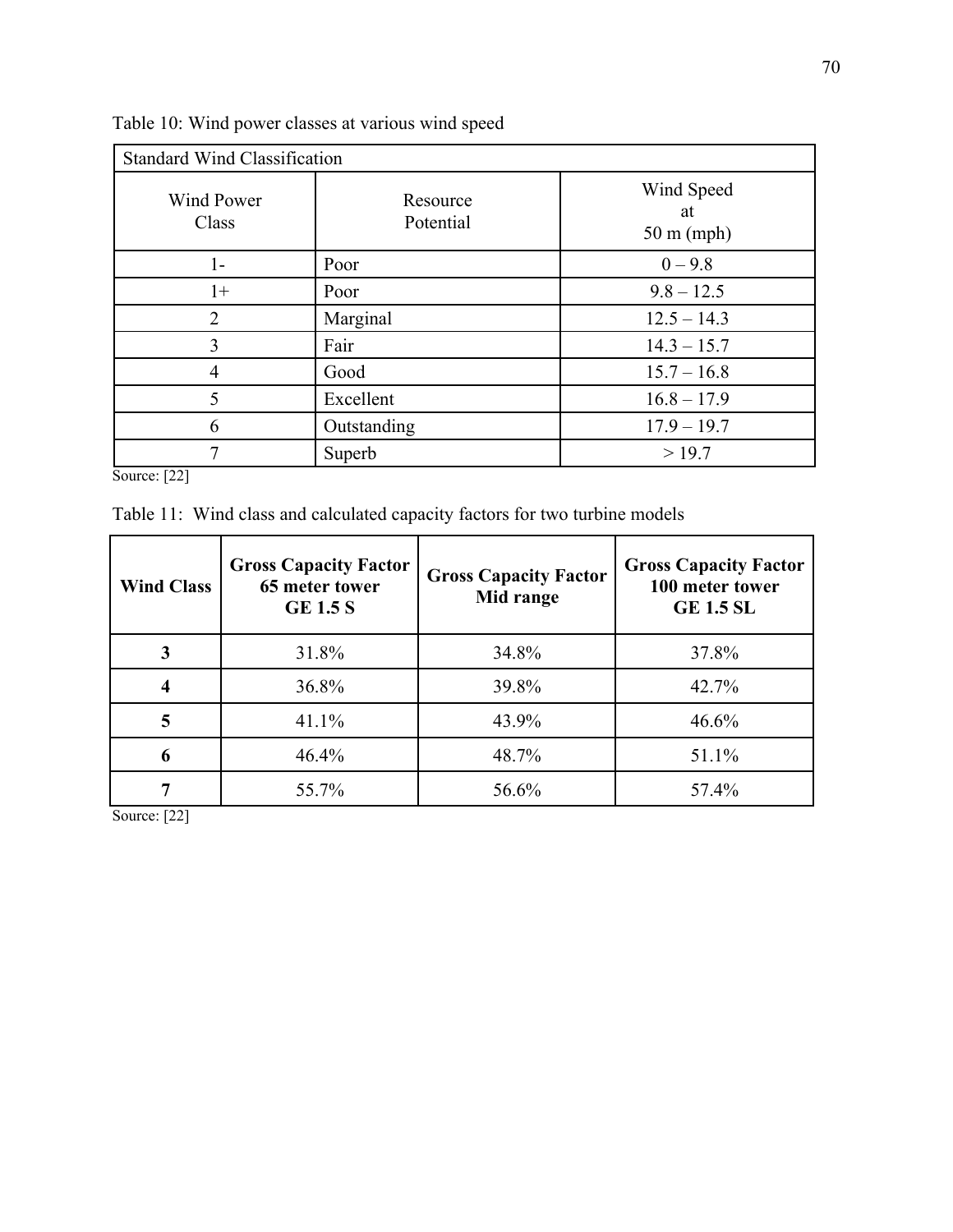

Figure 3: Capacity Factor (CF) Vs. Cost of Energy (COE)

#### **Conclusion:**

To determine the Capital Structure of a firm, there is not a perfect method. The most trusted method can be using the industry average values. It is assumed that the risk of the project is equal to the risk of the firm as a whole for a large publicly held company. Hence geometric means of Beta (β), Cost of Debt (COD), Capital Structure and Corporate Tax is used to calculate ROE which is used to calculate WACC and ultimately CRF.

The cost of energy will depend on the number of years of capital recovery, CRF and CF. The optimum number of years for capital recovery is half the useful life of the project. This will reduce the overall risk of the project. The cost of energy depends upon the CRF selected based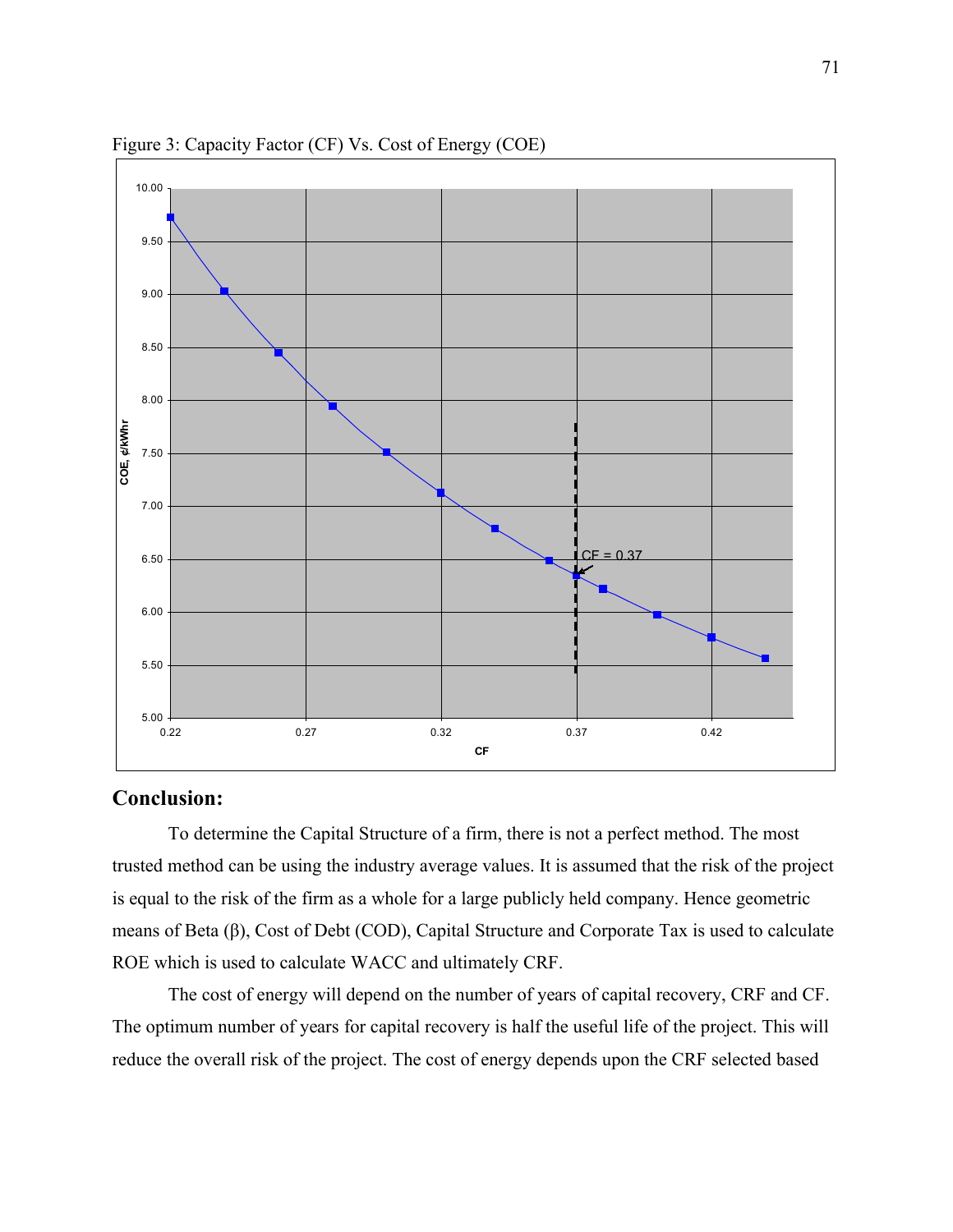on number of years of capital recovery. When CF is kept constant at 0.37, COE will range from 5.6  $\phi$  / KWHr to 7.9  $\phi$  / KWHr based on period of capital recovery between 10 to 20 years.

If CRF is kept constant at 0.106, which is at mean value of years of capital recovery, i.e., 15 years, COE will range from 5.56  $\phi$  / KWHr to 9.93  $\phi$  / KWHr for CF ranging from 0.44 to 0.22.

For the investor who is an independent power developer selling electricity to a power company, the bank decides the risk of the project and it finance the debt at an interest rate and capital structures that yield the required Debt Coverage ratio. Wind Energy industry has made a reasonable progress in last couple of decades and hence it has almost approached its maturity stage, in which there will be less change on the technology side.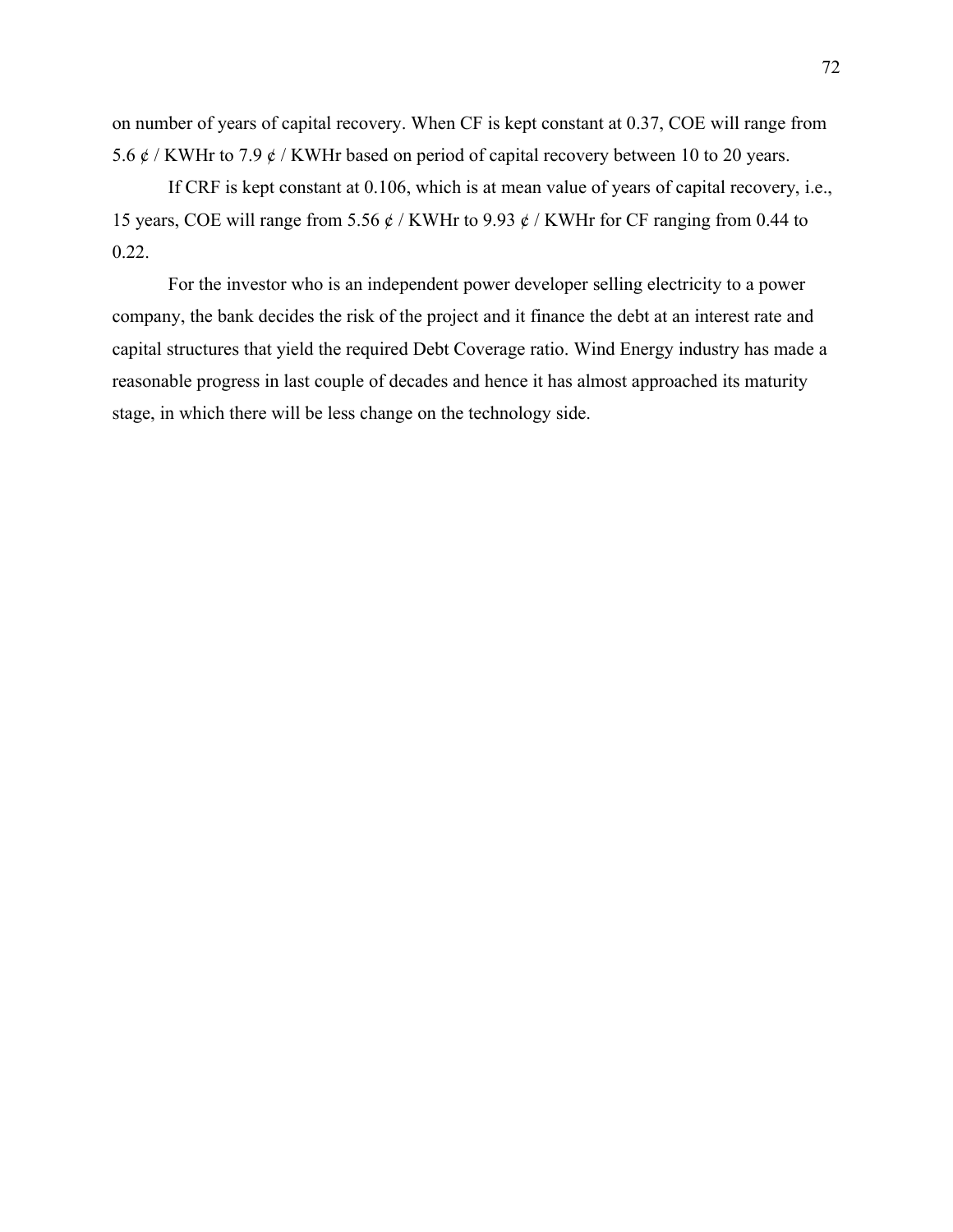## **References:**

- 1. D.J. Malcolm and A. C. Hansen, "WindPACT Turbine Rotor Design Study", NREL/SR500-32495, August 2002.
- 2. Mark Eilers, "Current Status of Wind: Market Update in the Context of the Economics of Wind", Sustainable Cleveland, January 2006.
- 3. Van der Zwaan, "Learning Potential of Photovoltaics Energy Policy" Policy 32 1545 1554 (2004)
- 4. Edward Kahn, "Comparison of Financing Costs for Wind Turbine and Fossil Powerplants", UC-1320, Energy & Environment Division, Lawrence Berkeley Laboratory, CA, February 1995.
- 5. E. Sesto and C. Casale, "Exploitation of Wind as an Energy Source to meet the World's Electricity Demand", Journal of Wind Engineering and Industrial Aerodynamics, Vol 74-76, 375-387 (1998).
- 6. M. Junginger, A. Faaij and W. C. Turkenburg, "Global Experience Curves for Wind Farms", Energy Policy Vol. 33, 133-150 (2005).
- 7. Jay Godfrey, "AEP's Experience with Wind Energy", Ohio Wind Working Group Meeting, Columbus, Ohio, February 17, 2006.
- 8. G. Sterzinger and M. Svrcek, "Component Manufacturing: Ohio's Future in the Manufacuring in The Renewable Energy Industry", Renewable Energy Policy Project (REPP), Technical Report, October 2005, Pages A3-A11.
- 9. J. Dismukes, L. Miller, J. Bers, Strategic Plan and Roadmap for a "Wind Energy Community of Practice" (Interim Draft Progress Report) May 2006
- 10. UT, Urban Affairs Research Team, "Wind Energy Electrical Power: A Roadmap for Accelerated Innovation" The June 15 PowerPoint presentation to OWWG
- 11. T. Drennen, A. Baker, W. Kemery, "Electrical Generation Cost Simulation Model (GenSim)" Sand Report, Sandia Nation Laboratories, SAND2002-3376, November 2002
- 12. M. Bolinger, R. Wiser, T. Wind, D. Juhl and R. Grace, "A Comparative Analysis of Community Wind Power Development Options in Oregon", Prepared for Energy Trust of Oregon, July 2004
- 13. R. Poore and T. Lettenmaier, "Alternative Design Study Report: WindPACT Advanced Wind Turbine Drive Train Designs Study", NREL/SR-500-33196, August 2003
- 14. SA Ross, RA Westerfield, and J. Jaffe, "Corporate Finance", Seventh Edition, Tata Mc-Graw-Hill, New Delhi, INDIA (2005) ISBN 0-07-059788-X, Page 475
- 15. Thomson ONE (Thomson Financial)
- 16. Thomson Research (http://research.thomsonib.com/gaportal/ga.asp)
- 17.NASD's BondInfo Website [\(http://www.nasdbondinfo.com/asp/bond\\_search.asp\)](http://www.nasdbondinfo.com/asp/bond_search.asp)